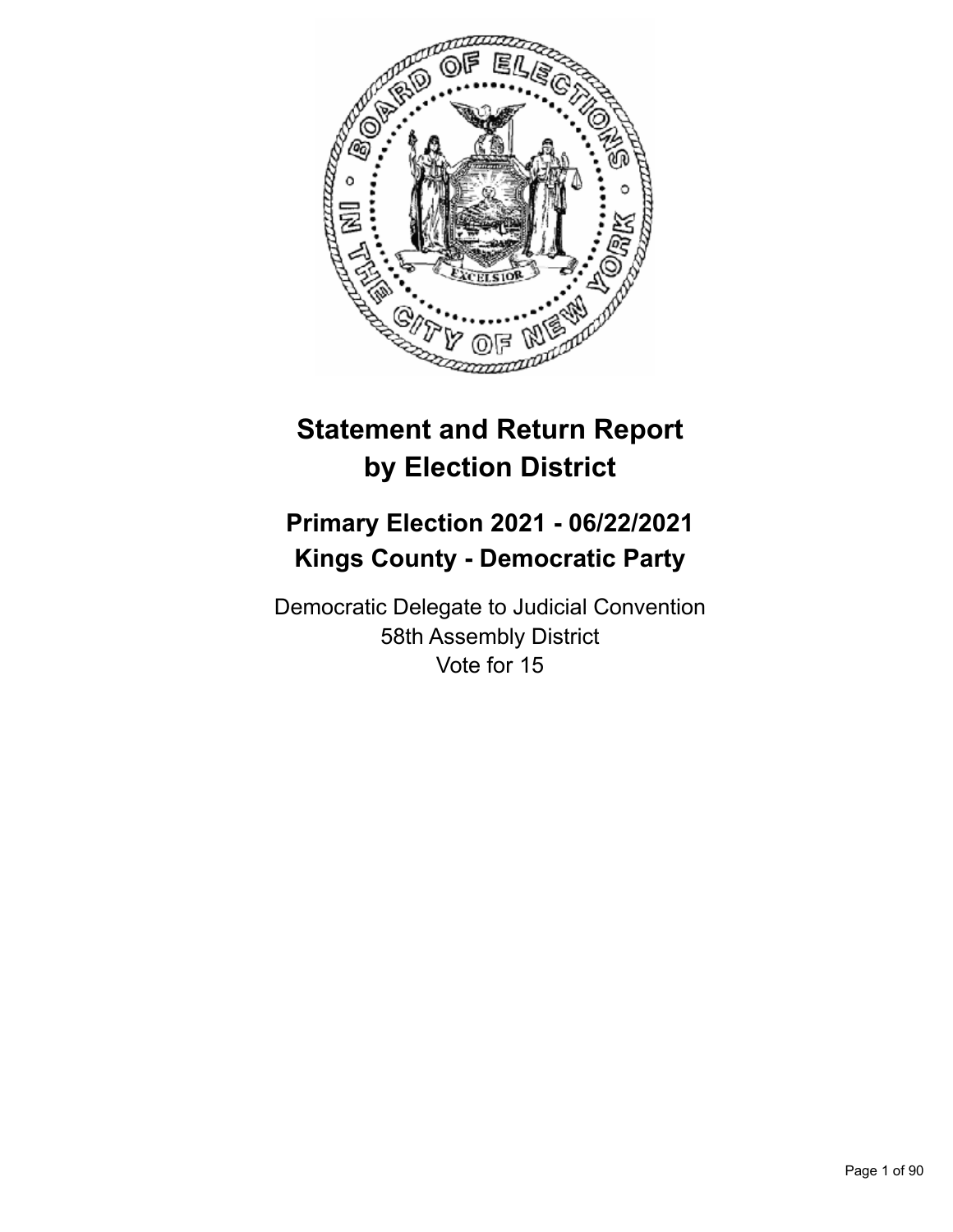

| <b>PUBLIC COUNTER</b>                                    | 190          |
|----------------------------------------------------------|--------------|
| MANUALLY COUNTED EMERGENCY                               | 0            |
| ABSENTEE / MILITARY                                      | 17           |
| <b>AFFIDAVIT</b>                                         | 1            |
| <b>Total Ballots</b>                                     | 208          |
| Less - Inapplicable Federal/Special Presidential Ballots | 0            |
| <b>Total Applicable Ballots</b>                          | 208          |
| <b>DALTON ROBINSON</b>                                   | 48           |
| <b>ANNIF WISF</b>                                        | 30           |
| <b>BARRINGTON BARRETT</b>                                | 33           |
| <b>YVETTE BARROW</b>                                     | 63           |
| <b>KEENAN O. LAMBERT</b>                                 | 27           |
| <b>BRENDA PROVOST</b>                                    | 36           |
| <b>HENDERSON I. WINT</b>                                 | 23           |
| ADLIN J. GALLIMORE                                       | 24           |
| MONIQUE R. CHANDLER-WATERMAN                             | 22           |
| NICKOLAS A. PERRY                                        | 72           |
| <b>JEWEL BROWN</b>                                       | 35           |
| PATRICIA G. MOSES                                        | 38           |
| <b>MELBA BROWN</b>                                       | 35           |
| <b>VIVIENNE BENT</b>                                     | 27           |
| <b>JEANINE WILLIAMS</b>                                  | 61           |
| <b>VLADIMIR DORGELY</b>                                  | 13           |
| <b>MONA FERRAH</b>                                       | 25           |
| <b>AGUR NOEL</b>                                         | 15           |
| <b>ESTHER LOUIS</b>                                      | 41           |
| SABRINA DIEUJUSTE                                        | 19           |
| <b>VESTA LOUIS</b>                                       | 17           |
| <b>FELIX CESAR</b>                                       | 16           |
| <b>THAMAR FERDINAND</b>                                  | 18           |
| <b>MARIE JOAN PILLARD</b>                                | 23           |
| <b>KWAME AFREH</b>                                       | 30           |
| IAN LEWIS-BELIZAIRE                                      | 14           |
| <b>ANDREW COLLINS</b>                                    | 28           |
| <b>RITHA PIERRE</b>                                      | 31           |
| ANNE TALLEGRAND                                          | 21           |
| ALTON MADDOX (WRITE-IN)                                  | 1            |
| BILL THOMPSON (WRITE-IN)                                 | 1            |
| CARLYLE THOMPSON (WRITE-IN)                              | 1            |
| COLIN MOORE (WRITE-IN)                                   | 1            |
| COLIN POWELL (WRITE-IN)                                  | 1            |
| FLOYD FLAKE (WRITE-IN)                                   | 1            |
| JOHN LIN (WRITE-IN)                                      | 1            |
| MARTY MARKARITZ (WRITE-IN)                               | 1            |
| MIKE BLOOMBERG (WRITE-IN)                                | 1            |
| OBASEGMA AVALATI (WRITE-IN)                              | $\mathbf{1}$ |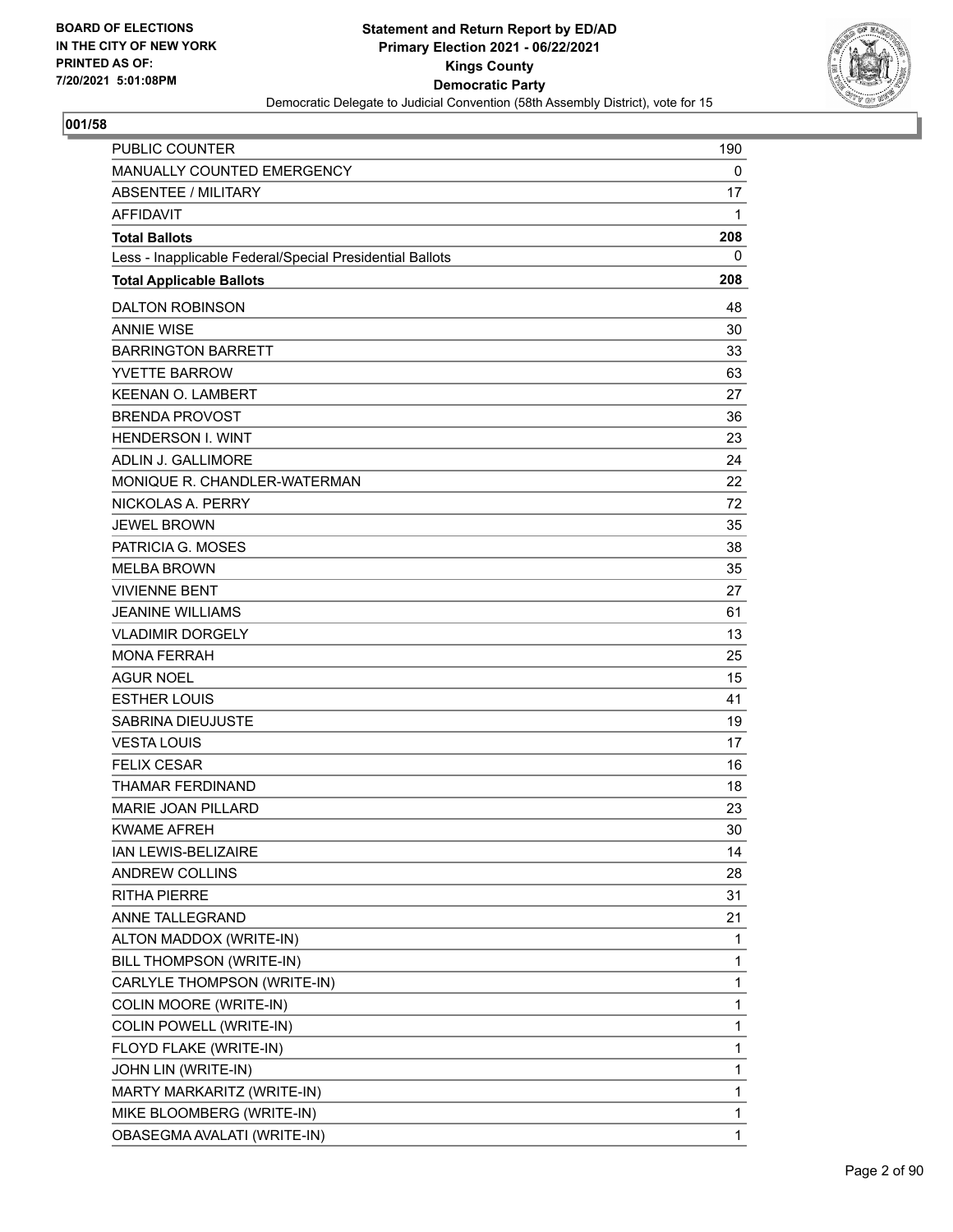

| PT LYNCY (WRITE-IN)                |               |
|------------------------------------|---------------|
| RICHARD GREEN (WRITE-IN)           |               |
| SEAN CAMPBELL (WRITE-IN)           |               |
| TONY HERDEST (WRITE-IN)            |               |
| UNATTRIBUTABLE WRITE-IN (WRITE-IN) | $\mathcal{P}$ |
| <b>Total Votes</b>                 | 901           |
| Unrecorded                         | 2.219         |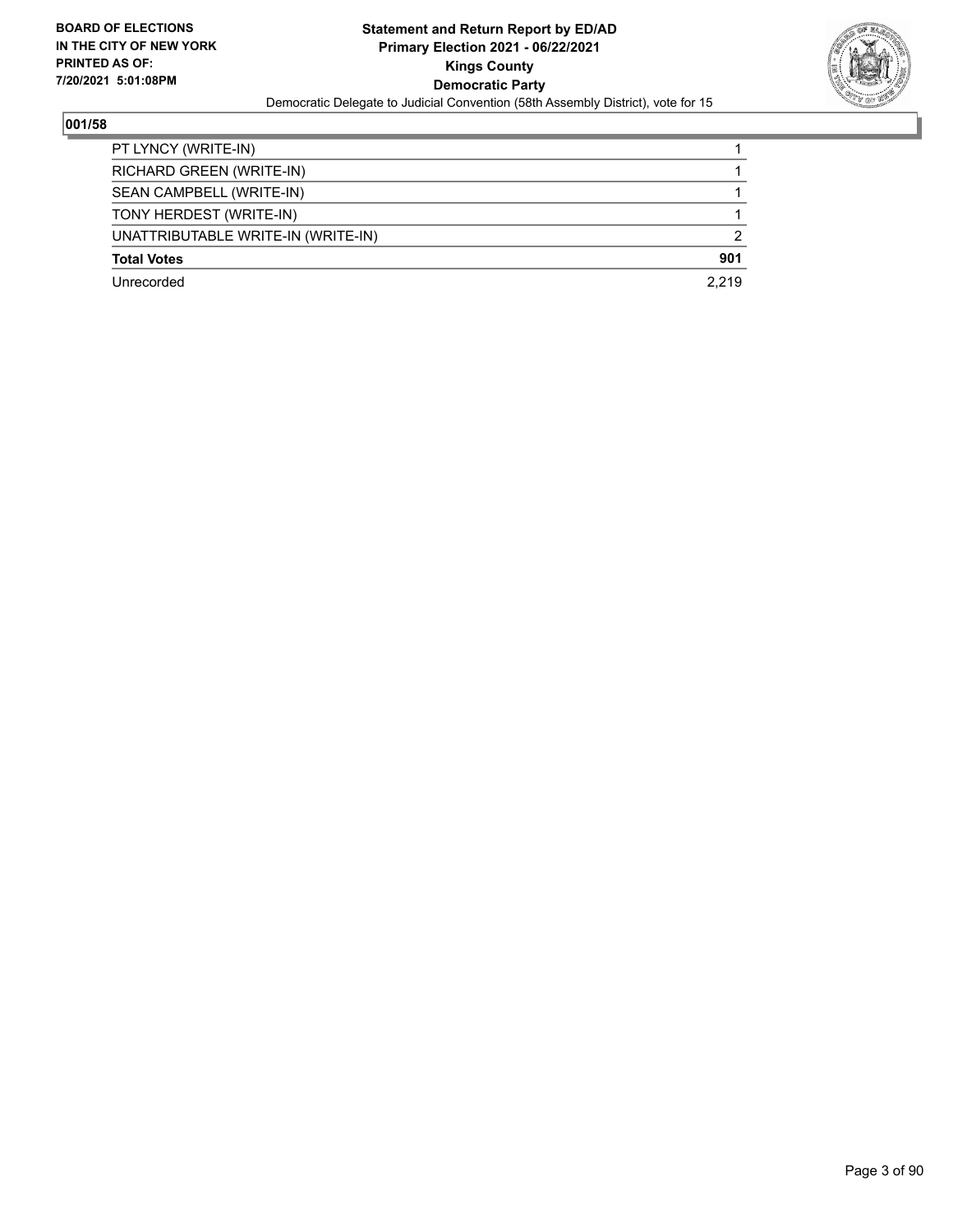

| <b>PUBLIC COUNTER</b>                                    | 201   |
|----------------------------------------------------------|-------|
| MANUALLY COUNTED EMERGENCY                               | 0     |
| ABSENTEE / MILITARY                                      | 43    |
| <b>AFFIDAVIT</b>                                         | 0     |
| <b>Total Ballots</b>                                     | 244   |
| Less - Inapplicable Federal/Special Presidential Ballots | 0     |
| <b>Total Applicable Ballots</b>                          | 244   |
| <b>DALTON ROBINSON</b>                                   | 72    |
| <b>ANNIE WISE</b>                                        | 63    |
| <b>BARRINGTON BARRETT</b>                                | 64    |
| <b>YVETTE BARROW</b>                                     | 100   |
| <b>KEENAN O. LAMBERT</b>                                 | 56    |
| <b>BRENDA PROVOST</b>                                    | 58    |
| <b>HENDERSON I. WINT</b>                                 | 49    |
| <b>ADLIN J. GALLIMORE</b>                                | 49    |
| MONIQUE R. CHANDLER-WATERMAN                             | 44    |
| NICKOLAS A. PERRY                                        | 103   |
| <b>JEWEL BROWN</b>                                       | 67    |
| PATRICIA G. MOSES                                        | 70    |
| <b>MELBA BROWN</b>                                       | 81    |
| <b>VIVIENNE BENT</b>                                     | 54    |
| <b>JEANINE WILLIAMS</b>                                  | 80    |
| <b>VLADIMIR DORGELY</b>                                  | 11    |
| <b>MONA FERRAH</b>                                       | 27    |
| <b>AGUR NOEL</b>                                         | 19    |
| <b>ESTHER LOUIS</b>                                      | 52    |
| SABRINA DIEUJUSTE                                        | 25    |
| <b>VESTA LOUIS</b>                                       | 21    |
| <b>FELIX CESAR</b>                                       | 34    |
| THAMAR FERDINAND                                         | 18    |
| MARIE JOAN PILLARD                                       | 34    |
| <b>KWAME AFREH</b>                                       | 38    |
| IAN LEWIS-BELIZAIRE                                      | 18    |
| <b>ANDREW COLLINS</b>                                    | 41    |
| <b>RITHA PIERRE</b>                                      | 36    |
| ANNE TALLEGRAND                                          | 24    |
| UNATTRIBUTABLE WRITE-IN (WRITE-IN)                       | 10    |
| <b>Total Votes</b>                                       | 1,418 |
| Unrecorded                                               | 2,242 |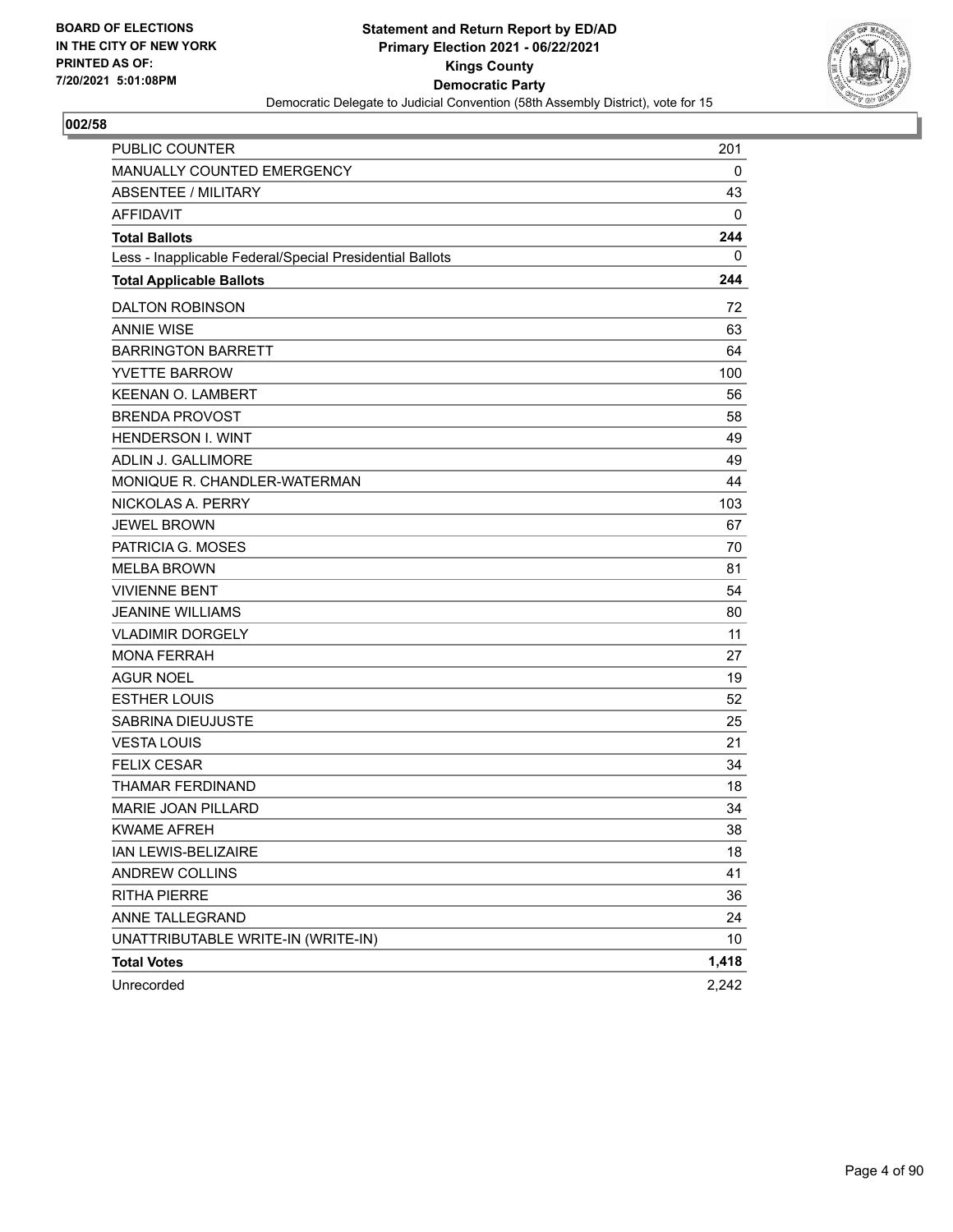

| <b>PUBLIC COUNTER</b>                                    | 163            |
|----------------------------------------------------------|----------------|
| MANUALLY COUNTED EMERGENCY                               | 0              |
| ABSENTEE / MILITARY                                      | 16             |
| <b>AFFIDAVIT</b>                                         | 1              |
| <b>Total Ballots</b>                                     | 180            |
| Less - Inapplicable Federal/Special Presidential Ballots | 0              |
| <b>Total Applicable Ballots</b>                          | 180            |
| <b>DALTON ROBINSON</b>                                   | 55             |
| <b>ANNIE WISE</b>                                        | 39             |
| <b>BARRINGTON BARRETT</b>                                | 38             |
| <b>YVETTE BARROW</b>                                     | 58             |
| <b>KEENAN O. LAMBERT</b>                                 | 35             |
| <b>BRENDA PROVOST</b>                                    | 38             |
| <b>HENDERSON I. WINT</b>                                 | 24             |
| ADLIN J. GALLIMORE                                       | 25             |
| MONIQUE R. CHANDLER-WATERMAN                             | 29             |
| NICKOLAS A. PERRY                                        | 57             |
| <b>JEWEL BROWN</b>                                       | 41             |
| PATRICIA G. MOSES                                        | 42             |
| <b>MELBA BROWN</b>                                       | 49             |
| <b>VIVIENNE BENT</b>                                     | 33             |
| <b>JEANINE WILLIAMS</b>                                  | 66             |
| <b>VLADIMIR DORGELY</b>                                  | 12             |
| <b>MONA FERRAH</b>                                       | 19             |
| <b>AGUR NOEL</b>                                         | 8              |
| <b>ESTHER LOUIS</b>                                      | 35             |
| SABRINA DIEUJUSTE                                        | 19             |
| <b>VESTA LOUIS</b>                                       | 17             |
| <b>FELIX CESAR</b>                                       | 24             |
| THAMAR FERDINAND                                         | 14             |
| MARIE JOAN PILLARD                                       | 21             |
| <b>KWAME AFREH</b>                                       | 24             |
| IAN LEWIS-BELIZAIRE                                      | $\overline{7}$ |
| ANDREW COLLINS                                           | 33             |
| <b>RITHA PIERRE</b>                                      | 29             |
| ANNE TALLEGRAND                                          | 22             |
| NIKI LUCAS (WRITE-IN)                                    | $\mathbf{1}$   |
| UNATTRIBUTABLE WRITE-IN (WRITE-IN)                       | 3              |
| <b>Total Votes</b>                                       | 917            |
| Unrecorded                                               | 1,783          |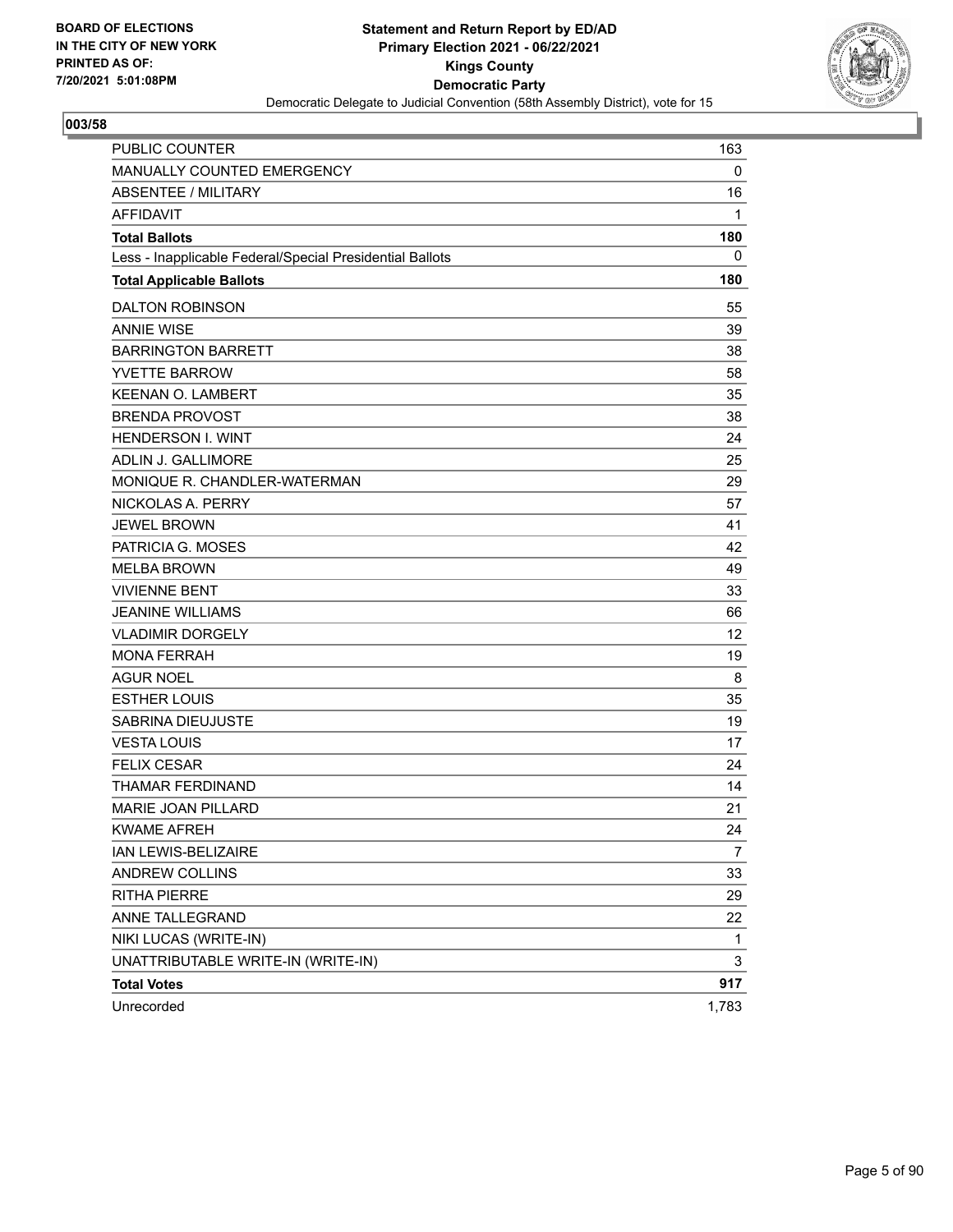

| PUBLIC COUNTER                                           | 228         |
|----------------------------------------------------------|-------------|
| MANUALLY COUNTED EMERGENCY                               | 0           |
| <b>ABSENTEE / MILITARY</b>                               | 25          |
| <b>AFFIDAVIT</b>                                         | 1           |
| <b>Total Ballots</b>                                     | 254         |
| Less - Inapplicable Federal/Special Presidential Ballots | 0           |
| <b>Total Applicable Ballots</b>                          | 254         |
| <b>DALTON ROBINSON</b>                                   | 77          |
| <b>ANNIE WISE</b>                                        | 67          |
| <b>BARRINGTON BARRETT</b>                                | 60          |
| <b>YVETTE BARROW</b>                                     | 95          |
| <b>KEENAN O. LAMBERT</b>                                 | 55          |
| <b>BRENDA PROVOST</b>                                    | 65          |
| <b>HENDERSON I. WINT</b>                                 | 42          |
| ADLIN J. GALLIMORE                                       | 45          |
| MONIQUE R. CHANDLER-WATERMAN                             | 47          |
| NICKOLAS A. PERRY                                        | 111         |
| <b>JEWEL BROWN</b>                                       | 70          |
| PATRICIA G. MOSES                                        | 82          |
| <b>MELBA BROWN</b>                                       | 80          |
| <b>VIVIENNE BENT</b>                                     | 60          |
| <b>JEANINE WILLIAMS</b>                                  | 97          |
| <b>VLADIMIR DORGELY</b>                                  | 19          |
| <b>MONA FERRAH</b>                                       | 39          |
| <b>AGUR NOEL</b>                                         | 28          |
| <b>ESTHER LOUIS</b>                                      | 70          |
| SABRINA DIEUJUSTE                                        | 29          |
| <b>VESTA LOUIS</b>                                       | 31          |
| <b>FELIX CESAR</b>                                       | 44          |
| <b>THAMAR FERDINAND</b>                                  | 32          |
| MARIE JOAN PILLARD                                       | 45          |
| <b>KWAME AFREH</b>                                       | 54          |
| IAN LEWIS-BELIZAIRE                                      | 17          |
| ANDREW COLLINS                                           | 60          |
| <b>RITHA PIERRE</b>                                      | 52          |
| ANNE TALLEGRAND                                          | 28          |
| LOUIS DAVID (WRITE-IN)                                   | $\mathbf 1$ |
| UNATTRIBUTABLE WRITE-IN (WRITE-IN)                       | 5           |
| UNCOUNTED WRITE-IN PER STATUTE (WRITE-IN)                | 1           |
| <b>Total Votes</b>                                       | 1,608       |
| Unrecorded                                               | 2,202       |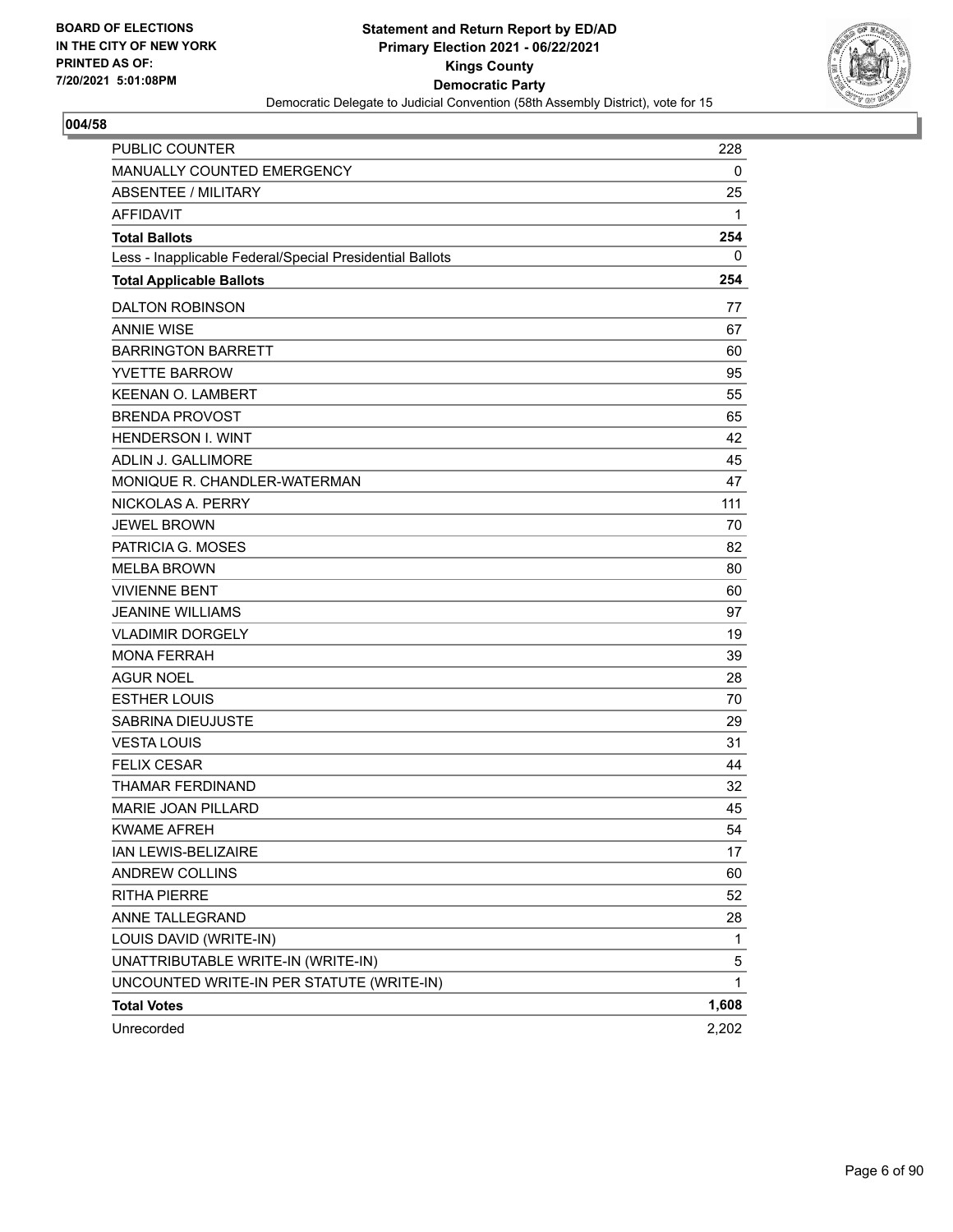

| PUBLIC COUNTER                                           | 205             |
|----------------------------------------------------------|-----------------|
| MANUALLY COUNTED EMERGENCY                               | 0               |
| ABSENTEE / MILITARY                                      | 15              |
| <b>AFFIDAVIT</b>                                         | 0               |
| <b>Total Ballots</b>                                     | 220             |
| Less - Inapplicable Federal/Special Presidential Ballots | 0               |
| <b>Total Applicable Ballots</b>                          | 220             |
| <b>DALTON ROBINSON</b>                                   | 65              |
| <b>ANNIE WISE</b>                                        | 55              |
| <b>BARRINGTON BARRETT</b>                                | 52              |
| <b>YVETTE BARROW</b>                                     | 87              |
| <b>KEENAN O. LAMBERT</b>                                 | 49              |
| <b>BRENDA PROVOST</b>                                    | 49              |
| <b>HENDERSON I. WINT</b>                                 | 36              |
| ADLIN J. GALLIMORE                                       | 38              |
| MONIQUE R. CHANDLER-WATERMAN                             | 37              |
| NICKOLAS A. PERRY                                        | 83              |
| <b>JEWEL BROWN</b>                                       | 46              |
| PATRICIA G. MOSES                                        | 64              |
| <b>MELBA BROWN</b>                                       | 57              |
| <b>VIVIENNE BENT</b>                                     | 45              |
| <b>JEANINE WILLIAMS</b>                                  | 72              |
| <b>VLADIMIR DORGELY</b>                                  | 6               |
| <b>MONA FERRAH</b>                                       | 23              |
| <b>AGUR NOEL</b>                                         | 20              |
| <b>ESTHER LOUIS</b>                                      | 42              |
| SABRINA DIEUJUSTE                                        | 24              |
| <b>VESTA LOUIS</b>                                       | 19              |
| <b>FELIX CESAR</b>                                       | 24              |
| THAMAR FERDINAND                                         | 15              |
| <b>MARIE JOAN PILLARD</b>                                | 27              |
| <b>KWAME AFREH</b>                                       | 30              |
| IAN LEWIS-BELIZAIRE                                      | 10 <sup>°</sup> |
| <b>ANDREW COLLINS</b>                                    | 36              |
| <b>RITHA PIERRE</b>                                      | 27              |
| ANNE TALLEGRAND                                          | 20              |
| UNATTRIBUTABLE WRITE-IN (WRITE-IN)                       | 3               |
| UNCOUNTED WRITE-IN PER STATUTE (WRITE-IN)                | 4               |
| <b>Total Votes</b>                                       | 1,165           |
| Unrecorded                                               | 2,135           |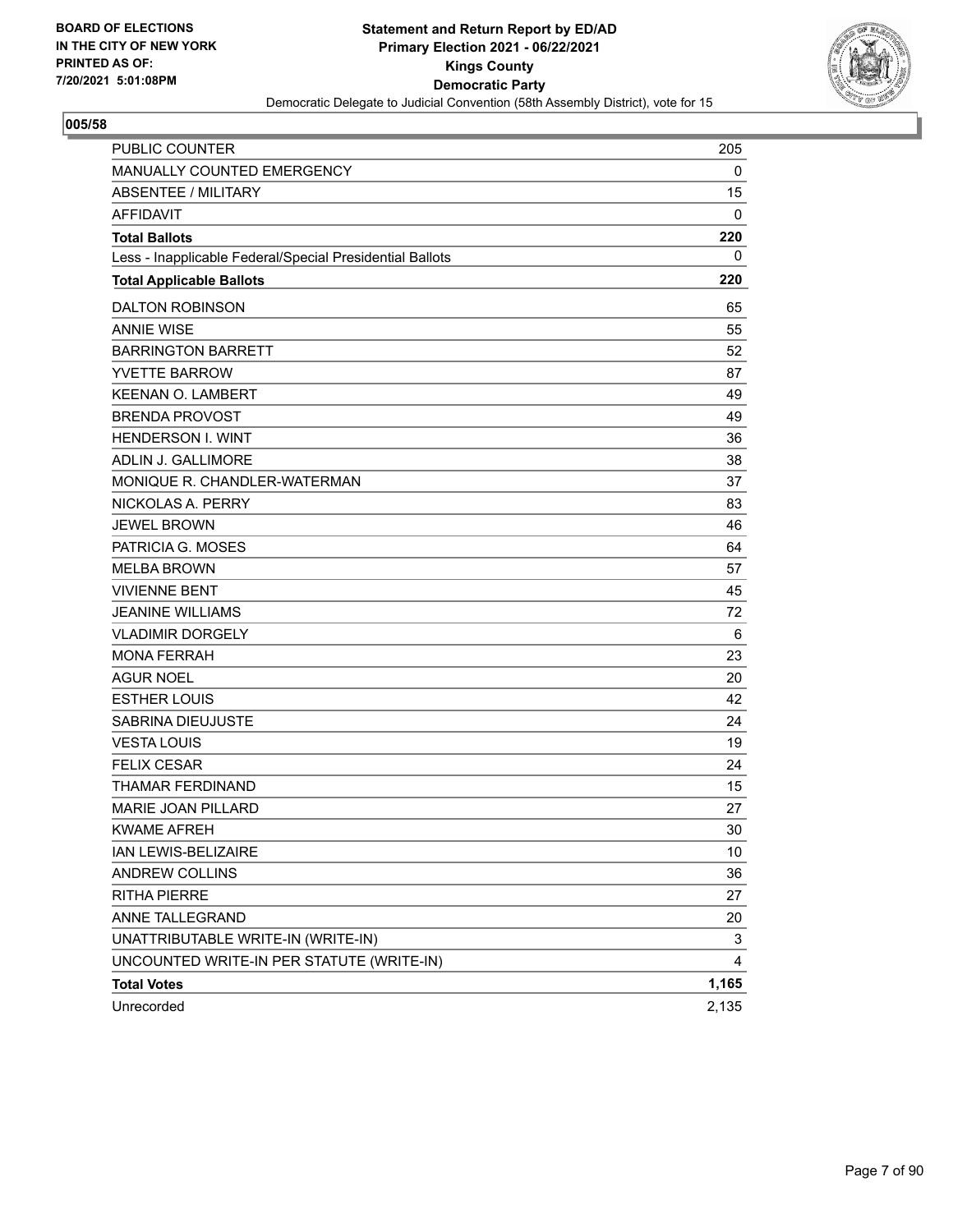

| <b>PUBLIC COUNTER</b>                                    | 154            |
|----------------------------------------------------------|----------------|
| MANUALLY COUNTED EMERGENCY                               | 0              |
| ABSENTEE / MILITARY                                      | 5              |
| <b>AFFIDAVIT</b>                                         | $\overline{c}$ |
| <b>Total Ballots</b>                                     | 161            |
| Less - Inapplicable Federal/Special Presidential Ballots | 0              |
| <b>Total Applicable Ballots</b>                          | 161            |
| <b>DALTON ROBINSON</b>                                   | 44             |
| <b>ANNIE WISE</b>                                        | 28             |
| <b>BARRINGTON BARRETT</b>                                | 37             |
| <b>YVETTE BARROW</b>                                     | 64             |
| <b>KEENAN O. LAMBERT</b>                                 | 26             |
| <b>BRENDA PROVOST</b>                                    | 23             |
| <b>HENDERSON I. WINT</b>                                 | 21             |
| <b>ADLIN J. GALLIMORE</b>                                | 22             |
| MONIQUE R. CHANDLER-WATERMAN                             | 17             |
| NICKOLAS A. PERRY                                        | 55             |
| <b>JEWEL BROWN</b>                                       | 26             |
| PATRICIA G. MOSES                                        | 36             |
| <b>MELBA BROWN</b>                                       | 32             |
| <b>VIVIENNE BENT</b>                                     | 27             |
| <b>JEANINE WILLIAMS</b>                                  | 41             |
| <b>VLADIMIR DORGELY</b>                                  | 14             |
| <b>MONA FERRAH</b>                                       | 17             |
| <b>AGUR NOEL</b>                                         | 19             |
| <b>ESTHER LOUIS</b>                                      | 24             |
| SABRINA DIEUJUSTE                                        | 17             |
| <b>VESTA LOUIS</b>                                       | 14             |
| <b>FELIX CESAR</b>                                       | 17             |
| THAMAR FERDINAND                                         | 12             |
| MARIE JOAN PILLARD                                       | 14             |
| <b>KWAME AFREH</b>                                       | 23             |
| IAN LEWIS-BELIZAIRE                                      | 16             |
| ANDREW COLLINS                                           | 33             |
| <b>RITHA PIERRE</b>                                      | 26             |
| ANNE TALLEGRAND                                          | 12             |
| UNATTRIBUTABLE WRITE-IN (WRITE-IN)                       | 8              |
| <b>Total Votes</b>                                       | 765            |
| Unrecorded                                               | 1,650          |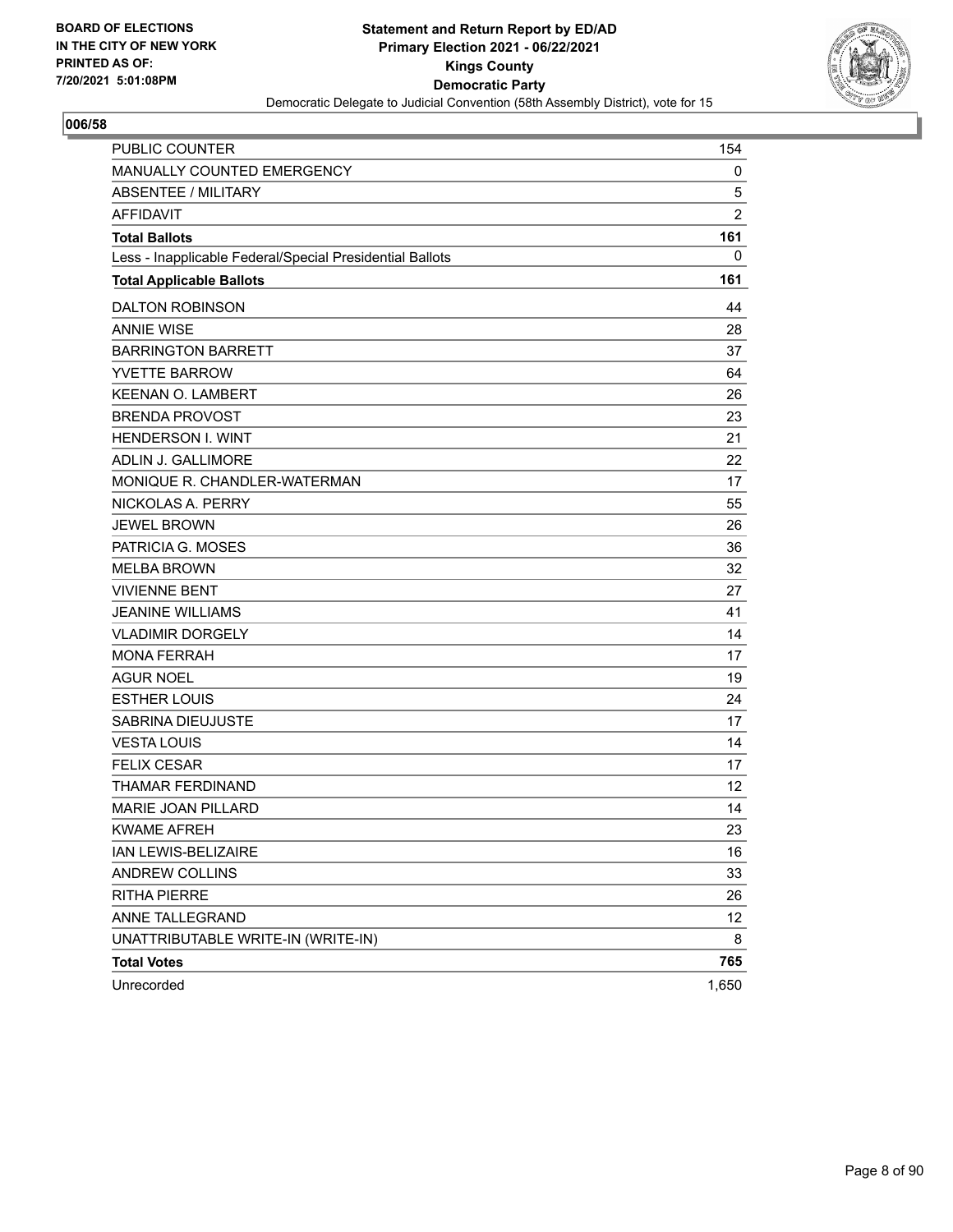

| <b>PUBLIC COUNTER</b>                                    | 163            |
|----------------------------------------------------------|----------------|
| MANUALLY COUNTED EMERGENCY                               | 0              |
| ABSENTEE / MILITARY                                      | 19             |
| <b>AFFIDAVIT</b>                                         | $\overline{2}$ |
| <b>Total Ballots</b>                                     | 184            |
| Less - Inapplicable Federal/Special Presidential Ballots | 0              |
| <b>Total Applicable Ballots</b>                          | 184            |
| <b>DALTON ROBINSON</b>                                   | 58             |
| <b>ANNIE WISE</b>                                        | 45             |
| <b>BARRINGTON BARRETT</b>                                | 50             |
| <b>YVETTE BARROW</b>                                     | 88             |
| <b>KEENAN O. LAMBERT</b>                                 | 49             |
| <b>BRENDA PROVOST</b>                                    | 44             |
| <b>HENDERSON I. WINT</b>                                 | 37             |
| <b>ADLIN J. GALLIMORE</b>                                | 30             |
| MONIQUE R. CHANDLER-WATERMAN                             | 32             |
| NICKOLAS A. PERRY                                        | 68             |
| <b>JEWEL BROWN</b>                                       | 38             |
| PATRICIA G. MOSES                                        | 49             |
| <b>MELBA BROWN</b>                                       | 53             |
| <b>VIVIENNE BENT</b>                                     | 45             |
| <b>JEANINE WILLIAMS</b>                                  | 63             |
| <b>VLADIMIR DORGELY</b>                                  | 14             |
| <b>MONA FERRAH</b>                                       | 15             |
| <b>AGUR NOEL</b>                                         | 18             |
| <b>ESTHER LOUIS</b>                                      | 32             |
| SABRINA DIEUJUSTE                                        | 25             |
| <b>VESTA LOUIS</b>                                       | 16             |
| <b>FELIX CESAR</b>                                       | 19             |
| THAMAR FERDINAND                                         | 19             |
| MARIE JOAN PILLARD                                       | 30             |
| <b>KWAME AFREH</b>                                       | 34             |
| IAN LEWIS-BELIZAIRE                                      | 13             |
| ANDREW COLLINS                                           | 39             |
| <b>RITHA PIERRE</b>                                      | 27             |
| ANNE TALLEGRAND                                          | 16             |
| UNATTRIBUTABLE WRITE-IN (WRITE-IN)                       | 8              |
| <b>Total Votes</b>                                       | 1,074          |
| Unrecorded                                               | 1,686          |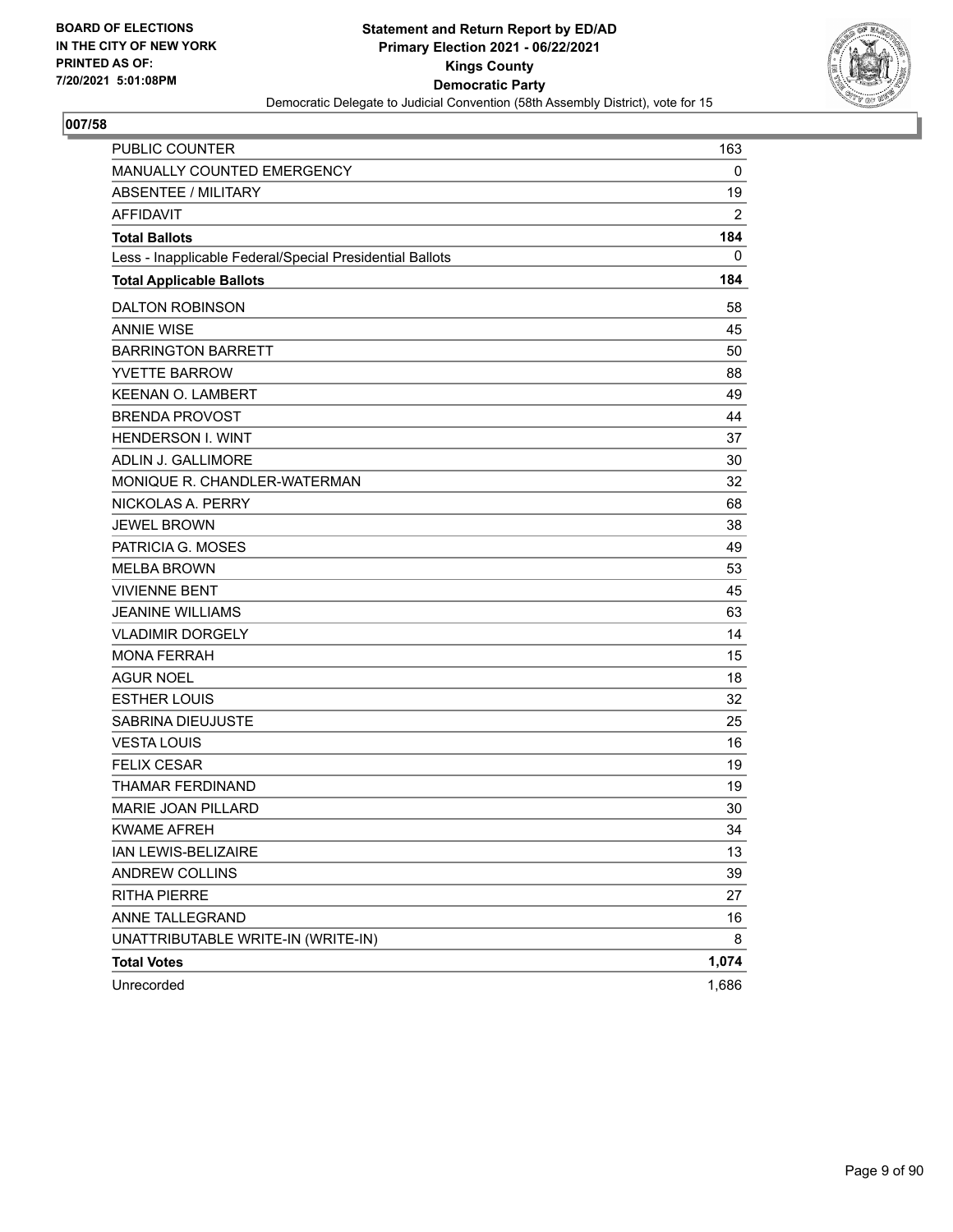

| <b>PUBLIC COUNTER</b>                                    | 198            |
|----------------------------------------------------------|----------------|
| MANUALLY COUNTED EMERGENCY                               | 0              |
| ABSENTEE / MILITARY                                      | 26             |
| <b>AFFIDAVIT</b>                                         | 0              |
| <b>Total Ballots</b>                                     | 224            |
| Less - Inapplicable Federal/Special Presidential Ballots | 0              |
| <b>Total Applicable Ballots</b>                          | 224            |
| <b>DALTON ROBINSON</b>                                   | 85             |
| <b>ANNIE WISE</b>                                        | 57             |
| <b>BARRINGTON BARRETT</b>                                | 69             |
| <b>YVETTE BARROW</b>                                     | 112            |
| <b>KEENAN O. LAMBERT</b>                                 | 58             |
| <b>BRENDA PROVOST</b>                                    | 65             |
| <b>HENDERSON I. WINT</b>                                 | 50             |
| <b>ADLIN J. GALLIMORE</b>                                | 45             |
| MONIQUE R. CHANDLER-WATERMAN                             | 49             |
| NICKOLAS A. PERRY                                        | 97             |
| <b>JEWEL BROWN</b>                                       | 65             |
| PATRICIA G. MOSES                                        | 74             |
| <b>MELBA BROWN</b>                                       | 71             |
| <b>VIVIENNE BENT</b>                                     | 56             |
| <b>JEANINE WILLIAMS</b>                                  | 83             |
| <b>VLADIMIR DORGELY</b>                                  | 13             |
| <b>MONA FERRAH</b>                                       | 18             |
| <b>AGUR NOEL</b>                                         | 15             |
| <b>ESTHER LOUIS</b>                                      | 47             |
| SABRINA DIEUJUSTE                                        | 24             |
| <b>VESTA LOUIS</b>                                       | 21             |
| <b>FELIX CESAR</b>                                       | 27             |
| THAMAR FERDINAND                                         | 18             |
| MARIE JOAN PILLARD                                       | 32             |
| <b>KWAME AFREH</b>                                       | 29             |
| IAN LEWIS-BELIZAIRE                                      | 16             |
| ANDREW COLLINS                                           | 51             |
| <b>RITHA PIERRE</b>                                      | 34             |
| ANNE TALLEGRAND                                          | 17             |
| UNATTRIBUTABLE WRITE-IN (WRITE-IN)                       | $\overline{2}$ |
| <b>Total Votes</b>                                       | 1,400          |
| Unrecorded                                               | 1,960          |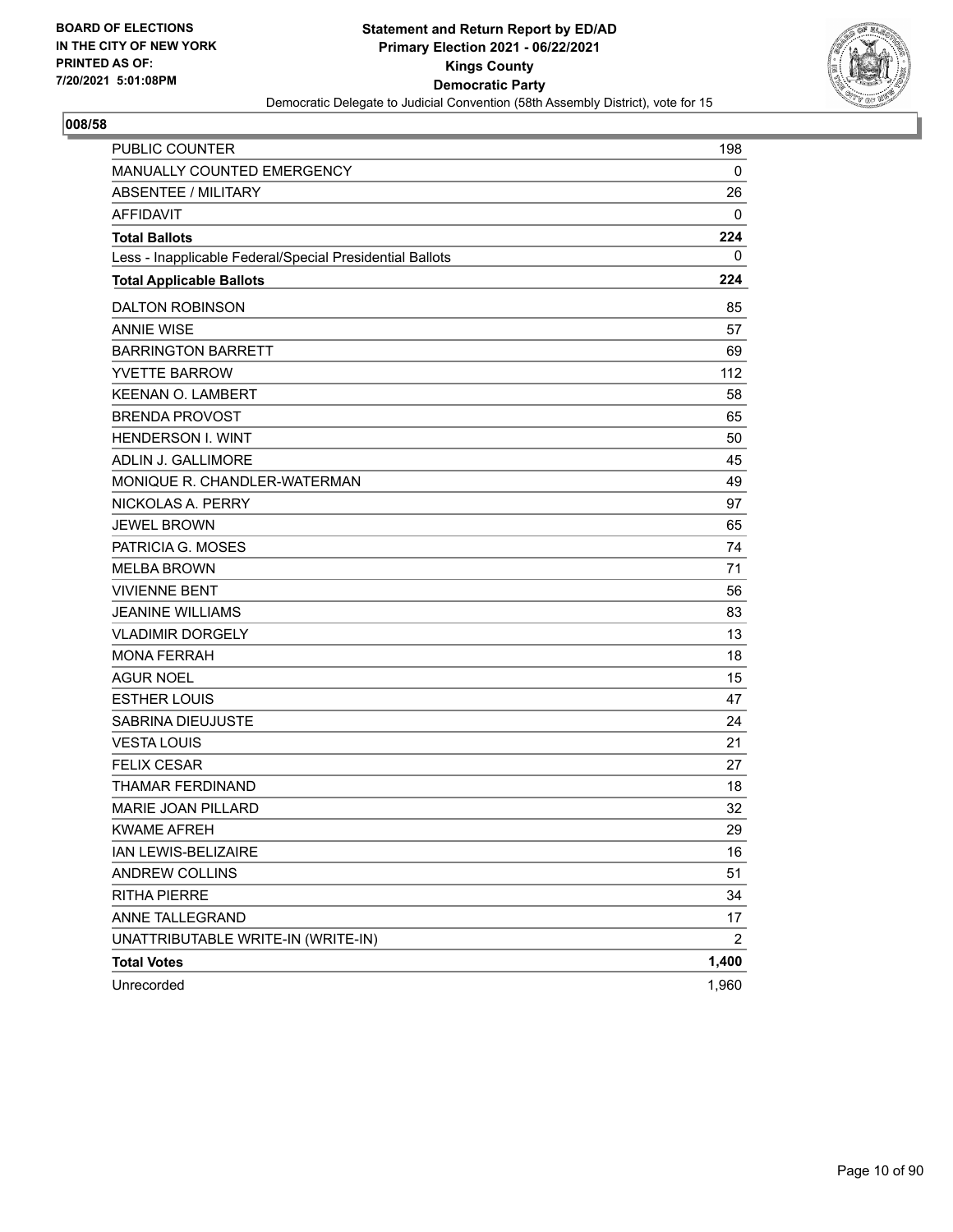

| <b>PUBLIC COUNTER</b>                                    | 149            |
|----------------------------------------------------------|----------------|
| MANUALLY COUNTED EMERGENCY                               | 0              |
| <b>ABSENTEE / MILITARY</b>                               | 14             |
| <b>AFFIDAVIT</b>                                         | 0              |
| <b>Total Ballots</b>                                     | 163            |
| Less - Inapplicable Federal/Special Presidential Ballots | 0              |
| <b>Total Applicable Ballots</b>                          | 163            |
| <b>DALTON ROBINSON</b>                                   | 41             |
| <b>ANNIE WISE</b>                                        | 19             |
| <b>BARRINGTON BARRETT</b>                                | 26             |
| <b>YVETTE BARROW</b>                                     | 52             |
| <b>KEENAN O. LAMBERT</b>                                 | 25             |
| <b>BRENDA PROVOST</b>                                    | 25             |
| <b>HENDERSON I. WINT</b>                                 | 28             |
| ADLIN J. GALLIMORE                                       | 19             |
| MONIQUE R. CHANDLER-WATERMAN                             | 26             |
| NICKOLAS A. PERRY                                        | 67             |
| <b>JEWEL BROWN</b>                                       | 28             |
| PATRICIA G. MOSES                                        | 31             |
| <b>MELBA BROWN</b>                                       | 31             |
| <b>VIVIENNE BENT</b>                                     | 21             |
| <b>JEANINE WILLIAMS</b>                                  | 59             |
| <b>VLADIMIR DORGELY</b>                                  | 9              |
| <b>MONA FERRAH</b>                                       | 13             |
| AGUR NOEL                                                | 12             |
| <b>ESTHER LOUIS</b>                                      | 35             |
| SABRINA DIEUJUSTE                                        | 13             |
| <b>VESTA LOUIS</b>                                       | 17             |
| <b>FELIX CESAR</b>                                       | 22             |
| THAMAR FERDINAND                                         | 7              |
| <b>MARIE JOAN PILLARD</b>                                | 14             |
| <b>KWAME AFREH</b>                                       | 28             |
| IAN LEWIS-BELIZAIRE                                      | 17             |
| ANDREW COLLINS                                           | 36             |
| <b>RITHA PIERRE</b>                                      | 24             |
| ANNE TALLEGRAND                                          | 16             |
| UNATTRIBUTABLE WRITE-IN (WRITE-IN)                       | $\overline{2}$ |
| <b>Total Votes</b>                                       | 763            |
| Unrecorded                                               | 1,682          |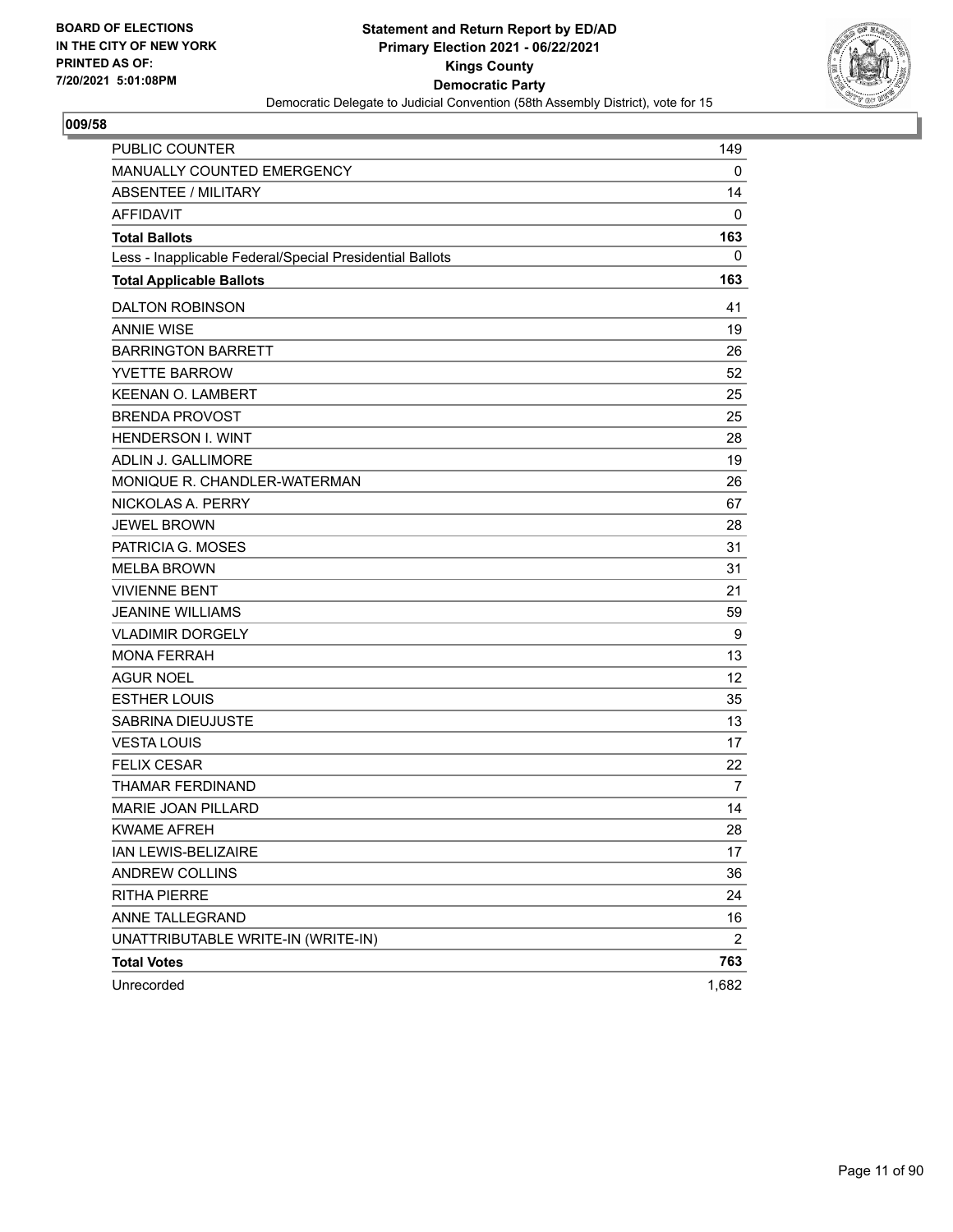

| <b>PUBLIC COUNTER</b>                                    | 146   |
|----------------------------------------------------------|-------|
| MANUALLY COUNTED EMERGENCY                               | 0     |
| <b>ABSENTEE / MILITARY</b>                               | 6     |
| <b>AFFIDAVIT</b>                                         | 0     |
| <b>Total Ballots</b>                                     | 152   |
| Less - Inapplicable Federal/Special Presidential Ballots | 0     |
| <b>Total Applicable Ballots</b>                          | 152   |
| <b>DALTON ROBINSON</b>                                   | 61    |
| <b>ANNIE WISE</b>                                        | 50    |
| <b>BARRINGTON BARRETT</b>                                | 54    |
| <b>YVETTE BARROW</b>                                     | 69    |
| <b>KEENAN O. LAMBERT</b>                                 | 40    |
| <b>BRENDA PROVOST</b>                                    | 48    |
| <b>HENDERSON I. WINT</b>                                 | 43    |
| ADLIN J. GALLIMORE                                       | 41    |
| MONIQUE R. CHANDLER-WATERMAN                             | 43    |
| NICKOLAS A. PERRY                                        | 73    |
| <b>JEWEL BROWN</b>                                       | 48    |
| PATRICIA G. MOSES                                        | 53    |
| <b>MELBA BROWN</b>                                       | 54    |
| <b>VIVIENNE BENT</b>                                     | 47    |
| <b>JEANINE WILLIAMS</b>                                  | 66    |
| <b>VLADIMIR DORGELY</b>                                  | 10    |
| <b>MONA FERRAH</b>                                       | 14    |
| <b>AGUR NOEL</b>                                         | 10    |
| <b>ESTHER LOUIS</b>                                      | 23    |
| SABRINA DIEUJUSTE                                        | 16    |
| <b>VESTA LOUIS</b>                                       | 12    |
| <b>FELIX CESAR</b>                                       | 20    |
| THAMAR FERDINAND                                         | 9     |
| MARIE JOAN PILLARD                                       | 25    |
| <b>KWAME AFREH</b>                                       | 16    |
| IAN LEWIS-BELIZAIRE                                      | 11    |
| ANDREW COLLINS                                           | 24    |
| <b>RITHA PIERRE</b>                                      | 20    |
| ANNE TALLEGRAND                                          | 9     |
| <b>Total Votes</b>                                       | 1,009 |
| Unrecorded                                               | 1,271 |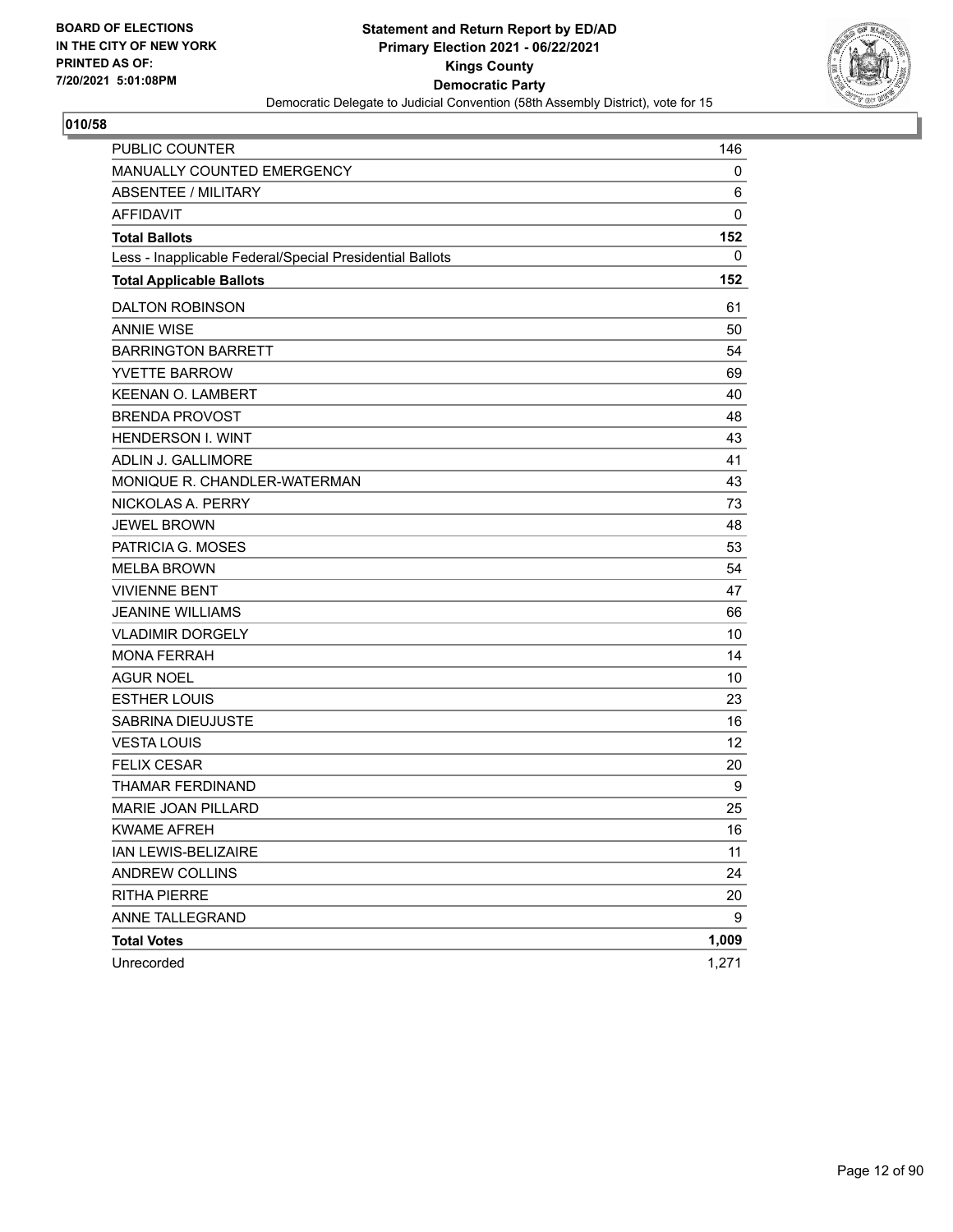

| <b>PUBLIC COUNTER</b>                                    | 147            |
|----------------------------------------------------------|----------------|
| MANUALLY COUNTED EMERGENCY                               | 0              |
| <b>ABSENTEE / MILITARY</b>                               | 7              |
| <b>AFFIDAVIT</b>                                         | 1              |
| <b>Total Ballots</b>                                     | 155            |
| Less - Inapplicable Federal/Special Presidential Ballots | 0              |
| <b>Total Applicable Ballots</b>                          | 155            |
| <b>DALTON ROBINSON</b>                                   | 53             |
| <b>ANNIE WISE</b>                                        | 37             |
| <b>BARRINGTON BARRETT</b>                                | 41             |
| <b>YVETTE BARROW</b>                                     | 68             |
| <b>KEENAN O. LAMBERT</b>                                 | 33             |
| <b>BRENDA PROVOST</b>                                    | 40             |
| <b>HENDERSON I. WINT</b>                                 | 31             |
| <b>ADLIN J. GALLIMORE</b>                                | 35             |
| MONIQUE R. CHANDLER-WATERMAN                             | 30             |
| NICKOLAS A. PERRY                                        | 60             |
| <b>JEWEL BROWN</b>                                       | 38             |
| PATRICIA G. MOSES                                        | 49             |
| <b>MELBA BROWN</b>                                       | 44             |
| <b>VIVIENNE BENT</b>                                     | 39             |
| <b>JEANINE WILLIAMS</b>                                  | 55             |
| <b>VLADIMIR DORGELY</b>                                  | 5              |
| <b>MONA FERRAH</b>                                       | 13             |
| <b>AGUR NOEL</b>                                         | 4              |
| <b>ESTHER LOUIS</b>                                      | 27             |
| <b>SABRINA DIEUJUSTE</b>                                 | 17             |
| <b>VESTA LOUIS</b>                                       | 9              |
| <b>FELIX CESAR</b>                                       | 18             |
| THAMAR FERDINAND                                         | $\overline{7}$ |
| MARIE JOAN PILLARD                                       | 19             |
| <b>KWAME AFREH</b>                                       | 20             |
| IAN LEWIS-BELIZAIRE                                      | $\overline{7}$ |
| ANDREW COLLINS                                           | 20             |
| <b>RITHA PIERRE</b>                                      | 20             |
| ANNE TALLEGRAND                                          | 10             |
| UNATTRIBUTABLE WRITE-IN (WRITE-IN)                       | 4              |
| <b>Total Votes</b>                                       | 853            |
| Unrecorded                                               | 1,472          |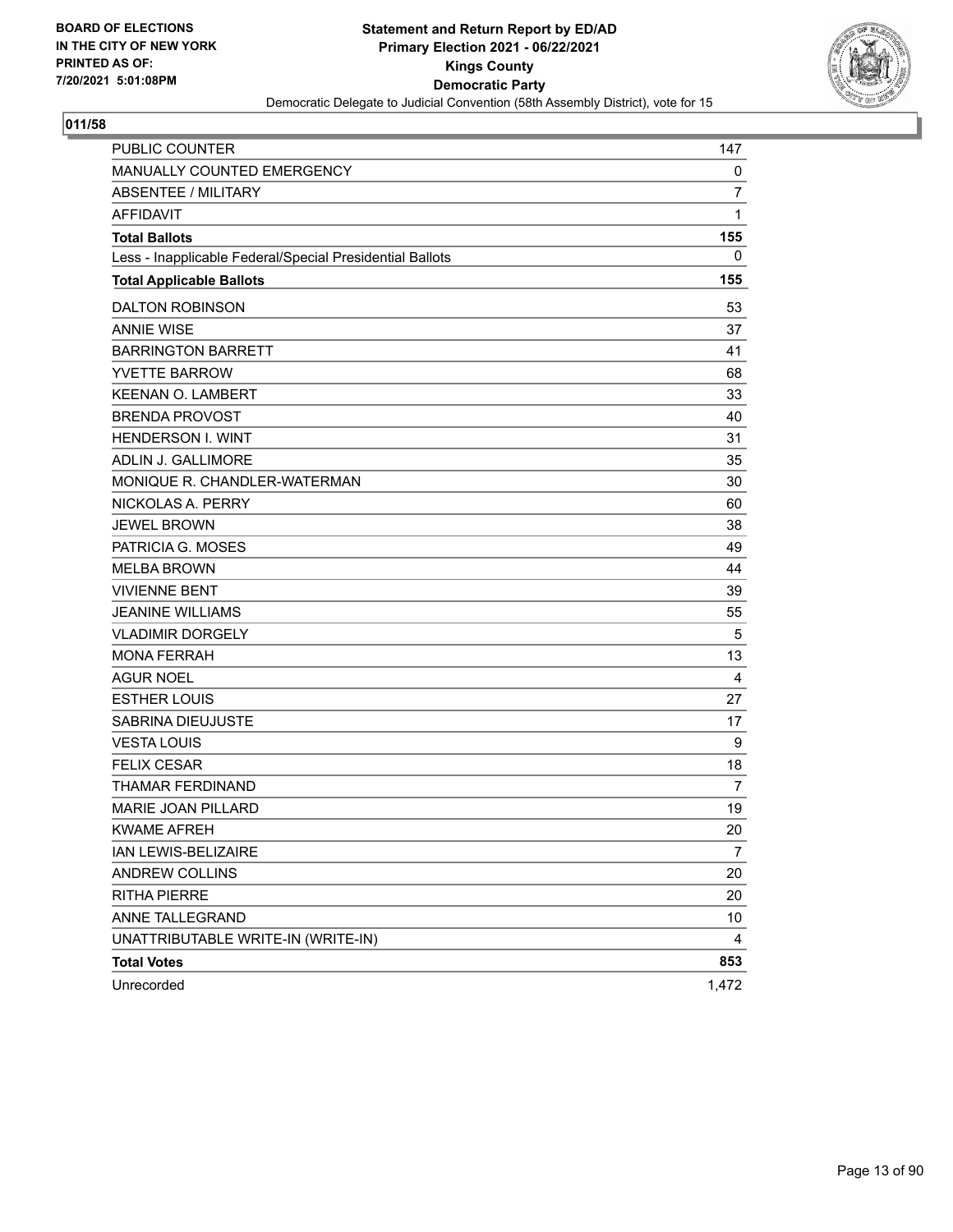

| <b>PUBLIC COUNTER</b>                                    | 228   |
|----------------------------------------------------------|-------|
| MANUALLY COUNTED EMERGENCY                               | 0     |
| ABSENTEE / MILITARY                                      | 18    |
| <b>AFFIDAVIT</b>                                         | 3     |
| <b>Total Ballots</b>                                     | 249   |
| Less - Inapplicable Federal/Special Presidential Ballots | 0     |
| <b>Total Applicable Ballots</b>                          | 249   |
| <b>DALTON ROBINSON</b>                                   | 81    |
| <b>ANNIE WISE</b>                                        | 47    |
| <b>BARRINGTON BARRETT</b>                                | 56    |
| <b>YVETTE BARROW</b>                                     | 91    |
| <b>KEENAN O. LAMBERT</b>                                 | 44    |
| <b>BRENDA PROVOST</b>                                    | 45    |
| <b>HENDERSON I. WINT</b>                                 | 37    |
| ADLIN J. GALLIMORE                                       | 43    |
| MONIQUE R. CHANDLER-WATERMAN                             | 36    |
| NICKOLAS A. PERRY                                        | 109   |
| <b>JEWEL BROWN</b>                                       | 43    |
| PATRICIA G. MOSES                                        | 62    |
| <b>MELBA BROWN</b>                                       | 62    |
| <b>VIVIENNE BENT</b>                                     | 47    |
| <b>JEANINE WILLIAMS</b>                                  | 76    |
| <b>VLADIMIR DORGELY</b>                                  | 19    |
| <b>MONA FERRAH</b>                                       | 32    |
| <b>AGUR NOEL</b>                                         | 19    |
| <b>ESTHER LOUIS</b>                                      | 53    |
| SABRINA DIEUJUSTE                                        | 32    |
| <b>VESTA LOUIS</b>                                       | 23    |
| <b>FELIX CESAR</b>                                       | 29    |
| THAMAR FERDINAND                                         | 31    |
| MARIE JOAN PILLARD                                       | 45    |
| <b>KWAME AFREH</b>                                       | 34    |
| IAN LEWIS-BELIZAIRE                                      | 29    |
| ANDREW COLLINS                                           | 53    |
| <b>RITHA PIERRE</b>                                      | 34    |
| ANNE TALLEGRAND                                          | 23    |
| UNATTRIBUTABLE WRITE-IN (WRITE-IN)                       | 1     |
| <b>Total Votes</b>                                       | 1,336 |
| Unrecorded                                               | 2,399 |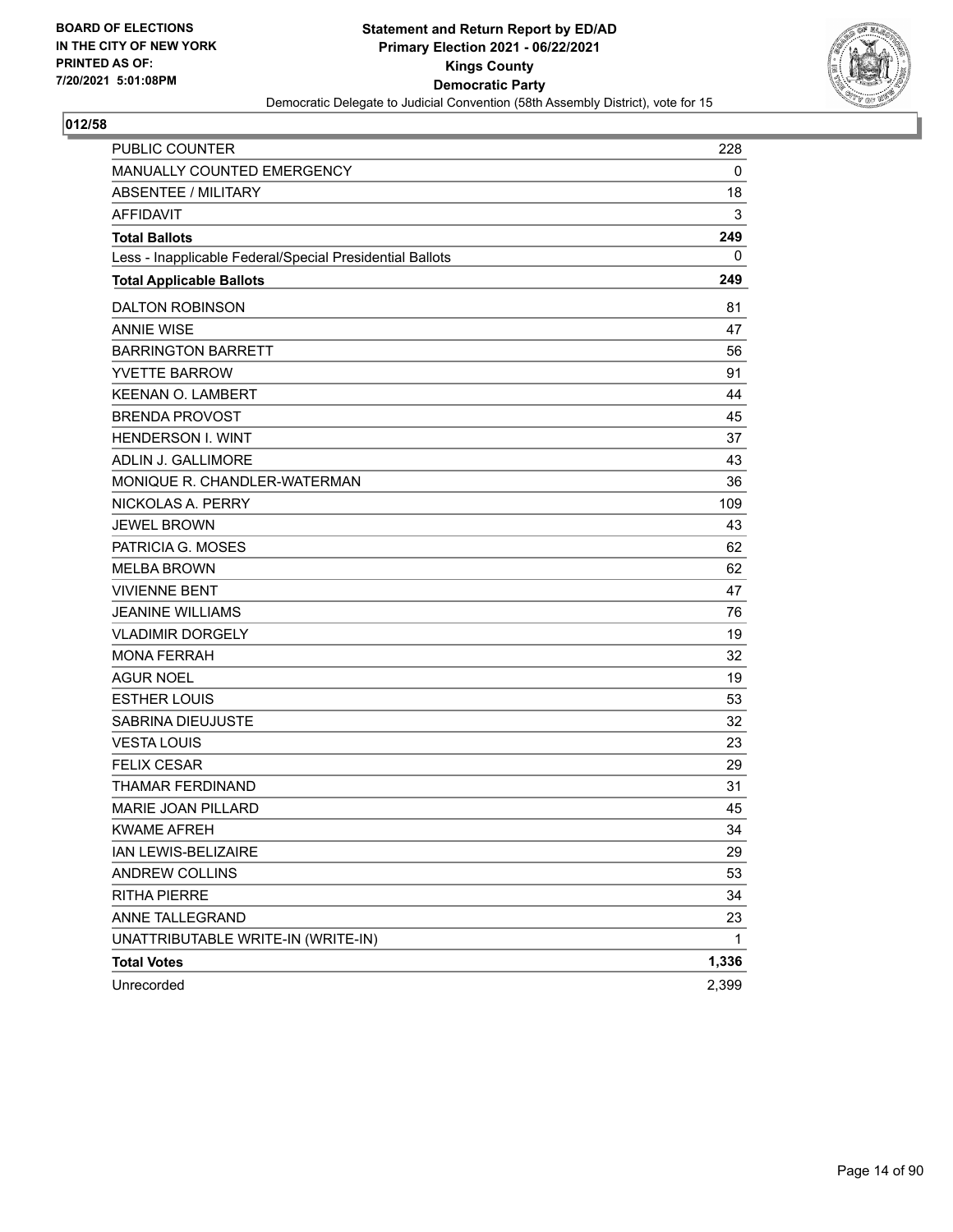

| <b>PUBLIC COUNTER</b>                                    | 205   |
|----------------------------------------------------------|-------|
| MANUALLY COUNTED EMERGENCY                               | 0     |
| ABSENTEE / MILITARY                                      | 14    |
| <b>AFFIDAVIT</b>                                         | 3     |
| <b>Total Ballots</b>                                     | 222   |
| Less - Inapplicable Federal/Special Presidential Ballots | 0     |
| <b>Total Applicable Ballots</b>                          | 222   |
| <b>DALTON ROBINSON</b>                                   | 87    |
| <b>ANNIE WISE</b>                                        | 58    |
| <b>BARRINGTON BARRETT</b>                                | 62    |
| <b>YVETTE BARROW</b>                                     | 103   |
| <b>KEENAN O. LAMBERT</b>                                 | 49    |
| <b>BRENDA PROVOST</b>                                    | 51    |
| <b>HENDERSON I. WINT</b>                                 | 43    |
| ADLIN J. GALLIMORE                                       | 42    |
| MONIQUE R. CHANDLER-WATERMAN                             | 45    |
| NICKOLAS A. PERRY                                        | 110   |
| <b>JEWEL BROWN</b>                                       | 56    |
| PATRICIA G. MOSES                                        | 61    |
| <b>MELBA BROWN</b>                                       | 71    |
| <b>VIVIENNE BENT</b>                                     | 51    |
| <b>JEANINE WILLIAMS</b>                                  | 83    |
| <b>VLADIMIR DORGELY</b>                                  | 13    |
| <b>MONA FERRAH</b>                                       | 30    |
| AGUR NOEL                                                | 13    |
| <b>ESTHER LOUIS</b>                                      | 49    |
| SABRINA DIEUJUSTE                                        | 24    |
| <b>VESTA LOUIS</b>                                       | 21    |
| <b>FELIX CESAR</b>                                       | 38    |
| THAMAR FERDINAND                                         | 16    |
| <b>MARIE JOAN PILLARD</b>                                | 39    |
| <b>KWAME AFREH</b>                                       | 35    |
| IAN LEWIS-BELIZAIRE                                      | 19    |
| ANDREW COLLINS                                           | 46    |
| <b>RITHA PIERRE</b>                                      | 39    |
| ANNE TALLEGRAND                                          | 26    |
| UNATTRIBUTABLE WRITE-IN (WRITE-IN)                       | 1     |
| UNCOUNTED WRITE-IN PER STATUTE (WRITE-IN)                | 1     |
| <b>Total Votes</b>                                       | 1,382 |
| Unrecorded                                               | 1,948 |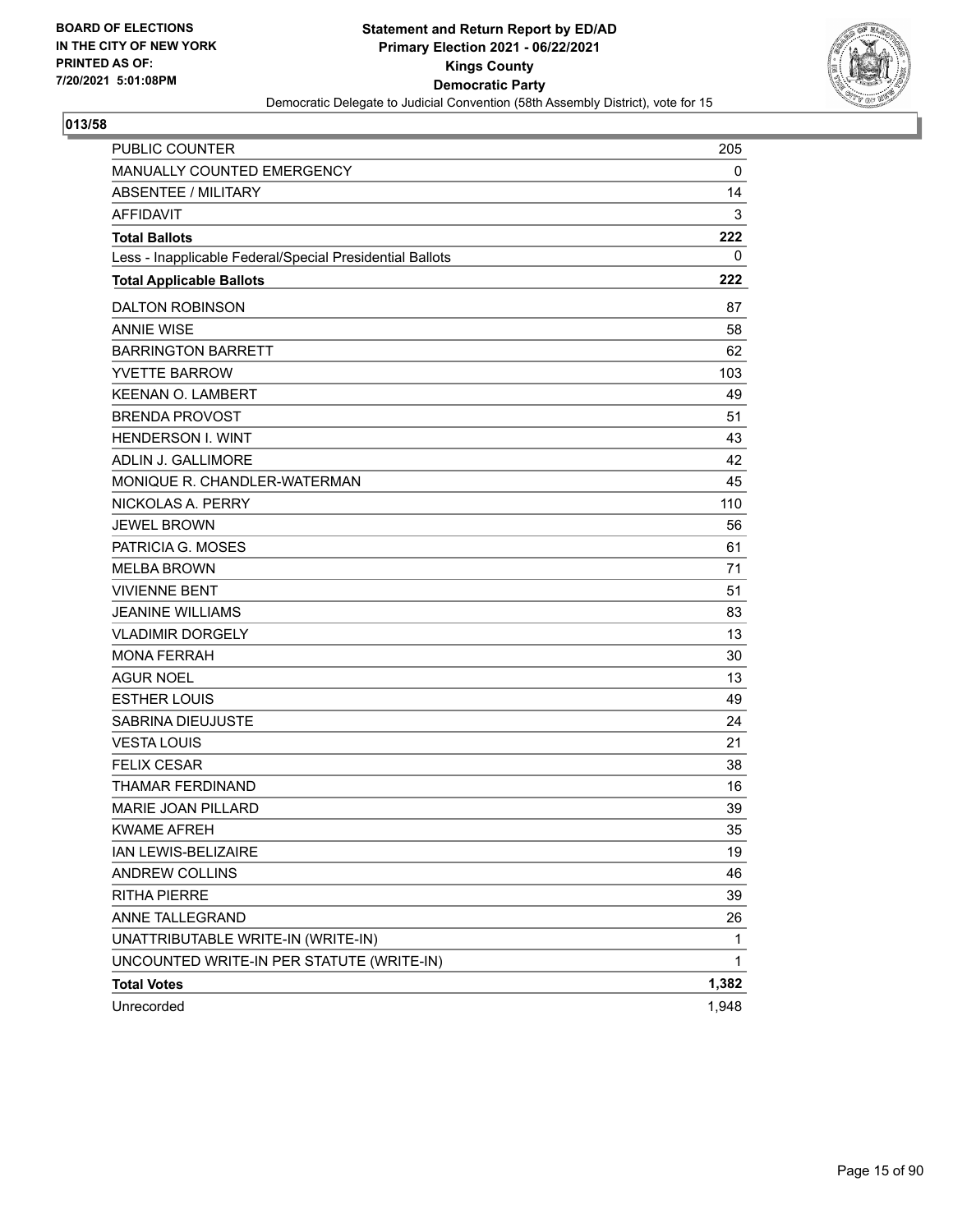

| <b>PUBLIC COUNTER</b>                                    | 150   |
|----------------------------------------------------------|-------|
| MANUALLY COUNTED EMERGENCY                               | 0     |
| <b>ABSENTEE / MILITARY</b>                               | 18    |
| <b>AFFIDAVIT</b>                                         | 1     |
| <b>Total Ballots</b>                                     | 169   |
| Less - Inapplicable Federal/Special Presidential Ballots | 0     |
| <b>Total Applicable Ballots</b>                          | 169   |
| <b>DALTON ROBINSON</b>                                   | 52    |
| <b>ANNIE WISE</b>                                        | 29    |
| <b>BARRINGTON BARRETT</b>                                | 41    |
| <b>YVETTE BARROW</b>                                     | 62    |
| <b>KEENAN O. LAMBERT</b>                                 | 32    |
| <b>BRENDA PROVOST</b>                                    | 37    |
| <b>HENDERSON I. WINT</b>                                 | 19    |
| ADLIN J. GALLIMORE                                       | 25    |
| MONIQUE R. CHANDLER-WATERMAN                             | 31    |
| NICKOLAS A. PERRY                                        | 63    |
| <b>JEWEL BROWN</b>                                       | 34    |
| PATRICIA G. MOSES                                        | 41    |
| <b>MELBA BROWN</b>                                       | 47    |
| <b>VIVIENNE BENT</b>                                     | 24    |
| <b>JEANINE WILLIAMS</b>                                  | 51    |
| <b>VLADIMIR DORGELY</b>                                  | 11    |
| <b>MONA FERRAH</b>                                       | 24    |
| AGUR NOEL                                                | 21    |
| <b>ESTHER LOUIS</b>                                      | 40    |
| SABRINA DIEUJUSTE                                        | 17    |
| <b>VESTA LOUIS</b>                                       | 25    |
| <b>FELIX CESAR</b>                                       | 23    |
| THAMAR FERDINAND                                         | 12    |
| <b>MARIE JOAN PILLARD</b>                                | 24    |
| <b>KWAME AFREH</b>                                       | 26    |
| IAN LEWIS-BELIZAIRE                                      | 11    |
| ANDREW COLLINS                                           | 39    |
| <b>RITHA PIERRE</b>                                      | 23    |
| ANNE TALLEGRAND                                          | 16    |
| MENDAL ABRAHAM (WRITE-IN)                                | 1     |
| UNATTRIBUTABLE WRITE-IN (WRITE-IN)                       | 1     |
| <b>Total Votes</b>                                       | 902   |
| Unrecorded                                               | 1,633 |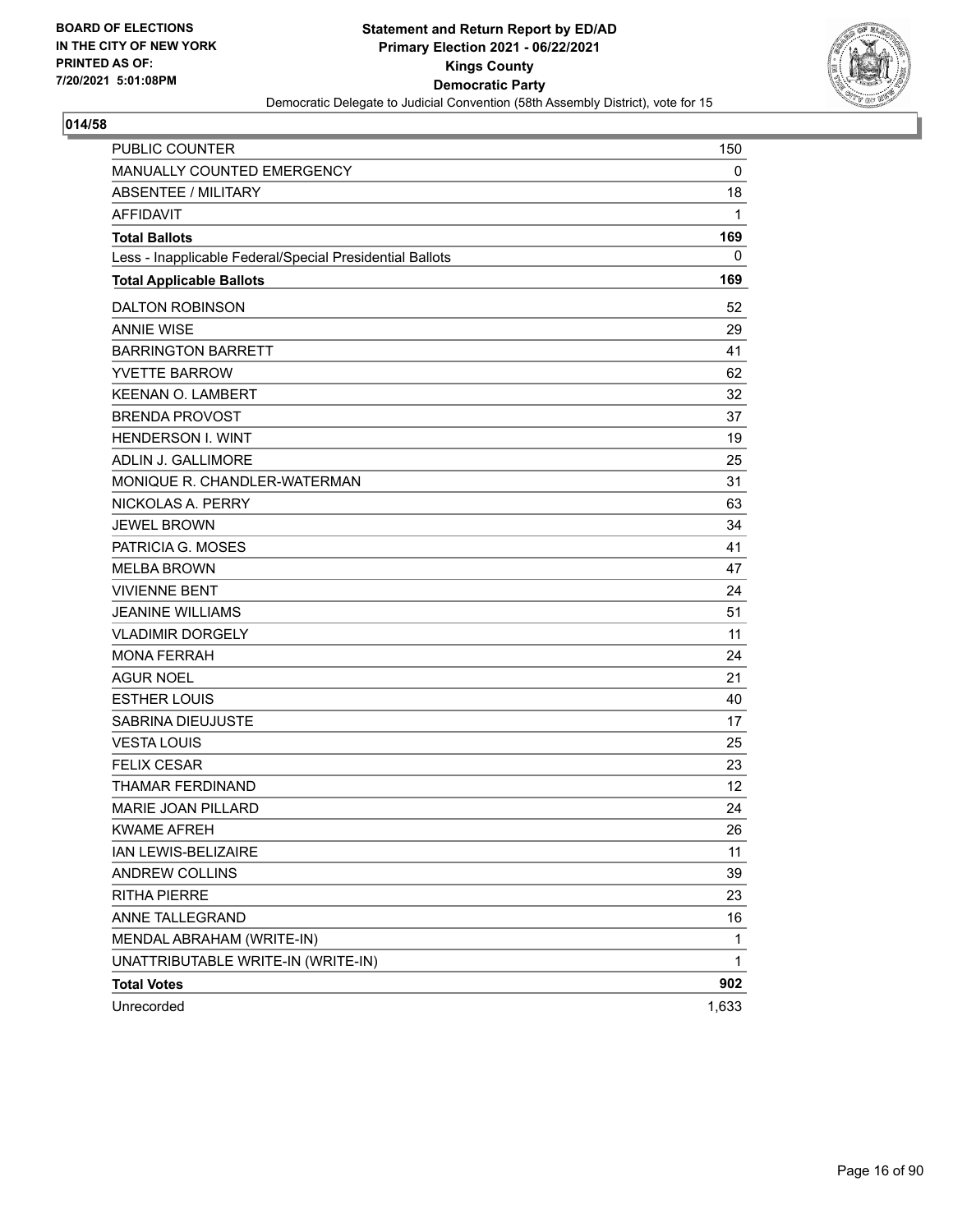

| <b>PUBLIC COUNTER</b>                                    | 173                     |
|----------------------------------------------------------|-------------------------|
| MANUALLY COUNTED EMERGENCY                               | 0                       |
| <b>ABSENTEE / MILITARY</b>                               | $\overline{7}$          |
| <b>AFFIDAVIT</b>                                         | $\mathbf 0$             |
| <b>Total Ballots</b>                                     | 180                     |
| Less - Inapplicable Federal/Special Presidential Ballots | 0                       |
| <b>Total Applicable Ballots</b>                          | 180                     |
| <b>DALTON ROBINSON</b>                                   | 48                      |
| <b>ANNIE WISE</b>                                        | 40                      |
| <b>BARRINGTON BARRETT</b>                                | 36                      |
| <b>YVETTE BARROW</b>                                     | 71                      |
| <b>KEENAN O. LAMBERT</b>                                 | 25                      |
| <b>BRENDA PROVOST</b>                                    | 28                      |
| <b>HENDERSON I. WINT</b>                                 | 18                      |
| ADLIN J. GALLIMORE                                       | 20                      |
| MONIQUE R. CHANDLER-WATERMAN                             | 19                      |
| NICKOLAS A. PERRY                                        | 68                      |
| <b>JEWEL BROWN</b>                                       | 37                      |
| PATRICIA G. MOSES                                        | 38                      |
| <b>MELBA BROWN</b>                                       | 39                      |
| <b>VIVIENNE BENT</b>                                     | 31                      |
| <b>JEANINE WILLIAMS</b>                                  | 53                      |
| <b>VLADIMIR DORGELY</b>                                  | 12                      |
| <b>MONA FERRAH</b>                                       | 19                      |
| AGUR NOEL                                                | 12                      |
| <b>ESTHER LOUIS</b>                                      | 35                      |
| SABRINA DIEUJUSTE                                        | 23                      |
| <b>VESTA LOUIS</b>                                       | 12                      |
| <b>FELIX CESAR</b>                                       | 24                      |
| THAMAR FERDINAND                                         | 6                       |
| <b>MARIE JOAN PILLARD</b>                                | 26                      |
| <b>KWAME AFREH</b>                                       | 25                      |
| IAN LEWIS-BELIZAIRE                                      | 10                      |
| ANDREW COLLINS                                           | 35                      |
| RITHA PIERRE                                             | 22                      |
| ANNE TALLEGRAND                                          | 17                      |
| ALITHIA ALLEYNE (WRITE-IN)                               | 1                       |
| BRANDON OPRENZ (WRITE-IN)                                | 1                       |
| NAOMI LIGON (WRITE-IN)                                   | $\overline{\mathbf{c}}$ |
| UNATTRIBUTABLE WRITE-IN (WRITE-IN)                       | $\mathbf{1}$            |
| <b>Total Votes</b>                                       | 854                     |
| Unrecorded                                               | 1,846                   |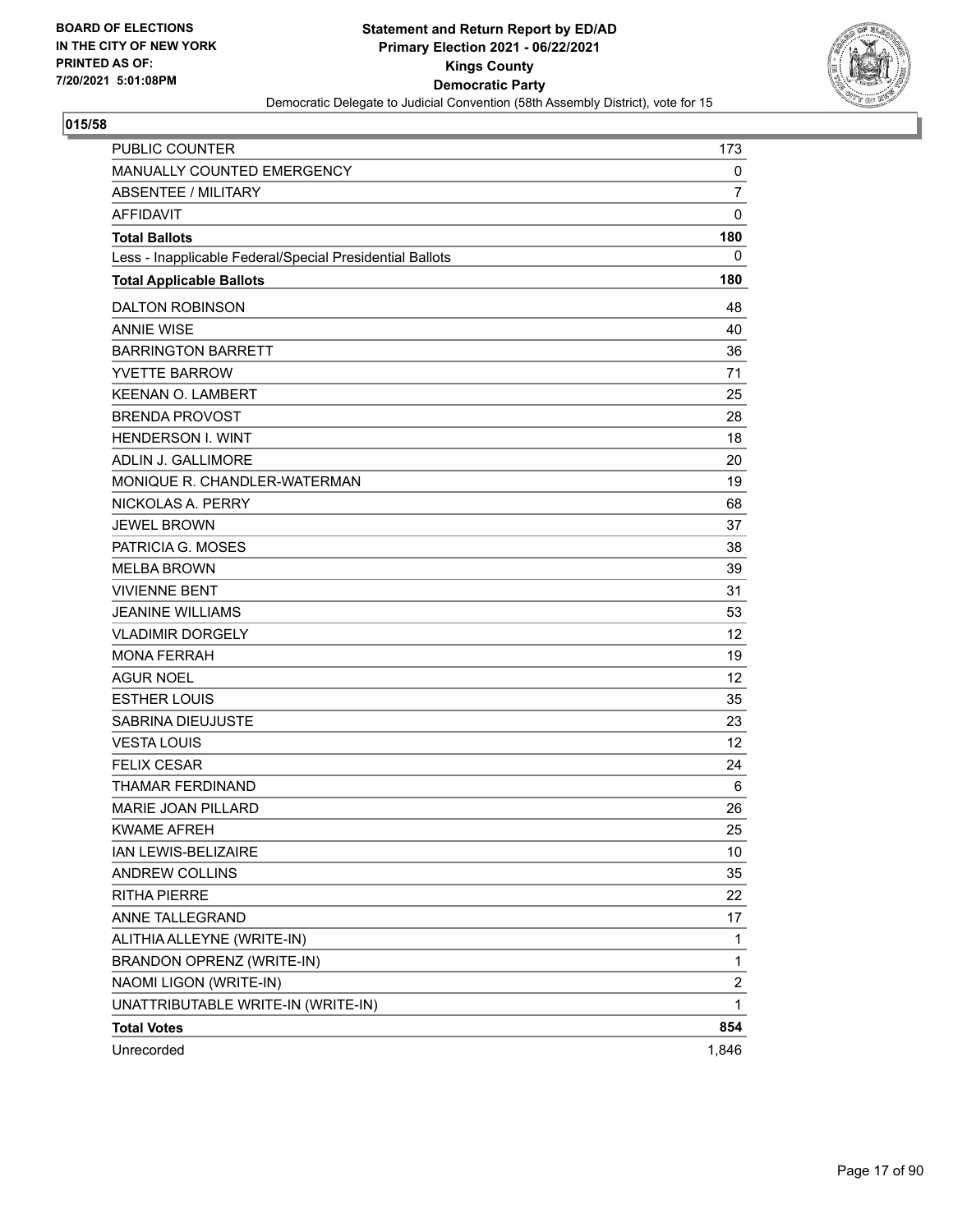

| PUBLIC COUNTER                                           | 153            |
|----------------------------------------------------------|----------------|
| MANUALLY COUNTED EMERGENCY                               | 0              |
| <b>ABSENTEE / MILITARY</b>                               | 31             |
| <b>AFFIDAVIT</b>                                         | $\overline{2}$ |
| <b>Total Ballots</b>                                     | 186            |
| Less - Inapplicable Federal/Special Presidential Ballots | 0              |
| <b>Total Applicable Ballots</b>                          | 186            |
| <b>DALTON ROBINSON</b>                                   | 52             |
| <b>ANNIE WISE</b>                                        | 42             |
| <b>BARRINGTON BARRETT</b>                                | 48             |
| <b>YVETTE BARROW</b>                                     | 84             |
| <b>KEENAN O. LAMBERT</b>                                 | 42             |
| <b>BRENDA PROVOST</b>                                    | 48             |
| <b>HENDERSON I. WINT</b>                                 | 36             |
| <b>ADLIN J. GALLIMORE</b>                                | 35             |
| MONIQUE R. CHANDLER-WATERMAN                             | 45             |
| NICKOLAS A. PERRY                                        | 90             |
| <b>JEWEL BROWN</b>                                       | 53             |
| PATRICIA G. MOSES                                        | 48             |
| <b>MELBA BROWN</b>                                       | 62             |
| <b>VIVIENNE BENT</b>                                     | 43             |
| <b>JEANINE WILLIAMS</b>                                  | 71             |
| <b>VLADIMIR DORGELY</b>                                  | 9              |
| <b>MONA FERRAH</b>                                       | 29             |
| <b>AGUR NOEL</b>                                         | 10             |
| <b>ESTHER LOUIS</b>                                      | 44             |
| <b>SABRINA DIEUJUSTE</b>                                 | 17             |
| <b>VESTA LOUIS</b>                                       | 19             |
| <b>FELIX CESAR</b>                                       | 22             |
| THAMAR FERDINAND                                         | 13             |
| MARIE JOAN PILLARD                                       | 25             |
| <b>KWAME AFREH</b>                                       | 19             |
| IAN LEWIS-BELIZAIRE                                      | 6              |
| ANDREW COLLINS                                           | 35             |
| <b>RITHA PIERRE</b>                                      | 24             |
| ANNE TALLEGRAND                                          | 13             |
| <b>Total Votes</b>                                       | 1,084          |
| Unrecorded                                               | 1,706          |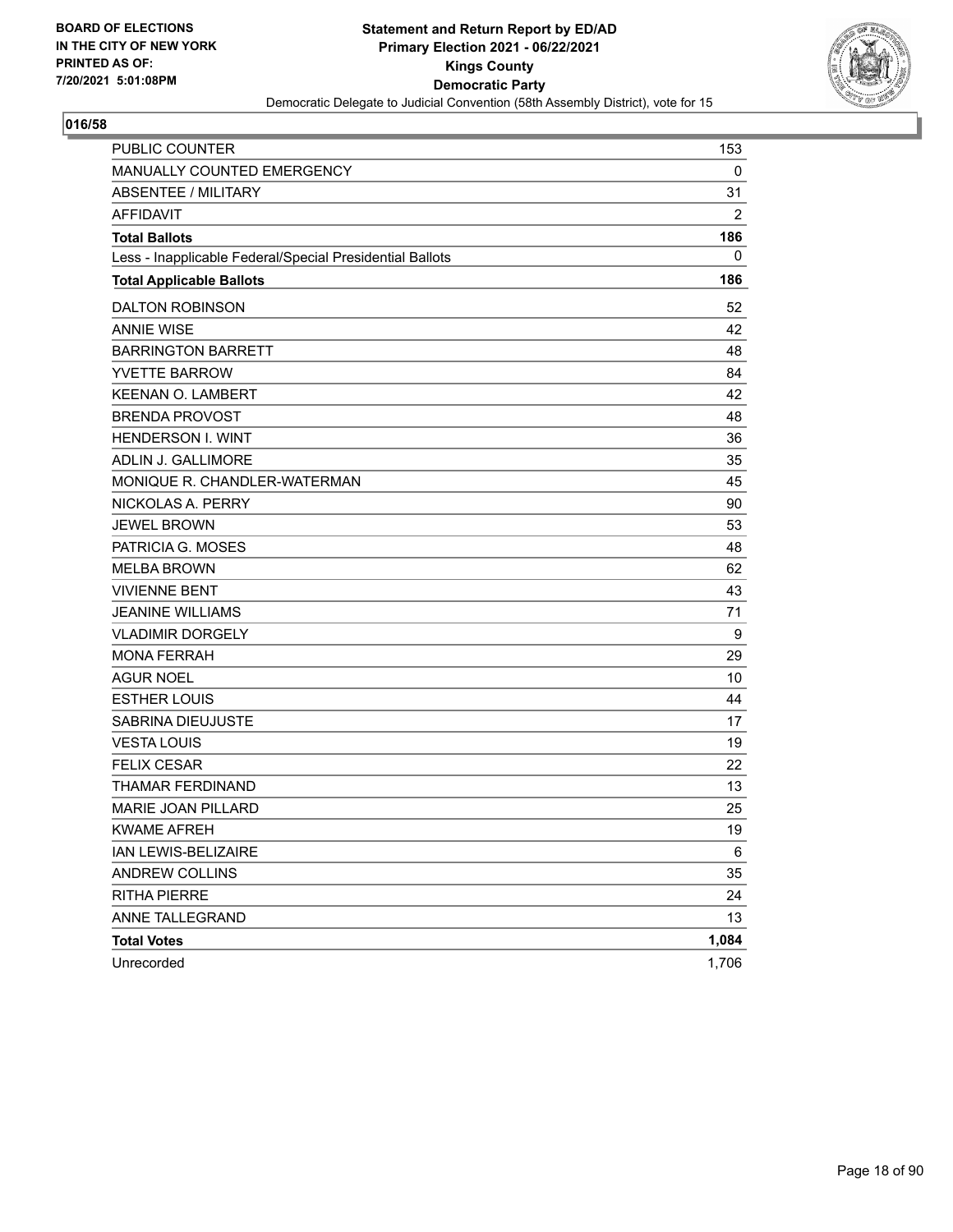

| PUBLIC COUNTER                                           | 156            |
|----------------------------------------------------------|----------------|
| MANUALLY COUNTED EMERGENCY                               | 0              |
| <b>ABSENTEE / MILITARY</b>                               | 13             |
| <b>AFFIDAVIT</b>                                         | $\overline{c}$ |
| <b>Total Ballots</b>                                     | 171            |
| Less - Inapplicable Federal/Special Presidential Ballots | 0              |
| <b>Total Applicable Ballots</b>                          | 171            |
| <b>DALTON ROBINSON</b>                                   | 45             |
| <b>ANNIE WISE</b>                                        | 46             |
| <b>BARRINGTON BARRETT</b>                                | 33             |
| <b>YVETTE BARROW</b>                                     | 66             |
| <b>KEENAN O. LAMBERT</b>                                 | 37             |
| <b>BRENDA PROVOST</b>                                    | 36             |
| <b>HENDERSON I. WINT</b>                                 | 30             |
| ADLIN J. GALLIMORE                                       | 30             |
| MONIQUE R. CHANDLER-WATERMAN                             | 35             |
| NICKOLAS A. PERRY                                        | 73             |
| <b>JEWEL BROWN</b>                                       | 44             |
| PATRICIA G. MOSES                                        | 43             |
| <b>MELBA BROWN</b>                                       | 47             |
| <b>VIVIENNE BENT</b>                                     | 37             |
| <b>JEANINE WILLIAMS</b>                                  | 66             |
| <b>VLADIMIR DORGELY</b>                                  | 7              |
| <b>MONA FERRAH</b>                                       | 38             |
| <b>AGUR NOEL</b>                                         | 14             |
| <b>ESTHER LOUIS</b>                                      | 39             |
| SABRINA DIEUJUSTE                                        | 23             |
| <b>VESTA LOUIS</b>                                       | 22             |
| <b>FELIX CESAR</b>                                       | 28             |
| THAMAR FERDINAND                                         | 13             |
| MARIE JOAN PILLARD                                       | 21             |
| <b>KWAME AFREH</b>                                       | 29             |
| IAN LEWIS-BELIZAIRE                                      | 11             |
| <b>ANDREW COLLINS</b>                                    | 28             |
| <b>RITHA PIERRE</b>                                      | 33             |
| ANNE TALLEGRAND                                          | 21             |
| <b>Total Votes</b>                                       | 995            |
| Unrecorded                                               | 1,570          |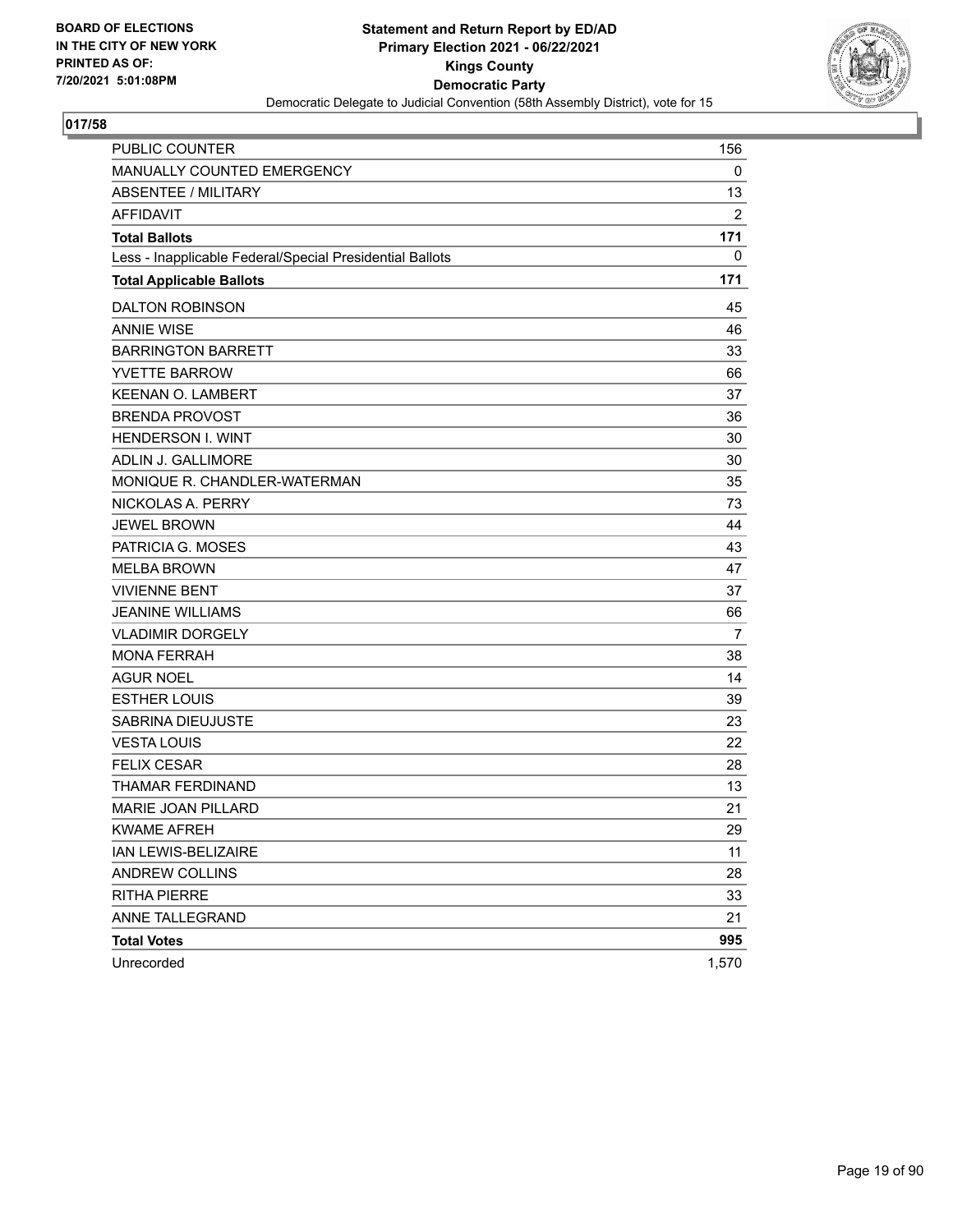

| <b>PUBLIC COUNTER</b>                                    | 190            |
|----------------------------------------------------------|----------------|
| MANUALLY COUNTED EMERGENCY                               | 0              |
| ABSENTEE / MILITARY                                      | 16             |
| <b>AFFIDAVIT</b>                                         | 0              |
| <b>Total Ballots</b>                                     | 206            |
| Less - Inapplicable Federal/Special Presidential Ballots | 0              |
| <b>Total Applicable Ballots</b>                          | 206            |
| <b>DALTON ROBINSON</b>                                   | 51             |
| <b>ANNIE WISE</b>                                        | 38             |
| <b>BARRINGTON BARRETT</b>                                | 36             |
| <b>YVETTE BARROW</b>                                     | 69             |
| <b>KEENAN O. LAMBERT</b>                                 | 35             |
| <b>BRENDA PROVOST</b>                                    | 36             |
| <b>HENDERSON I. WINT</b>                                 | 32             |
| ADLIN J. GALLIMORE                                       | 24             |
| MONIQUE R. CHANDLER-WATERMAN                             | 36             |
| NICKOLAS A. PERRY                                        | 74             |
| <b>JEWEL BROWN</b>                                       | 33             |
| PATRICIA G. MOSES                                        | 47             |
| <b>MELBA BROWN</b>                                       | 48             |
| <b>VIVIENNE BENT</b>                                     | 26             |
| <b>JEANINE WILLIAMS</b>                                  | 54             |
| <b>VLADIMIR DORGELY</b>                                  | 14             |
| <b>MONA FERRAH</b>                                       | 28             |
| AGUR NOEL                                                | 10             |
| <b>ESTHER LOUIS</b>                                      | 37             |
| SABRINA DIEUJUSTE                                        | 28             |
| <b>VESTA LOUIS</b>                                       | 15             |
| <b>FELIX CESAR</b>                                       | 26             |
| THAMAR FERDINAND                                         | 17             |
| <b>MARIE JOAN PILLARD</b>                                | 22             |
| <b>KWAME AFREH</b>                                       | 17             |
| IAN LEWIS-BELIZAIRE                                      | 15             |
| ANDREW COLLINS                                           | 34             |
| <b>RITHA PIERRE</b>                                      | 29             |
| ANNE TALLEGRAND                                          | 14             |
| UNATTRIBUTABLE WRITE-IN (WRITE-IN)                       | $\overline{2}$ |
| <b>Total Votes</b>                                       | 947            |
| Unrecorded                                               | 2,143          |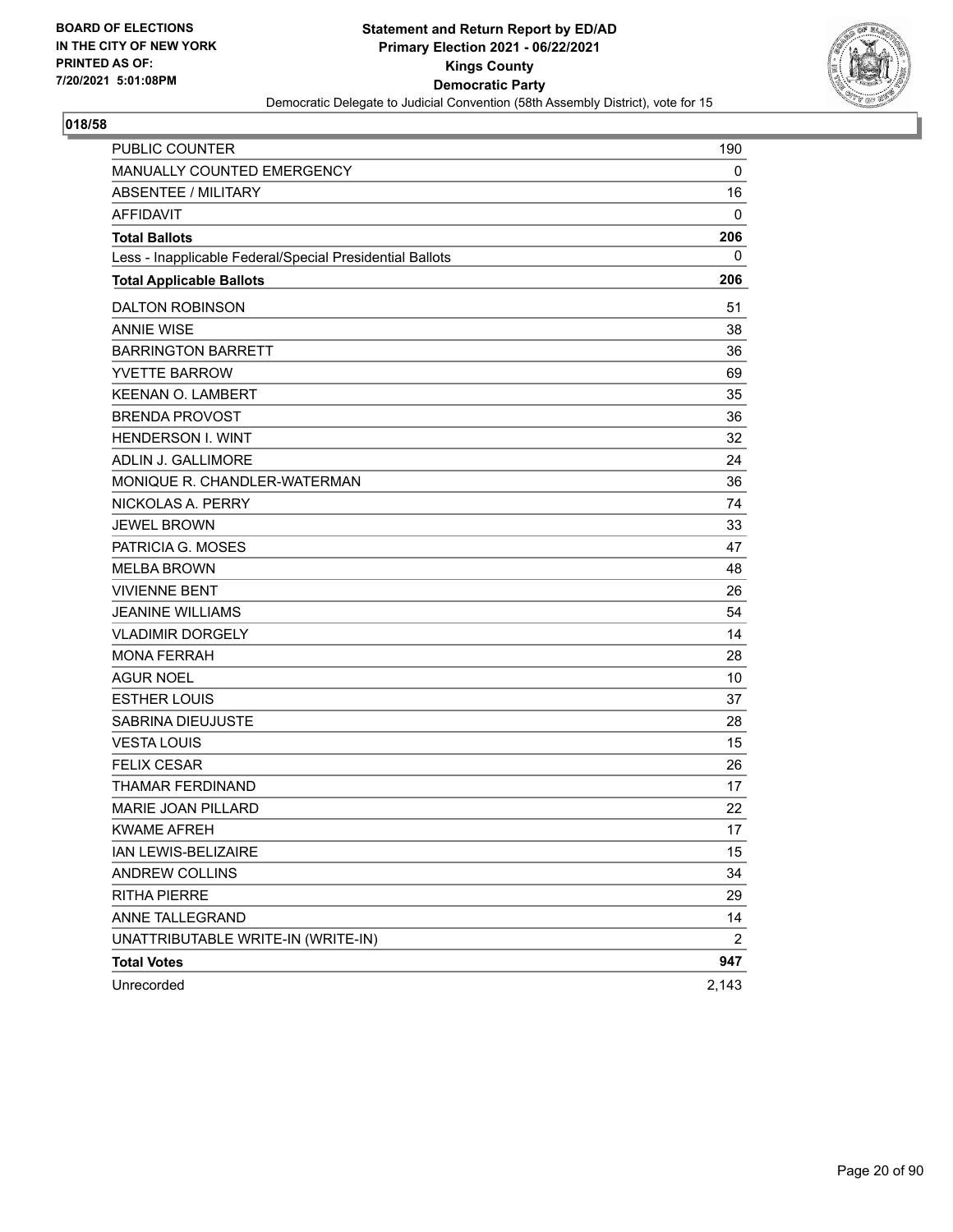

| <b>PUBLIC COUNTER</b>                                    | 173         |
|----------------------------------------------------------|-------------|
| MANUALLY COUNTED EMERGENCY                               | $\mathbf 0$ |
| <b>ABSENTEE / MILITARY</b>                               | 17          |
| <b>AFFIDAVIT</b>                                         | 1           |
| <b>Total Ballots</b>                                     | 191         |
| Less - Inapplicable Federal/Special Presidential Ballots | 0           |
| <b>Total Applicable Ballots</b>                          | 191         |
| <b>DALTON ROBINSON</b>                                   | 45          |
| <b>ANNIE WISE</b>                                        | 42          |
| <b>BARRINGTON BARRETT</b>                                | 36          |
| <b>YVETTE BARROW</b>                                     | 65          |
| <b>KEENAN O. LAMBERT</b>                                 | 35          |
| <b>BRENDA PROVOST</b>                                    | 42          |
| <b>HENDERSON I. WINT</b>                                 | 30          |
| ADLIN J. GALLIMORE                                       | 31          |
| MONIQUE R. CHANDLER-WATERMAN                             | 38          |
| NICKOLAS A. PERRY                                        | 81          |
| <b>JEWEL BROWN</b>                                       | 40          |
| PATRICIA G. MOSES                                        | 46          |
| <b>MELBA BROWN</b>                                       | 34          |
| <b>VIVIENNE BENT</b>                                     | 37          |
| <b>JEANINE WILLIAMS</b>                                  | 62          |
| <b>VLADIMIR DORGELY</b>                                  | 8           |
| <b>MONA FERRAH</b>                                       | 30          |
| AGUR NOEL                                                | 9           |
| <b>ESTHER LOUIS</b>                                      | 41          |
| SABRINA DIEUJUSTE                                        | 13          |
| <b>VESTA LOUIS</b>                                       | 22          |
| <b>FELIX CESAR</b>                                       | 19          |
| THAMAR FERDINAND                                         | 16          |
| <b>MARIE JOAN PILLARD</b>                                | 18          |
| <b>KWAME AFREH</b>                                       | 25          |
| IAN LEWIS-BELIZAIRE                                      | 16          |
| ANDREW COLLINS                                           | 30          |
| RITHA PIERRE                                             | 16          |
| ANNE TALLEGRAND                                          | 12          |
| UNATTRIBUTABLE WRITE-IN (WRITE-IN)                       | 10          |
| <b>Total Votes</b>                                       | 949         |
| Unrecorded                                               | 1,916       |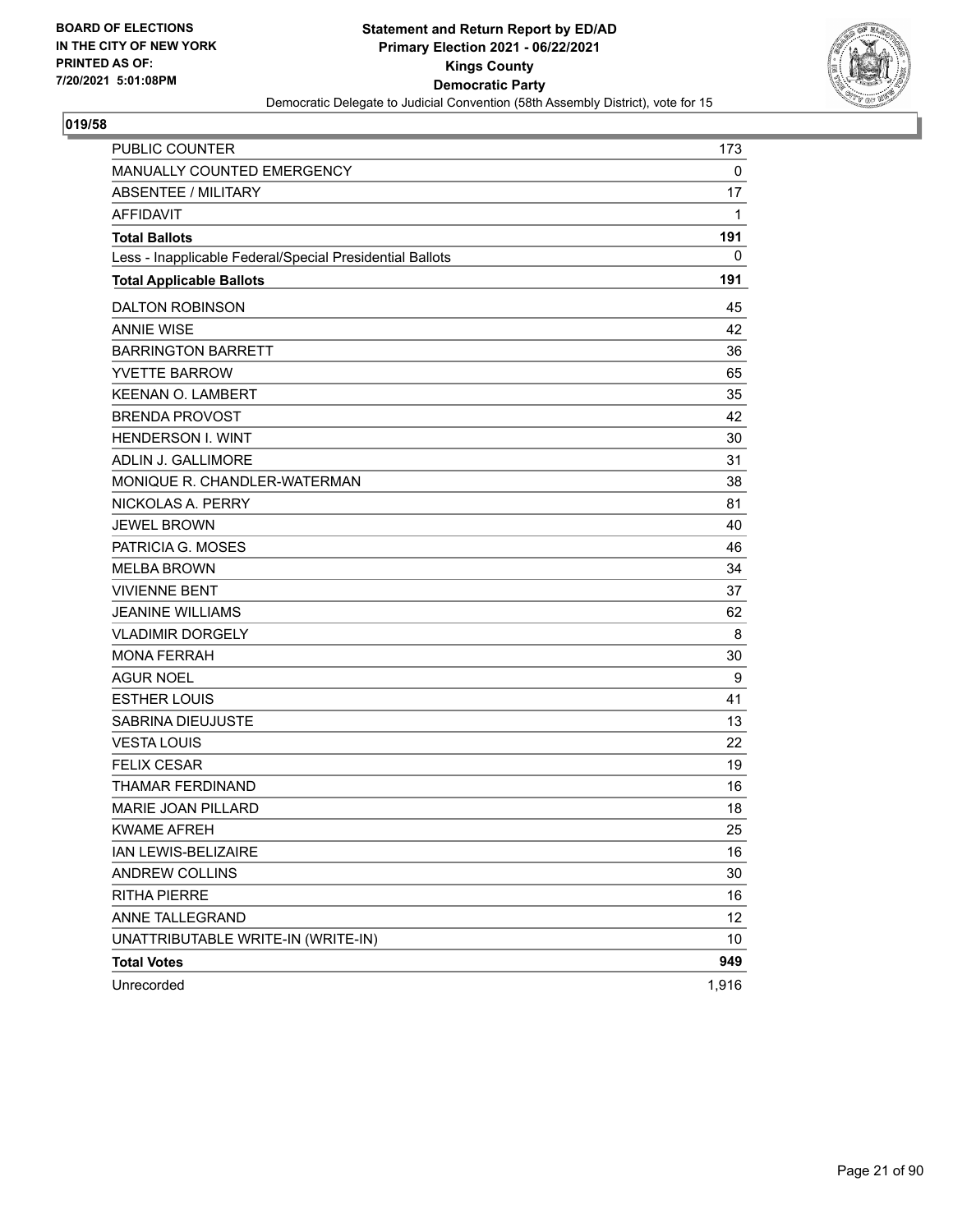

| <b>PUBLIC COUNTER</b>                                    | 213   |
|----------------------------------------------------------|-------|
| MANUALLY COUNTED EMERGENCY                               | 0     |
| ABSENTEE / MILITARY                                      | 24    |
| <b>AFFIDAVIT</b>                                         | 1     |
| <b>Total Ballots</b>                                     | 238   |
| Less - Inapplicable Federal/Special Presidential Ballots | 0     |
| <b>Total Applicable Ballots</b>                          | 238   |
| <b>DALTON ROBINSON</b>                                   | 68    |
| <b>ANNIE WISE</b>                                        | 54    |
| <b>BARRINGTON BARRETT</b>                                | 69    |
| <b>YVETTE BARROW</b>                                     | 99    |
| <b>KEENAN O. LAMBERT</b>                                 | 54    |
| <b>BRENDA PROVOST</b>                                    | 50    |
| <b>HENDERSON I. WINT</b>                                 | 44    |
| ADLIN J. GALLIMORE                                       | 51    |
| MONIQUE R. CHANDLER-WATERMAN                             | 57    |
| NICKOLAS A. PERRY                                        | 104   |
| <b>JEWEL BROWN</b>                                       | 61    |
| PATRICIA G. MOSES                                        | 52    |
| <b>MELBA BROWN</b>                                       | 68    |
| <b>VIVIENNE BENT</b>                                     | 51    |
| <b>JEANINE WILLIAMS</b>                                  | 68    |
| <b>VLADIMIR DORGELY</b>                                  | 16    |
| <b>MONA FERRAH</b>                                       | 38    |
| AGUR NOEL                                                | 12    |
| <b>ESTHER LOUIS</b>                                      | 50    |
| SABRINA DIEUJUSTE                                        | 26    |
| <b>VESTA LOUIS</b>                                       | 24    |
| <b>FELIX CESAR</b>                                       | 30    |
| THAMAR FERDINAND                                         | 20    |
| <b>MARIE JOAN PILLARD</b>                                | 18    |
| <b>KWAME AFREH</b>                                       | 33    |
| IAN LEWIS-BELIZAIRE                                      | 15    |
| ANDREW COLLINS                                           | 29    |
| <b>RITHA PIERRE</b>                                      | 34    |
| ANNE TALLEGRAND                                          | 24    |
| UNATTRIBUTABLE WRITE-IN (WRITE-IN)                       | 7     |
| <b>Total Votes</b>                                       | 1,326 |
| Unrecorded                                               | 2,244 |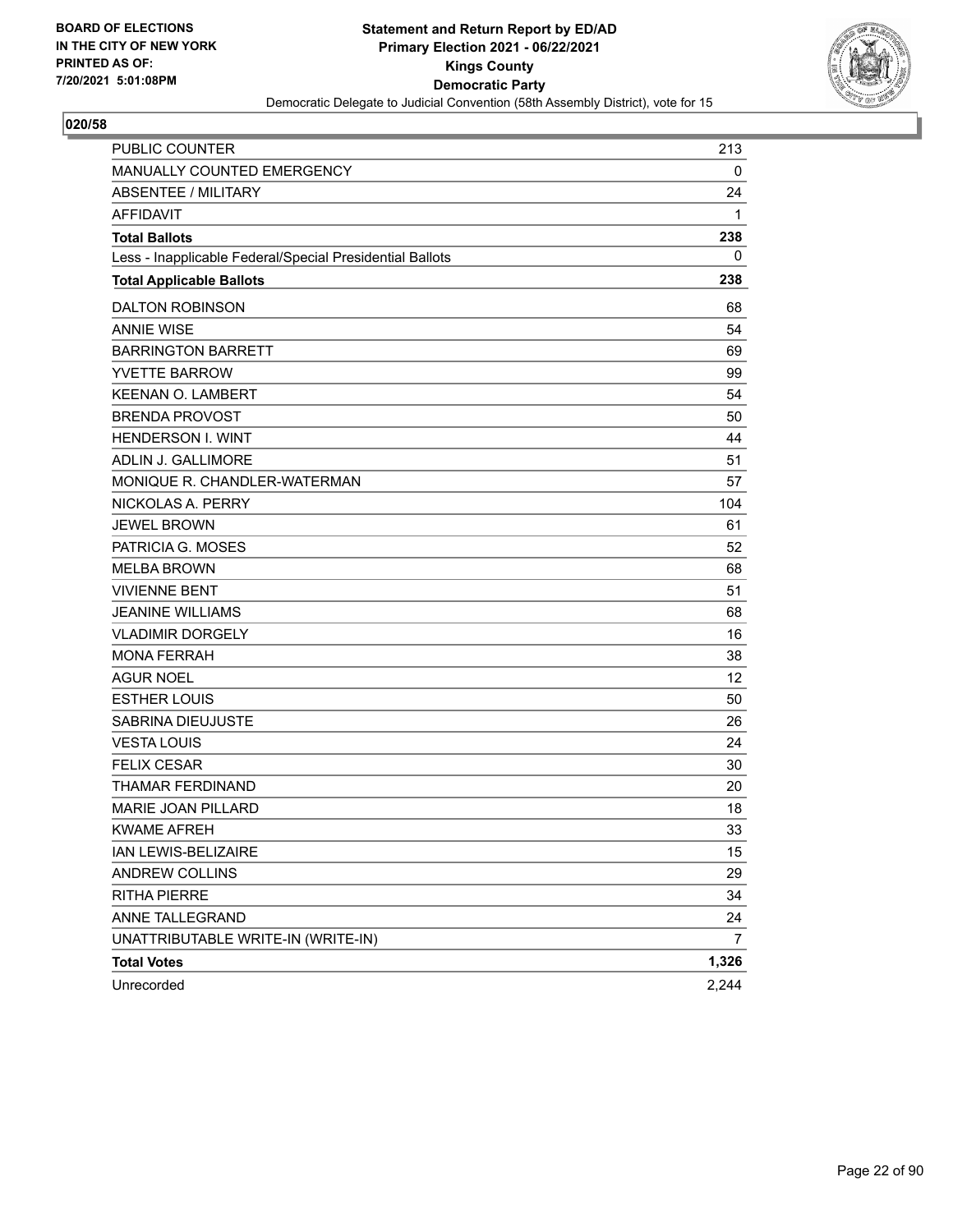

| <b>PUBLIC COUNTER</b>                                    | 186   |
|----------------------------------------------------------|-------|
| MANUALLY COUNTED EMERGENCY                               | 0     |
| ABSENTEE / MILITARY                                      | 23    |
| <b>AFFIDAVIT</b>                                         | 1     |
| <b>Total Ballots</b>                                     | 210   |
| Less - Inapplicable Federal/Special Presidential Ballots | 0     |
| <b>Total Applicable Ballots</b>                          | 210   |
| <b>DALTON ROBINSON</b>                                   | 47    |
| <b>ANNIE WISE</b>                                        | 38    |
| <b>BARRINGTON BARRETT</b>                                | 36    |
| <b>YVETTE BARROW</b>                                     | 55    |
| <b>KEENAN O. LAMBERT</b>                                 | 33    |
| <b>BRENDA PROVOST</b>                                    | 34    |
| <b>HENDERSON I. WINT</b>                                 | 26    |
| ADLIN J. GALLIMORE                                       | 28    |
| MONIQUE R. CHANDLER-WATERMAN                             | 31    |
| NICKOLAS A. PERRY                                        | 67    |
| <b>JEWEL BROWN</b>                                       | 36    |
| PATRICIA G. MOSES                                        | 48    |
| <b>MELBA BROWN</b>                                       | 39    |
| <b>VIVIENNE BENT</b>                                     | 35    |
| <b>JEANINE WILLIAMS</b>                                  | 54    |
| <b>VLADIMIR DORGELY</b>                                  | 5     |
| <b>MONA FERRAH</b>                                       | 17    |
| AGUR NOEL                                                | 7     |
| <b>ESTHER LOUIS</b>                                      | 37    |
| SABRINA DIEUJUSTE                                        | 18    |
| <b>VESTA LOUIS</b>                                       | 16    |
| <b>FELIX CESAR</b>                                       | 21    |
| THAMAR FERDINAND                                         | 17    |
| <b>MARIE JOAN PILLARD</b>                                | 17    |
| <b>KWAME AFREH</b>                                       | 24    |
| IAN LEWIS-BELIZAIRE                                      | 15    |
| ANDREW COLLINS                                           | 32    |
| <b>RITHA PIERRE</b>                                      | 30    |
| ANNE TALLEGRAND                                          | 19    |
| UNATTRIBUTABLE WRITE-IN (WRITE-IN)                       | 4     |
| <b>Total Votes</b>                                       | 886   |
| Unrecorded                                               | 2,264 |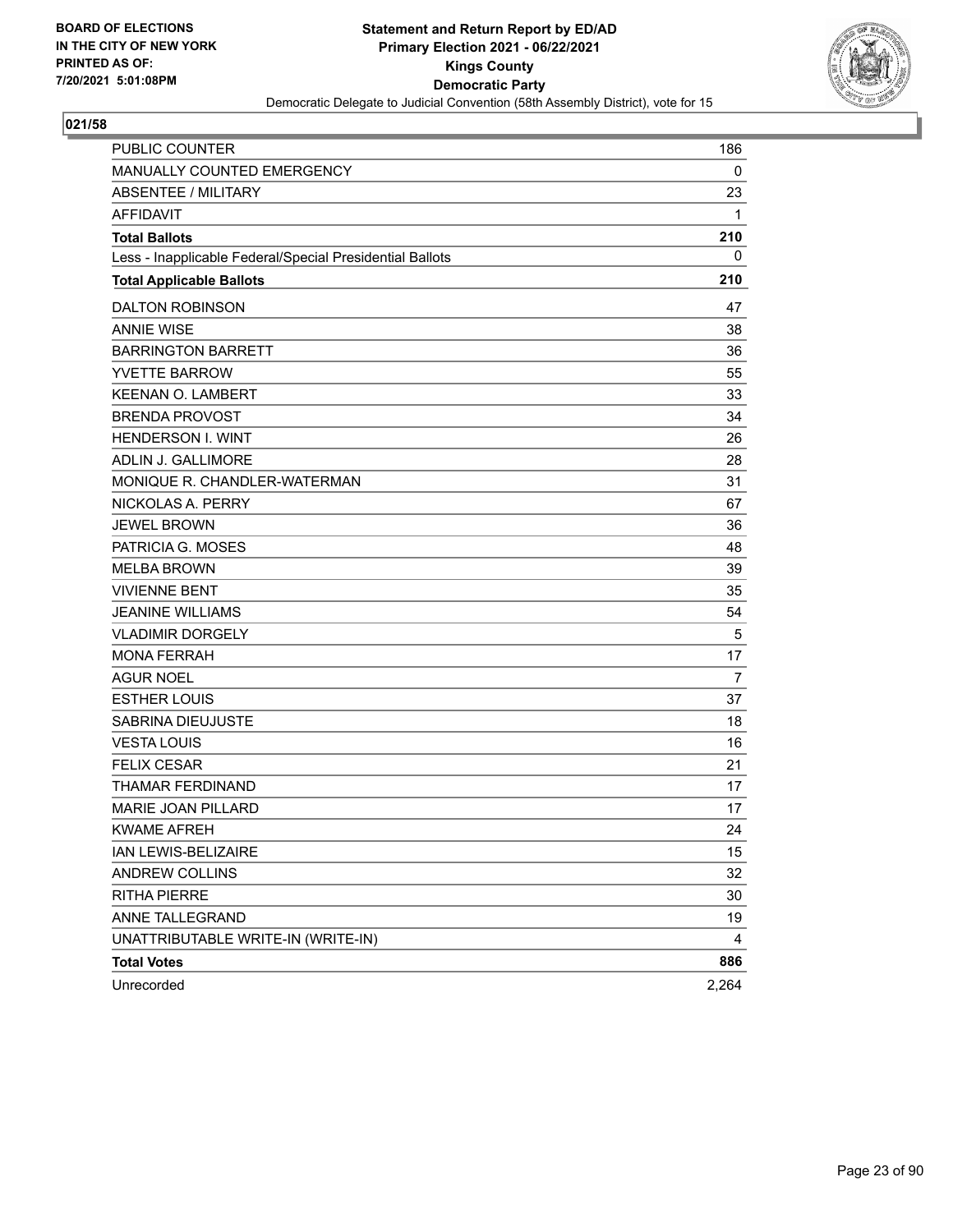

| <b>PUBLIC COUNTER</b>                                    | 191          |
|----------------------------------------------------------|--------------|
| MANUALLY COUNTED EMERGENCY                               | 0            |
| <b>ABSENTEE / MILITARY</b>                               | 9            |
| <b>AFFIDAVIT</b>                                         | 1            |
| <b>Total Ballots</b>                                     | 201          |
| Less - Inapplicable Federal/Special Presidential Ballots | 0            |
| <b>Total Applicable Ballots</b>                          | 201          |
| <b>DALTON ROBINSON</b>                                   | 53           |
| <b>ANNIE WISE</b>                                        | 51           |
| <b>BARRINGTON BARRETT</b>                                | 47           |
| <b>YVETTE BARROW</b>                                     | 70           |
| <b>KEENAN O. LAMBERT</b>                                 | 43           |
| <b>BRENDA PROVOST</b>                                    | 40           |
| <b>HENDERSON I. WINT</b>                                 | 30           |
| <b>ADLIN J. GALLIMORE</b>                                | 31           |
| MONIQUE R. CHANDLER-WATERMAN                             | 30           |
| NICKOLAS A. PERRY                                        | 84           |
| <b>JEWEL BROWN</b>                                       | 46           |
| PATRICIA G. MOSES                                        | 53           |
| <b>MELBA BROWN</b>                                       | 53           |
| <b>VIVIENNE BENT</b>                                     | 37           |
| <b>JEANINE WILLIAMS</b>                                  | 61           |
| <b>VLADIMIR DORGELY</b>                                  | 15           |
| <b>MONA FERRAH</b>                                       | 38           |
| <b>AGUR NOEL</b>                                         | 17           |
| <b>ESTHER LOUIS</b>                                      | 52           |
| SABRINA DIEUJUSTE                                        | 41           |
| <b>VESTA LOUIS</b>                                       | 29           |
| <b>FELIX CESAR</b>                                       | 31           |
| THAMAR FERDINAND                                         | 25           |
| MARIE JOAN PILLARD                                       | 40           |
| <b>KWAME AFREH</b>                                       | 36           |
| IAN LEWIS-BELIZAIRE                                      | 19           |
| ANDREW COLLINS                                           | 43           |
| <b>RITHA PIERRE</b>                                      | 45           |
| ANNE TALLEGRAND                                          | 28           |
| DARLENE FORDE (WRITE-IN)                                 | $\mathbf{1}$ |
| DARRELL FORDE (WRITE-IN)                                 | 1            |
| UNATTRIBUTABLE WRITE-IN (WRITE-IN)                       | 4            |
| <b>Total Votes</b>                                       | 1,194        |
| Unrecorded                                               | 1,821        |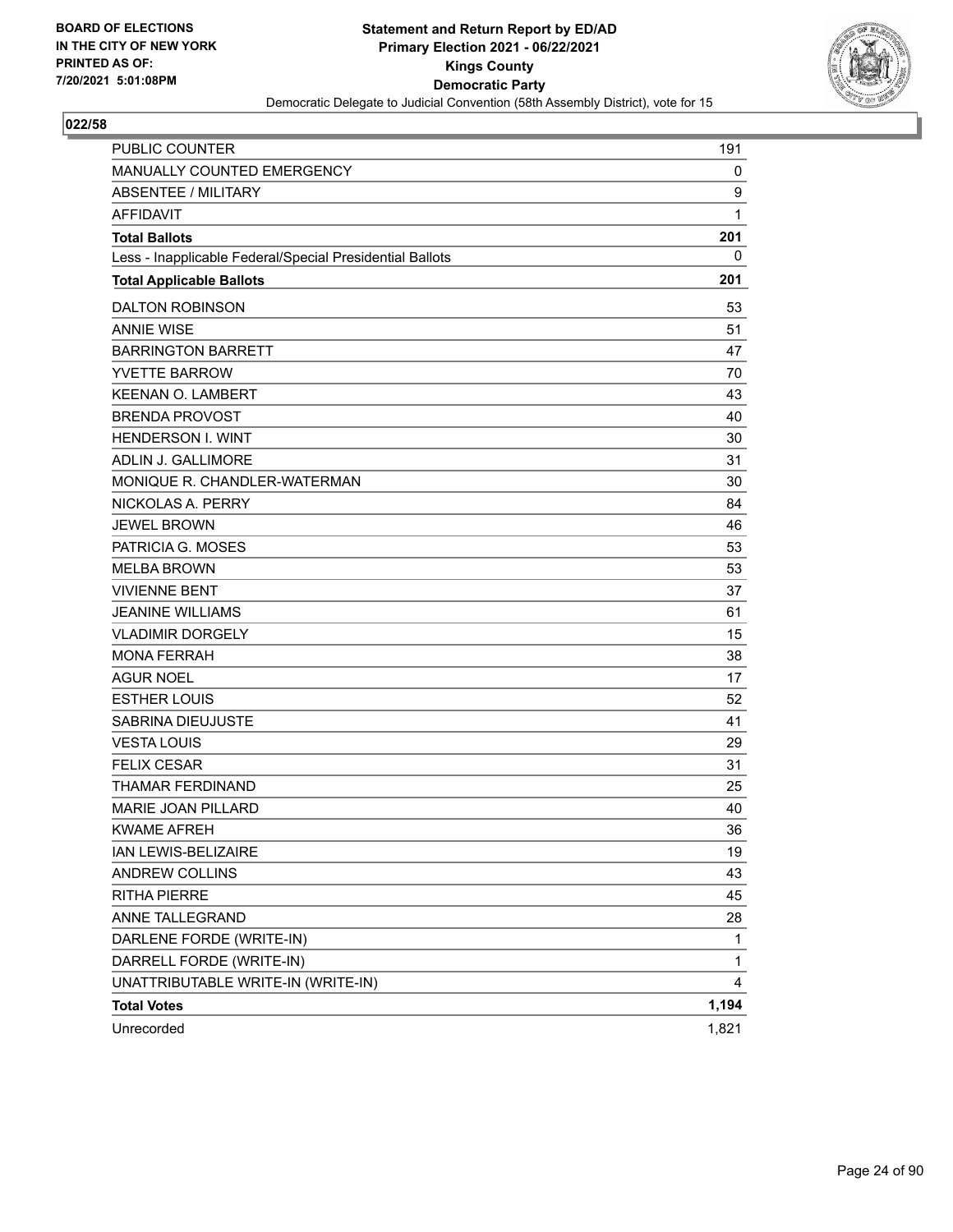

| <b>PUBLIC COUNTER</b>                                    | 140   |
|----------------------------------------------------------|-------|
| MANUALLY COUNTED EMERGENCY                               | 0     |
| <b>ABSENTEE / MILITARY</b>                               | 15    |
| <b>AFFIDAVIT</b>                                         | 4     |
| <b>Total Ballots</b>                                     | 159   |
| Less - Inapplicable Federal/Special Presidential Ballots | 0     |
| <b>Total Applicable Ballots</b>                          | 159   |
| <b>DALTON ROBINSON</b>                                   | 46    |
| <b>ANNIE WISE</b>                                        | 36    |
| <b>BARRINGTON BARRETT</b>                                | 42    |
| <b>YVETTE BARROW</b>                                     | 63    |
| <b>KEENAN O. LAMBERT</b>                                 | 32    |
| <b>BRENDA PROVOST</b>                                    | 37    |
| <b>HENDERSON I. WINT</b>                                 | 22    |
| ADLIN J. GALLIMORE                                       | 27    |
| MONIQUE R. CHANDLER-WATERMAN                             | 29    |
| NICKOLAS A. PERRY                                        | 63    |
| <b>JEWEL BROWN</b>                                       | 38    |
| PATRICIA G. MOSES                                        | 33    |
| <b>MELBA BROWN</b>                                       | 45    |
| <b>VIVIENNE BENT</b>                                     | 32    |
| <b>JEANINE WILLIAMS</b>                                  | 53    |
| <b>VLADIMIR DORGELY</b>                                  | 4     |
| <b>MONA FERRAH</b>                                       | 19    |
| <b>AGUR NOEL</b>                                         | 12    |
| <b>ESTHER LOUIS</b>                                      | 35    |
| SABRINA DIEUJUSTE                                        | 20    |
| <b>VESTA LOUIS</b>                                       | 21    |
| <b>FELIX CESAR</b>                                       | 11    |
| THAMAR FERDINAND                                         | 12    |
| MARIE JOAN PILLARD                                       | 23    |
| <b>KWAME AFREH</b>                                       | 17    |
| IAN LEWIS-BELIZAIRE                                      | 9     |
| <b>ANDREW COLLINS</b>                                    | 21    |
| <b>RITHA PIERRE</b>                                      | 28    |
| ANNE TALLEGRAND                                          | 19    |
| <b>Total Votes</b>                                       | 849   |
| Unrecorded                                               | 1,536 |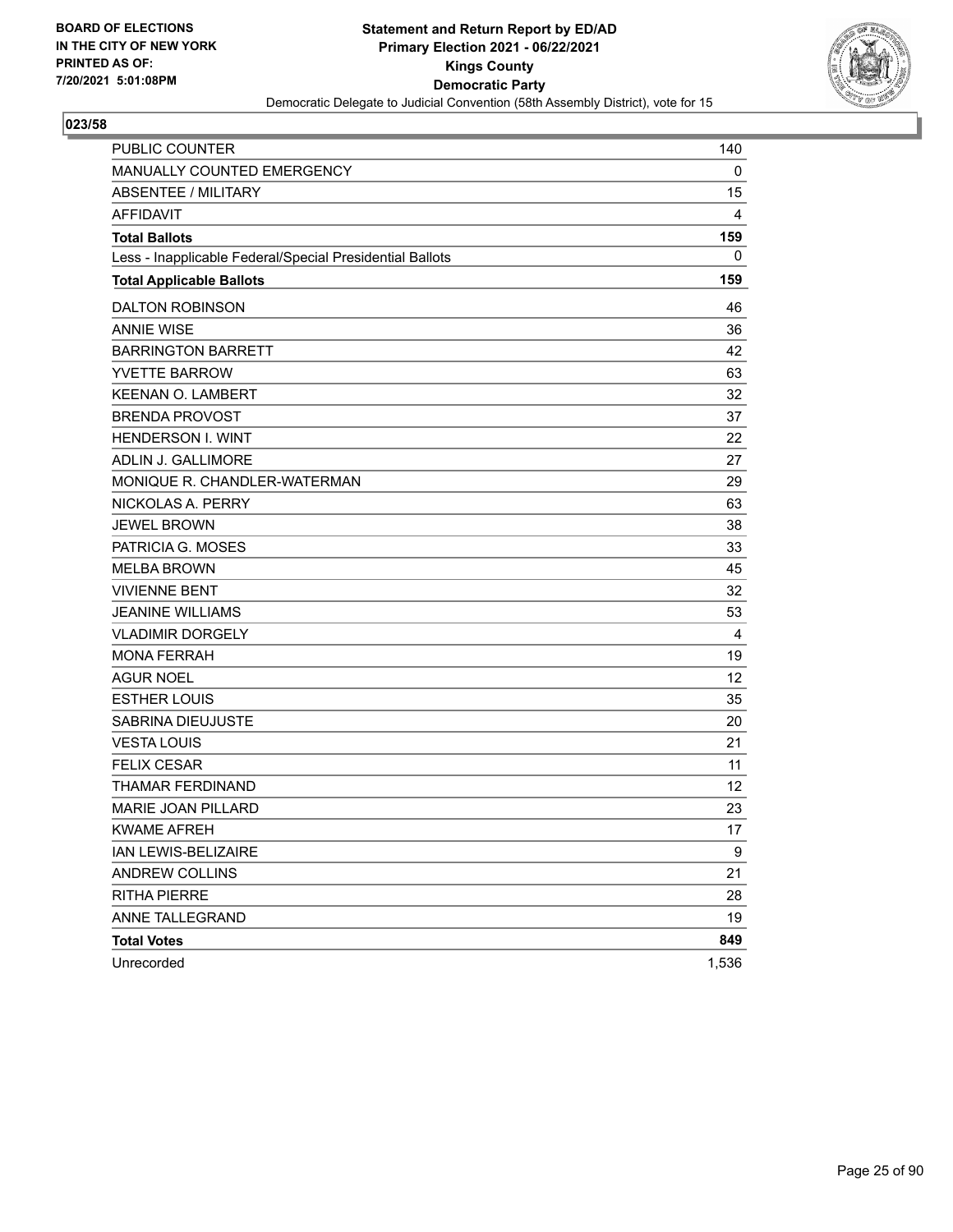

| <b>PUBLIC COUNTER</b>                                    | 171         |
|----------------------------------------------------------|-------------|
| MANUALLY COUNTED EMERGENCY                               | $\mathbf 0$ |
| <b>ABSENTEE / MILITARY</b>                               | 14          |
| <b>AFFIDAVIT</b>                                         | 1           |
| <b>Total Ballots</b>                                     | 186         |
| Less - Inapplicable Federal/Special Presidential Ballots | 0           |
| <b>Total Applicable Ballots</b>                          | 186         |
| <b>DALTON ROBINSON</b>                                   | 51          |
| <b>ANNIE WISE</b>                                        | 44          |
| <b>BARRINGTON BARRETT</b>                                | 46          |
| <b>YVETTE BARROW</b>                                     | 65          |
| <b>KEENAN O. LAMBERT</b>                                 | 31          |
| <b>BRENDA PROVOST</b>                                    | 45          |
| <b>HENDERSON I. WINT</b>                                 | 29          |
| ADLIN J. GALLIMORE                                       | 36          |
| MONIQUE R. CHANDLER-WATERMAN                             | 35          |
| NICKOLAS A. PERRY                                        | 83          |
| <b>JEWEL BROWN</b>                                       | 34          |
| PATRICIA G. MOSES                                        | 41          |
| <b>MELBA BROWN</b>                                       | 45          |
| <b>VIVIENNE BENT</b>                                     | 38          |
| <b>JEANINE WILLIAMS</b>                                  | 51          |
| <b>VLADIMIR DORGELY</b>                                  | 10          |
| <b>MONA FERRAH</b>                                       | 22          |
| AGUR NOEL                                                | 10          |
| <b>ESTHER LOUIS</b>                                      | 43          |
| SABRINA DIEUJUSTE                                        | 22          |
| <b>VESTA LOUIS</b>                                       | 11          |
| <b>FELIX CESAR</b>                                       | 20          |
| THAMAR FERDINAND                                         | 15          |
| <b>MARIE JOAN PILLARD</b>                                | 21          |
| <b>KWAME AFREH</b>                                       | 27          |
| IAN LEWIS-BELIZAIRE                                      | 16          |
| ANDREW COLLINS                                           | 26          |
| <b>RITHA PIERRE</b>                                      | 18          |
| ANNE TALLEGRAND                                          | 13          |
| UNATTRIBUTABLE WRITE-IN (WRITE-IN)                       | 3           |
| <b>Total Votes</b>                                       | 951         |
| Unrecorded                                               | 1,839       |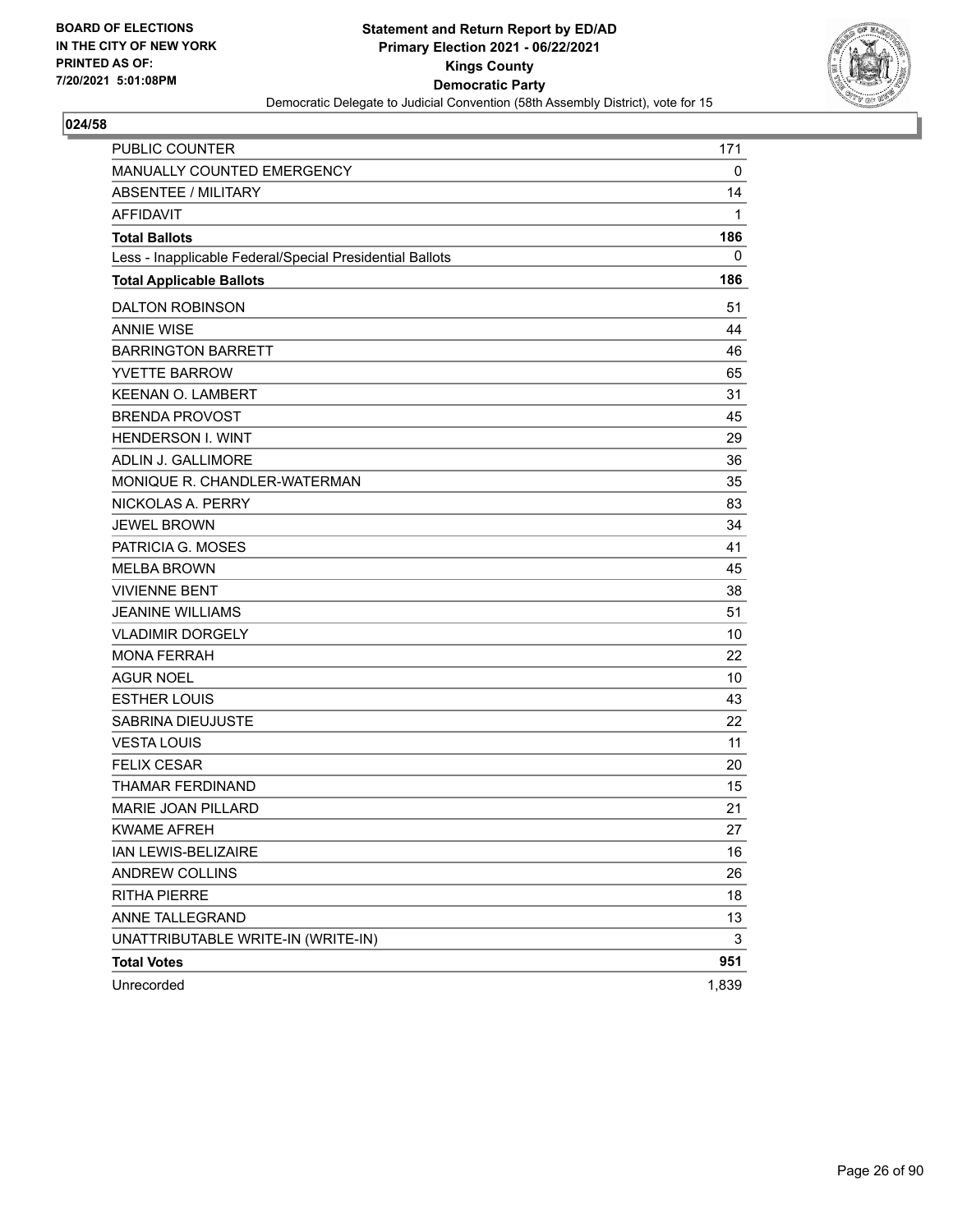

| <b>PUBLIC COUNTER</b>                                    | 255   |
|----------------------------------------------------------|-------|
| MANUALLY COUNTED EMERGENCY                               | 0     |
| <b>ABSENTEE / MILITARY</b>                               | 12    |
| <b>AFFIDAVIT</b>                                         | 0     |
| <b>Total Ballots</b>                                     | 267   |
| Less - Inapplicable Federal/Special Presidential Ballots | 0     |
| <b>Total Applicable Ballots</b>                          | 267   |
| <b>DALTON ROBINSON</b>                                   | 69    |
| <b>ANNIE WISE</b>                                        | 53    |
| <b>BARRINGTON BARRETT</b>                                | 61    |
| <b>YVETTE BARROW</b>                                     | 81    |
| <b>KEENAN O. LAMBERT</b>                                 | 49    |
| <b>BRENDA PROVOST</b>                                    | 48    |
| <b>HENDERSON I. WINT</b>                                 | 41    |
| ADLIN J. GALLIMORE                                       | 32    |
| MONIQUE R. CHANDLER-WATERMAN                             | 45    |
| NICKOLAS A. PERRY                                        | 120   |
| <b>JEWEL BROWN</b>                                       | 43    |
| PATRICIA G. MOSES                                        | 63    |
| <b>MELBA BROWN</b>                                       | 58    |
| <b>VIVIENNE BENT</b>                                     | 40    |
| <b>JEANINE WILLIAMS</b>                                  | 71    |
| <b>VLADIMIR DORGELY</b>                                  | 16    |
| <b>MONA FERRAH</b>                                       | 38    |
| AGUR NOEL                                                | 17    |
| <b>ESTHER LOUIS</b>                                      | 47    |
| SABRINA DIEUJUSTE                                        | 30    |
| <b>VESTA LOUIS</b>                                       | 25    |
| <b>FELIX CESAR</b>                                       | 31    |
| THAMAR FERDINAND                                         | 21    |
| <b>MARIE JOAN PILLARD</b>                                | 33    |
| <b>KWAME AFREH</b>                                       | 38    |
| IAN LEWIS-BELIZAIRE                                      | 23    |
| ANDREW COLLINS                                           | 40    |
| <b>RITHA PIERRE</b>                                      | 29    |
| ANNE TALLEGRAND                                          | 26    |
| <b>Total Votes</b>                                       | 1,288 |
| Unrecorded                                               | 2,717 |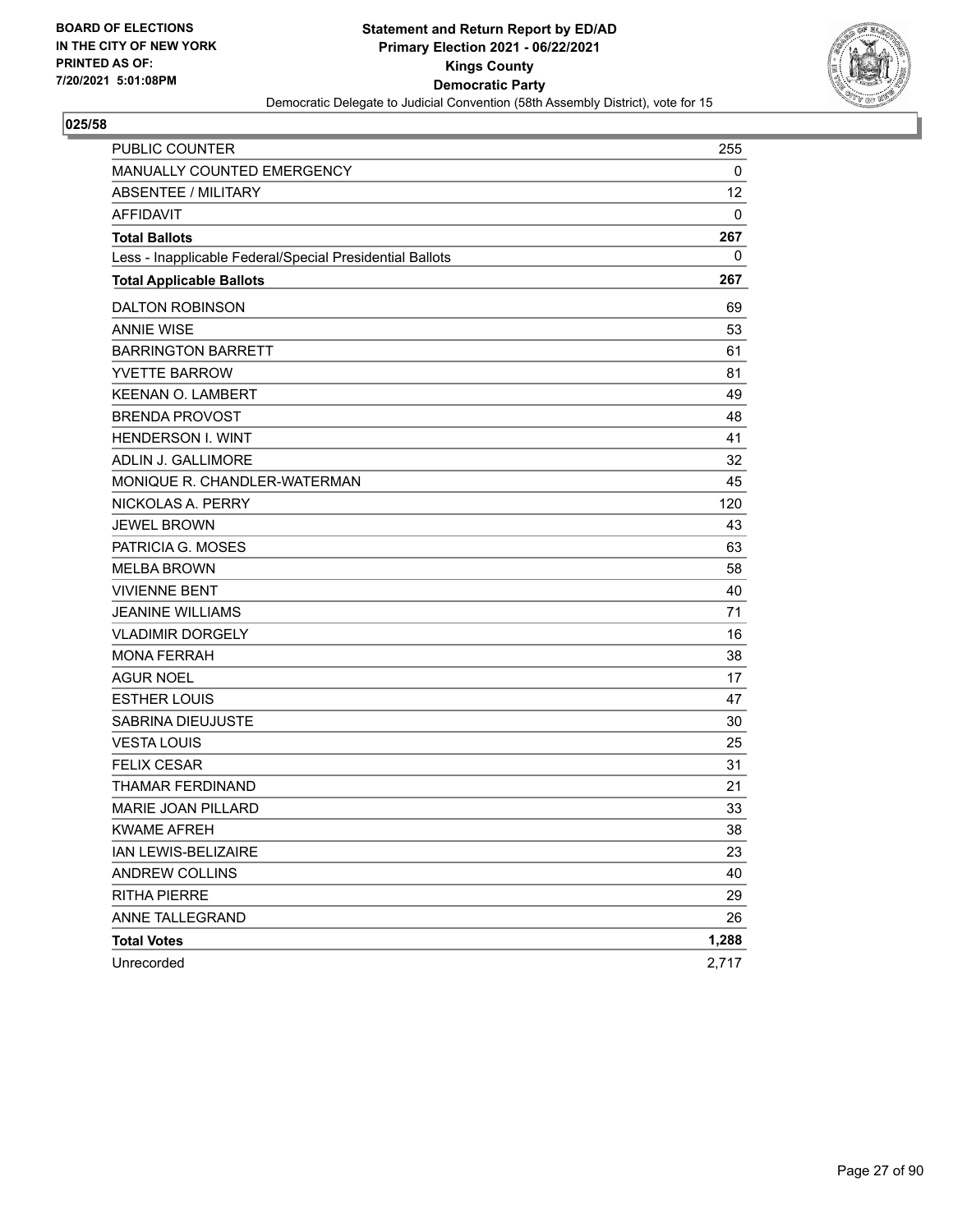

| <b>PUBLIC COUNTER</b>                                    | 215   |
|----------------------------------------------------------|-------|
| MANUALLY COUNTED EMERGENCY                               | 0     |
| <b>ABSENTEE / MILITARY</b>                               | 21    |
| <b>AFFIDAVIT</b>                                         | 0     |
| <b>Total Ballots</b>                                     | 236   |
| Less - Inapplicable Federal/Special Presidential Ballots | 0     |
| <b>Total Applicable Ballots</b>                          | 236   |
| <b>DALTON ROBINSON</b>                                   | 78    |
| <b>ANNIE WISE</b>                                        | 63    |
| <b>BARRINGTON BARRETT</b>                                | 72    |
| <b>YVETTE BARROW</b>                                     | 151   |
| <b>KEENAN O. LAMBERT</b>                                 | 59    |
| <b>BRENDA PROVOST</b>                                    | 60    |
| <b>HENDERSON I. WINT</b>                                 | 52    |
| ADLIN J. GALLIMORE                                       | 54    |
| MONIQUE R. CHANDLER-WATERMAN                             | 61    |
| NICKOLAS A. PERRY                                        | 109   |
| <b>JEWEL BROWN</b>                                       | 63    |
| PATRICIA G. MOSES                                        | 69    |
| <b>MELBA BROWN</b>                                       | 78    |
| <b>VIVIENNE BENT</b>                                     | 56    |
| <b>JEANINE WILLIAMS</b>                                  | 75    |
| <b>VLADIMIR DORGELY</b>                                  | 15    |
| <b>MONA FERRAH</b>                                       | 25    |
| AGUR NOEL                                                | 21    |
| <b>ESTHER LOUIS</b>                                      | 35    |
| SABRINA DIEUJUSTE                                        | 18    |
| <b>VESTA LOUIS</b>                                       | 16    |
| <b>FELIX CESAR</b>                                       | 31    |
| THAMAR FERDINAND                                         | 26    |
| <b>MARIE JOAN PILLARD</b>                                | 30    |
| <b>KWAME AFREH</b>                                       | 30    |
| IAN LEWIS-BELIZAIRE                                      | 22    |
| ANDREW COLLINS                                           | 34    |
| <b>RITHA PIERRE</b>                                      | 32    |
| ANNE TALLEGRAND                                          | 22    |
| HORUS SHANGO (WRITE-IN)                                  | 1     |
| <b>Total Votes</b>                                       | 1,458 |
| Unrecorded                                               | 2,082 |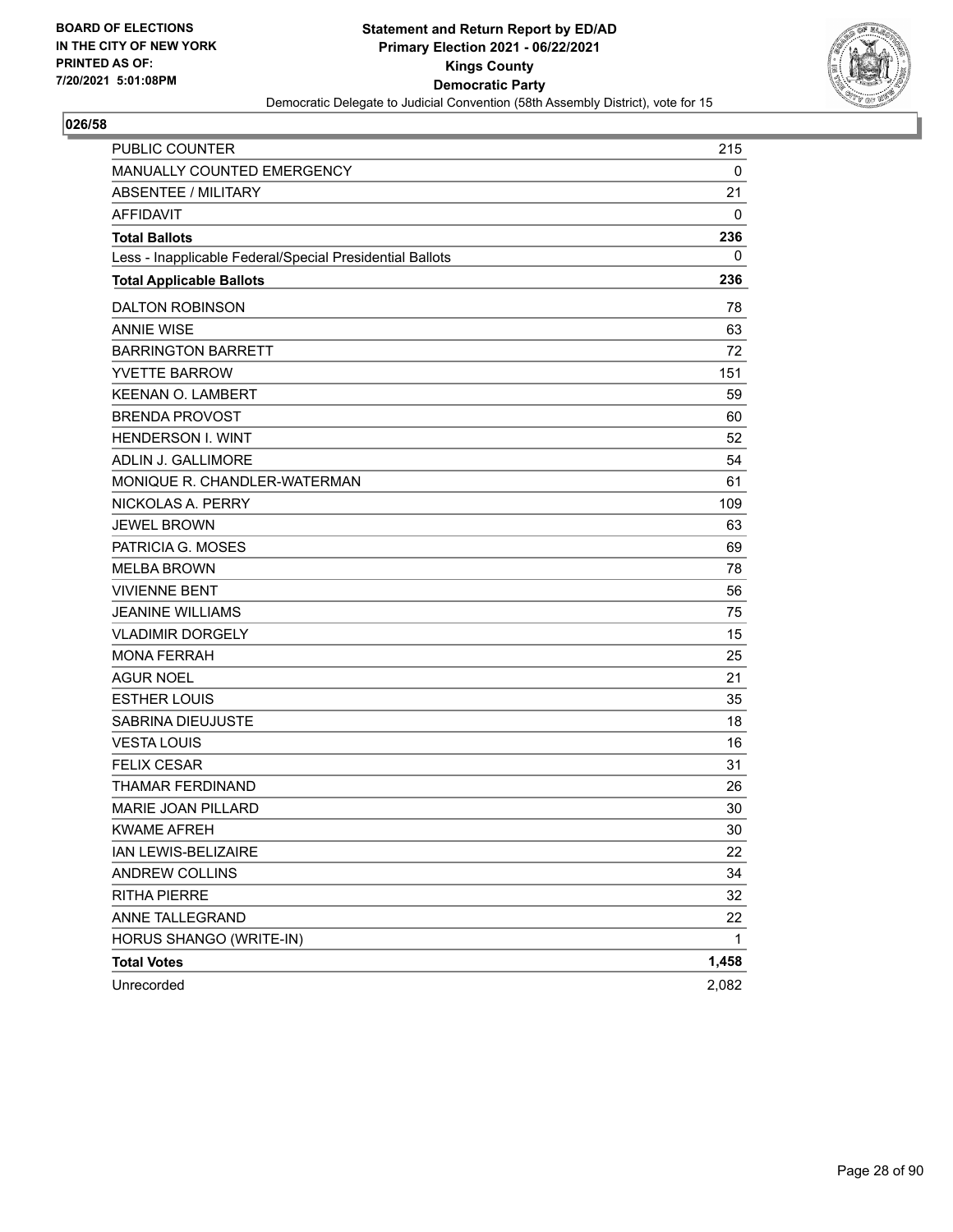

| <b>PUBLIC COUNTER</b>                                    | 241   |
|----------------------------------------------------------|-------|
| MANUALLY COUNTED EMERGENCY                               | 0     |
| <b>ABSENTEE / MILITARY</b>                               | 19    |
| <b>AFFIDAVIT</b>                                         | 0     |
| <b>Total Ballots</b>                                     | 260   |
| Less - Inapplicable Federal/Special Presidential Ballots | 0     |
| <b>Total Applicable Ballots</b>                          | 260   |
| <b>DALTON ROBINSON</b>                                   | 83    |
| <b>ANNIE WISE</b>                                        | 66    |
| <b>BARRINGTON BARRETT</b>                                | 74    |
| <b>YVETTE BARROW</b>                                     | 102   |
| <b>KEENAN O. LAMBERT</b>                                 | 65    |
| <b>BRENDA PROVOST</b>                                    | 68    |
| <b>HENDERSON I. WINT</b>                                 | 56    |
| <b>ADLIN J. GALLIMORE</b>                                | 55    |
| MONIQUE R. CHANDLER-WATERMAN                             | 71    |
| NICKOLAS A. PERRY                                        | 109   |
| <b>JEWEL BROWN</b>                                       | 58    |
| PATRICIA G. MOSES                                        | 62    |
| <b>MELBA BROWN</b>                                       | 78    |
| <b>VIVIENNE BENT</b>                                     | 51    |
| <b>JEANINE WILLIAMS</b>                                  | 81    |
| <b>VLADIMIR DORGELY</b>                                  | 14    |
| <b>MONA FERRAH</b>                                       | 36    |
| <b>AGUR NOEL</b>                                         | 11    |
| <b>ESTHER LOUIS</b>                                      | 49    |
| SABRINA DIEUJUSTE                                        | 26    |
| <b>VESTA LOUIS</b>                                       | 20    |
| <b>FELIX CESAR</b>                                       | 25    |
| THAMAR FERDINAND                                         | 15    |
| MARIE JOAN PILLARD                                       | 32    |
| <b>KWAME AFREH</b>                                       | 29    |
| IAN LEWIS-BELIZAIRE                                      | 18    |
| ANDREW COLLINS                                           | 38    |
| <b>RITHA PIERRE</b>                                      | 32    |
| ANNE TALLEGRAND                                          | 26    |
| UNATTRIBUTABLE WRITE-IN (WRITE-IN)                       | 4     |
| <b>Total Votes</b>                                       | 1,454 |
| Unrecorded                                               | 2,446 |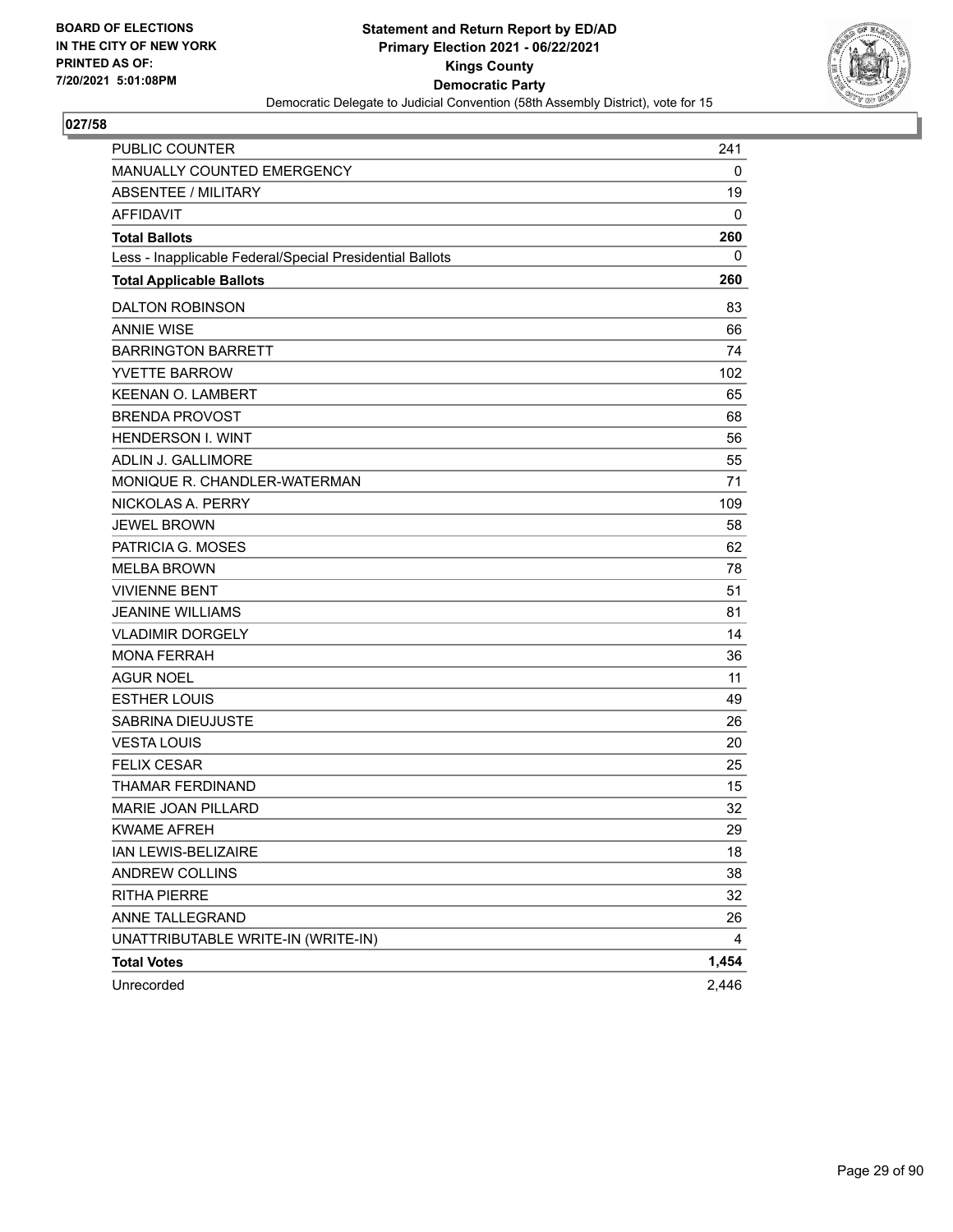

| PUBLIC COUNTER                                           | 188   |
|----------------------------------------------------------|-------|
| MANUALLY COUNTED EMERGENCY                               | 0     |
| ABSENTEE / MILITARY                                      | 18    |
| <b>AFFIDAVIT</b>                                         | 0     |
| <b>Total Ballots</b>                                     | 206   |
| Less - Inapplicable Federal/Special Presidential Ballots | 0     |
| <b>Total Applicable Ballots</b>                          | 206   |
| <b>DALTON ROBINSON</b>                                   | 59    |
| <b>ANNIE WISE</b>                                        | 35    |
| <b>BARRINGTON BARRETT</b>                                | 42    |
| <b>YVETTE BARROW</b>                                     | 77    |
| <b>KEENAN O. LAMBERT</b>                                 | 28    |
| <b>BRENDA PROVOST</b>                                    | 37    |
| <b>HENDERSON I. WINT</b>                                 | 24    |
| ADLIN J. GALLIMORE                                       | 23    |
| MONIQUE R. CHANDLER-WATERMAN                             | 34    |
| NICKOLAS A. PERRY                                        | 91    |
| <b>JEWEL BROWN</b>                                       | 38    |
| PATRICIA G. MOSES                                        | 41    |
| <b>MELBA BROWN</b>                                       | 47    |
| <b>VIVIENNE BENT</b>                                     | 34    |
| <b>JEANINE WILLIAMS</b>                                  | 55    |
| <b>VLADIMIR DORGELY</b>                                  | 15    |
| <b>MONA FERRAH</b>                                       | 25    |
| <b>AGUR NOEL</b>                                         | 19    |
| <b>ESTHER LOUIS</b>                                      | 46    |
| SABRINA DIEUJUSTE                                        | 29    |
| <b>VESTA LOUIS</b>                                       | 29    |
| <b>FELIX CESAR</b>                                       | 29    |
| <b>THAMAR FERDINAND</b>                                  | 19    |
| MARIE JOAN PILLARD                                       | 24    |
| <b>KWAME AFREH</b>                                       | 32    |
| IAN LEWIS-BELIZAIRE                                      | 21    |
| ANDREW COLLINS                                           | 33    |
| <b>RITHA PIERRE</b>                                      | 42    |
| ANNE TALLEGRAND                                          | 27    |
| RALPH OBAS (WRITE-IN)                                    | 1     |
| UNATTRIBUTABLE WRITE-IN (WRITE-IN)                       | 15    |
| <b>Total Votes</b>                                       | 1,071 |
| Unrecorded                                               | 2,019 |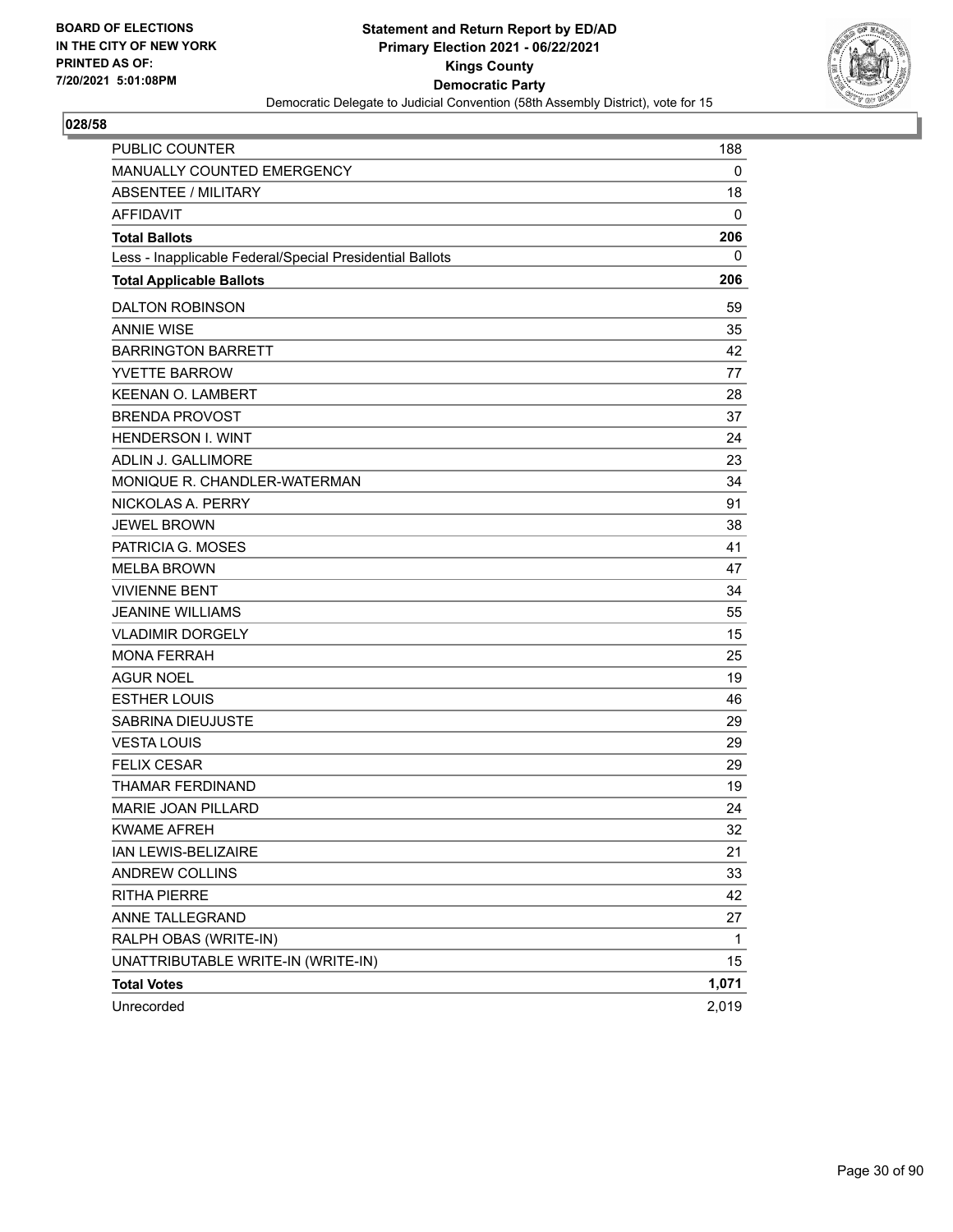

| <b>PUBLIC COUNTER</b>                                    | 180   |
|----------------------------------------------------------|-------|
| MANUALLY COUNTED EMERGENCY                               | 0     |
| <b>ABSENTEE / MILITARY</b>                               | 18    |
| <b>AFFIDAVIT</b>                                         | 0     |
| <b>Total Ballots</b>                                     | 198   |
| Less - Inapplicable Federal/Special Presidential Ballots | 0     |
| <b>Total Applicable Ballots</b>                          | 198   |
| <b>DALTON ROBINSON</b>                                   | 63    |
| <b>ANNIE WISE</b>                                        | 37    |
| <b>BARRINGTON BARRETT</b>                                | 52    |
| <b>YVETTE BARROW</b>                                     | 67    |
| <b>KEENAN O. LAMBERT</b>                                 | 43    |
| <b>BRENDA PROVOST</b>                                    | 41    |
| <b>HENDERSON I. WINT</b>                                 | 34    |
| ADLIN J. GALLIMORE                                       | 39    |
| MONIQUE R. CHANDLER-WATERMAN                             | 33    |
| NICKOLAS A. PERRY                                        | 75    |
| <b>JEWEL BROWN</b>                                       | 40    |
| PATRICIA G. MOSES                                        | 45    |
| <b>MELBA BROWN</b>                                       | 52    |
| <b>VIVIENNE BENT</b>                                     | 37    |
| <b>JEANINE WILLIAMS</b>                                  | 67    |
| <b>VLADIMIR DORGELY</b>                                  | 9     |
| <b>MONA FERRAH</b>                                       | 27    |
| AGUR NOEL                                                | 17    |
| <b>ESTHER LOUIS</b>                                      | 35    |
| SABRINA DIEUJUSTE                                        | 16    |
| <b>VESTA LOUIS</b>                                       | 16    |
| <b>FELIX CESAR</b>                                       | 26    |
| THAMAR FERDINAND                                         | 11    |
| <b>MARIE JOAN PILLARD</b>                                | 18    |
| <b>KWAME AFREH</b>                                       | 29    |
| IAN LEWIS-BELIZAIRE                                      | 13    |
| ANDREW COLLINS                                           | 37    |
| <b>RITHA PIERRE</b>                                      | 19    |
| ANNE TALLEGRAND                                          | 22    |
| <b>Total Votes</b>                                       | 1,020 |
| Unrecorded                                               | 1,950 |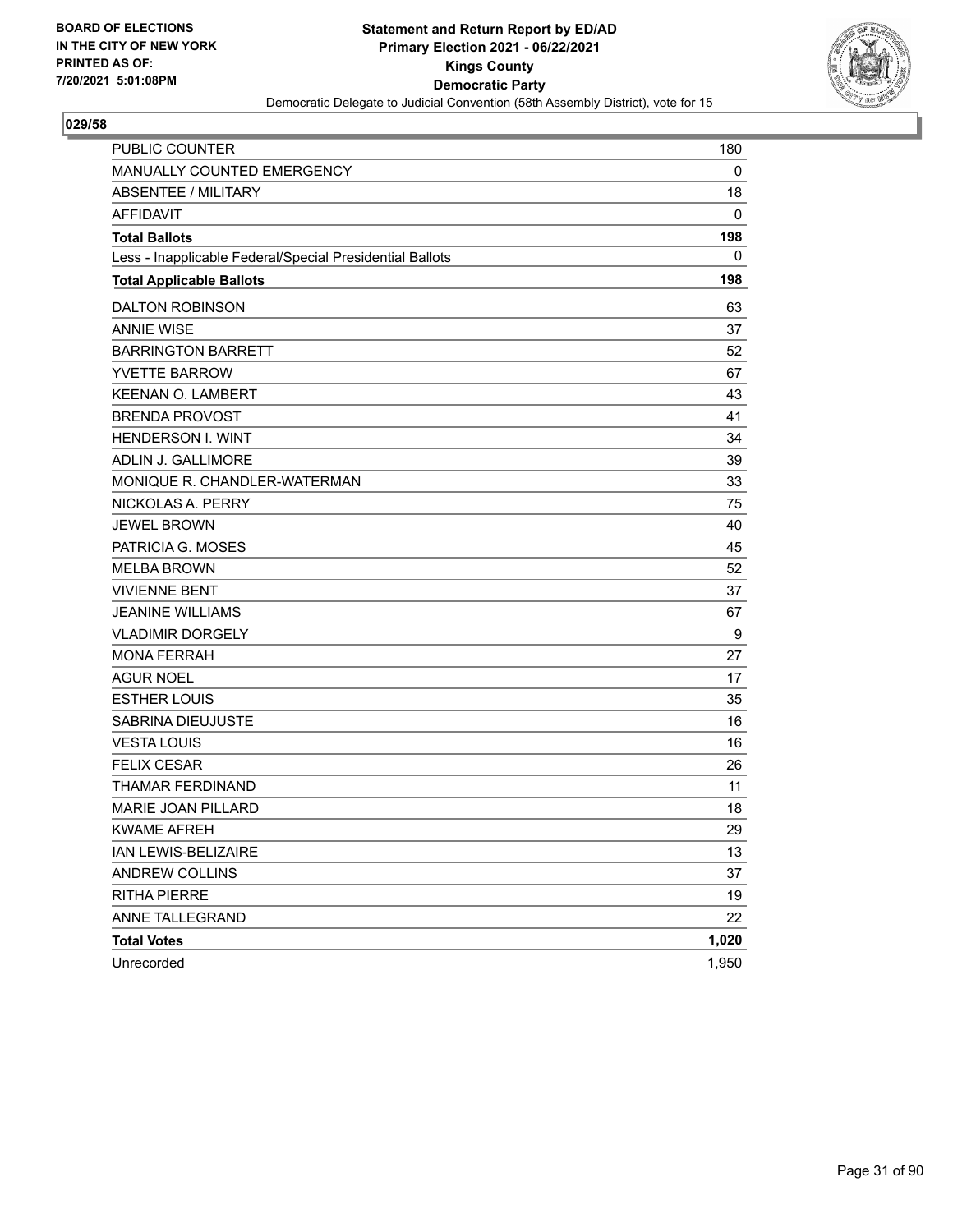

| <b>PUBLIC COUNTER</b>                                    | 264   |
|----------------------------------------------------------|-------|
| MANUALLY COUNTED EMERGENCY                               | 0     |
| ABSENTEE / MILITARY                                      | 28    |
| <b>AFFIDAVIT</b>                                         | 0     |
| <b>Total Ballots</b>                                     | 292   |
| Less - Inapplicable Federal/Special Presidential Ballots | 0     |
| <b>Total Applicable Ballots</b>                          | 292   |
| <b>DALTON ROBINSON</b>                                   | 74    |
| <b>ANNIF WISF</b>                                        | 57    |
| <b>BARRINGTON BARRETT</b>                                | 63    |
| <b>YVETTE BARROW</b>                                     | 107   |
| <b>KEENAN O. LAMBERT</b>                                 | 45    |
| <b>BRENDA PROVOST</b>                                    | 63    |
| <b>HENDERSON I. WINT</b>                                 | 35    |
| ADLIN J. GALLIMORE                                       | 41    |
| MONIQUE R. CHANDLER-WATERMAN                             | 64    |
| NICKOLAS A. PERRY                                        | 119   |
| <b>JEWEL BROWN</b>                                       | 61    |
| PATRICIA G. MOSES                                        | 67    |
| <b>MELBA BROWN</b>                                       | 68    |
| <b>VIVIENNE BENT</b>                                     | 48    |
| <b>JEANINE WILLIAMS</b>                                  | 85    |
| <b>VLADIMIR DORGELY</b>                                  | 18    |
| <b>MONA FERRAH</b>                                       | 40    |
| <b>AGUR NOEL</b>                                         | 22    |
| <b>ESTHER LOUIS</b>                                      | 60    |
| SABRINA DIEUJUSTE                                        | 43    |
| <b>VESTA LOUIS</b>                                       | 35    |
| <b>FELIX CESAR</b>                                       | 48    |
| <b>THAMAR FERDINAND</b>                                  | 25    |
| <b>MARIE JOAN PILLARD</b>                                | 45    |
| <b>KWAME AFREH</b>                                       | 46    |
| IAN LEWIS-BELIZAIRE                                      | 29    |
| <b>ANDREW COLLINS</b>                                    | 46    |
| <b>RITHA PIERRE</b>                                      | 40    |
| ANNE TALLEGRAND                                          | 27    |
| ARLENE RUIN (WRITE-IN)                                   | 1     |
| CARDINE BEDEAU (WRITE-IN)                                | 1     |
| CARDINE J ALEXANDER (WRITE-IN)                           | 1     |
| CONCETTE LENTINI (WRITE-IN)                              | 1     |
| MAXWELL BEDEAU (WRITE-IN)                                | 1     |
| MORRIS BORECK (WRITE-IN)                                 | 1     |
| SAMANTHA L. BRABHAM (WRITE-IN)                           | 1     |
| SYBIL J. ALEXANDER (WRITE-IN)                            | 1     |
| UNATTRIBUTABLE WRITE-IN (WRITE-IN)                       | 4     |
| <b>Total Votes</b>                                       | 1,533 |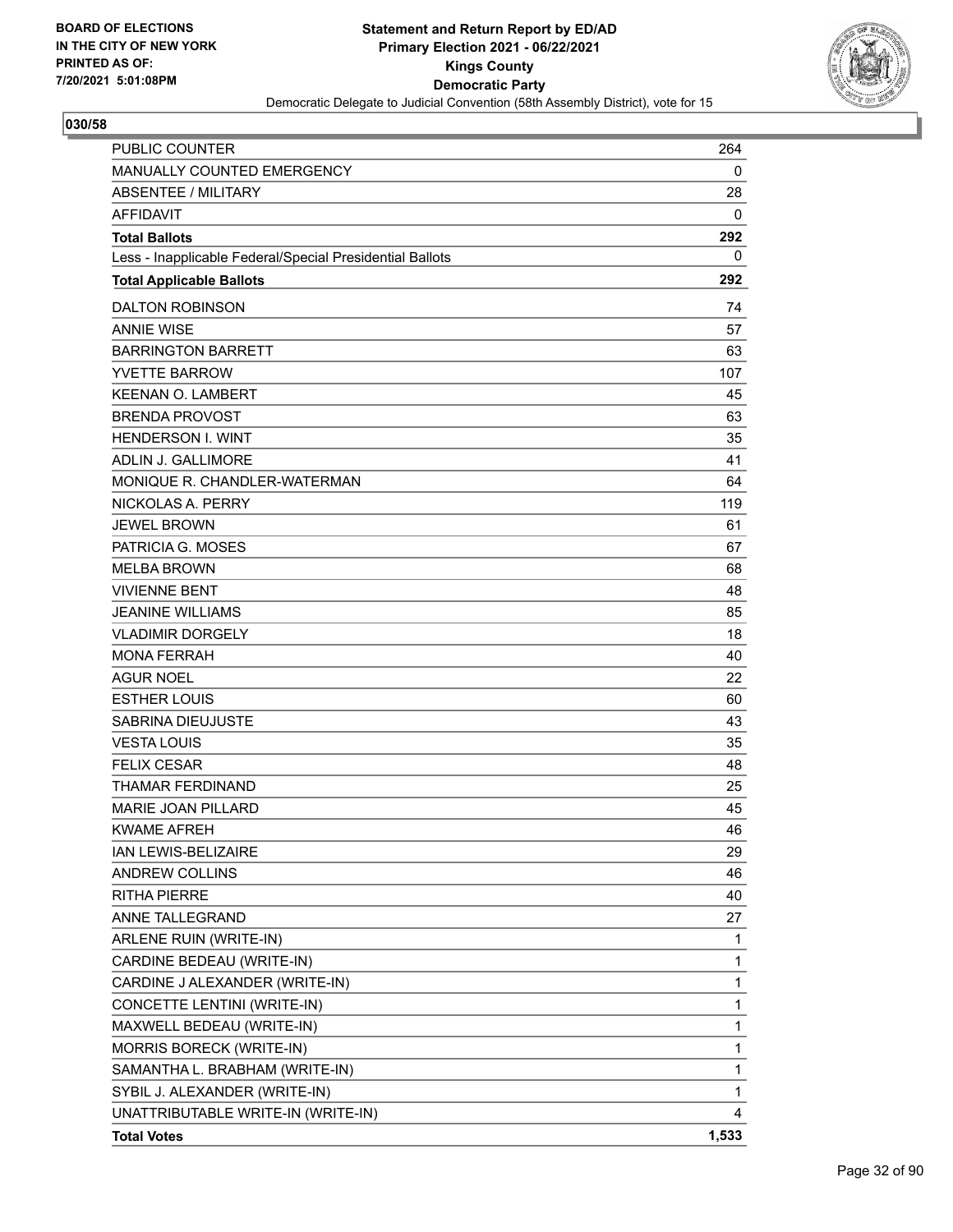

Unrecorded 2,847

| 031/58                                                   |              |
|----------------------------------------------------------|--------------|
| PUBLIC COUNTER                                           | 201          |
| MANUALLY COUNTED EMERGENCY                               | 0            |
| <b>ABSENTEE / MILITARY</b>                               | 17           |
| <b>AFFIDAVIT</b>                                         | $\mathbf 0$  |
| <b>Total Ballots</b>                                     | 218          |
| Less - Inapplicable Federal/Special Presidential Ballots | 0            |
| <b>Total Applicable Ballots</b>                          | 218          |
| <b>DALTON ROBINSON</b>                                   | 61           |
| <b>ANNIE WISE</b>                                        | 37           |
| <b>BARRINGTON BARRETT</b>                                | 47           |
| <b>YVETTE BARROW</b>                                     | 76           |
| <b>KEENAN O. LAMBERT</b>                                 | 51           |
| <b>BRENDA PROVOST</b>                                    | 47           |
| <b>HENDERSON I. WINT</b>                                 | 31           |
| ADLIN J. GALLIMORE                                       | 35           |
| MONIQUE R. CHANDLER-WATERMAN                             | 41           |
| NICKOLAS A. PERRY                                        | 93           |
| <b>JEWEL BROWN</b>                                       | 38           |
| PATRICIA G. MOSES                                        | 58           |
| <b>MELBA BROWN</b>                                       | 56           |
| <b>VIVIENNE BENT</b>                                     | 43           |
| <b>JEANINE WILLIAMS</b>                                  | 70           |
| <b>VLADIMIR DORGELY</b>                                  | 13           |
| <b>MONA FERRAH</b>                                       | 37           |
| <b>AGUR NOEL</b>                                         | 6            |
| <b>ESTHER LOUIS</b>                                      | 46           |
| <b>SABRINA DIEUJUSTE</b>                                 | 25           |
| <b>VESTA LOUIS</b>                                       | 23           |
| <b>FELIX CESAR</b>                                       | 22           |
| THAMAR FERDINAND                                         | 13           |
| MARIE JOAN PILLARD                                       | 24           |
| <b>KWAME AFREH</b>                                       | 25           |
| IAN LEWIS-BELIZAIRE                                      | 17           |
| <b>ANDREW COLLINS</b>                                    | 39           |
| <b>RITHA PIERRE</b>                                      | 40           |
| ANNE TALLEGRAND                                          | 20           |
| DOROTHY GORDAN SINDAR (WRITE-IN)                         | $\mathbf{1}$ |
| MERCEDES NAICISSE (WRITE-IN)                             | $\mathbf{1}$ |
| UNATTRIBUTABLE WRITE-IN (WRITE-IN)                       | $\mathbf{1}$ |
| <b>Total Votes</b>                                       | 1,137        |
| Unrecorded                                               | 2,133        |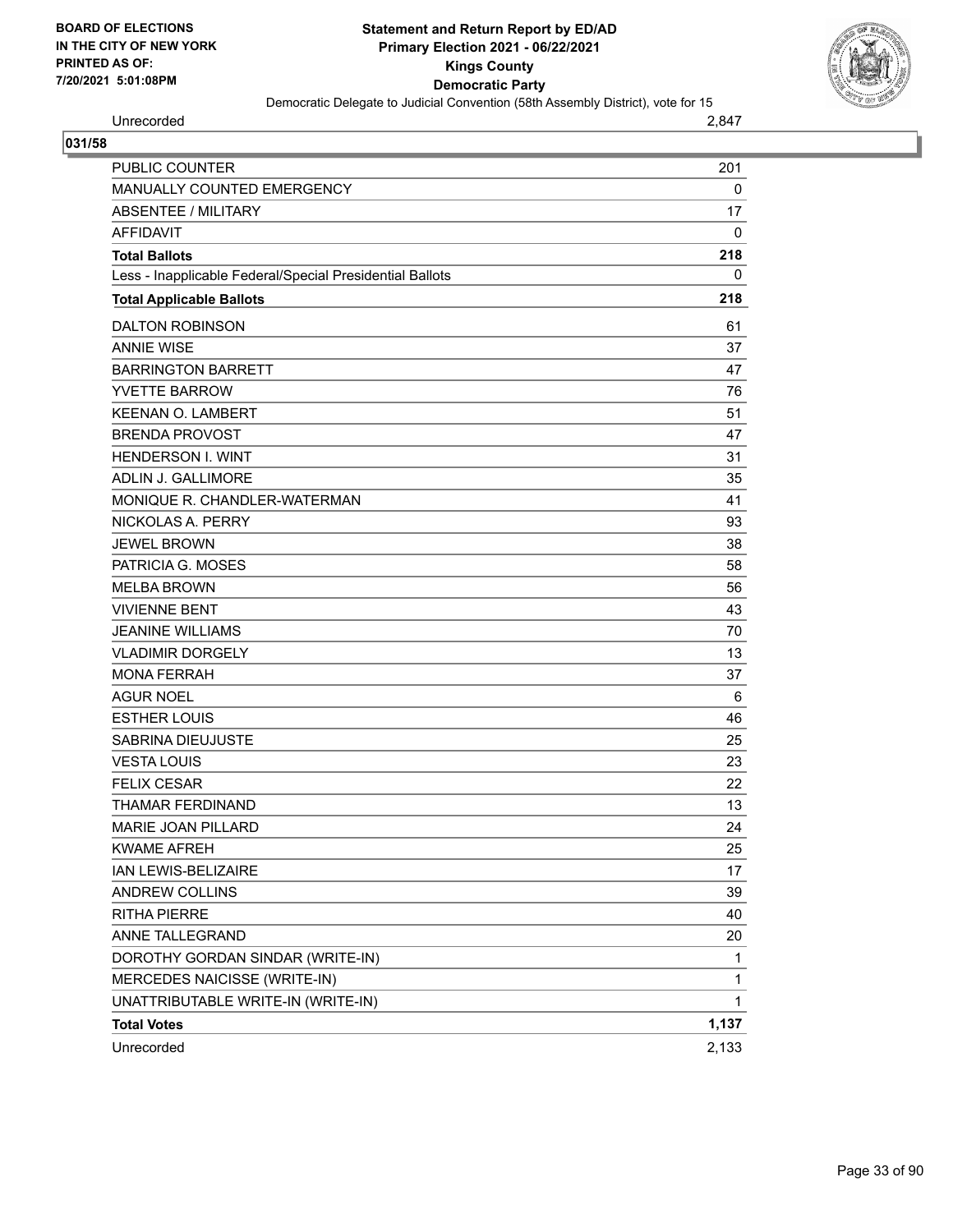

| <b>PUBLIC COUNTER</b>                                    | 244   |
|----------------------------------------------------------|-------|
| MANUALLY COUNTED EMERGENCY                               | 0     |
| <b>ABSENTEE / MILITARY</b>                               | 10    |
| <b>AFFIDAVIT</b>                                         | 0     |
| <b>Total Ballots</b>                                     | 254   |
| Less - Inapplicable Federal/Special Presidential Ballots | 0     |
| <b>Total Applicable Ballots</b>                          | 254   |
| <b>DALTON ROBINSON</b>                                   | 57    |
| <b>ANNIE WISE</b>                                        | 41    |
| <b>BARRINGTON BARRETT</b>                                | 44    |
| <b>YVETTE BARROW</b>                                     | 78    |
| <b>KEENAN O. LAMBERT</b>                                 | 43    |
| <b>BRENDA PROVOST</b>                                    | 38    |
| <b>HENDERSON I. WINT</b>                                 | 32    |
| ADLIN J. GALLIMORE                                       | 28    |
| MONIQUE R. CHANDLER-WATERMAN                             | 47    |
| NICKOLAS A. PERRY                                        | 95    |
| <b>JEWEL BROWN</b>                                       | 37    |
| PATRICIA G. MOSES                                        | 51    |
| <b>MELBA BROWN</b>                                       | 48    |
| <b>VIVIENNE BENT</b>                                     | 46    |
| <b>JEANINE WILLIAMS</b>                                  | 82    |
| <b>VLADIMIR DORGELY</b>                                  | 15    |
| <b>MONA FERRAH</b>                                       | 27    |
| AGUR NOEL                                                | 20    |
| <b>ESTHER LOUIS</b>                                      | 41    |
| SABRINA DIEUJUSTE                                        | 23    |
| <b>VESTA LOUIS</b>                                       | 17    |
| <b>FELIX CESAR</b>                                       | 29    |
| THAMAR FERDINAND                                         | 23    |
| <b>MARIE JOAN PILLARD</b>                                | 27    |
| <b>KWAME AFREH</b>                                       | 33    |
| IAN LEWIS-BELIZAIRE                                      | 13    |
| ANDREW COLLINS                                           | 31    |
| <b>RITHA PIERRE</b>                                      | 30    |
| ANNE TALLEGRAND                                          | 19    |
| UNATTRIBUTABLE WRITE-IN (WRITE-IN)                       | 3     |
| <b>Total Votes</b>                                       | 1,118 |
| Unrecorded                                               | 2,692 |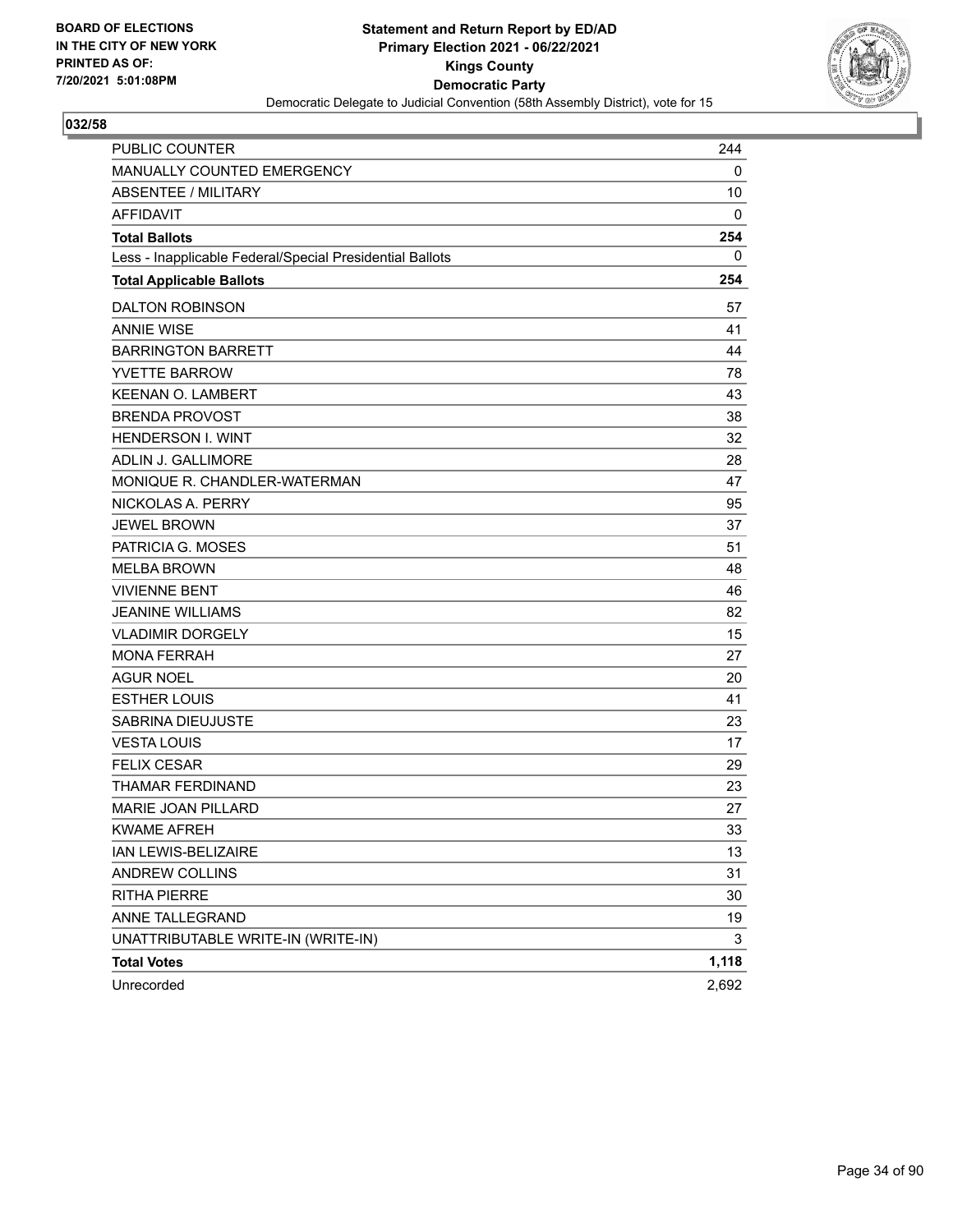

| <b>PUBLIC COUNTER</b>                                    | 173   |
|----------------------------------------------------------|-------|
| MANUALLY COUNTED EMERGENCY                               | 0     |
| ABSENTEE / MILITARY                                      | 27    |
| <b>AFFIDAVIT</b>                                         | 0     |
| <b>Total Ballots</b>                                     | 200   |
| Less - Inapplicable Federal/Special Presidential Ballots | 0     |
| <b>Total Applicable Ballots</b>                          | 200   |
| <b>DALTON ROBINSON</b>                                   | 58    |
| <b>ANNIE WISE</b>                                        | 51    |
| <b>BARRINGTON BARRETT</b>                                | 55    |
| <b>YVETTE BARROW</b>                                     | 77    |
| <b>KEENAN O. LAMBERT</b>                                 | 43    |
| <b>BRENDA PROVOST</b>                                    | 46    |
| <b>HENDERSON I. WINT</b>                                 | 35    |
| ADLIN J. GALLIMORE                                       | 33    |
| MONIQUE R. CHANDLER-WATERMAN                             | 38    |
| NICKOLAS A. PERRY                                        | 76    |
| <b>JEWEL BROWN</b>                                       | 46    |
| PATRICIA G. MOSES                                        | 60    |
| <b>MELBA BROWN</b>                                       | 60    |
| <b>VIVIENNE BENT</b>                                     | 46    |
| <b>JEANINE WILLIAMS</b>                                  | 74    |
| <b>VLADIMIR DORGELY</b>                                  | 12    |
| <b>MONA FERRAH</b>                                       | 45    |
| AGUR NOEL                                                | 18    |
| <b>ESTHER LOUIS</b>                                      | 55    |
| SABRINA DIEUJUSTE                                        | 28    |
| <b>VESTA LOUIS</b>                                       | 26    |
| <b>FELIX CESAR</b>                                       | 31    |
| THAMAR FERDINAND                                         | 20    |
| <b>MARIE JOAN PILLARD</b>                                | 33    |
| <b>KWAME AFREH</b>                                       | 31    |
| IAN LEWIS-BELIZAIRE                                      | 19    |
| ANDREW COLLINS                                           | 47    |
| <b>RITHA PIERRE</b>                                      | 35    |
| ANNE TALLEGRAND                                          | 21    |
| UNATTRIBUTABLE WRITE-IN (WRITE-IN)                       | 1     |
| <b>Total Votes</b>                                       | 1,220 |
| Unrecorded                                               | 1,780 |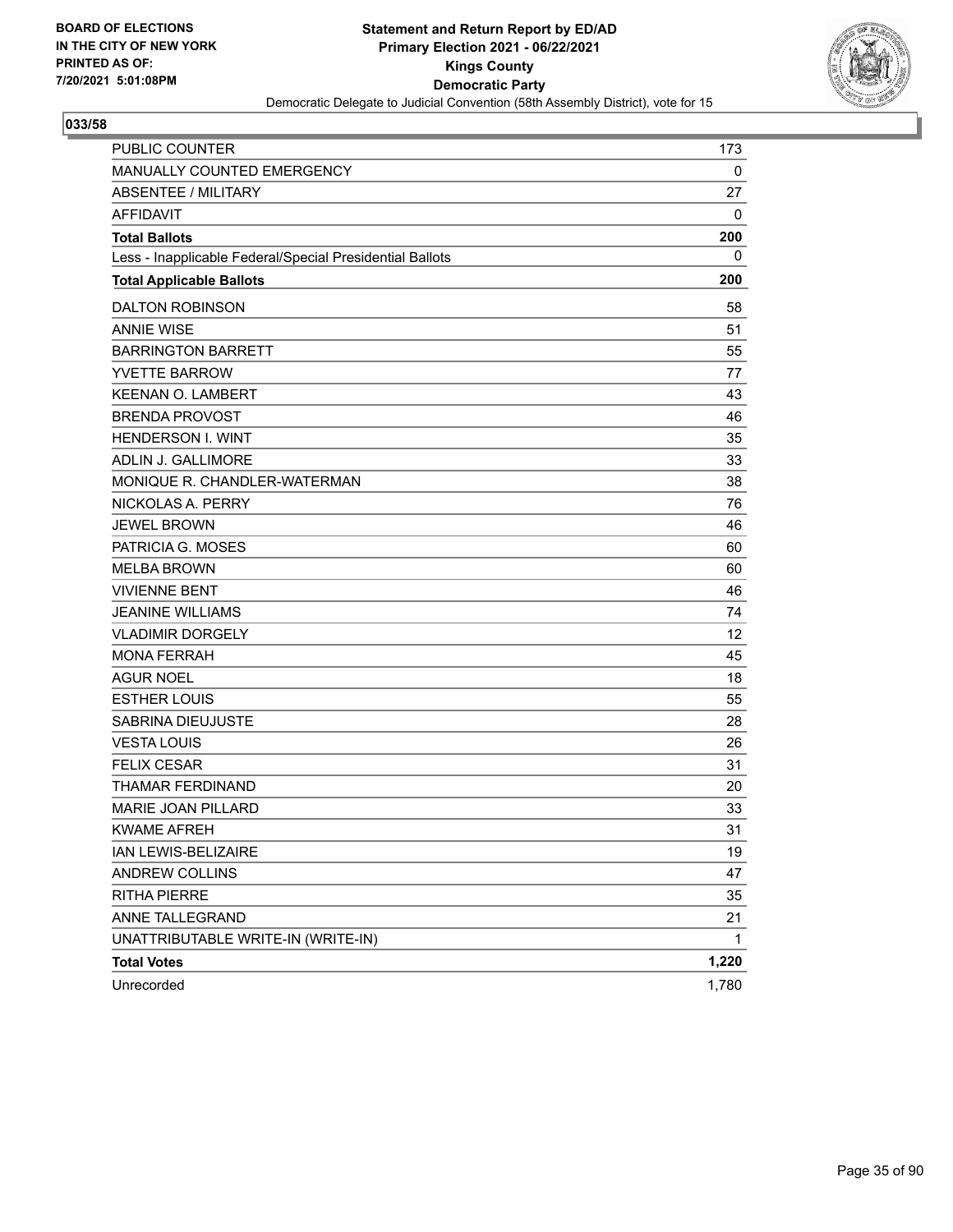

| <b>PUBLIC COUNTER</b>                                    | 212                     |
|----------------------------------------------------------|-------------------------|
| MANUALLY COUNTED EMERGENCY                               | 0                       |
| ABSENTEE / MILITARY                                      | 21                      |
| <b>AFFIDAVIT</b>                                         | 1                       |
| <b>Total Ballots</b>                                     | 234                     |
| Less - Inapplicable Federal/Special Presidential Ballots | 0                       |
| <b>Total Applicable Ballots</b>                          | 234                     |
| <b>DALTON ROBINSON</b>                                   | 62                      |
| <b>ANNIF WISF</b>                                        | 43                      |
| <b>BARRINGTON BARRETT</b>                                | 51                      |
| <b>YVETTE BARROW</b>                                     | 90                      |
| <b>KEENAN O. LAMBERT</b>                                 | 41                      |
| <b>BRENDA PROVOST</b>                                    | 46                      |
| <b>HENDERSON I. WINT</b>                                 | 41                      |
| ADLIN J. GALLIMORE                                       | 34                      |
| MONIQUE R. CHANDLER-WATERMAN                             | 50                      |
| NICKOLAS A. PERRY                                        | 104                     |
| <b>JEWEL BROWN</b>                                       | 43                      |
| PATRICIA G. MOSES                                        | 49                      |
| <b>MELBA BROWN</b>                                       | 55                      |
| <b>VIVIENNE BENT</b>                                     | 36                      |
| <b>JEANINE WILLIAMS</b>                                  | 72                      |
| <b>VLADIMIR DORGELY</b>                                  | 12                      |
| <b>MONA FERRAH</b>                                       | 31                      |
| <b>AGUR NOEL</b>                                         | 16                      |
| <b>ESTHER LOUIS</b>                                      | 44                      |
| SABRINA DIEUJUSTE                                        | 16                      |
| <b>VESTA LOUIS</b>                                       | 28                      |
| <b>FELIX CESAR</b>                                       | 25                      |
| <b>THAMAR FERDINAND</b>                                  | 16                      |
| <b>MARIE JOAN PILLARD</b>                                | 28                      |
| <b>KWAME AFREH</b>                                       | 32                      |
| IAN LEWIS-BELIZAIRE                                      | 17                      |
| <b>ANDREW COLLINS</b>                                    | 39                      |
| <b>RITHA PIERRE</b>                                      | 34                      |
| ANNE TALLEGRAND                                          | 12                      |
| ALICIA NEWERSON (WRITE-IN)                               | $\overline{a}$          |
| CHANDRA MEDFORD (WRITE-IN)                               | $\overline{\mathbf{c}}$ |
| DILLEF DELANCY (WRITE-IN)                                | 1                       |
| <b>GARREY PRIMUS (WRITE-IN)</b>                          | $\overline{\mathbf{c}}$ |
| JECINNE AIKINS (WRITE-IN)                                | 1                       |
| JUANITA DELANCY (WRITE-IN)                               | 1                       |
| JUANITA MANROE (WRITE-IN)                                | $\overline{c}$          |
| NAOMI PRIMUS (WRITE-IN)                                  | $\overline{\mathbf{c}}$ |
| SAMANTHA NEWERSON (WRITE-IN)                             | $\overline{2}$          |
| SHEILA LEWIS (WRITE-IN)                                  | $\overline{2}$          |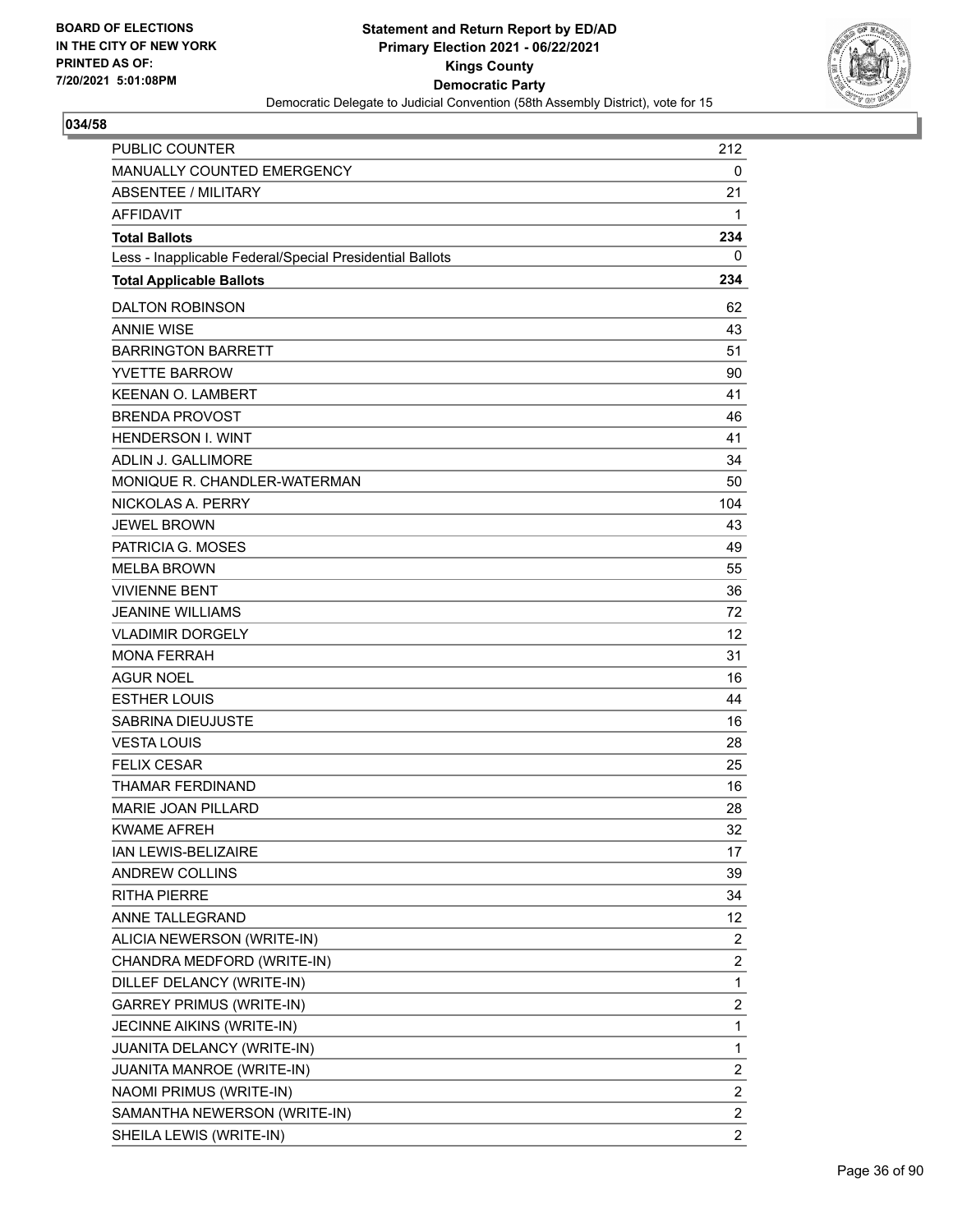

| SHEILA ROBERTS (WRITE-IN)          | 2             |
|------------------------------------|---------------|
| SIMONE BACCHUS (WRITE-IN)          |               |
| TOVAH WRIGHT (WRITE-IN)            |               |
| ULRIC BOURNE (WRITE-IN)            | $\mathcal{P}$ |
| UNATTRIBUTABLE WRITE-IN (WRITE-IN) | 10            |
| VILMA NEVERSON (WRITE-IN)          | 2             |
| <b>Total Votes</b>                 | 1.202         |
| Unrecorded                         | 2.308         |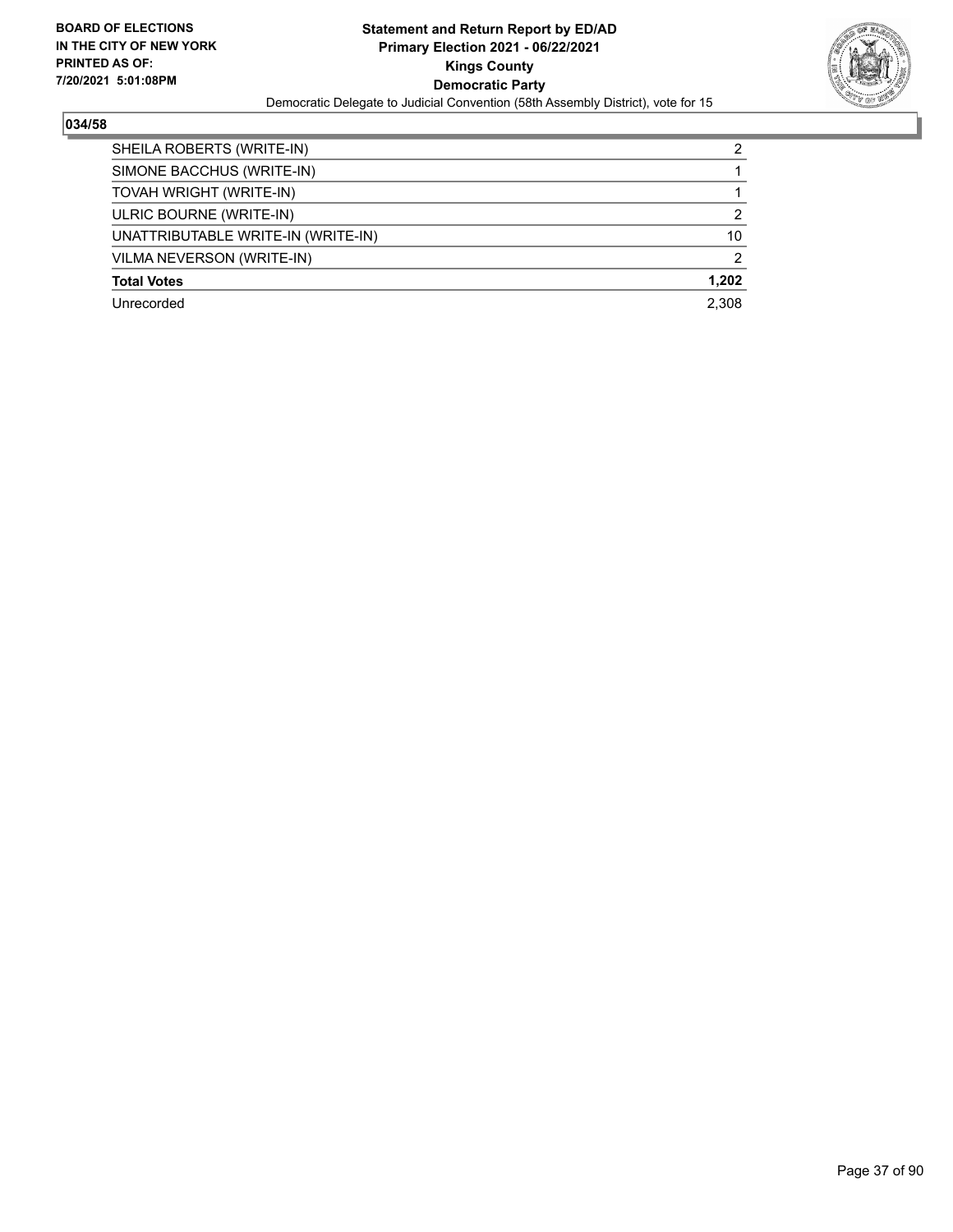

| <b>PUBLIC COUNTER</b>                                    | 230   |
|----------------------------------------------------------|-------|
| MANUALLY COUNTED EMERGENCY                               | 0     |
| ABSENTEE / MILITARY                                      | 16    |
| <b>AFFIDAVIT</b>                                         | 0     |
| <b>Total Ballots</b>                                     | 246   |
| Less - Inapplicable Federal/Special Presidential Ballots | 0     |
| <b>Total Applicable Ballots</b>                          | 246   |
| <b>DALTON ROBINSON</b>                                   | 68    |
| <b>ANNIE WISE</b>                                        | 62    |
| <b>BARRINGTON BARRETT</b>                                | 69    |
| <b>YVETTE BARROW</b>                                     | 85    |
| <b>KEENAN O. LAMBERT</b>                                 | 50    |
| <b>BRENDA PROVOST</b>                                    | 47    |
| <b>HENDERSON I. WINT</b>                                 | 37    |
| ADLIN J. GALLIMORE                                       | 39    |
| MONIQUE R. CHANDLER-WATERMAN                             | 47    |
| NICKOLAS A. PERRY                                        | 96    |
| <b>JEWEL BROWN</b>                                       | 53    |
| PATRICIA G. MOSES                                        | 57    |
| <b>MELBA BROWN</b>                                       | 59    |
| <b>VIVIENNE BENT</b>                                     | 47    |
| <b>JEANINE WILLIAMS</b>                                  | 80    |
| <b>VLADIMIR DORGELY</b>                                  | 15    |
| <b>MONA FERRAH</b>                                       | 34    |
| AGUR NOEL                                                | 22    |
| <b>ESTHER LOUIS</b>                                      | 49    |
| SABRINA DIEUJUSTE                                        | 20    |
| <b>VESTA LOUIS</b>                                       | 23    |
| <b>FELIX CESAR</b>                                       | 25    |
| THAMAR FERDINAND                                         | 16    |
| <b>MARIE JOAN PILLARD</b>                                | 31    |
| <b>KWAME AFREH</b>                                       | 33    |
| IAN LEWIS-BELIZAIRE                                      | 19    |
| ANDREW COLLINS                                           | 45    |
| <b>RITHA PIERRE</b>                                      | 33    |
| ANNE TALLEGRAND                                          | 23    |
| UNATTRIBUTABLE WRITE-IN (WRITE-IN)                       | 4     |
| <b>Total Votes</b>                                       | 1,288 |
| Unrecorded                                               | 2,402 |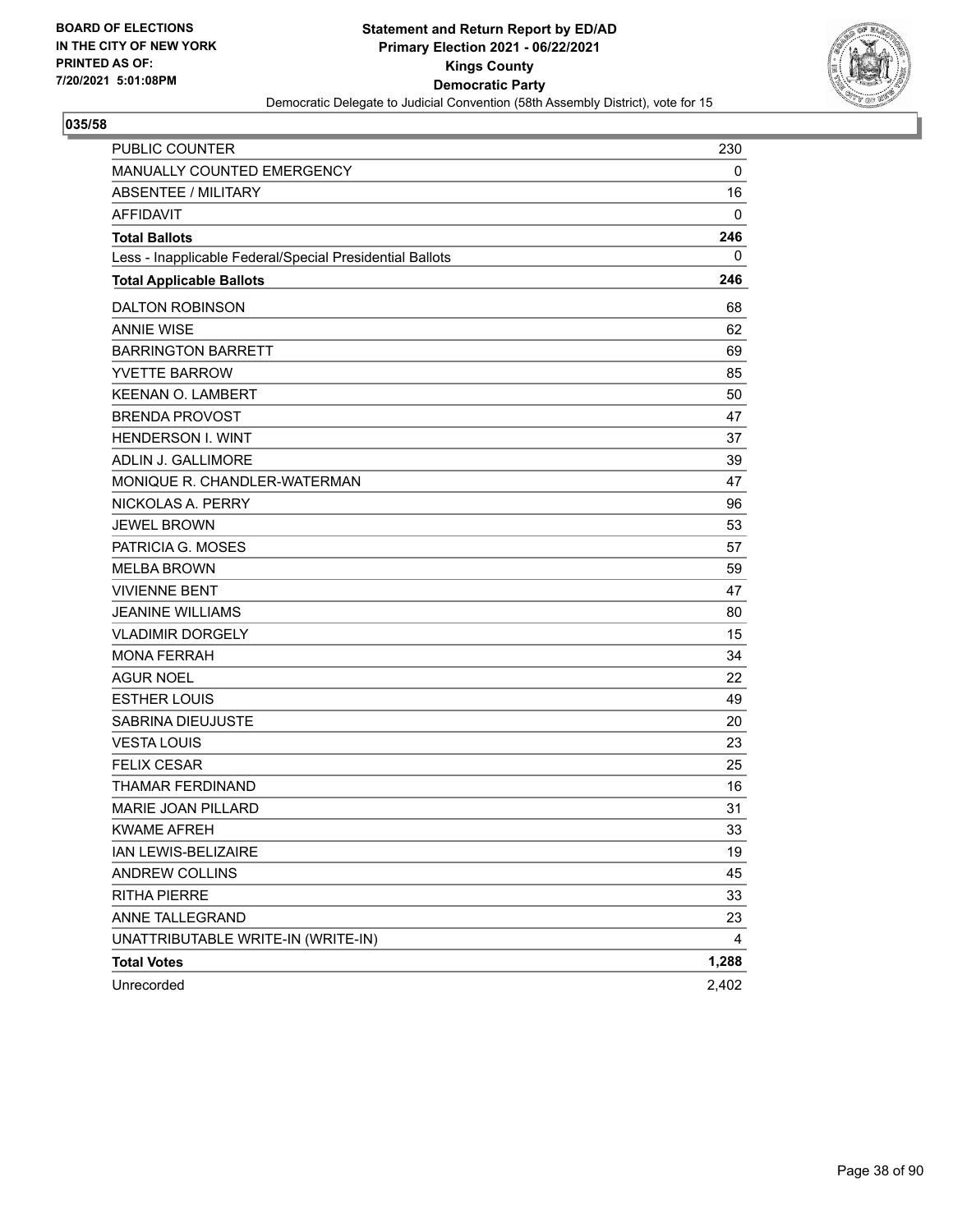

| <b>PUBLIC COUNTER</b>                                    | 126   |
|----------------------------------------------------------|-------|
| MANUALLY COUNTED EMERGENCY                               | 0     |
| ABSENTEE / MILITARY                                      | 8     |
| <b>AFFIDAVIT</b>                                         | 0     |
| <b>Total Ballots</b>                                     | 134   |
| Less - Inapplicable Federal/Special Presidential Ballots | 0     |
| <b>Total Applicable Ballots</b>                          | 134   |
| <b>DALTON ROBINSON</b>                                   | 46    |
| <b>ANNIE WISE</b>                                        | 29    |
| <b>BARRINGTON BARRETT</b>                                | 35    |
| <b>YVETTE BARROW</b>                                     | 56    |
| <b>KEENAN O. LAMBERT</b>                                 | 31    |
| <b>BRENDA PROVOST</b>                                    | 36    |
| <b>HENDERSON I. WINT</b>                                 | 27    |
| ADLIN J. GALLIMORE                                       | 25    |
| MONIQUE R. CHANDLER-WATERMAN                             | 27    |
| NICKOLAS A. PERRY                                        | 70    |
| <b>JEWEL BROWN</b>                                       | 32    |
| PATRICIA G. MOSES                                        | 33    |
| <b>MELBA BROWN</b>                                       | 34    |
| <b>VIVIENNE BENT</b>                                     | 25    |
| <b>JEANINE WILLIAMS</b>                                  | 44    |
| <b>VLADIMIR DORGELY</b>                                  | 8     |
| <b>MONA FERRAH</b>                                       | 20    |
| <b>AGUR NOEL</b>                                         | 21    |
| <b>ESTHER LOUIS</b>                                      | 34    |
| SABRINA DIEUJUSTE                                        | 22    |
| <b>VESTA LOUIS</b>                                       | 20    |
| <b>FELIX CESAR</b>                                       | 21    |
| THAMAR FERDINAND                                         | 19    |
| MARIE JOAN PILLARD                                       | 19    |
| <b>KWAME AFREH</b>                                       | 20    |
| IAN LEWIS-BELIZAIRE                                      | 10    |
| ANDREW COLLINS                                           | 28    |
| <b>RITHA PIERRE</b>                                      | 29    |
| ANNE TALLEGRAND                                          | 17    |
| <b>Total Votes</b>                                       | 838   |
| Unrecorded                                               | 1,172 |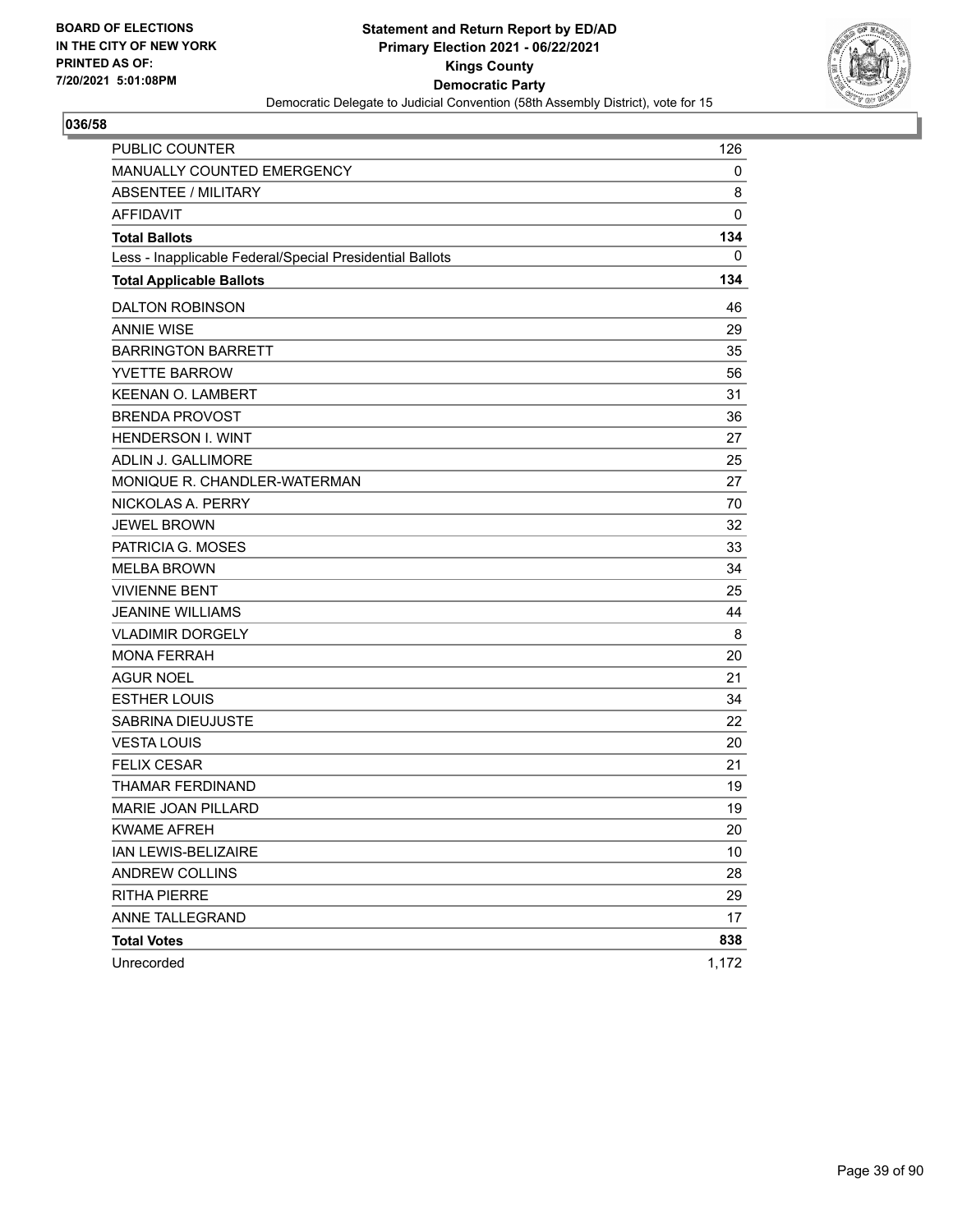

| <b>PUBLIC COUNTER</b>                                    | 194   |
|----------------------------------------------------------|-------|
| MANUALLY COUNTED EMERGENCY                               | 0     |
| <b>ABSENTEE / MILITARY</b>                               | 26    |
| <b>AFFIDAVIT</b>                                         | 3     |
| <b>Total Ballots</b>                                     | 223   |
| Less - Inapplicable Federal/Special Presidential Ballots | 0     |
| <b>Total Applicable Ballots</b>                          | 223   |
| <b>DALTON ROBINSON</b>                                   | 70    |
| <b>ANNIE WISE</b>                                        | 57    |
| <b>BARRINGTON BARRETT</b>                                | 50    |
| <b>YVETTE BARROW</b>                                     | 83    |
| <b>KEENAN O. LAMBERT</b>                                 | 40    |
| <b>BRENDA PROVOST</b>                                    | 46    |
| <b>HENDERSON I. WINT</b>                                 | 39    |
| <b>ADLIN J. GALLIMORE</b>                                | 31    |
| MONIQUE R. CHANDLER-WATERMAN                             | 43    |
| NICKOLAS A. PERRY                                        | 99    |
| <b>JEWEL BROWN</b>                                       | 55    |
| PATRICIA G. MOSES                                        | 56    |
| <b>MELBA BROWN</b>                                       | 61    |
| <b>VIVIENNE BENT</b>                                     | 45    |
| <b>JEANINE WILLIAMS</b>                                  | 73    |
| <b>VLADIMIR DORGELY</b>                                  | 9     |
| <b>MONA FERRAH</b>                                       | 39    |
| <b>AGUR NOEL</b>                                         | 10    |
| <b>ESTHER LOUIS</b>                                      | 47    |
| <b>SABRINA DIEUJUSTE</b>                                 | 19    |
| <b>VESTA LOUIS</b>                                       | 25    |
| <b>FELIX CESAR</b>                                       | 28    |
| THAMAR FERDINAND                                         | 13    |
| MARIE JOAN PILLARD                                       | 27    |
| <b>KWAME AFREH</b>                                       | 34    |
| IAN LEWIS-BELIZAIRE                                      | 13    |
| ANDREW COLLINS                                           | 35    |
| <b>RITHA PIERRE</b>                                      | 33    |
| ANNE TALLEGRAND                                          | 22    |
| UNATTRIBUTABLE WRITE-IN (WRITE-IN)                       | 5     |
| <b>Total Votes</b>                                       | 1,207 |
| Unrecorded                                               | 2,138 |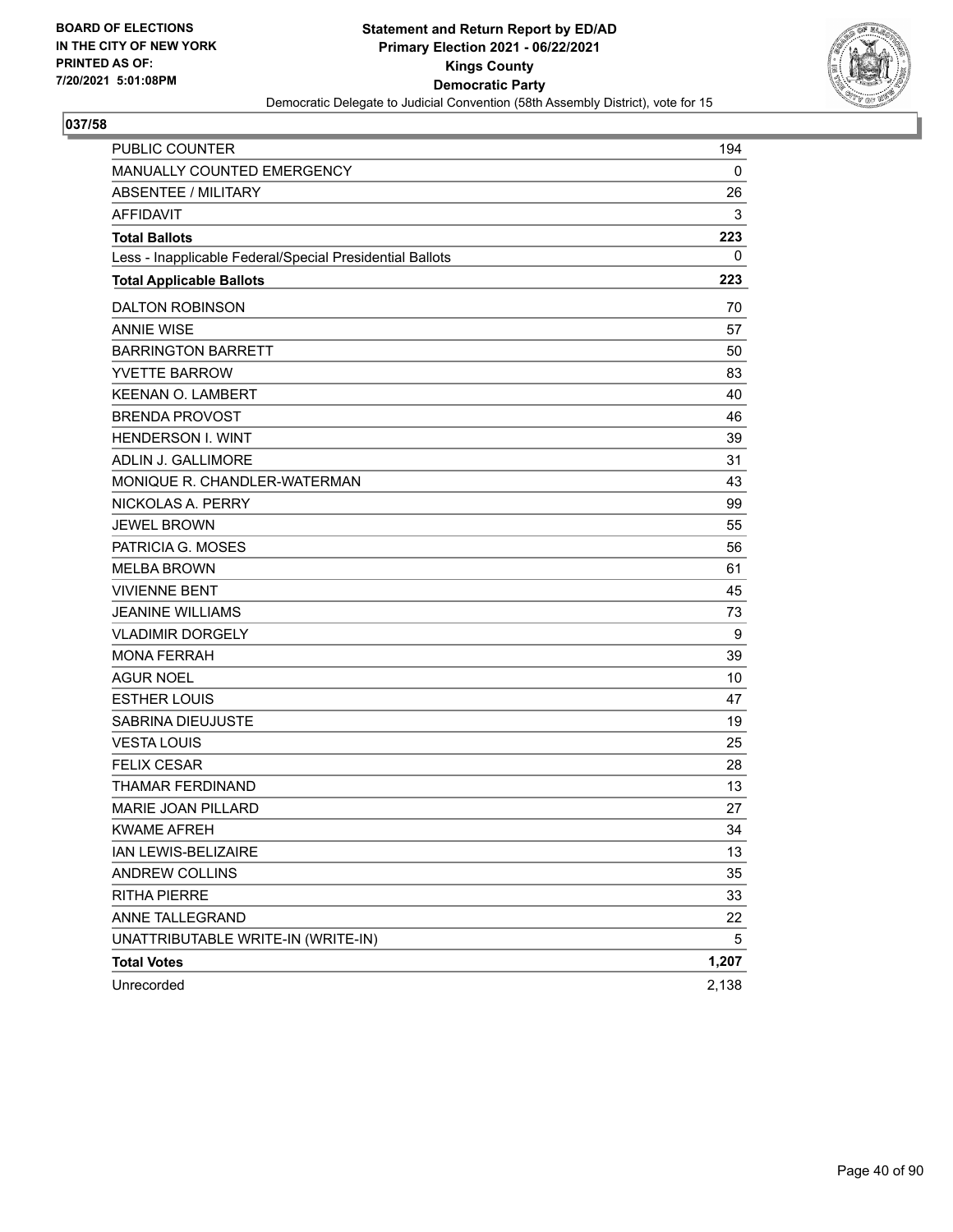

| <b>PUBLIC COUNTER</b>                                    | 196          |
|----------------------------------------------------------|--------------|
| MANUALLY COUNTED EMERGENCY                               | 0            |
| ABSENTEE / MILITARY                                      | 22           |
| <b>AFFIDAVIT</b>                                         | 0            |
| <b>Total Ballots</b>                                     | 218          |
| Less - Inapplicable Federal/Special Presidential Ballots | 0            |
| <b>Total Applicable Ballots</b>                          | 218          |
| <b>DALTON ROBINSON</b>                                   | 60           |
| <b>ANNIE WISE</b>                                        | 38           |
| <b>BARRINGTON BARRETT</b>                                | 51           |
| <b>YVETTE BARROW</b>                                     | 74           |
| <b>KEENAN O. LAMBERT</b>                                 | 41           |
| <b>BRENDA PROVOST</b>                                    | 37           |
| <b>HENDERSON I. WINT</b>                                 | 26           |
| ADLIN J. GALLIMORE                                       | 30           |
| MONIQUE R. CHANDLER-WATERMAN                             | 41           |
| NICKOLAS A. PERRY                                        | 80           |
| <b>JEWEL BROWN</b>                                       | 38           |
| PATRICIA G. MOSES                                        | 49           |
| <b>MELBA BROWN</b>                                       | 58           |
| <b>VIVIENNE BENT</b>                                     | 35           |
| <b>JEANINE WILLIAMS</b>                                  | 63           |
| <b>VLADIMIR DORGELY</b>                                  | 16           |
| <b>MONA FERRAH</b>                                       | 36           |
| <b>AGUR NOEL</b>                                         | 20           |
| <b>ESTHER LOUIS</b>                                      | 46           |
| SABRINA DIEUJUSTE                                        | 24           |
| <b>VESTA LOUIS</b>                                       | 27           |
| <b>FELIX CESAR</b>                                       | 33           |
| THAMAR FERDINAND                                         | 25           |
| MARIE JOAN PILLARD                                       | 31           |
| <b>KWAME AFREH</b>                                       | 34           |
| IAN LEWIS-BELIZAIRE                                      | 28           |
| ANDREW COLLINS                                           | 36           |
| <b>RITHA PIERRE</b>                                      | 31           |
| ANNE TALLEGRAND                                          | 27           |
| CHRISTOPHER VALIS (WRITE-IN)                             | 1            |
| JOHN STEWART (WRITE-IN)                                  | 1            |
| UNATTRIBUTABLE WRITE-IN (WRITE-IN)                       | $\mathbf{1}$ |
| <b>Total Votes</b>                                       | 1,138        |
| Unrecorded                                               | 2,132        |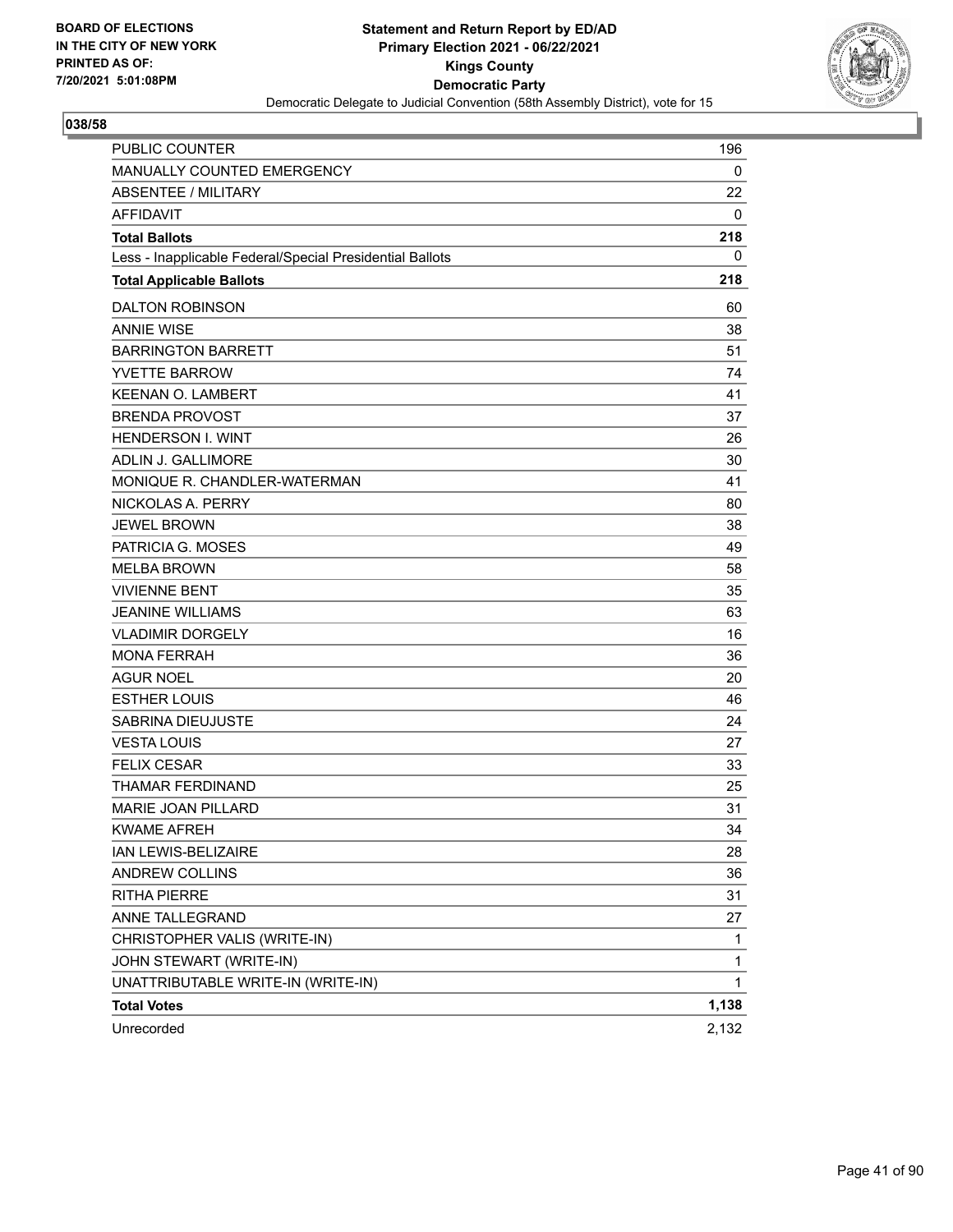

| <b>PUBLIC COUNTER</b>                                    | 214   |
|----------------------------------------------------------|-------|
| MANUALLY COUNTED EMERGENCY                               | 0     |
| ABSENTEE / MILITARY                                      | 22    |
| <b>AFFIDAVIT</b>                                         | 2     |
| <b>Total Ballots</b>                                     | 238   |
| Less - Inapplicable Federal/Special Presidential Ballots | 0     |
| <b>Total Applicable Ballots</b>                          | 238   |
| <b>DALTON ROBINSON</b>                                   | 78    |
| <b>ANNIE WISE</b>                                        | 64    |
| <b>BARRINGTON BARRETT</b>                                | 69    |
| <b>YVETTE BARROW</b>                                     | 92    |
| <b>KEENAN O. LAMBERT</b>                                 | 56    |
| <b>BRENDA PROVOST</b>                                    | 60    |
| <b>HENDERSON I. WINT</b>                                 | 46    |
| <b>ADLIN J. GALLIMORE</b>                                | 45    |
| MONIQUE R. CHANDLER-WATERMAN                             | 65    |
| NICKOLAS A. PERRY                                        | 101   |
| <b>JEWEL BROWN</b>                                       | 65    |
| PATRICIA G. MOSES                                        | 61    |
| <b>MELBA BROWN</b>                                       | 71    |
| <b>VIVIENNE BENT</b>                                     | 52    |
| <b>JEANINE WILLIAMS</b>                                  | 96    |
| <b>VLADIMIR DORGELY</b>                                  | 13    |
| <b>MONA FERRAH</b>                                       | 33    |
| <b>AGUR NOEL</b>                                         | 12    |
| <b>ESTHER LOUIS</b>                                      | 50    |
| SABRINA DIEUJUSTE                                        | 22    |
| <b>VESTA LOUIS</b>                                       | 25    |
| <b>FELIX CESAR</b>                                       | 33    |
| THAMAR FERDINAND                                         | 16    |
| MARIE JOAN PILLARD                                       | 29    |
| <b>KWAME AFREH</b>                                       | 29    |
| IAN LEWIS-BELIZAIRE                                      | 13    |
| <b>ANDREW COLLINS</b>                                    | 42    |
| <b>RITHA PIERRE</b>                                      | 28    |
| ANNE TALLEGRAND                                          | 29    |
| UNATTRIBUTABLE WRITE-IN (WRITE-IN)                       | 3     |
| <b>Total Votes</b>                                       | 1,398 |
| Unrecorded                                               | 2,172 |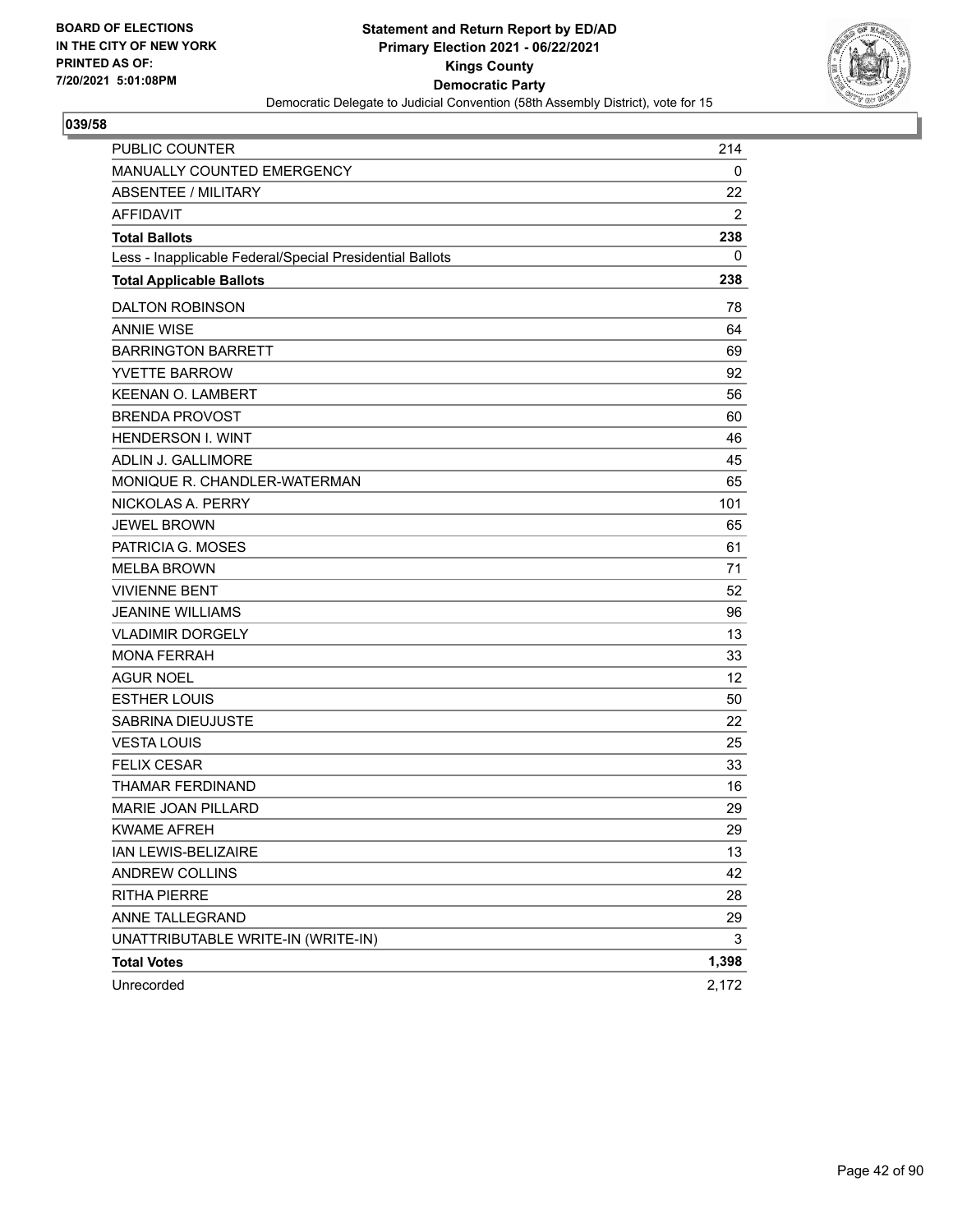

| PUBLIC COUNTER                                           | 124               |
|----------------------------------------------------------|-------------------|
| MANUALLY COUNTED EMERGENCY                               | 0                 |
| ABSENTEE / MILITARY                                      | 7                 |
| <b>AFFIDAVIT</b>                                         | 1                 |
| <b>Total Ballots</b>                                     | 132               |
| Less - Inapplicable Federal/Special Presidential Ballots | 0                 |
| <b>Total Applicable Ballots</b>                          | 132               |
| <b>DALTON ROBINSON</b>                                   | 52                |
| <b>ANNIE WISE</b>                                        | 29                |
| <b>BARRINGTON BARRETT</b>                                | 28                |
| <b>YVETTE BARROW</b>                                     | 57                |
| <b>KEENAN O. LAMBERT</b>                                 | 27                |
| <b>BRENDA PROVOST</b>                                    | 31                |
| <b>HENDERSON I. WINT</b>                                 | 21                |
| ADLIN J. GALLIMORE                                       | 27                |
| MONIQUE R. CHANDLER-WATERMAN                             | 22                |
| NICKOLAS A. PERRY                                        | 68                |
| <b>JEWEL BROWN</b>                                       | 32                |
| PATRICIA G. MOSES                                        | 48                |
| <b>MELBA BROWN</b>                                       | 42                |
| <b>VIVIENNE BENT</b>                                     | 30                |
| <b>JEANINE WILLIAMS</b>                                  | 55                |
| <b>VLADIMIR DORGELY</b>                                  | $\overline{7}$    |
| <b>MONA FERRAH</b>                                       | 22                |
| <b>AGUR NOEL</b>                                         | 12                |
| <b>ESTHER LOUIS</b>                                      | 29                |
| SABRINA DIEUJUSTE                                        | 22                |
| <b>VESTA LOUIS</b>                                       | 8                 |
| <b>FELIX CESAR</b>                                       | 23                |
| THAMAR FERDINAND                                         | 16                |
| <b>MARIE JOAN PILLARD</b>                                | 18                |
| <b>KWAME AFREH</b>                                       | 28                |
| IAN LEWIS-BELIZAIRE                                      | $12 \overline{ }$ |
| <b>ANDREW COLLINS</b>                                    | 30                |
| <b>RITHA PIERRE</b>                                      | 25                |
| ANNE TALLEGRAND                                          | 16                |
| ERNEST MORGAN (WRITE-IN)                                 | 1                 |
| KRISTOFF MOLESTE (WRITE-IN)                              | 1                 |
| UNCOUNTED WRITE-IN PER STATUTE (WRITE-IN)                | $\overline{2}$    |
| <b>Total Votes</b>                                       | 841               |
| Unrecorded                                               | 1,139             |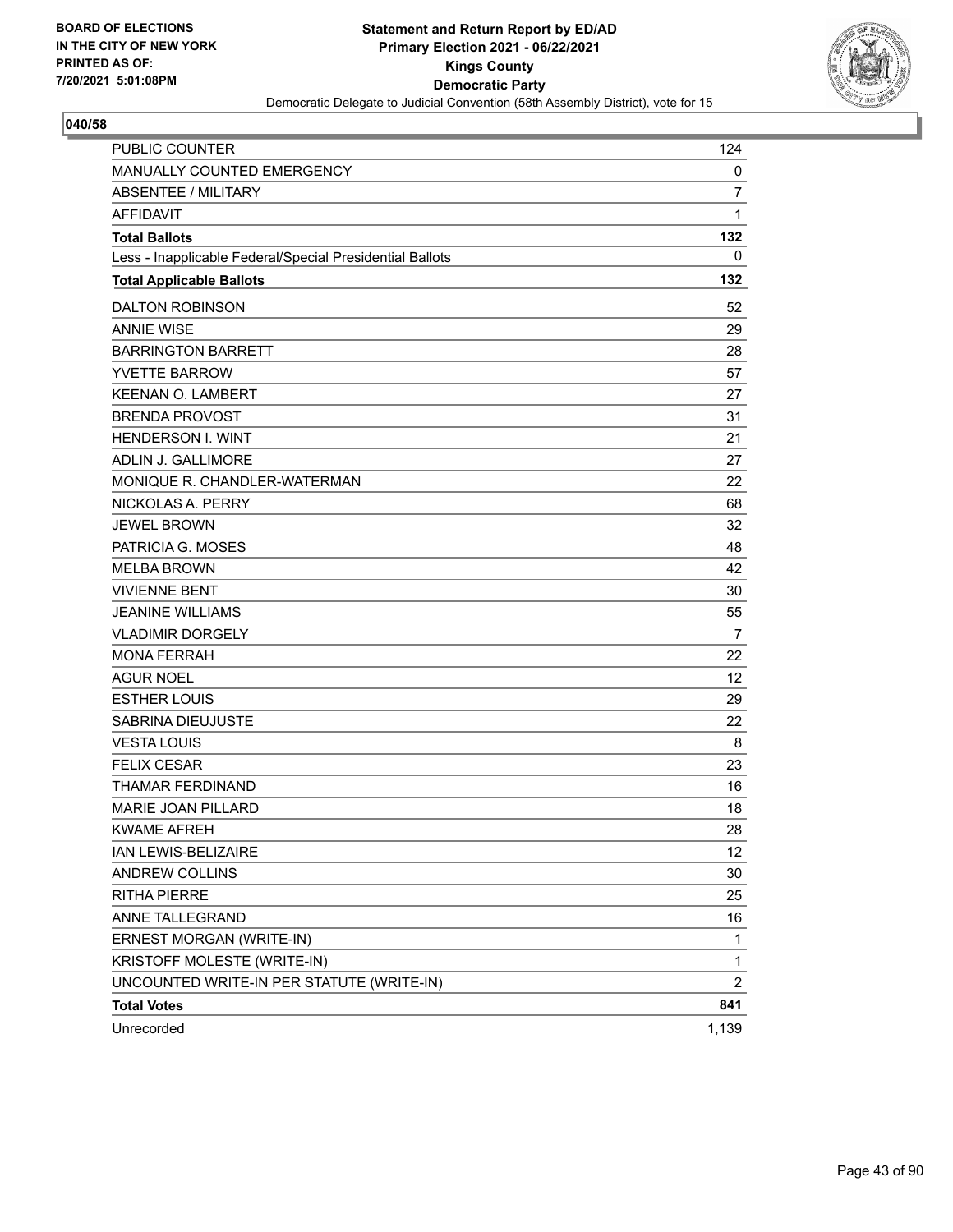

| <b>PUBLIC COUNTER</b>                                    | 195            |
|----------------------------------------------------------|----------------|
| MANUALLY COUNTED EMERGENCY                               | 0              |
| <b>ABSENTEE / MILITARY</b>                               | 19             |
| <b>AFFIDAVIT</b>                                         | $\overline{2}$ |
| <b>Total Ballots</b>                                     | 216            |
| Less - Inapplicable Federal/Special Presidential Ballots | 0              |
| <b>Total Applicable Ballots</b>                          | 216            |
| <b>DALTON ROBINSON</b>                                   | 73             |
| <b>ANNIE WISE</b>                                        | 64             |
| <b>BARRINGTON BARRETT</b>                                | 70             |
| <b>YVETTE BARROW</b>                                     | 105            |
| <b>KEENAN O. LAMBERT</b>                                 | 62             |
| <b>BRENDA PROVOST</b>                                    | 59             |
| <b>HENDERSON I. WINT</b>                                 | 46             |
| ADLIN J. GALLIMORE                                       | 54             |
| MONIQUE R. CHANDLER-WATERMAN                             | 53             |
| NICKOLAS A. PERRY                                        | 99             |
| <b>JEWEL BROWN</b>                                       | 65             |
| PATRICIA G. MOSES                                        | 68             |
| <b>MELBA BROWN</b>                                       | 71             |
| <b>VIVIENNE BENT</b>                                     | 43             |
| <b>JEANINE WILLIAMS</b>                                  | 97             |
| <b>VLADIMIR DORGELY</b>                                  | 10             |
| <b>MONA FERRAH</b>                                       | 49             |
| <b>AGUR NOEL</b>                                         | 26             |
| <b>ESTHER LOUIS</b>                                      | 63             |
| SABRINA DIEUJUSTE                                        | 23             |
| <b>VESTA LOUIS</b>                                       | 27             |
| <b>FELIX CESAR</b>                                       | 29             |
| <b>THAMAR FERDINAND</b>                                  | 16             |
| MARIE JOAN PILLARD                                       | 42             |
| <b>KWAME AFREH</b>                                       | 31             |
| IAN LEWIS-BELIZAIRE                                      | 29             |
| ANDREW COLLINS                                           | 52             |
| <b>RITHA PIERRE</b>                                      | 38             |
| ANNE TALLEGRAND                                          | 24             |
| UNATTRIBUTABLE WRITE-IN (WRITE-IN)                       | $\overline{2}$ |
| <b>Total Votes</b>                                       | 1,490          |
| Unrecorded                                               | 1,750          |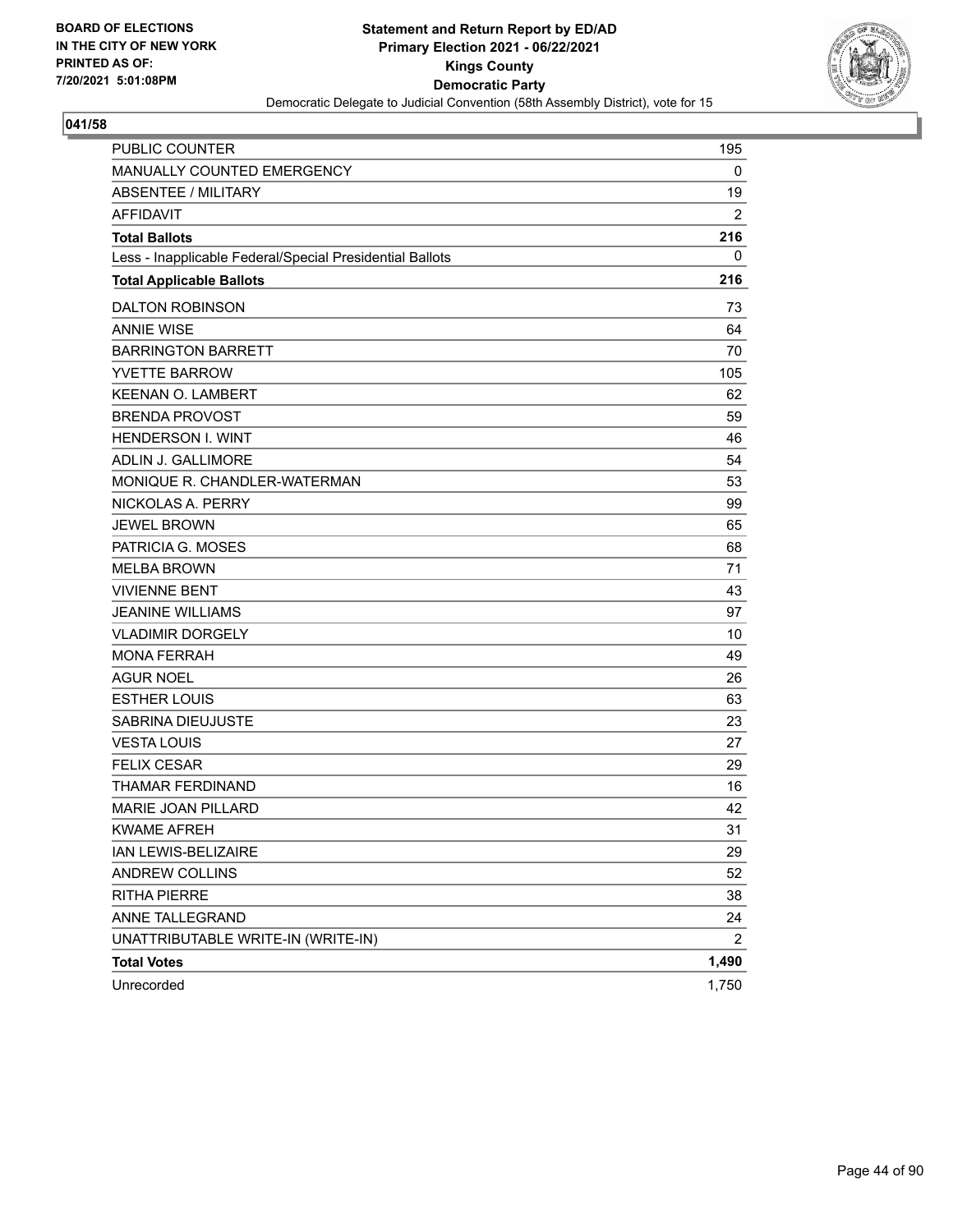

| <b>PUBLIC COUNTER</b>                                    | 103             |
|----------------------------------------------------------|-----------------|
| MANUALLY COUNTED EMERGENCY                               | 0               |
| ABSENTEE / MILITARY                                      | 12 <sup>2</sup> |
| <b>AFFIDAVIT</b>                                         | 0               |
| <b>Total Ballots</b>                                     | 115             |
| Less - Inapplicable Federal/Special Presidential Ballots | 0               |
| <b>Total Applicable Ballots</b>                          | 115             |
| <b>DALTON ROBINSON</b>                                   | 38              |
| <b>ANNIE WISE</b>                                        | 27              |
| <b>BARRINGTON BARRETT</b>                                | 34              |
| <b>YVETTE BARROW</b>                                     | 38              |
| <b>KEENAN O. LAMBERT</b>                                 | 27              |
| <b>BRENDA PROVOST</b>                                    | 23              |
| <b>HENDERSON I. WINT</b>                                 | 23              |
| <b>ADLIN J. GALLIMORE</b>                                | 23              |
| MONIQUE R. CHANDLER-WATERMAN                             | 24              |
| NICKOLAS A. PERRY                                        | 47              |
| <b>JEWEL BROWN</b>                                       | 25              |
| PATRICIA G. MOSES                                        | 26              |
| <b>MELBA BROWN</b>                                       | 29              |
| <b>VIVIENNE BENT</b>                                     | 21              |
| <b>JEANINE WILLIAMS</b>                                  | 50              |
| <b>VLADIMIR DORGELY</b>                                  | 6               |
| <b>MONA FERRAH</b>                                       | 22              |
| <b>AGUR NOEL</b>                                         | 5               |
| <b>ESTHER LOUIS</b>                                      | 24              |
| SABRINA DIEUJUSTE                                        | 9               |
| <b>VESTA LOUIS</b>                                       | 10              |
| <b>FELIX CESAR</b>                                       | 14              |
| THAMAR FERDINAND                                         | 11              |
| MARIE JOAN PILLARD                                       | 14              |
| <b>KWAME AFREH</b>                                       | 13              |
| IAN LEWIS-BELIZAIRE                                      | $\overline{7}$  |
| ANDREW COLLINS                                           | 27              |
| <b>RITHA PIERRE</b>                                      | 19              |
| ANNE TALLEGRAND                                          | 9               |
| UNATTRIBUTABLE WRITE-IN (WRITE-IN)                       | $\overline{c}$  |
| <b>Total Votes</b>                                       | 647             |
| Unrecorded                                               | 1,078           |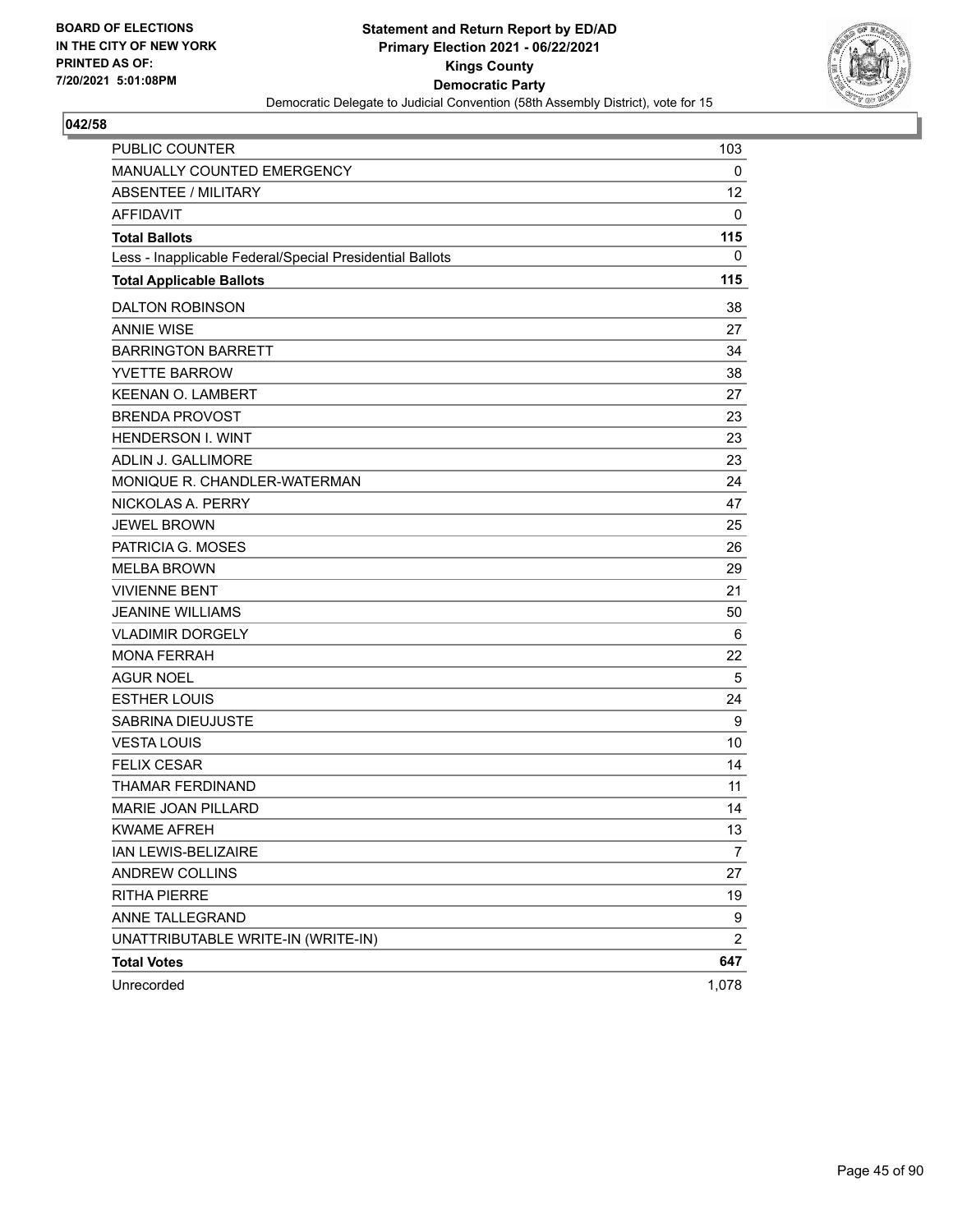

| <b>PUBLIC COUNTER</b>                                    | 202   |
|----------------------------------------------------------|-------|
| MANUALLY COUNTED EMERGENCY                               | 0     |
| ABSENTEE / MILITARY                                      | 10    |
| <b>AFFIDAVIT</b>                                         | 0     |
| <b>Total Ballots</b>                                     | 212   |
| Less - Inapplicable Federal/Special Presidential Ballots | 0     |
| <b>Total Applicable Ballots</b>                          | 212   |
| <b>DALTON ROBINSON</b>                                   | 54    |
| <b>ANNIE WISE</b>                                        | 49    |
| <b>BARRINGTON BARRETT</b>                                | 51    |
| <b>YVETTE BARROW</b>                                     | 71    |
| <b>KEENAN O. LAMBERT</b>                                 | 28    |
| <b>BRENDA PROVOST</b>                                    | 49    |
| <b>HENDERSON I. WINT</b>                                 | 39    |
| ADLIN J. GALLIMORE                                       | 35    |
| MONIQUE R. CHANDLER-WATERMAN                             | 44    |
| NICKOLAS A. PERRY                                        | 89    |
| <b>JEWEL BROWN</b>                                       | 42    |
| PATRICIA G. MOSES                                        | 52    |
| <b>MELBA BROWN</b>                                       | 50    |
| <b>VIVIENNE BENT</b>                                     | 37    |
| <b>JEANINE WILLIAMS</b>                                  | 65    |
| <b>VLADIMIR DORGELY</b>                                  | 7     |
| <b>MONA FERRAH</b>                                       | 29    |
| <b>AGUR NOEL</b>                                         | 15    |
| <b>ESTHER LOUIS</b>                                      | 44    |
| SABRINA DIEUJUSTE                                        | 17    |
| <b>VESTA LOUIS</b>                                       | 24    |
| <b>FELIX CESAR</b>                                       | 25    |
| THAMAR FERDINAND                                         | 9     |
| MARIE JOAN PILLARD                                       | 26    |
| <b>KWAME AFREH</b>                                       | 26    |
| IAN LEWIS-BELIZAIRE                                      | 20    |
| ANDREW COLLINS                                           | 32    |
| <b>RITHA PIERRE</b>                                      | 25    |
| ANNE TALLEGRAND                                          | 13    |
| <b>Total Votes</b>                                       | 1,067 |
| Unrecorded                                               | 2,113 |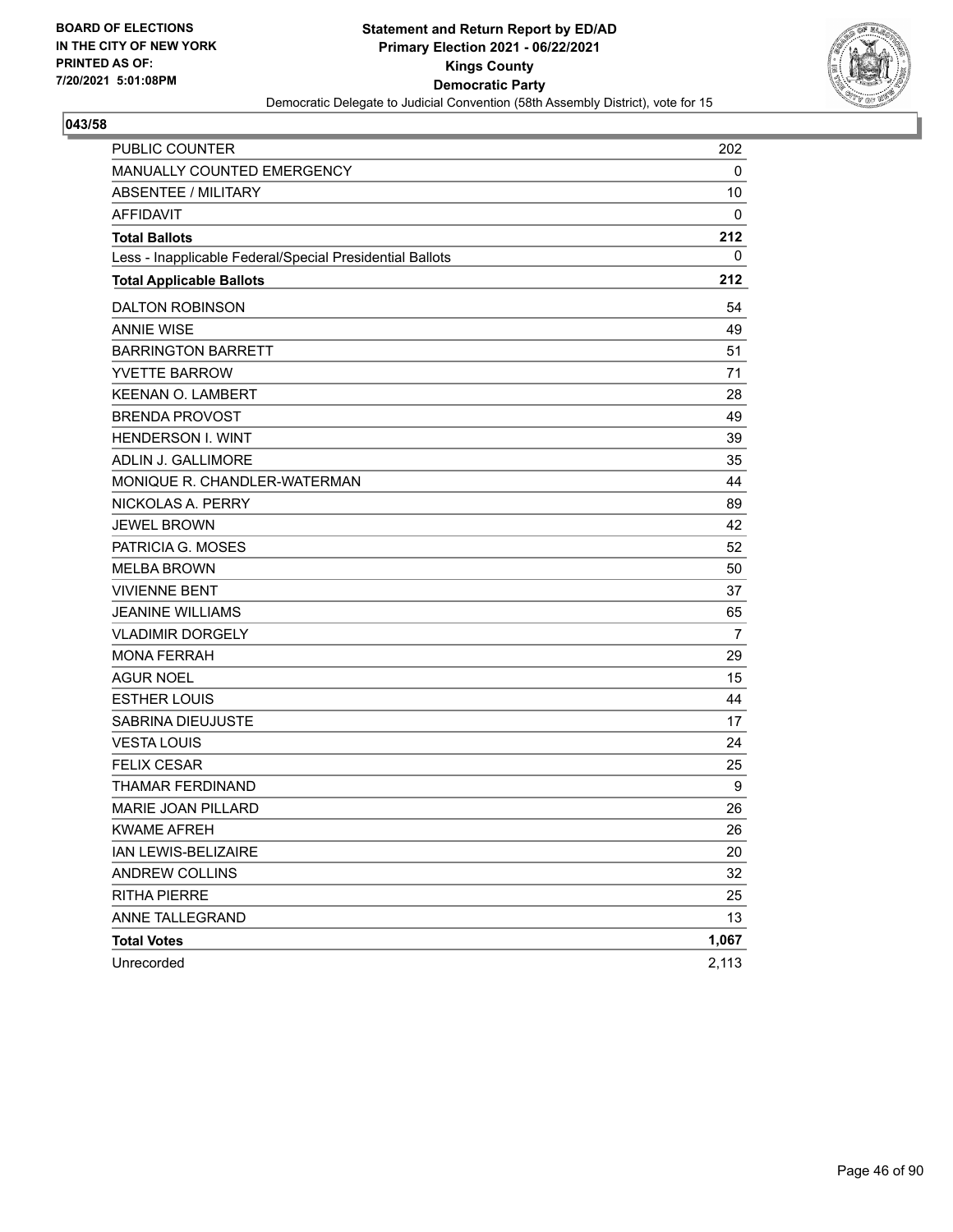

| PUBLIC COUNTER                                           | 116         |
|----------------------------------------------------------|-------------|
| MANUALLY COUNTED EMERGENCY                               | 0           |
| <b>ABSENTEE / MILITARY</b>                               | 7           |
| <b>AFFIDAVIT</b>                                         | $\mathbf 0$ |
| <b>Total Ballots</b>                                     | 123         |
| Less - Inapplicable Federal/Special Presidential Ballots | 0           |
| <b>Total Applicable Ballots</b>                          | 123         |
| <b>DALTON ROBINSON</b>                                   | 34          |
| <b>ANNIE WISE</b>                                        | 20          |
| <b>BARRINGTON BARRETT</b>                                | 23          |
| <b>YVETTE BARROW</b>                                     | 43          |
| <b>KEENAN O. LAMBERT</b>                                 | 26          |
| <b>BRENDA PROVOST</b>                                    | 21          |
| <b>HENDERSON I. WINT</b>                                 | 18          |
| ADLIN J. GALLIMORE                                       | 22          |
| MONIQUE R. CHANDLER-WATERMAN                             | 25          |
| NICKOLAS A. PERRY                                        | 43          |
| <b>JEWEL BROWN</b>                                       | 27          |
| PATRICIA G. MOSES                                        | 29          |
| <b>MELBA BROWN</b>                                       | 31          |
| <b>VIVIENNE BENT</b>                                     | 27          |
| <b>JEANINE WILLIAMS</b>                                  | 46          |
| <b>VLADIMIR DORGELY</b>                                  | 4           |
| <b>MONA FERRAH</b>                                       | 16          |
| <b>AGUR NOEL</b>                                         | 4           |
| <b>ESTHER LOUIS</b>                                      | 26          |
| <b>SABRINA DIEUJUSTE</b>                                 | 10          |
| <b>VESTA LOUIS</b>                                       | 12          |
| <b>FELIX CESAR</b>                                       | 14          |
| THAMAR FERDINAND                                         | 8           |
| MARIE JOAN PILLARD                                       | 14          |
| <b>KWAME AFREH</b>                                       | 11          |
| IAN LEWIS-BELIZAIRE                                      | 6           |
| ANDREW COLLINS                                           | 27          |
| <b>RITHA PIERRE</b>                                      | 20          |
| ANNE TALLEGRAND                                          | 6           |
| <b>Total Votes</b>                                       | 613         |
| Unrecorded                                               | 1,232       |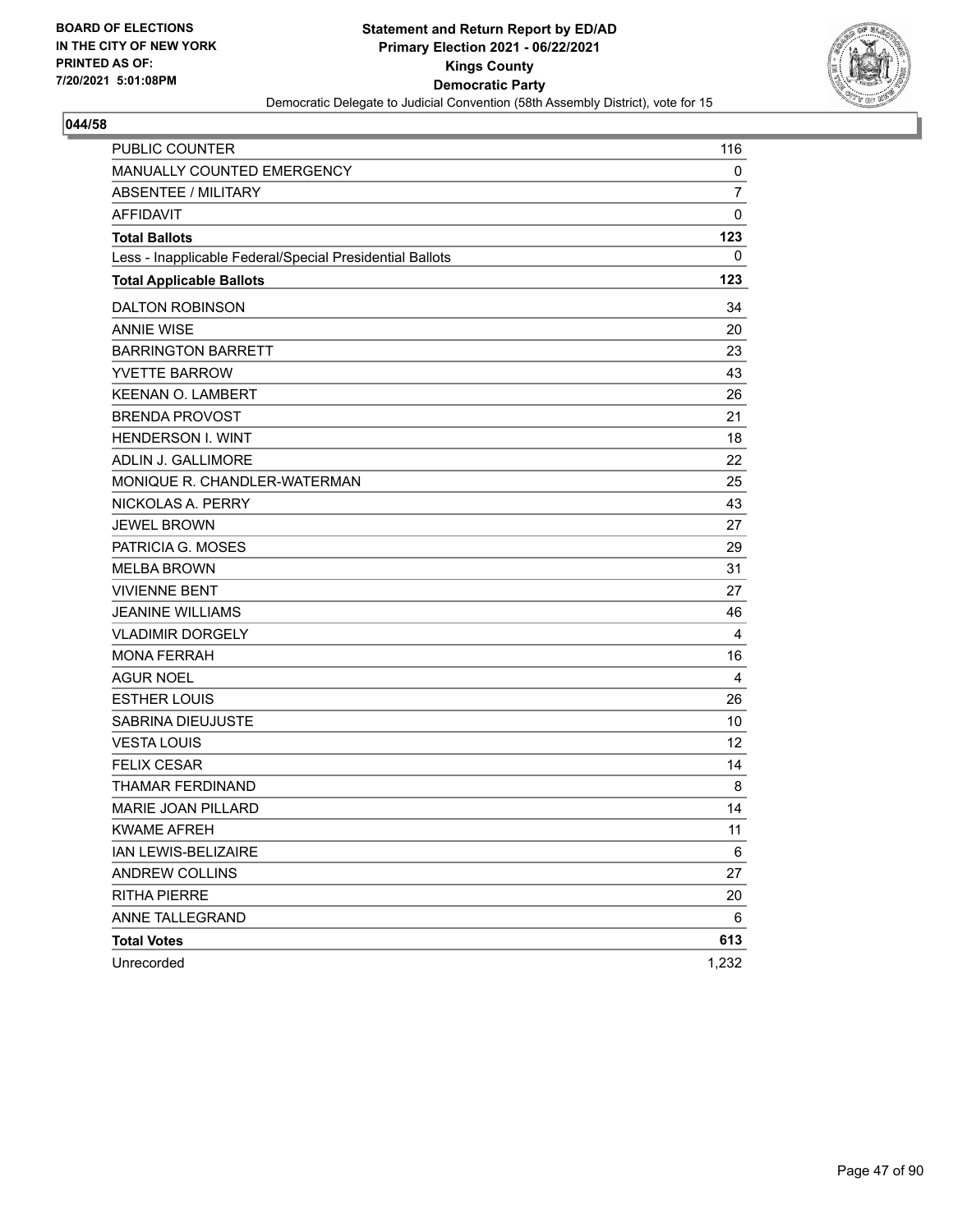

| PUBLIC COUNTER                                           | 172             |
|----------------------------------------------------------|-----------------|
| MANUALLY COUNTED EMERGENCY                               | $\mathbf 0$     |
| ABSENTEE / MILITARY                                      | 25              |
| <b>AFFIDAVIT</b>                                         | 0               |
| <b>Total Ballots</b>                                     | 197             |
| Less - Inapplicable Federal/Special Presidential Ballots | 0               |
| <b>Total Applicable Ballots</b>                          | 197             |
| <b>DALTON ROBINSON</b>                                   | 75              |
| <b>ANNIE WISE</b>                                        | 51              |
| <b>BARRINGTON BARRETT</b>                                | 66              |
| <b>YVETTE BARROW</b>                                     | 88              |
| <b>KEENAN O. LAMBERT</b>                                 | 59              |
| <b>BRENDA PROVOST</b>                                    | 46              |
| <b>HENDERSON I. WINT</b>                                 | 38              |
| ADLIN J. GALLIMORE                                       | 40              |
| MONIQUE R. CHANDLER-WATERMAN                             | 42              |
| NICKOLAS A. PERRY                                        | 101             |
| <b>JEWEL BROWN</b>                                       | 60              |
| PATRICIA G. MOSES                                        | 59              |
| <b>MELBA BROWN</b>                                       | 60              |
| <b>VIVIENNE BENT</b>                                     | 45              |
| <b>JEANINE WILLIAMS</b>                                  | 71              |
| <b>VLADIMIR DORGELY</b>                                  | 8               |
| <b>MONA FERRAH</b>                                       | 21              |
| <b>AGUR NOEL</b>                                         | 14              |
| <b>ESTHER LOUIS</b>                                      | 29              |
| SABRINA DIEUJUSTE                                        | 16              |
| <b>VESTA LOUIS</b>                                       | 19              |
| <b>FELIX CESAR</b>                                       | 24              |
| THAMAR FERDINAND                                         | 17              |
| <b>MARIE JOAN PILLARD</b>                                | 25              |
| KWAME AFREH                                              | 28              |
| IAN LEWIS-BELIZAIRE                                      | 10 <sup>°</sup> |
| <b>ANDREW COLLINS</b>                                    | 37              |
| <b>RITHA PIERRE</b>                                      | 23              |
| ANNE TALLEGRAND                                          | 11              |
| UNATTRIBUTABLE WRITE-IN (WRITE-IN)                       | 3               |
| <b>Total Votes</b>                                       | 1,186           |
| Unrecorded                                               | 1,769           |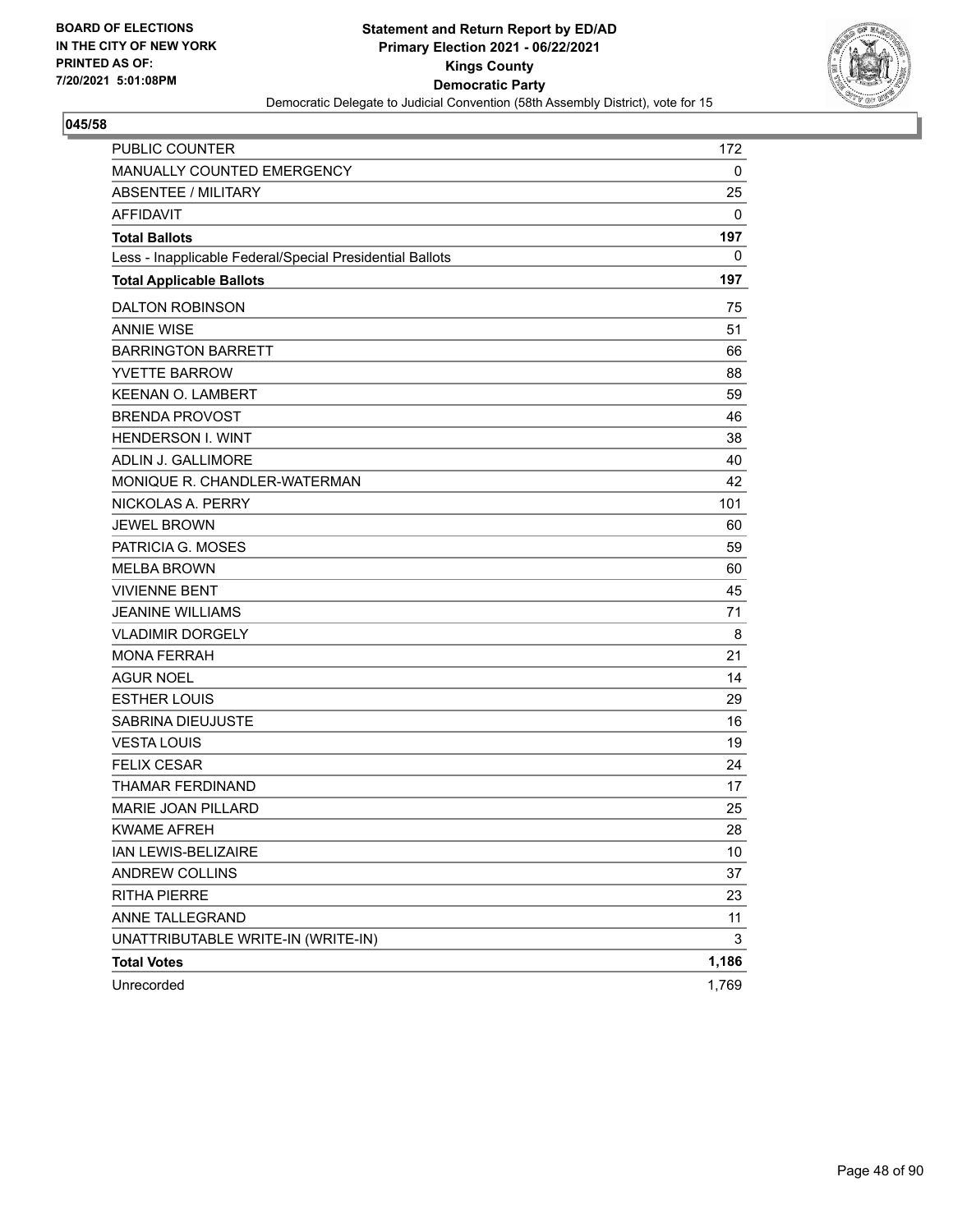

| <b>PUBLIC COUNTER</b>                                    | 187   |
|----------------------------------------------------------|-------|
| MANUALLY COUNTED EMERGENCY                               | 0     |
| ABSENTEE / MILITARY                                      | 19    |
| <b>AFFIDAVIT</b>                                         | 0     |
| <b>Total Ballots</b>                                     | 206   |
| Less - Inapplicable Federal/Special Presidential Ballots | 0     |
| <b>Total Applicable Ballots</b>                          | 206   |
| <b>DALTON ROBINSON</b>                                   | 59    |
| <b>ANNIE WISE</b>                                        | 46    |
| <b>BARRINGTON BARRETT</b>                                | 54    |
| <b>YVETTE BARROW</b>                                     | 84    |
| <b>KEENAN O. LAMBERT</b>                                 | 48    |
| <b>BRENDA PROVOST</b>                                    | 52    |
| <b>HENDERSON I. WINT</b>                                 | 42    |
| ADLIN J. GALLIMORE                                       | 40    |
| MONIQUE R. CHANDLER-WATERMAN                             | 42    |
| NICKOLAS A. PERRY                                        | 94    |
| <b>JEWEL BROWN</b>                                       | 52    |
| PATRICIA G. MOSES                                        | 52    |
| <b>MELBA BROWN</b>                                       | 72    |
| <b>VIVIENNE BENT</b>                                     | 47    |
| <b>JEANINE WILLIAMS</b>                                  | 66    |
| <b>VLADIMIR DORGELY</b>                                  | 15    |
| <b>MONA FERRAH</b>                                       | 17    |
| <b>AGUR NOEL</b>                                         | 15    |
| <b>ESTHER LOUIS</b>                                      | 35    |
| SABRINA DIEUJUSTE                                        | 18    |
| <b>VESTA LOUIS</b>                                       | 19    |
| <b>FELIX CESAR</b>                                       | 28    |
| THAMAR FERDINAND                                         | 18    |
| MARIE JOAN PILLARD                                       | 22    |
| <b>KWAME AFREH</b>                                       | 24    |
| IAN LEWIS-BELIZAIRE                                      | 17    |
| ANDREW COLLINS                                           | 39    |
| <b>RITHA PIERRE</b>                                      | 27    |
| ANNE TALLEGRAND                                          | 18    |
| <b>Total Votes</b>                                       | 1,162 |
| Unrecorded                                               | 1,928 |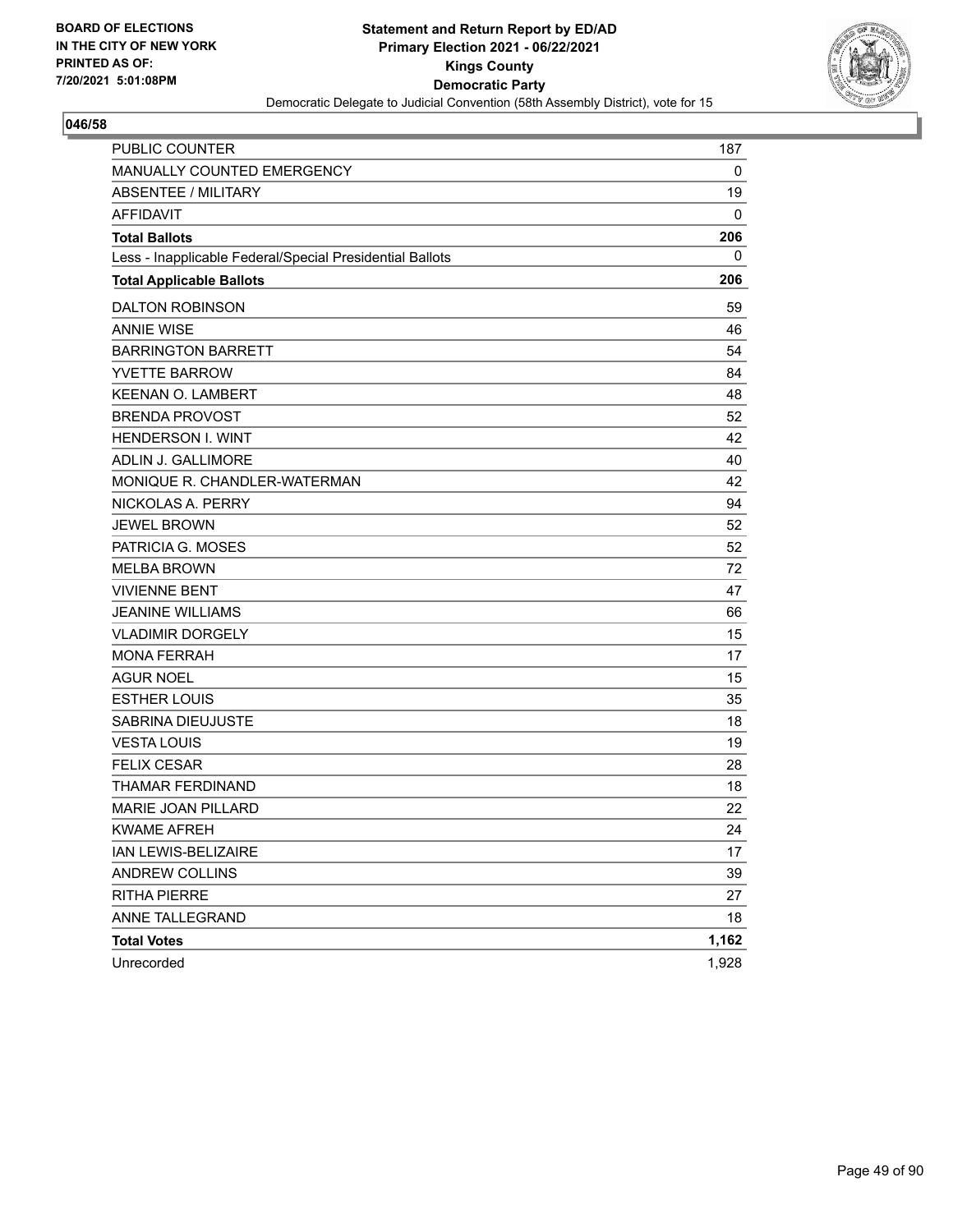

| <b>PUBLIC COUNTER</b>                                    | 168   |
|----------------------------------------------------------|-------|
| MANUALLY COUNTED EMERGENCY                               | 0     |
| ABSENTEE / MILITARY                                      | 20    |
| <b>AFFIDAVIT</b>                                         | 0     |
| <b>Total Ballots</b>                                     | 188   |
| Less - Inapplicable Federal/Special Presidential Ballots | 0     |
| <b>Total Applicable Ballots</b>                          | 188   |
| <b>DALTON ROBINSON</b>                                   | 64    |
| <b>ANNIE WISE</b>                                        | 44    |
| <b>BARRINGTON BARRETT</b>                                | 52    |
| <b>YVETTE BARROW</b>                                     | 77    |
| <b>KEENAN O. LAMBERT</b>                                 | 42    |
| <b>BRENDA PROVOST</b>                                    | 48    |
| <b>HENDERSON I. WINT</b>                                 | 34    |
| <b>ADLIN J. GALLIMORE</b>                                | 33    |
| MONIQUE R. CHANDLER-WATERMAN                             | 38    |
| NICKOLAS A. PERRY                                        | 86    |
| <b>JEWEL BROWN</b>                                       | 46    |
| PATRICIA G. MOSES                                        | 52    |
| <b>MELBA BROWN</b>                                       | 49    |
| <b>VIVIENNE BENT</b>                                     | 46    |
| <b>JEANINE WILLIAMS</b>                                  | 70    |
| <b>VLADIMIR DORGELY</b>                                  | 9     |
| <b>MONA FERRAH</b>                                       | 32    |
| <b>AGUR NOEL</b>                                         | 16    |
| <b>ESTHER LOUIS</b>                                      | 44    |
| SABRINA DIEUJUSTE                                        | 24    |
| <b>VESTA LOUIS</b>                                       | 24    |
| <b>FELIX CESAR</b>                                       | 33    |
| THAMAR FERDINAND                                         | 23    |
| MARIE JOAN PILLARD                                       | 30    |
| <b>KWAME AFREH</b>                                       | 27    |
| IAN LEWIS-BELIZAIRE                                      | 18    |
| ANDREW COLLINS                                           | 42    |
| <b>RITHA PIERRE</b>                                      | 31    |
| ANNE TALLEGRAND                                          | 29    |
| UNATTRIBUTABLE WRITE-IN (WRITE-IN)                       | 3     |
| <b>Total Votes</b>                                       | 1,166 |
| Unrecorded                                               | 1,654 |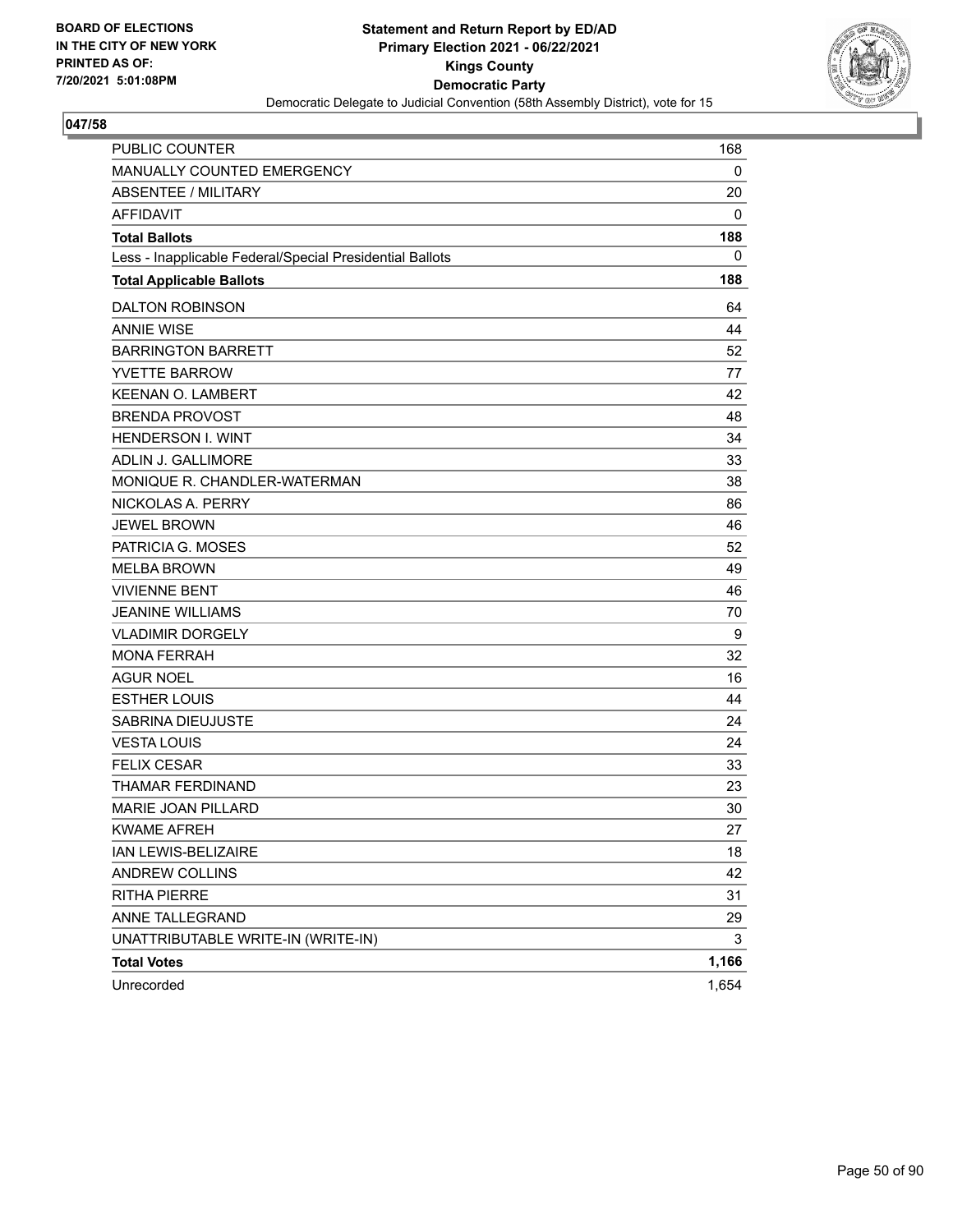

| <b>PUBLIC COUNTER</b>                                    | 154   |
|----------------------------------------------------------|-------|
| MANUALLY COUNTED EMERGENCY                               | 0     |
| <b>ABSENTEE / MILITARY</b>                               | 15    |
| <b>AFFIDAVIT</b>                                         | 1     |
| <b>Total Ballots</b>                                     | 170   |
| Less - Inapplicable Federal/Special Presidential Ballots | 0     |
| <b>Total Applicable Ballots</b>                          | 170   |
| <b>DALTON ROBINSON</b>                                   | 55    |
| <b>ANNIE WISE</b>                                        | 28    |
| <b>BARRINGTON BARRETT</b>                                | 37    |
| <b>YVETTE BARROW</b>                                     | 62    |
| <b>KEENAN O. LAMBERT</b>                                 | 33    |
| <b>BRENDA PROVOST</b>                                    | 33    |
| <b>HENDERSON I. WINT</b>                                 | 17    |
| ADLIN J. GALLIMORE                                       | 24    |
| MONIQUE R. CHANDLER-WATERMAN                             | 22    |
| NICKOLAS A. PERRY                                        | 69    |
| <b>JEWEL BROWN</b>                                       | 29    |
| PATRICIA G. MOSES                                        | 40    |
| <b>MELBA BROWN</b>                                       | 37    |
| <b>VIVIENNE BENT</b>                                     | 30    |
| <b>JEANINE WILLIAMS</b>                                  | 51    |
| <b>VLADIMIR DORGELY</b>                                  | 9     |
| <b>MONA FERRAH</b>                                       | 16    |
| AGUR NOEL                                                | 12    |
| <b>ESTHER LOUIS</b>                                      | 37    |
| SABRINA DIEUJUSTE                                        | 18    |
| <b>VESTA LOUIS</b>                                       | 15    |
| <b>FELIX CESAR</b>                                       | 24    |
| THAMAR FERDINAND                                         | 18    |
| <b>MARIE JOAN PILLARD</b>                                | 24    |
| <b>KWAME AFREH</b>                                       | 30    |
| IAN LEWIS-BELIZAIRE                                      | 11    |
| ANDREW COLLINS                                           | 33    |
| <b>RITHA PIERRE</b>                                      | 22    |
| ANNE TALLEGRAND                                          | 14    |
| UNATTRIBUTABLE WRITE-IN (WRITE-IN)                       | 7     |
| <b>Total Votes</b>                                       | 857   |
| Unrecorded                                               | 1,693 |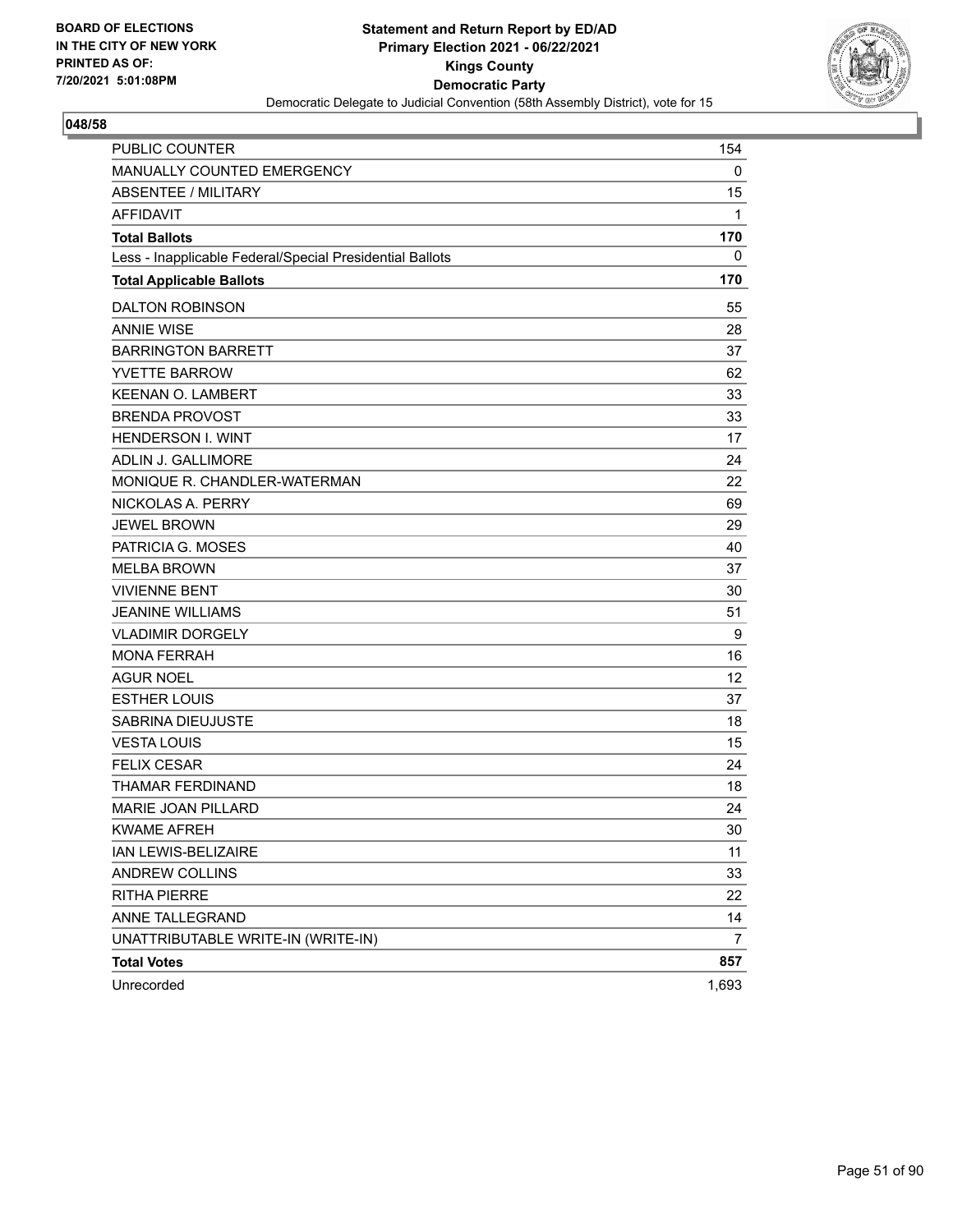

| <b>PUBLIC COUNTER</b>                                    | 179   |
|----------------------------------------------------------|-------|
| MANUALLY COUNTED EMERGENCY                               | 0     |
| ABSENTEE / MILITARY                                      | 13    |
| <b>AFFIDAVIT</b>                                         | 0     |
| <b>Total Ballots</b>                                     | 192   |
| Less - Inapplicable Federal/Special Presidential Ballots | 0     |
| <b>Total Applicable Ballots</b>                          | 192   |
| <b>DALTON ROBINSON</b>                                   | 60    |
| <b>ANNIE WISE</b>                                        | 40    |
| <b>BARRINGTON BARRETT</b>                                | 44    |
| <b>YVETTE BARROW</b>                                     | 71    |
| <b>KEENAN O. LAMBERT</b>                                 | 44    |
| <b>BRENDA PROVOST</b>                                    | 40    |
| <b>HENDERSON I. WINT</b>                                 | 34    |
| ADLIN J. GALLIMORE                                       | 28    |
| MONIQUE R. CHANDLER-WATERMAN                             | 33    |
| NICKOLAS A. PERRY                                        | 85    |
| <b>JEWEL BROWN</b>                                       | 42    |
| PATRICIA G. MOSES                                        | 52    |
| <b>MELBA BROWN</b>                                       | 62    |
| <b>VIVIENNE BENT</b>                                     | 33    |
| <b>JEANINE WILLIAMS</b>                                  | 66    |
| <b>VLADIMIR DORGELY</b>                                  | 15    |
| <b>MONA FERRAH</b>                                       | 30    |
| AGUR NOEL                                                | 16    |
| <b>ESTHER LOUIS</b>                                      | 46    |
| SABRINA DIEUJUSTE                                        | 22    |
| <b>VESTA LOUIS</b>                                       | 24    |
| <b>FELIX CESAR</b>                                       | 24    |
| THAMAR FERDINAND                                         | 15    |
| <b>MARIE JOAN PILLARD</b>                                | 28    |
| <b>KWAME AFREH</b>                                       | 39    |
| IAN LEWIS-BELIZAIRE                                      | 15    |
| ANDREW COLLINS                                           | 39    |
| <b>RITHA PIERRE</b>                                      | 30    |
| ANNE TALLEGRAND                                          | 15    |
| UNATTRIBUTABLE WRITE-IN (WRITE-IN)                       | 1     |
| <b>Total Votes</b>                                       | 1,093 |
| Unrecorded                                               | 1,787 |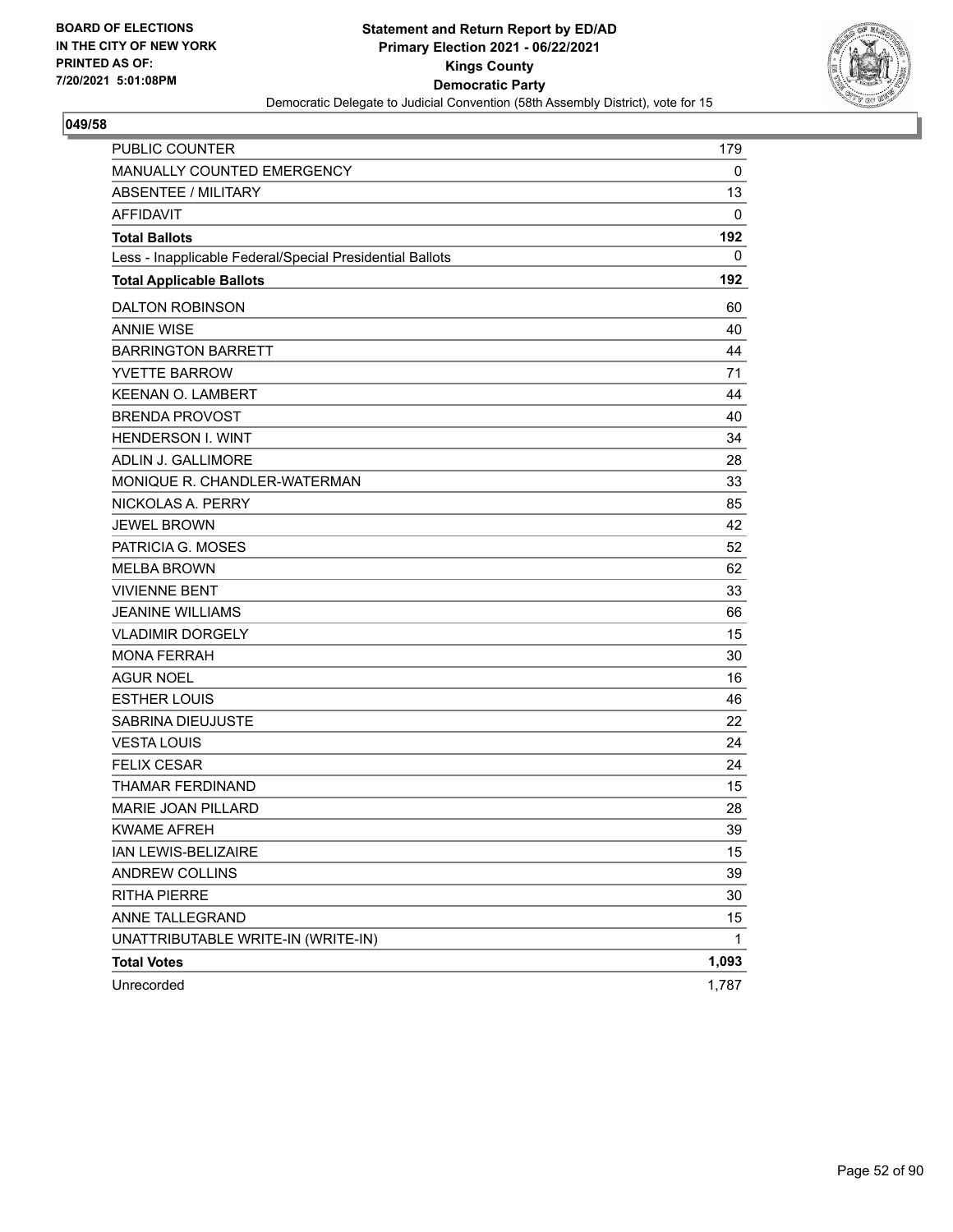

| <b>PUBLIC COUNTER</b>                                    | 184            |
|----------------------------------------------------------|----------------|
| MANUALLY COUNTED EMERGENCY                               | 0              |
| <b>ABSENTEE / MILITARY</b>                               | 17             |
| <b>AFFIDAVIT</b>                                         | 0              |
| <b>Total Ballots</b>                                     | 201            |
| Less - Inapplicable Federal/Special Presidential Ballots | 0              |
| <b>Total Applicable Ballots</b>                          | 201            |
| <b>DALTON ROBINSON</b>                                   | 57             |
| <b>ANNIE WISE</b>                                        | 45             |
| <b>BARRINGTON BARRETT</b>                                | 44             |
| <b>YVETTE BARROW</b>                                     | 81             |
| <b>KEENAN O. LAMBERT</b>                                 | 43             |
| <b>BRENDA PROVOST</b>                                    | 39             |
| <b>HENDERSON I. WINT</b>                                 | 30             |
| ADLIN J. GALLIMORE                                       | 33             |
| MONIQUE R. CHANDLER-WATERMAN                             | 45             |
| NICKOLAS A. PERRY                                        | 84             |
| <b>JEWEL BROWN</b>                                       | 48             |
| PATRICIA G. MOSES                                        | 50             |
| <b>MELBA BROWN</b>                                       | 56             |
| <b>VIVIENNE BENT</b>                                     | 42             |
| <b>JEANINE WILLIAMS</b>                                  | 65             |
| <b>VLADIMIR DORGELY</b>                                  | $\overline{7}$ |
| <b>MONA FERRAH</b>                                       | 41             |
| <b>AGUR NOEL</b>                                         | 16             |
| <b>ESTHER LOUIS</b>                                      | 38             |
| SABRINA DIEUJUSTE                                        | 29             |
| <b>VESTA LOUIS</b>                                       | 20             |
| <b>FELIX CESAR</b>                                       | 29             |
| THAMAR FERDINAND                                         | 16             |
| MARIE JOAN PILLARD                                       | 28             |
| <b>KWAME AFREH</b>                                       | 40             |
| IAN LEWIS-BELIZAIRE                                      | 15             |
| ANDREW COLLINS                                           | 33             |
| <b>RITHA PIERRE</b>                                      | 26             |
| ANNE TALLEGRAND                                          | 14             |
| <b>Total Votes</b>                                       | 1,114          |
| Unrecorded                                               | 1,901          |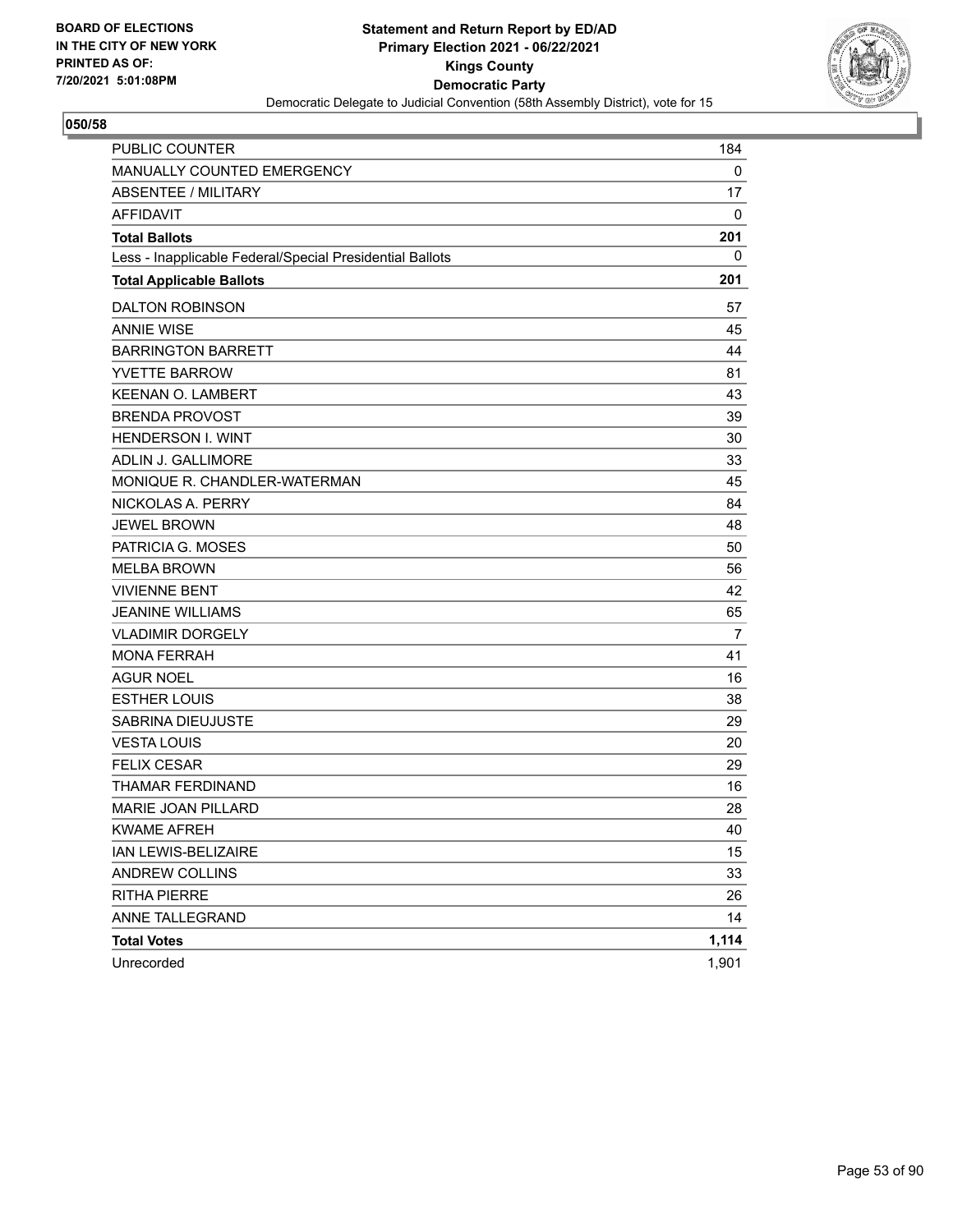

| PUBLIC COUNTER                                           | 145   |
|----------------------------------------------------------|-------|
| MANUALLY COUNTED EMERGENCY                               | 0     |
| <b>ABSENTEE / MILITARY</b>                               | 17    |
| <b>AFFIDAVIT</b>                                         | 0     |
| <b>Total Ballots</b>                                     | 162   |
| Less - Inapplicable Federal/Special Presidential Ballots | 0     |
| <b>Total Applicable Ballots</b>                          | 162   |
| <b>DALTON ROBINSON</b>                                   | 23    |
| <b>ANNIE WISE</b>                                        | 30    |
| <b>BARRINGTON BARRETT</b>                                | 34    |
| <b>YVETTE BARROW</b>                                     | 45    |
| <b>KEENAN O. LAMBERT</b>                                 | 31    |
| <b>BRENDA PROVOST</b>                                    | 27    |
| <b>HENDERSON I. WINT</b>                                 | 18    |
| ADLIN J. GALLIMORE                                       | 21    |
| MONIQUE R. CHANDLER-WATERMAN                             | 18    |
| NICKOLAS A. PERRY                                        | 48    |
| <b>JEWEL BROWN</b>                                       | 32    |
| PATRICIA G. MOSES                                        | 34    |
| <b>MELBA BROWN</b>                                       | 33    |
| <b>VIVIENNE BENT</b>                                     | 18    |
| <b>JEANINE WILLIAMS</b>                                  | 45    |
| <b>VLADIMIR DORGELY</b>                                  | 11    |
| <b>MONA FERRAH</b>                                       | 13    |
| <b>AGUR NOEL</b>                                         | 10    |
| <b>ESTHER LOUIS</b>                                      | 30    |
| SABRINA DIEUJUSTE                                        | 14    |
| <b>VESTA LOUIS</b>                                       | 18    |
| <b>FELIX CESAR</b>                                       | 20    |
| THAMAR FERDINAND                                         | 7     |
| MARIE JOAN PILLARD                                       | 18    |
| <b>KWAME AFREH</b>                                       | 23    |
| IAN LEWIS-BELIZAIRE                                      | 4     |
| <b>ANDREW COLLINS</b>                                    | 26    |
| <b>RITHA PIERRE</b>                                      | 24    |
| ANNE TALLEGRAND                                          | 13    |
| <b>Total Votes</b>                                       | 688   |
| Unrecorded                                               | 1,742 |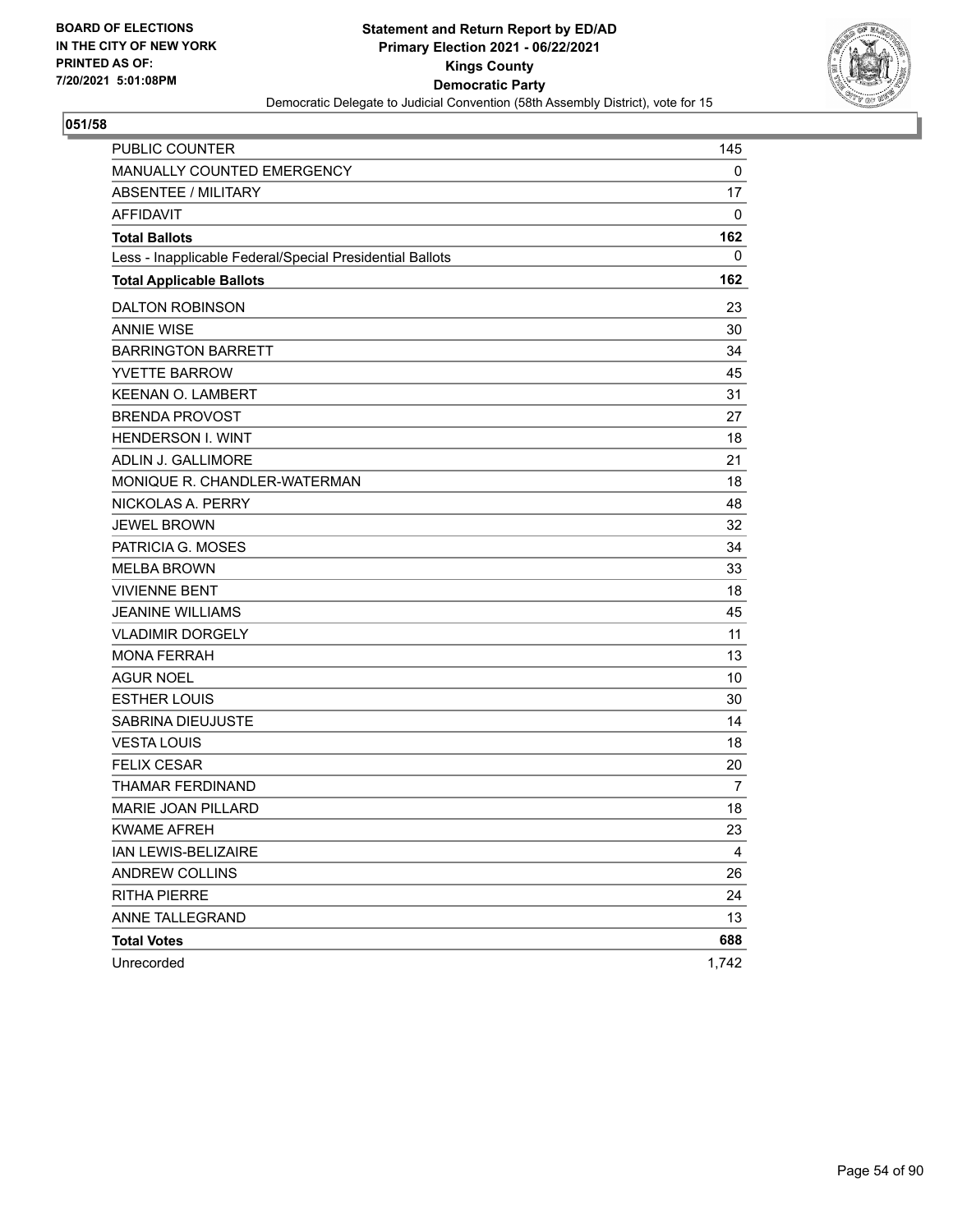

| PUBLIC COUNTER                                           | 176            |
|----------------------------------------------------------|----------------|
| MANUALLY COUNTED EMERGENCY                               | 0              |
| <b>ABSENTEE / MILITARY</b>                               | 16             |
| <b>AFFIDAVIT</b>                                         | $\overline{2}$ |
| <b>Total Ballots</b>                                     | 194            |
| Less - Inapplicable Federal/Special Presidential Ballots | 0              |
| <b>Total Applicable Ballots</b>                          | 194            |
| <b>DALTON ROBINSON</b>                                   | 53             |
| <b>ANNIE WISE</b>                                        | 45             |
| <b>BARRINGTON BARRETT</b>                                | 42             |
| <b>YVETTE BARROW</b>                                     | 87             |
| <b>KEENAN O. LAMBERT</b>                                 | 38             |
| <b>BRENDA PROVOST</b>                                    | 42             |
| <b>HENDERSON I. WINT</b>                                 | 29             |
| <b>ADLIN J. GALLIMORE</b>                                | 38             |
| MONIQUE R. CHANDLER-WATERMAN                             | 29             |
| NICKOLAS A. PERRY                                        | 84             |
| <b>JEWEL BROWN</b>                                       | 54             |
| PATRICIA G. MOSES                                        | 48             |
| <b>MELBA BROWN</b>                                       | 55             |
| <b>VIVIENNE BENT</b>                                     | 41             |
| <b>JEANINE WILLIAMS</b>                                  | 62             |
| <b>VLADIMIR DORGELY</b>                                  | 10             |
| <b>MONA FERRAH</b>                                       | 24             |
| <b>AGUR NOEL</b>                                         | 17             |
| <b>ESTHER LOUIS</b>                                      | 37             |
| <b>SABRINA DIEUJUSTE</b>                                 | 20             |
| <b>VESTA LOUIS</b>                                       | 15             |
| <b>FELIX CESAR</b>                                       | 29             |
| THAMAR FERDINAND                                         | 18             |
| MARIE JOAN PILLARD                                       | 27             |
| <b>KWAME AFREH</b>                                       | 33             |
| IAN LEWIS-BELIZAIRE                                      | 13             |
| ANDREW COLLINS                                           | 41             |
| <b>RITHA PIERRE</b>                                      | 28             |
| ANNE TALLEGRAND                                          | 16             |
| <b>Total Votes</b>                                       | 1,075          |
| Unrecorded                                               | 1,835          |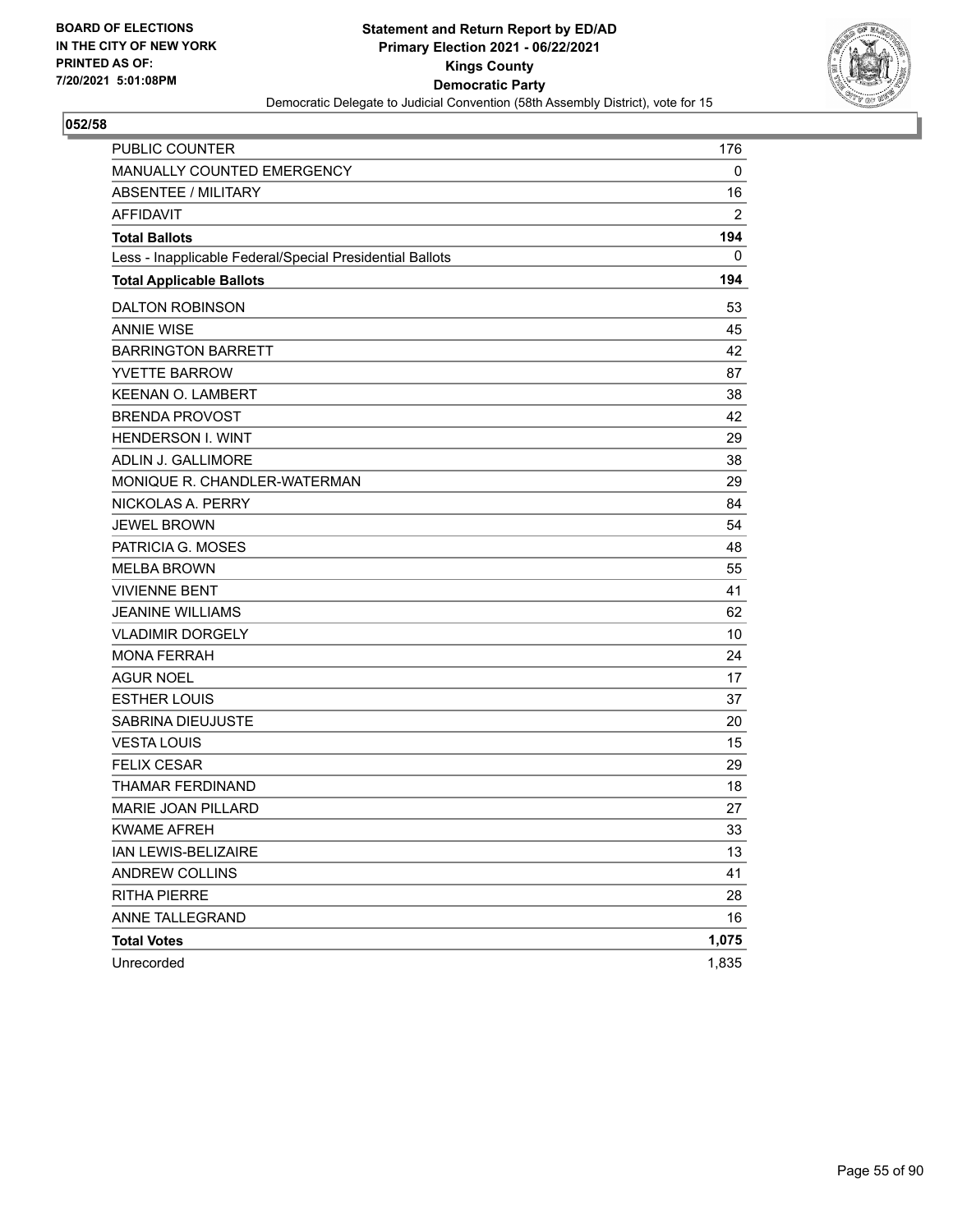

| PUBLIC COUNTER                                           | 43             |
|----------------------------------------------------------|----------------|
| MANUALLY COUNTED EMERGENCY                               | 0              |
| <b>ABSENTEE / MILITARY</b>                               | 5              |
| <b>AFFIDAVIT</b>                                         | $\pmb{0}$      |
| <b>Total Ballots</b>                                     | 48             |
| Less - Inapplicable Federal/Special Presidential Ballots | $\mathbf 0$    |
| <b>Total Applicable Ballots</b>                          | 48             |
| <b>DALTON ROBINSON</b>                                   | 19             |
| <b>ANNIE WISE</b>                                        | 21             |
| <b>BARRINGTON BARRETT</b>                                | 18             |
| <b>YVETTE BARROW</b>                                     | 26             |
| <b>KEENAN O. LAMBERT</b>                                 | 16             |
| <b>BRENDA PROVOST</b>                                    | 14             |
| <b>HENDERSON I. WINT</b>                                 | 14             |
| ADLIN J. GALLIMORE                                       | 16             |
| MONIQUE R. CHANDLER-WATERMAN                             | 8              |
| NICKOLAS A. PERRY                                        | 28             |
| <b>JEWEL BROWN</b>                                       | 18             |
| PATRICIA G. MOSES                                        | 18             |
| <b>MELBA BROWN</b>                                       | 21             |
| <b>VIVIENNE BENT</b>                                     | 17             |
| <b>JEANINE WILLIAMS</b>                                  | 20             |
| <b>VLADIMIR DORGELY</b>                                  | 1              |
| <b>MONA FERRAH</b>                                       | 4              |
| <b>AGUR NOEL</b>                                         | 5              |
| <b>ESTHER LOUIS</b>                                      | 12             |
| SABRINA DIEUJUSTE                                        | $\overline{7}$ |
| <b>VESTA LOUIS</b>                                       | 3              |
| <b>FELIX CESAR</b>                                       | 9              |
| THAMAR FERDINAND                                         | 3              |
| MARIE JOAN PILLARD                                       | 7              |
| <b>KWAME AFREH</b>                                       | $\overline{7}$ |
| IAN LEWIS-BELIZAIRE                                      | 0              |
| ANDREW COLLINS                                           | 11             |
| <b>RITHA PIERRE</b>                                      | 9              |
| ANNE TALLEGRAND                                          | $\overline{2}$ |
| <b>Total Votes</b>                                       | 354            |
| Unrecorded                                               | 366            |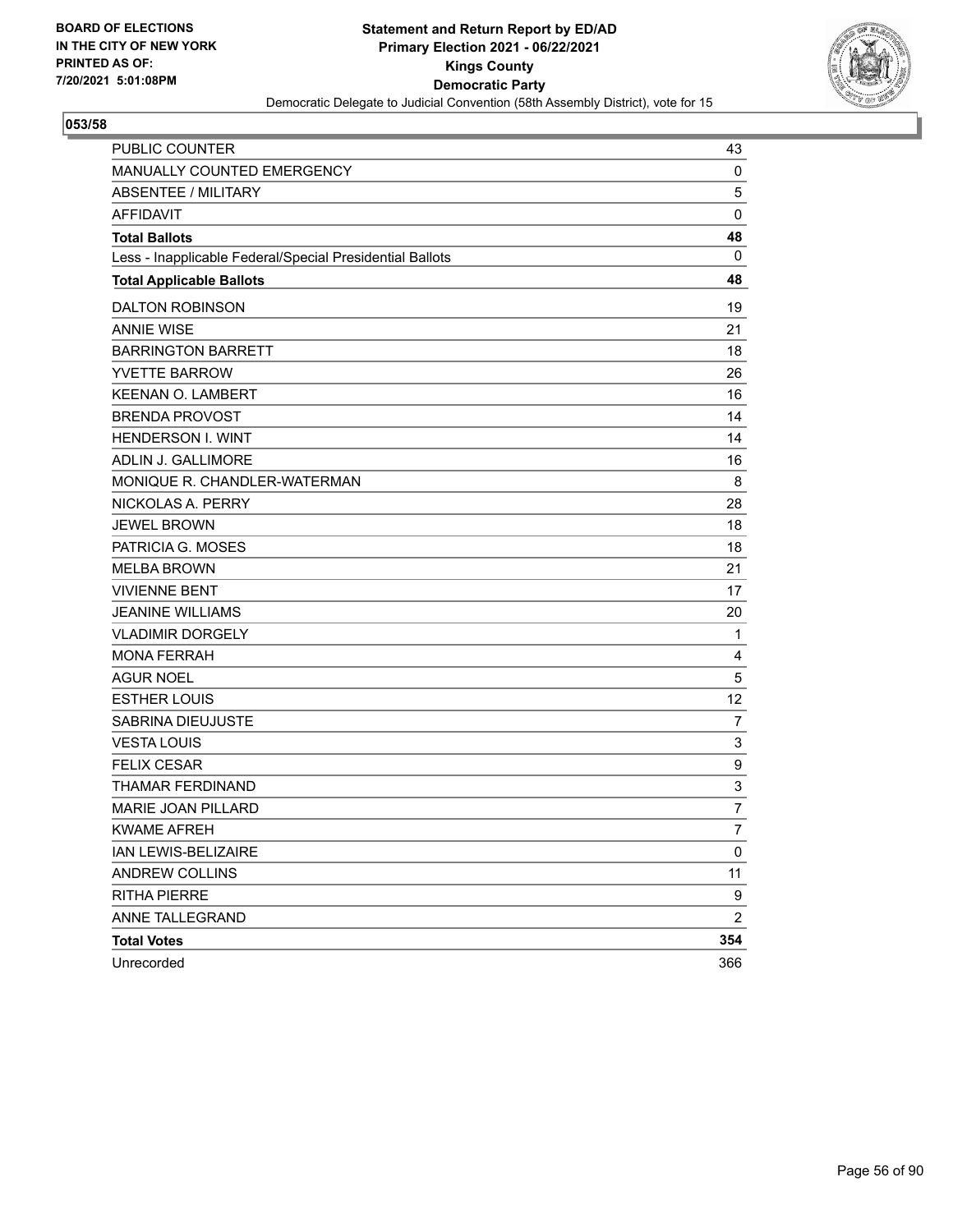

| <b>PUBLIC COUNTER</b>                                    | 161               |
|----------------------------------------------------------|-------------------|
| MANUALLY COUNTED EMERGENCY                               | 0                 |
| ABSENTEE / MILITARY                                      | 14                |
| <b>AFFIDAVIT</b>                                         | 0                 |
| <b>Total Ballots</b>                                     | 175               |
| Less - Inapplicable Federal/Special Presidential Ballots | 0                 |
| <b>Total Applicable Ballots</b>                          | 175               |
| <b>DALTON ROBINSON</b>                                   | 48                |
| <b>ANNIE WISE</b>                                        | 42                |
| <b>BARRINGTON BARRETT</b>                                | 44                |
| <b>YVETTE BARROW</b>                                     | 84                |
| <b>KEENAN O. LAMBERT</b>                                 | 38                |
| <b>BRENDA PROVOST</b>                                    | 32                |
| <b>HENDERSON I. WINT</b>                                 | 29                |
| ADLIN J. GALLIMORE                                       | 38                |
| MONIQUE R. CHANDLER-WATERMAN                             | 30                |
| NICKOLAS A. PERRY                                        | 68                |
| <b>JEWEL BROWN</b>                                       | 40                |
| PATRICIA G. MOSES                                        | 42                |
| <b>MELBA BROWN</b>                                       | 44                |
| <b>VIVIENNE BENT</b>                                     | 34                |
| <b>JEANINE WILLIAMS</b>                                  | 49                |
| <b>VLADIMIR DORGELY</b>                                  | 11                |
| <b>MONA FERRAH</b>                                       | 21                |
| AGUR NOEL                                                | 20                |
| <b>ESTHER LOUIS</b>                                      | 36                |
| SABRINA DIEUJUSTE                                        | 21                |
| <b>VESTA LOUIS</b>                                       | 16                |
| <b>FELIX CESAR</b>                                       | 32                |
| THAMAR FERDINAND                                         | 19                |
| <b>MARIE JOAN PILLARD</b>                                | 19                |
| <b>KWAME AFREH</b>                                       | 27                |
| IAN LEWIS-BELIZAIRE                                      | $12 \overline{ }$ |
| ANDREW COLLINS                                           | 39                |
| <b>RITHA PIERRE</b>                                      | 24                |
| ANNE TALLEGRAND                                          | 14                |
| UNATTRIBUTABLE WRITE-IN (WRITE-IN)                       | 5                 |
| <b>Total Votes</b>                                       | 978               |
| Unrecorded                                               | 1,647             |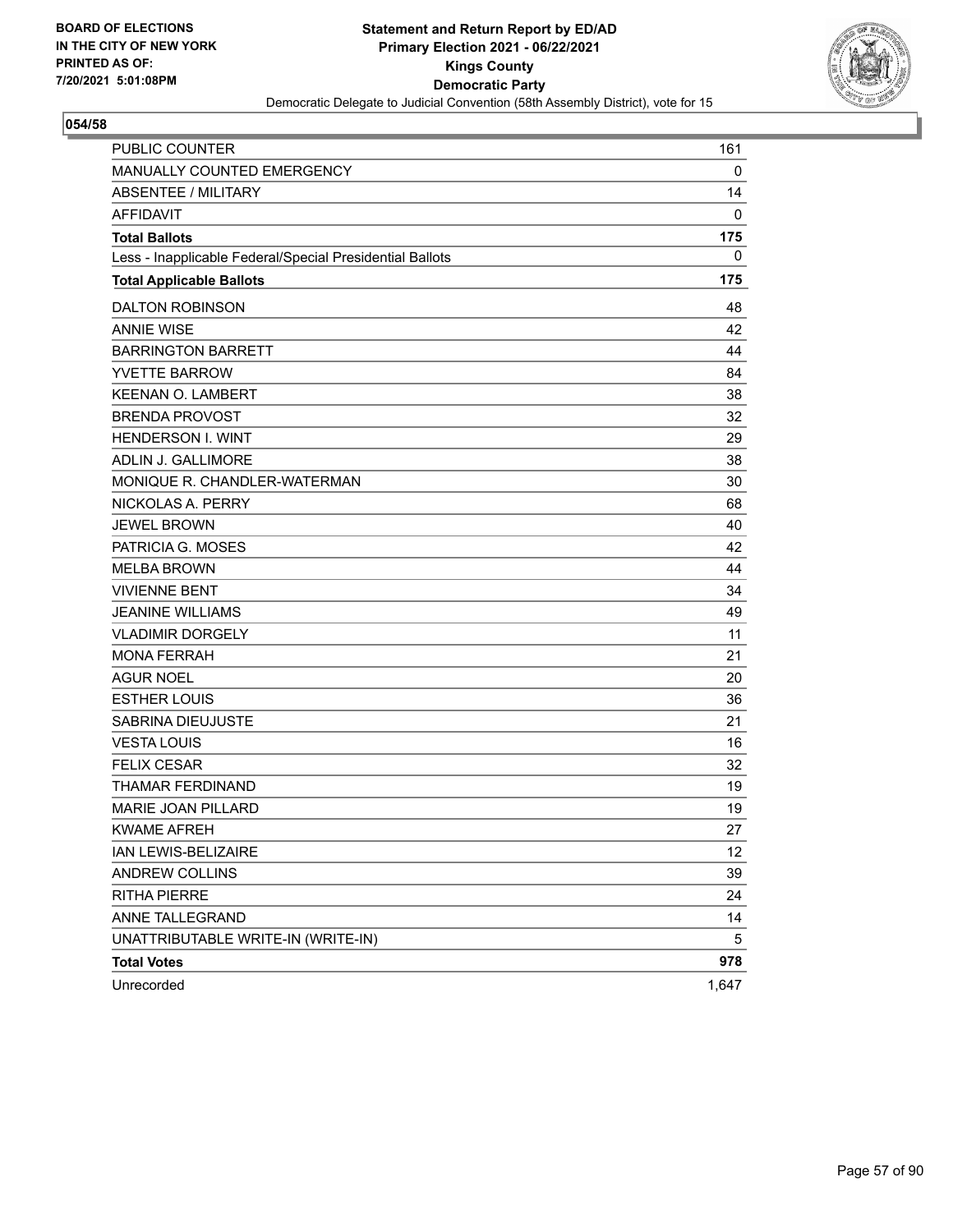

| <b>PUBLIC COUNTER</b>                                    | 194             |
|----------------------------------------------------------|-----------------|
| MANUALLY COUNTED EMERGENCY                               | 0               |
| <b>ABSENTEE / MILITARY</b>                               | 12 <sup>2</sup> |
| <b>AFFIDAVIT</b>                                         | 0               |
| <b>Total Ballots</b>                                     | 206             |
| Less - Inapplicable Federal/Special Presidential Ballots | 0               |
| <b>Total Applicable Ballots</b>                          | 206             |
| <b>DALTON ROBINSON</b>                                   | 56              |
| <b>ANNIE WISE</b>                                        | 27              |
| <b>BARRINGTON BARRETT</b>                                | 38              |
| <b>YVETTE BARROW</b>                                     | 71              |
| <b>KEENAN O. LAMBERT</b>                                 | 35              |
| <b>BRENDA PROVOST</b>                                    | 29              |
| <b>HENDERSON I. WINT</b>                                 | 35              |
| ADLIN J. GALLIMORE                                       | 24              |
| MONIQUE R. CHANDLER-WATERMAN                             | 31              |
| NICKOLAS A. PERRY                                        | 70              |
| <b>JEWEL BROWN</b>                                       | 39              |
| PATRICIA G. MOSES                                        | 37              |
| <b>MELBA BROWN</b>                                       | 46              |
| <b>VIVIENNE BENT</b>                                     | 28              |
| <b>JEANINE WILLIAMS</b>                                  | 57              |
| <b>VLADIMIR DORGELY</b>                                  | 10              |
| <b>MONA FERRAH</b>                                       | 15              |
| <b>AGUR NOEL</b>                                         | 12              |
| <b>ESTHER LOUIS</b>                                      | 30              |
| SABRINA DIEUJUSTE                                        | 16              |
| <b>VESTA LOUIS</b>                                       | 18              |
| <b>FELIX CESAR</b>                                       | 23              |
| THAMAR FERDINAND                                         | 13              |
| MARIE JOAN PILLARD                                       | 15              |
| <b>KWAME AFREH</b>                                       | 18              |
| IAN LEWIS-BELIZAIRE                                      | 8               |
| ANDREW COLLINS                                           | 36              |
| <b>RITHA PIERRE</b>                                      | 25              |
| ANNE TALLEGRAND                                          | 11              |
| UNATTRIBUTABLE WRITE-IN (WRITE-IN)                       | 1               |
| <b>Total Votes</b>                                       | 874             |
| Unrecorded                                               | 2,216           |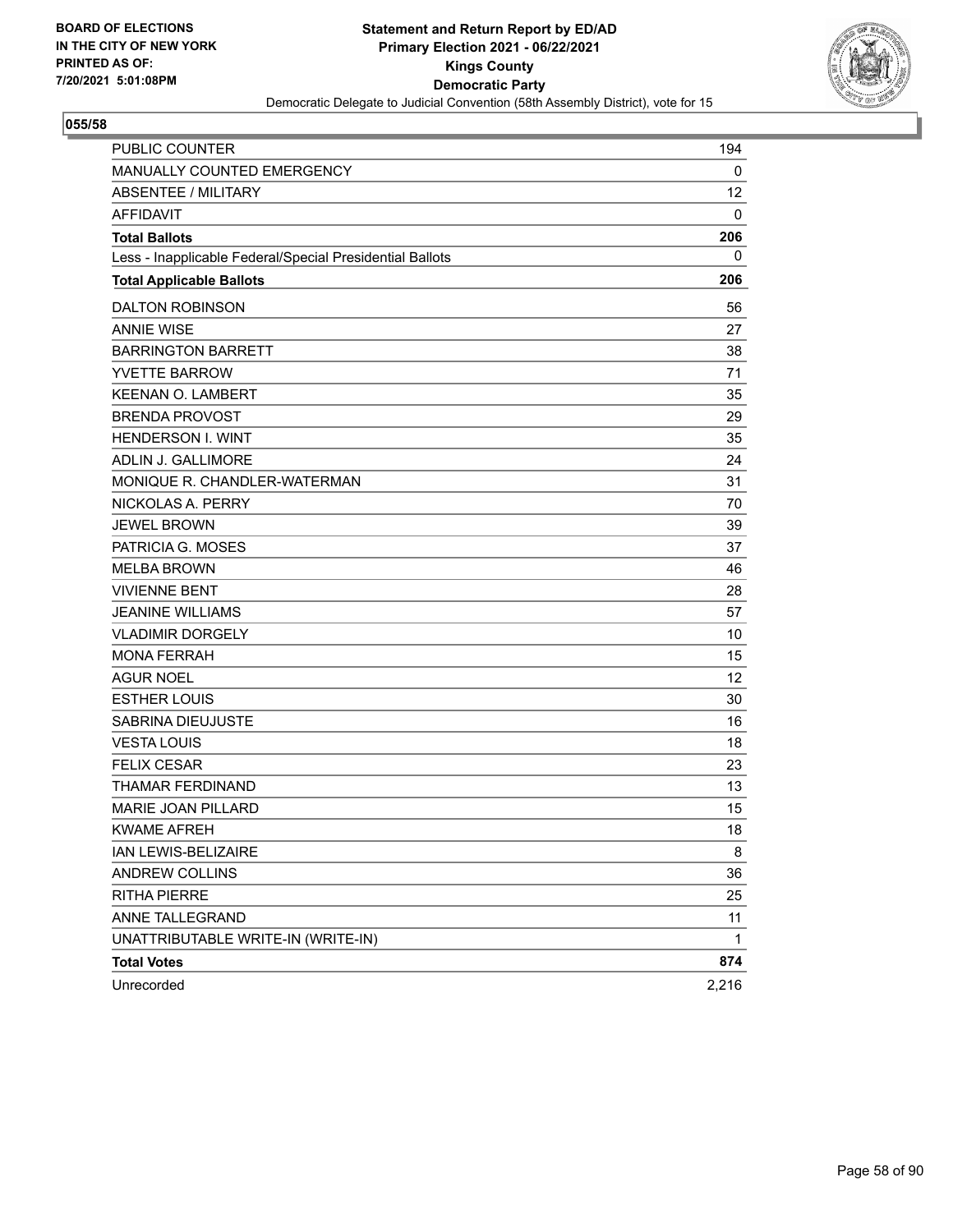

| PUBLIC COUNTER                                           | 81           |
|----------------------------------------------------------|--------------|
| MANUALLY COUNTED EMERGENCY                               | $\mathbf 0$  |
| ABSENTEE / MILITARY                                      | 20           |
| <b>AFFIDAVIT</b>                                         | 0            |
| <b>Total Ballots</b>                                     | 101          |
| Less - Inapplicable Federal/Special Presidential Ballots | 0            |
| <b>Total Applicable Ballots</b>                          | 101          |
| <b>DALTON ROBINSON</b>                                   | 29           |
| <b>ANNIE WISE</b>                                        | 21           |
| <b>BARRINGTON BARRETT</b>                                | 24           |
| <b>YVETTE BARROW</b>                                     | 46           |
| <b>KEENAN O. LAMBERT</b>                                 | 21           |
| <b>BRENDA PROVOST</b>                                    | 25           |
| <b>HENDERSON I. WINT</b>                                 | 16           |
| ADLIN J. GALLIMORE                                       | 14           |
| MONIQUE R. CHANDLER-WATERMAN                             | 18           |
| NICKOLAS A. PERRY                                        | 41           |
| <b>JEWEL BROWN</b>                                       | 29           |
| PATRICIA G. MOSES                                        | 25           |
| <b>MELBA BROWN</b>                                       | 25           |
| <b>VIVIENNE BENT</b>                                     | 19           |
| <b>JEANINE WILLIAMS</b>                                  | 32           |
| <b>VLADIMIR DORGELY</b>                                  | 8            |
| <b>MONA FERRAH</b>                                       | 17           |
| <b>AGUR NOEL</b>                                         | 7            |
| <b>ESTHER LOUIS</b>                                      | 18           |
| SABRINA DIEUJUSTE                                        | 14           |
| <b>VESTA LOUIS</b>                                       | 10           |
| <b>FELIX CESAR</b>                                       | 20           |
| <b>THAMAR FERDINAND</b>                                  | 13           |
| MARIE JOAN PILLARD                                       | 13           |
| <b>KWAME AFREH</b>                                       | 15           |
| IAN LEWIS-BELIZAIRE                                      | 8            |
| ANDREW COLLINS                                           | 20           |
| <b>RITHA PIERRE</b>                                      | 14           |
| ANNE TALLEGRAND                                          | 14           |
| DWEYNE E. PAUL (WRITE-IN)                                | $\mathbf{1}$ |
| UNATTRIBUTABLE WRITE-IN (WRITE-IN)                       | 1            |
| <b>Total Votes</b>                                       | 578          |
| Unrecorded                                               | 937          |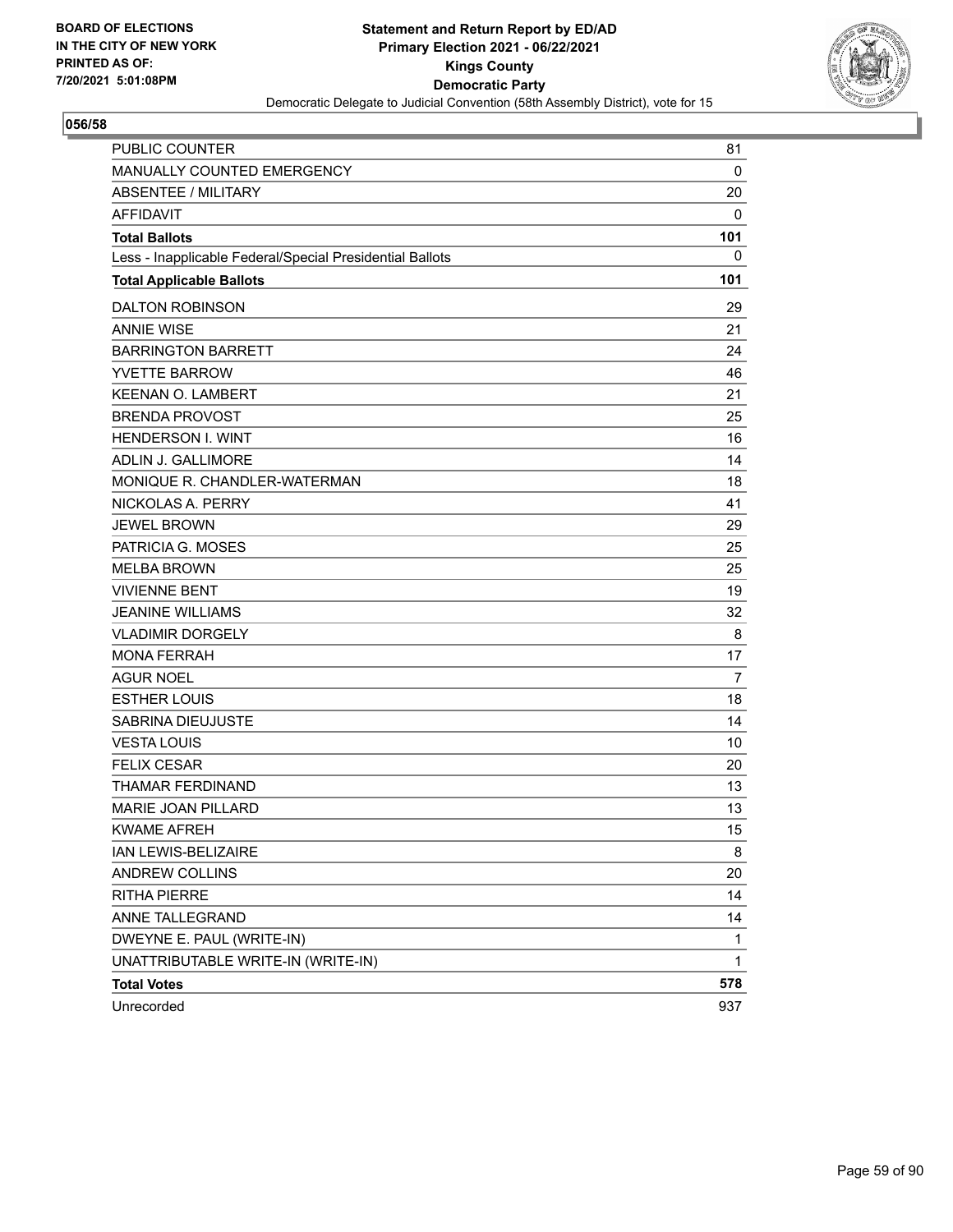

| <b>PUBLIC COUNTER</b>                                    | 189   |
|----------------------------------------------------------|-------|
| MANUALLY COUNTED EMERGENCY                               | 0     |
| <b>ABSENTEE / MILITARY</b>                               | 4     |
| <b>AFFIDAVIT</b>                                         | 0     |
| <b>Total Ballots</b>                                     | 193   |
| Less - Inapplicable Federal/Special Presidential Ballots | 0     |
| <b>Total Applicable Ballots</b>                          | 193   |
| <b>DALTON ROBINSON</b>                                   | 57    |
| <b>ANNIE WISE</b>                                        | 42    |
| <b>BARRINGTON BARRETT</b>                                | 46    |
| <b>YVETTE BARROW</b>                                     | 66    |
| <b>KEENAN O. LAMBERT</b>                                 | 41    |
| <b>BRENDA PROVOST</b>                                    | 36    |
| <b>HENDERSON I. WINT</b>                                 | 33    |
| ADLIN J. GALLIMORE                                       | 32    |
| MONIQUE R. CHANDLER-WATERMAN                             | 30    |
| NICKOLAS A. PERRY                                        | 63    |
| <b>JEWEL BROWN</b>                                       | 44    |
| PATRICIA G. MOSES                                        | 47    |
| <b>MELBA BROWN</b>                                       | 46    |
| <b>VIVIENNE BENT</b>                                     | 34    |
| <b>JEANINE WILLIAMS</b>                                  | 64    |
| <b>VLADIMIR DORGELY</b>                                  | 14    |
| <b>MONA FERRAH</b>                                       | 31    |
| <b>AGUR NOEL</b>                                         | 17    |
| <b>ESTHER LOUIS</b>                                      | 39    |
| SABRINA DIEUJUSTE                                        | 28    |
| <b>VESTA LOUIS</b>                                       | 25    |
| <b>FELIX CESAR</b>                                       | 28    |
| THAMAR FERDINAND                                         | 28    |
| MARIE JOAN PILLARD                                       | 31    |
| <b>KWAME AFREH</b>                                       | 31    |
| IAN LEWIS-BELIZAIRE                                      | 23    |
| ANDREW COLLINS                                           | 35    |
| <b>RITHA PIERRE</b>                                      | 31    |
| ANNE TALLEGRAND                                          | 23    |
| <b>Total Votes</b>                                       | 1,065 |
| Unrecorded                                               | 1,830 |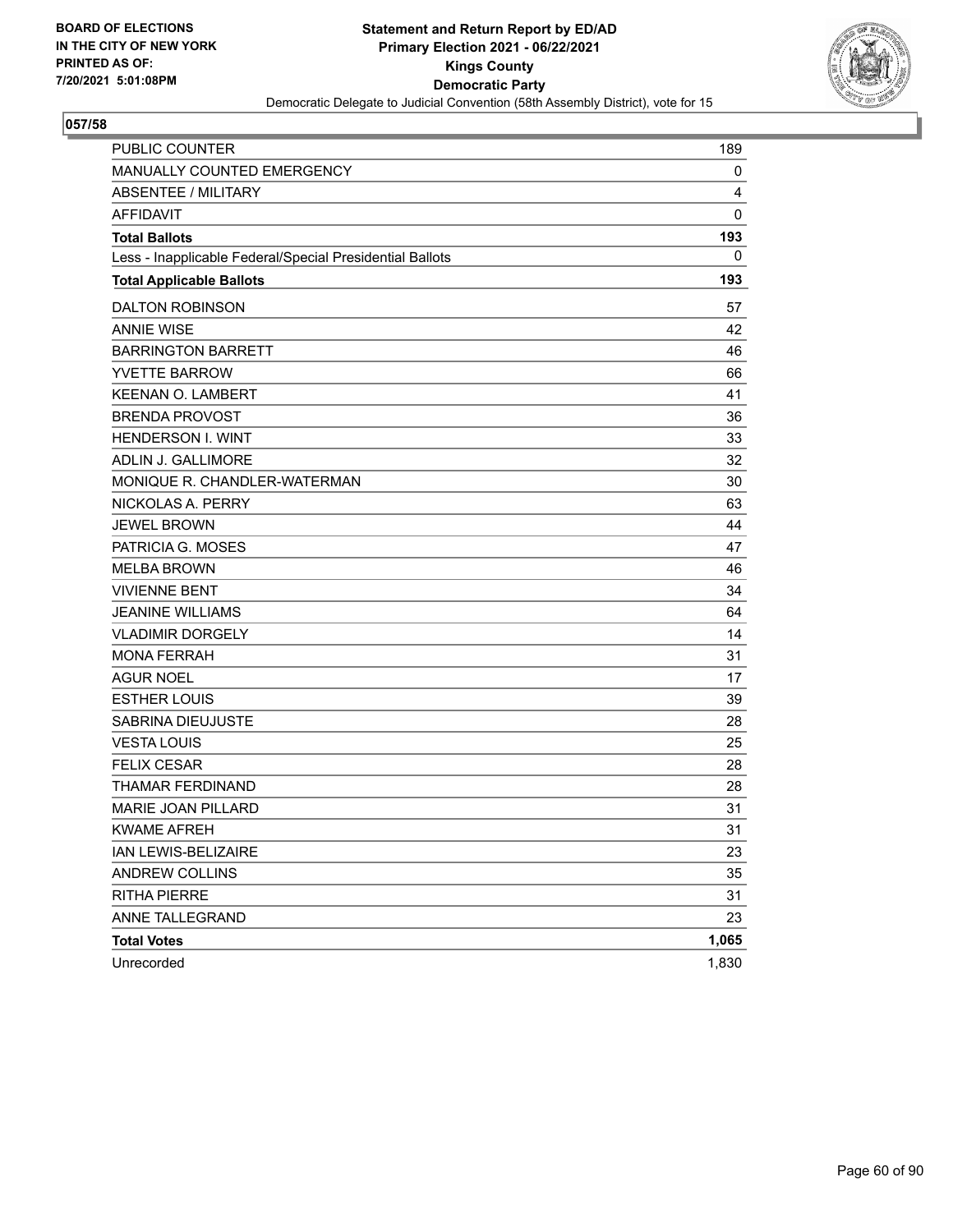

| <b>PUBLIC COUNTER</b>                                    | 99    |
|----------------------------------------------------------|-------|
| MANUALLY COUNTED EMERGENCY                               | 0     |
| <b>ABSENTEE / MILITARY</b>                               | 4     |
| <b>AFFIDAVIT</b>                                         | 0     |
| <b>Total Ballots</b>                                     | 103   |
| Less - Inapplicable Federal/Special Presidential Ballots | 0     |
| <b>Total Applicable Ballots</b>                          | 103   |
| <b>DALTON ROBINSON</b>                                   | 18    |
| <b>ANNIE WISE</b>                                        | 11    |
| <b>BARRINGTON BARRETT</b>                                | 11    |
| <b>YVETTE BARROW</b>                                     | 30    |
| <b>KEENAN O. LAMBERT</b>                                 | 10    |
| <b>BRENDA PROVOST</b>                                    | 20    |
| <b>HENDERSON I. WINT</b>                                 | 8     |
| ADLIN J. GALLIMORE                                       | 9     |
| MONIQUE R. CHANDLER-WATERMAN                             | 5     |
| NICKOLAS A. PERRY                                        | 30    |
| <b>JEWEL BROWN</b>                                       | 14    |
| PATRICIA G. MOSES                                        | 17    |
| <b>MELBA BROWN</b>                                       | 22    |
| <b>VIVIENNE BENT</b>                                     | 13    |
| <b>JEANINE WILLIAMS</b>                                  | 21    |
| <b>VLADIMIR DORGELY</b>                                  | 7     |
| <b>MONA FERRAH</b>                                       | 9     |
| <b>AGUR NOEL</b>                                         | 8     |
| <b>ESTHER LOUIS</b>                                      | 20    |
| SABRINA DIEUJUSTE                                        | 16    |
| <b>VESTA LOUIS</b>                                       | 9     |
| <b>FELIX CESAR</b>                                       | 16    |
| THAMAR FERDINAND                                         | 11    |
| MARIE JOAN PILLARD                                       | 15    |
| <b>KWAME AFREH</b>                                       | 18    |
| IAN LEWIS-BELIZAIRE                                      | 10    |
| ANDREW COLLINS                                           | 17    |
| <b>RITHA PIERRE</b>                                      | 12    |
| ANNE TALLEGRAND                                          | 5     |
| <b>Total Votes</b>                                       | 412   |
| Unrecorded                                               | 1,133 |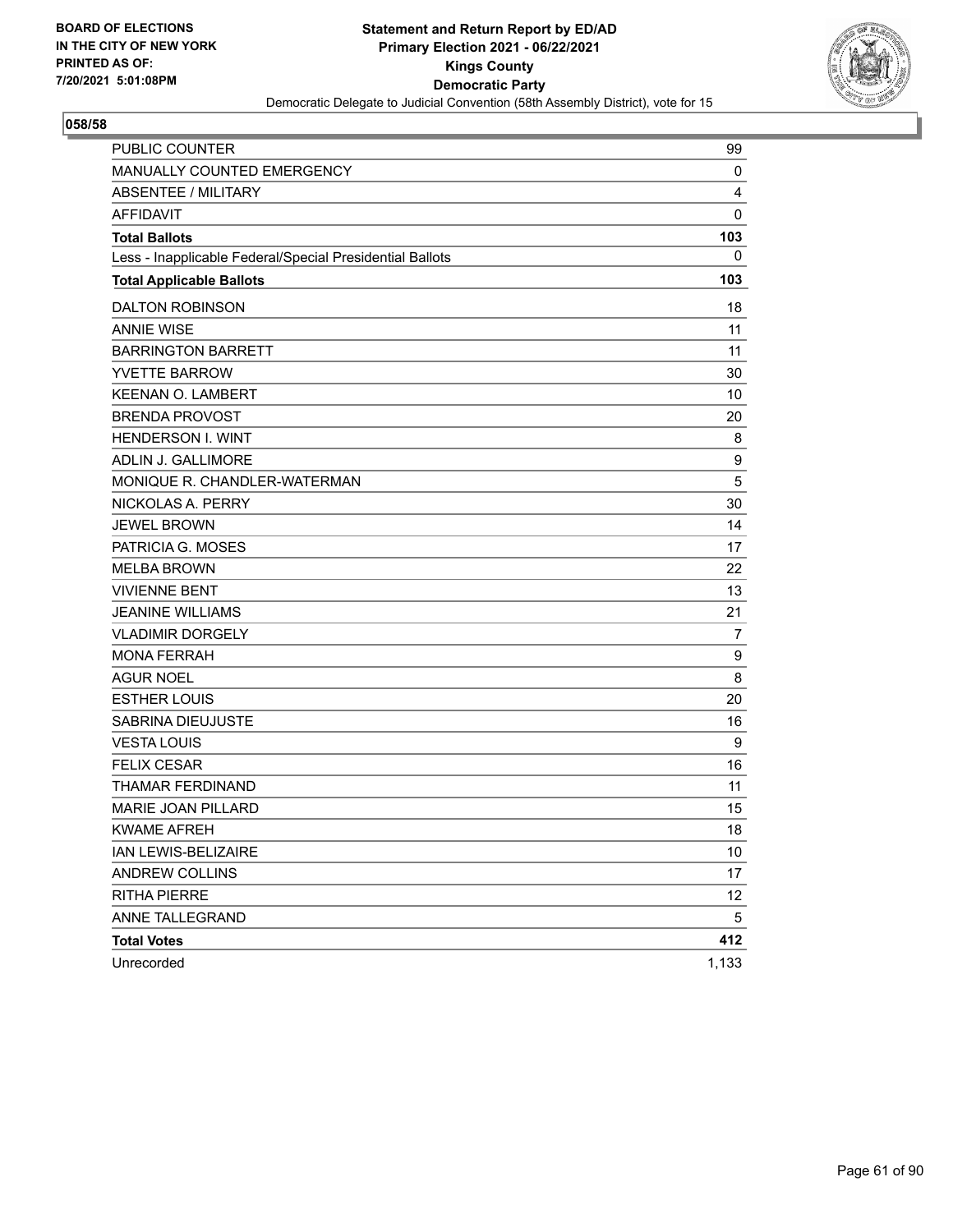

| <b>PUBLIC COUNTER</b>                                    | 164   |
|----------------------------------------------------------|-------|
| MANUALLY COUNTED EMERGENCY                               | 0     |
| ABSENTEE / MILITARY                                      | 16    |
| <b>AFFIDAVIT</b>                                         | 1     |
| <b>Total Ballots</b>                                     | 181   |
| Less - Inapplicable Federal/Special Presidential Ballots | 0     |
| <b>Total Applicable Ballots</b>                          | 181   |
| <b>DALTON ROBINSON</b>                                   | 52    |
| <b>ANNIE WISE</b>                                        | 40    |
| <b>BARRINGTON BARRETT</b>                                | 50    |
| <b>YVETTE BARROW</b>                                     | 60    |
| <b>KEENAN O. LAMBERT</b>                                 | 36    |
| <b>BRENDA PROVOST</b>                                    | 36    |
| <b>HENDERSON I. WINT</b>                                 | 26    |
| ADLIN J. GALLIMORE                                       | 26    |
| MONIQUE R. CHANDLER-WATERMAN                             | 31    |
| NICKOLAS A. PERRY                                        | 58    |
| <b>JEWEL BROWN</b>                                       | 40    |
| PATRICIA G. MOSES                                        | 39    |
| <b>MELBA BROWN</b>                                       | 44    |
| <b>VIVIENNE BENT</b>                                     | 32    |
| <b>JEANINE WILLIAMS</b>                                  | 54    |
| <b>VLADIMIR DORGELY</b>                                  | 15    |
| <b>MONA FERRAH</b>                                       | 25    |
| <b>AGUR NOEL</b>                                         | 18    |
| <b>ESTHER LOUIS</b>                                      | 31    |
| SABRINA DIEUJUSTE                                        | 26    |
| <b>VESTA LOUIS</b>                                       | 19    |
| <b>FELIX CESAR</b>                                       | 23    |
| THAMAR FERDINAND                                         | 19    |
| MARIE JOAN PILLARD                                       | 28    |
| <b>KWAME AFREH</b>                                       | 22    |
| IAN LEWIS-BELIZAIRE                                      | 23    |
| ANDREW COLLINS                                           | 33    |
| <b>RITHA PIERRE</b>                                      | 29    |
| ANNE TALLEGRAND                                          | 23    |
| <b>Total Votes</b>                                       | 958   |
| Unrecorded                                               | 1,757 |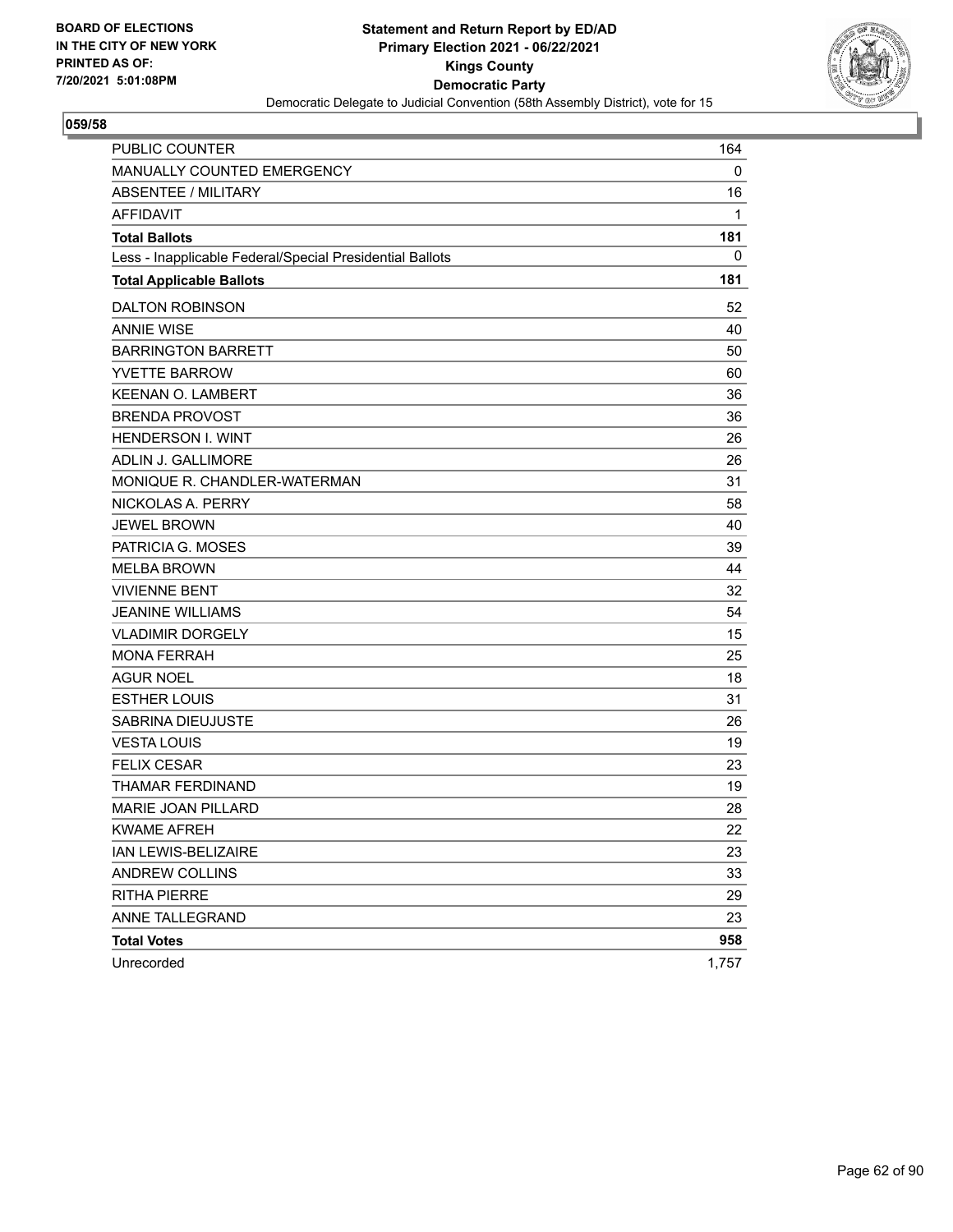

| <b>PUBLIC COUNTER</b>                                    | 252   |
|----------------------------------------------------------|-------|
| MANUALLY COUNTED EMERGENCY                               | 0     |
| <b>ABSENTEE / MILITARY</b>                               | 17    |
| <b>AFFIDAVIT</b>                                         | 1     |
| <b>Total Ballots</b>                                     | 270   |
| Less - Inapplicable Federal/Special Presidential Ballots | 0     |
| <b>Total Applicable Ballots</b>                          | 270   |
| <b>DALTON ROBINSON</b>                                   | 75    |
| <b>ANNIE WISE</b>                                        | 48    |
| <b>BARRINGTON BARRETT</b>                                | 67    |
| <b>YVETTE BARROW</b>                                     | 76    |
| <b>KEENAN O. LAMBERT</b>                                 | 59    |
| <b>BRENDA PROVOST</b>                                    | 58    |
| <b>HENDERSON I. WINT</b>                                 | 35    |
| ADLIN J. GALLIMORE                                       | 37    |
| MONIQUE R. CHANDLER-WATERMAN                             | 42    |
| NICKOLAS A. PERRY                                        | 115   |
| <b>JEWEL BROWN</b>                                       | 65    |
| PATRICIA G. MOSES                                        | 60    |
| <b>MELBA BROWN</b>                                       | 74    |
| <b>VIVIENNE BENT</b>                                     | 52    |
| <b>JEANINE WILLIAMS</b>                                  | 88    |
| <b>VLADIMIR DORGELY</b>                                  | 14    |
| <b>MONA FERRAH</b>                                       | 24    |
| <b>AGUR NOEL</b>                                         | 25    |
| <b>ESTHER LOUIS</b>                                      | 56    |
| SABRINA DIEUJUSTE                                        | 33    |
| <b>VESTA LOUIS</b>                                       | 33    |
| <b>FELIX CESAR</b>                                       | 41    |
| THAMAR FERDINAND                                         | 23    |
| <b>MARIE JOAN PILLARD</b>                                | 39    |
| <b>KWAME AFREH</b>                                       | 48    |
| IAN LEWIS-BELIZAIRE                                      | 19    |
| ANDREW COLLINS                                           | 47    |
| <b>RITHA PIERRE</b>                                      | 48    |
| ANNE TALLEGRAND                                          | 34    |
| <b>Total Votes</b>                                       | 1,435 |
| Unrecorded                                               | 2,615 |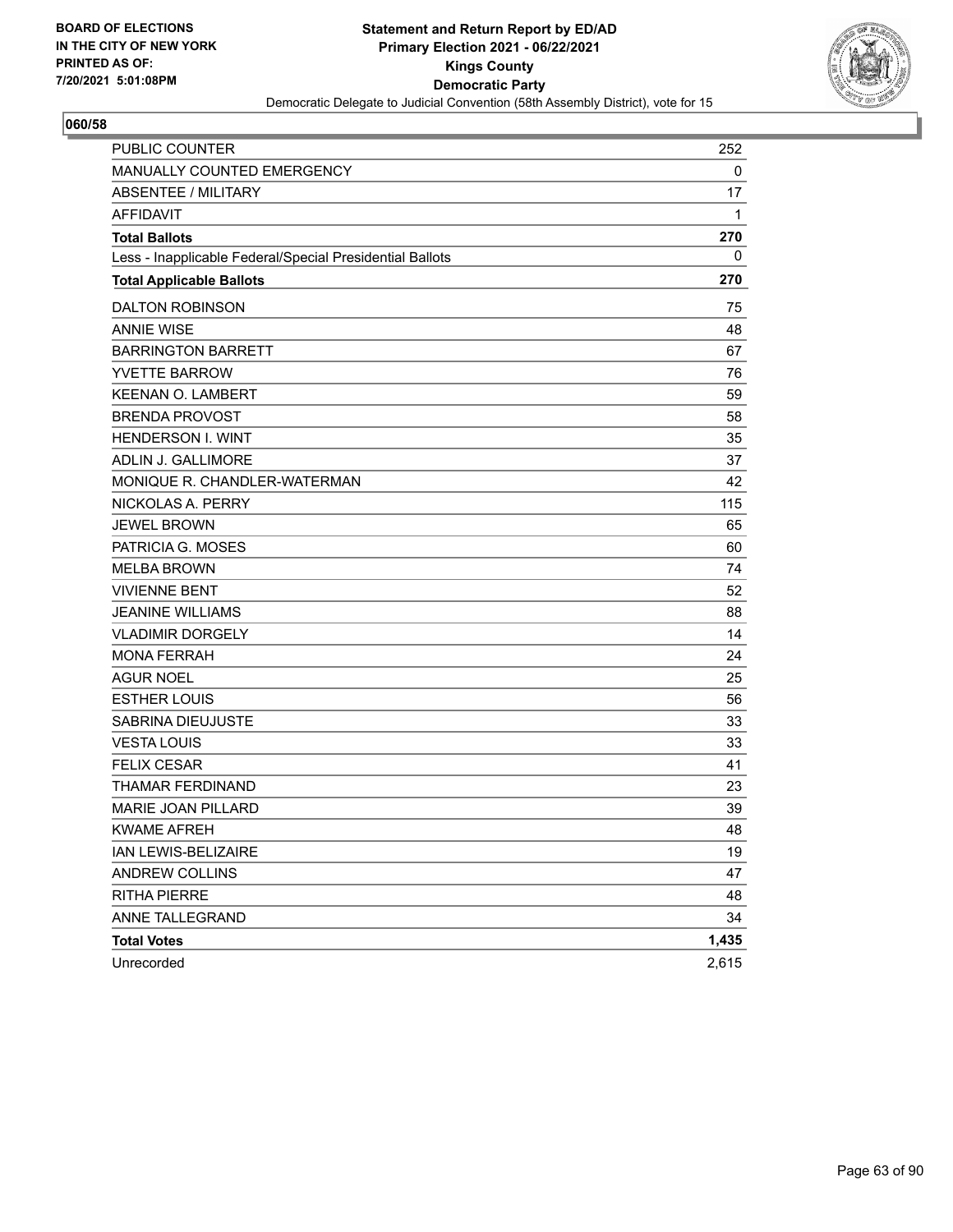

| PUBLIC COUNTER                                           | 229             |
|----------------------------------------------------------|-----------------|
| MANUALLY COUNTED EMERGENCY                               | 0               |
| ABSENTEE / MILITARY                                      | 12 <sup>2</sup> |
| <b>AFFIDAVIT</b>                                         | 0               |
| <b>Total Ballots</b>                                     | 241             |
| Less - Inapplicable Federal/Special Presidential Ballots | 0               |
| <b>Total Applicable Ballots</b>                          | 241             |
| <b>DALTON ROBINSON</b>                                   | 73              |
| <b>ANNIE WISE</b>                                        | 56              |
| <b>BARRINGTON BARRETT</b>                                | 62              |
| <b>YVETTE BARROW</b>                                     | 104             |
| <b>KEENAN O. LAMBERT</b>                                 | 46              |
| <b>BRENDA PROVOST</b>                                    | 60              |
| <b>HENDERSON I. WINT</b>                                 | 37              |
| ADLIN J. GALLIMORE                                       | 34              |
| MONIQUE R. CHANDLER-WATERMAN                             | 46              |
| NICKOLAS A. PERRY                                        | 99              |
| <b>JEWEL BROWN</b>                                       | 54              |
| PATRICIA G. MOSES                                        | 59              |
| <b>MELBA BROWN</b>                                       | 69              |
| <b>VIVIENNE BENT</b>                                     | 48              |
| <b>JEANINE WILLIAMS</b>                                  | 75              |
| <b>VLADIMIR DORGELY</b>                                  | 22              |
| <b>MONA FERRAH</b>                                       | 32              |
| <b>AGUR NOEL</b>                                         | 23              |
| <b>ESTHER LOUIS</b>                                      | 55              |
| SABRINA DIEUJUSTE                                        | 34              |
| <b>VESTA LOUIS</b>                                       | 21              |
| <b>FELIX CESAR</b>                                       | 39              |
| THAMAR FERDINAND                                         | 20              |
| <b>MARIE JOAN PILLARD</b>                                | 41              |
| <b>KWAME AFREH</b>                                       | 31              |
| IAN LEWIS-BELIZAIRE                                      | 22              |
| ANDREW COLLINS                                           | 56              |
| <b>RITHA PIERRE</b>                                      | 39              |
| ANNE TALLEGRAND                                          | 29              |
| TASHINA BUFFALOE (WRITE-IN)                              | 1               |
| UNATTRIBUTABLE WRITE-IN (WRITE-IN)                       | 2               |
| <b>Total Votes</b>                                       | 1,389           |
| Unrecorded                                               | 2,226           |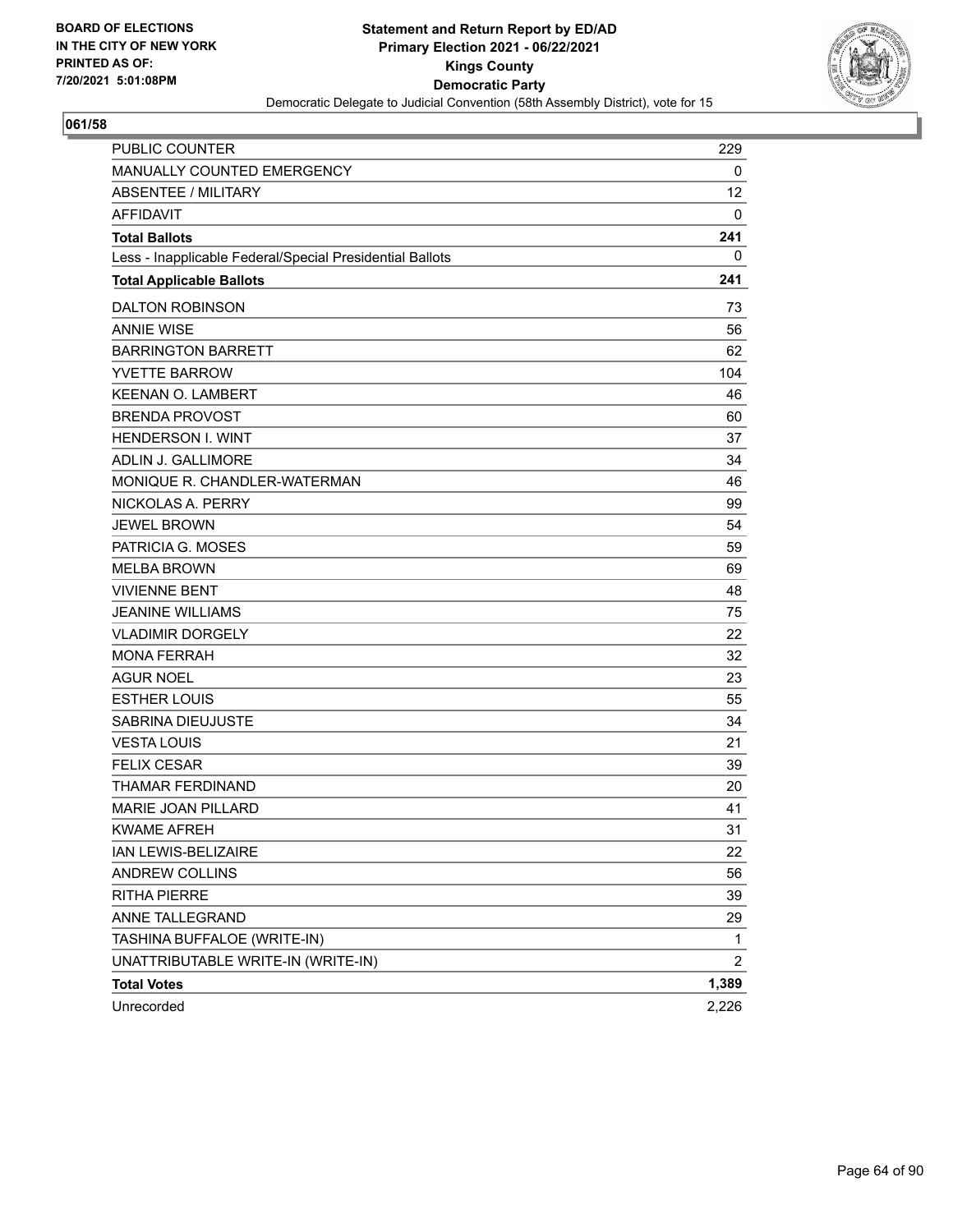

| <b>PUBLIC COUNTER</b>                                    | 248          |
|----------------------------------------------------------|--------------|
| MANUALLY COUNTED EMERGENCY                               | 0            |
| ABSENTEE / MILITARY                                      | 19           |
| <b>AFFIDAVIT</b>                                         | 1            |
| <b>Total Ballots</b>                                     | 268          |
| Less - Inapplicable Federal/Special Presidential Ballots | 0            |
| <b>Total Applicable Ballots</b>                          | 268          |
| <b>DALTON ROBINSON</b>                                   | 72           |
| <b>ANNIE WISE</b>                                        | 63           |
| <b>BARRINGTON BARRETT</b>                                | 70           |
| <b>YVETTE BARROW</b>                                     | 106          |
| <b>KEENAN O. LAMBERT</b>                                 | 55           |
| <b>BRENDA PROVOST</b>                                    | 54           |
| <b>HENDERSON I. WINT</b>                                 | 47           |
| ADLIN J. GALLIMORE                                       | 47           |
| MONIQUE R. CHANDLER-WATERMAN                             | 47           |
| NICKOLAS A. PERRY                                        | 103          |
| <b>JEWEL BROWN</b>                                       | 70           |
| PATRICIA G. MOSES                                        | 66           |
| <b>MELBA BROWN</b>                                       | 75           |
| <b>VIVIENNE BENT</b>                                     | 52           |
| <b>JEANINE WILLIAMS</b>                                  | 98           |
| <b>VLADIMIR DORGELY</b>                                  | 17           |
| <b>MONA FERRAH</b>                                       | 38           |
| AGUR NOEL                                                | 25           |
| <b>ESTHER LOUIS</b>                                      | 61           |
| SABRINA DIEUJUSTE                                        | 29           |
| <b>VESTA LOUIS</b>                                       | 24           |
| <b>FELIX CESAR</b>                                       | 34           |
| THAMAR FERDINAND                                         | 27           |
| <b>MARIE JOAN PILLARD</b>                                | 49           |
| <b>KWAME AFREH</b>                                       | 42           |
| IAN LEWIS-BELIZAIRE                                      | 19           |
| <b>ANDREW COLLINS</b>                                    | 66           |
| RITHA PIERRE                                             | 40           |
| ANNE TALLEGRAND                                          | 27           |
| LYNETTE PRINCE-BRISTOW (WRITE-IN)                        | $\mathbf{1}$ |
| UNATTRIBUTABLE WRITE-IN (WRITE-IN)                       | 17           |
| <b>Total Votes</b>                                       | 1,541        |
| Unrecorded                                               | 2,479        |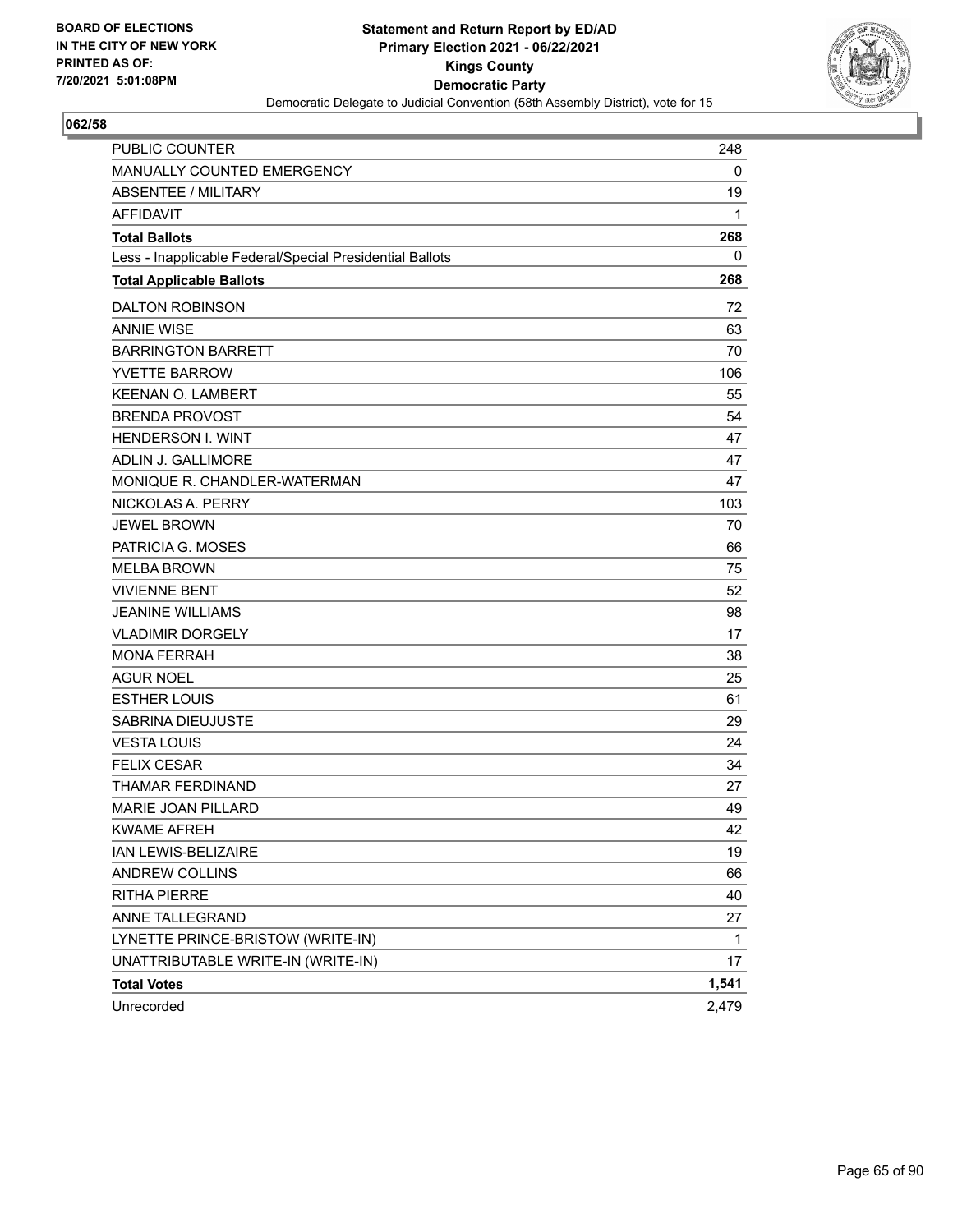

| PUBLIC COUNTER                                           | 131   |
|----------------------------------------------------------|-------|
| MANUALLY COUNTED EMERGENCY                               | 0     |
| ABSENTEE / MILITARY                                      | 11    |
| <b>AFFIDAVIT</b>                                         | 0     |
| <b>Total Ballots</b>                                     | 142   |
| Less - Inapplicable Federal/Special Presidential Ballots | 0     |
| <b>Total Applicable Ballots</b>                          | 142   |
| <b>DALTON ROBINSON</b>                                   | 50    |
| <b>ANNIE WISE</b>                                        | 31    |
| <b>BARRINGTON BARRETT</b>                                | 40    |
| <b>YVETTE BARROW</b>                                     | 51    |
| <b>KEENAN O. LAMBERT</b>                                 | 34    |
| <b>BRENDA PROVOST</b>                                    | 32    |
| <b>HENDERSON I. WINT</b>                                 | 31    |
| ADLIN J. GALLIMORE                                       | 22    |
| MONIQUE R. CHANDLER-WATERMAN                             | 32    |
| NICKOLAS A. PERRY                                        | 62    |
| <b>JEWEL BROWN</b>                                       | 33    |
| PATRICIA G. MOSES                                        | 36    |
| <b>MELBA BROWN</b>                                       | 45    |
| <b>VIVIENNE BENT</b>                                     | 30    |
| <b>JEANINE WILLIAMS</b>                                  | 58    |
| <b>VLADIMIR DORGELY</b>                                  | 6     |
| <b>MONA FERRAH</b>                                       | 15    |
| <b>AGUR NOEL</b>                                         | 10    |
| <b>ESTHER LOUIS</b>                                      | 24    |
| SABRINA DIEUJUSTE                                        | 18    |
| <b>VESTA LOUIS</b>                                       | 15    |
| <b>FELIX CESAR</b>                                       | 18    |
| THAMAR FERDINAND                                         | 17    |
| MARIE JOAN PILLARD                                       | 11    |
| <b>KWAME AFREH</b>                                       | 24    |
| IAN LEWIS-BELIZAIRE                                      | 10    |
| <b>ANDREW COLLINS</b>                                    | 24    |
| <b>RITHA PIERRE</b>                                      | 16    |
| ANNE TALLEGRAND                                          | 8     |
| <b>Total Votes</b>                                       | 803   |
| Unrecorded                                               | 1,327 |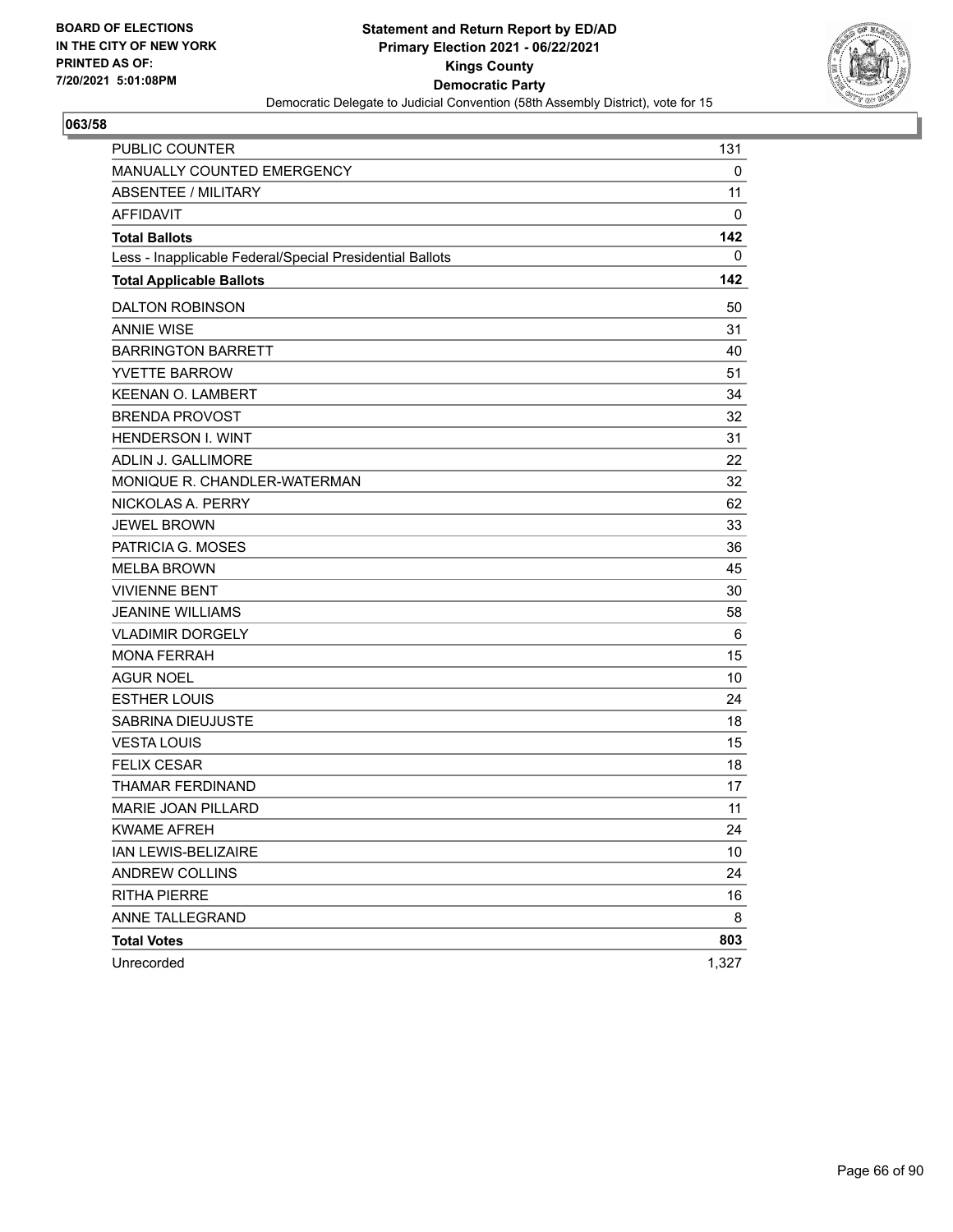

| <b>PUBLIC COUNTER</b>                                    | 133          |
|----------------------------------------------------------|--------------|
| MANUALLY COUNTED EMERGENCY                               | 0            |
| ABSENTEE / MILITARY                                      | 7            |
| <b>AFFIDAVIT</b>                                         | $\mathbf{1}$ |
| <b>Total Ballots</b>                                     | 141          |
| Less - Inapplicable Federal/Special Presidential Ballots | 0            |
| <b>Total Applicable Ballots</b>                          | 141          |
| <b>DALTON ROBINSON</b>                                   | 49           |
| <b>ANNIE WISE</b>                                        | 38           |
| <b>BARRINGTON BARRETT</b>                                | 35           |
| <b>YVETTE BARROW</b>                                     | 57           |
| <b>KEENAN O. LAMBERT</b>                                 | 28           |
| <b>BRENDA PROVOST</b>                                    | 35           |
| <b>HENDERSON I. WINT</b>                                 | 20           |
| ADLIN J. GALLIMORE                                       | 24           |
| MONIQUE R. CHANDLER-WATERMAN                             | 20           |
| NICKOLAS A. PERRY                                        | 56           |
| <b>JEWEL BROWN</b>                                       | 36           |
| PATRICIA G. MOSES                                        | 51           |
| <b>MELBA BROWN</b>                                       | 48           |
| <b>VIVIENNE BENT</b>                                     | 29           |
| <b>JEANINE WILLIAMS</b>                                  | 49           |
| <b>VLADIMIR DORGELY</b>                                  | 9            |
| <b>MONA FERRAH</b>                                       | 25           |
| <b>AGUR NOEL</b>                                         | 10           |
| <b>ESTHER LOUIS</b>                                      | 36           |
| SABRINA DIEUJUSTE                                        | 22           |
| <b>VESTA LOUIS</b>                                       | 11           |
| <b>FELIX CESAR</b>                                       | 23           |
| THAMAR FERDINAND                                         | 16           |
| MARIE JOAN PILLARD                                       | 20           |
| <b>KWAME AFREH</b>                                       | 27           |
| IAN LEWIS-BELIZAIRE                                      | 8            |
| ANDREW COLLINS                                           | 37           |
| <b>RITHA PIERRE</b>                                      | 25           |
| ANNE TALLEGRAND                                          | 30           |
| <b>Total Votes</b>                                       | 874          |
| Unrecorded                                               | 1,241        |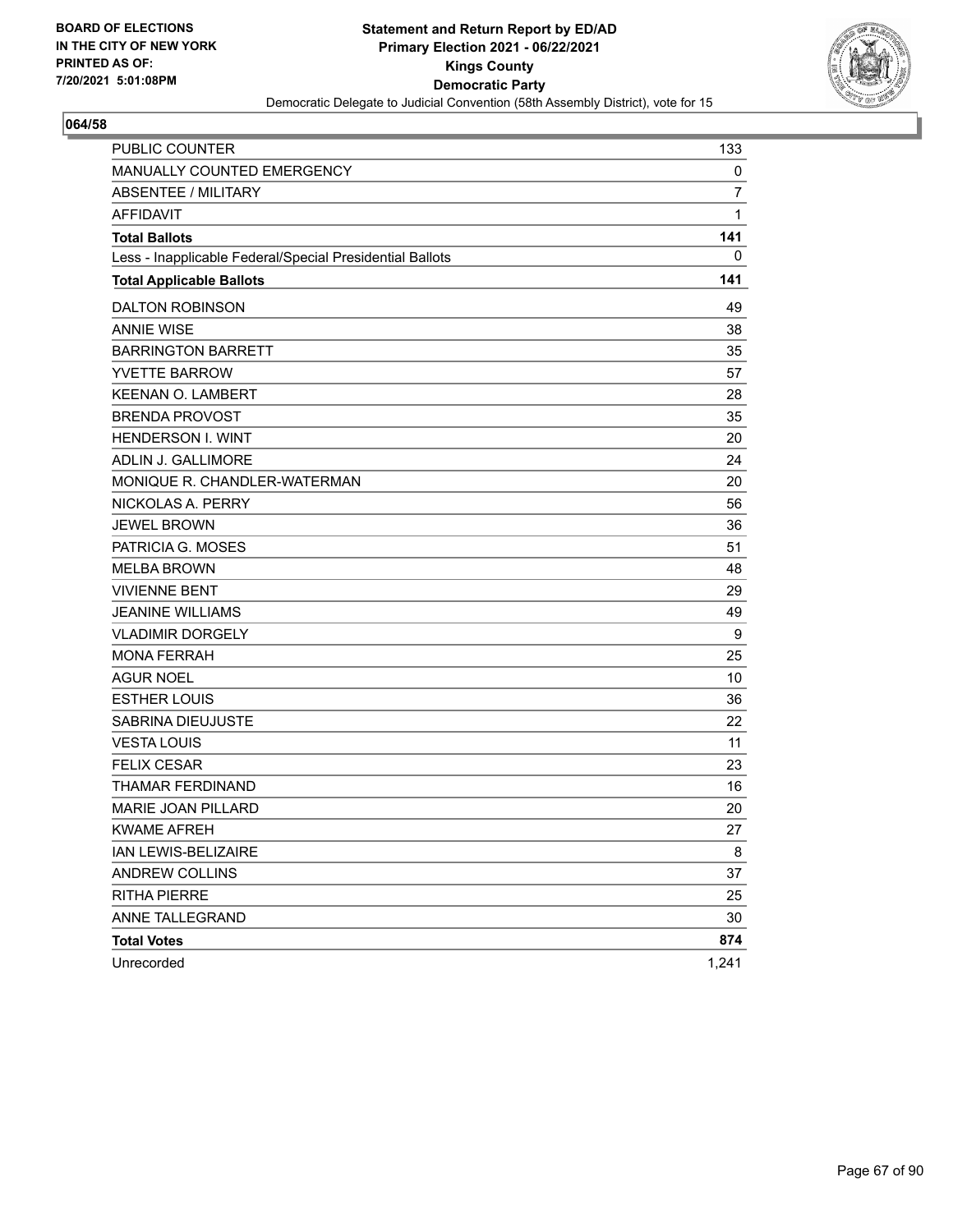

| <b>PUBLIC COUNTER</b>                                    | 169            |
|----------------------------------------------------------|----------------|
| MANUALLY COUNTED EMERGENCY                               | 0              |
| <b>ABSENTEE / MILITARY</b>                               | 9              |
| <b>AFFIDAVIT</b>                                         | $\overline{2}$ |
| <b>Total Ballots</b>                                     | 180            |
| Less - Inapplicable Federal/Special Presidential Ballots | 0              |
| <b>Total Applicable Ballots</b>                          | 180            |
| <b>DALTON ROBINSON</b>                                   | 43             |
| <b>ANNIE WISE</b>                                        | 35             |
| <b>BARRINGTON BARRETT</b>                                | 38             |
| <b>YVETTE BARROW</b>                                     | 48             |
| <b>KEENAN O. LAMBERT</b>                                 | 32             |
| <b>BRENDA PROVOST</b>                                    | 26             |
| <b>HENDERSON I. WINT</b>                                 | 25             |
| ADLIN J. GALLIMORE                                       | 16             |
| MONIQUE R. CHANDLER-WATERMAN                             | 13             |
| NICKOLAS A. PERRY                                        | 60             |
| <b>JEWEL BROWN</b>                                       | 31             |
| PATRICIA G. MOSES                                        | 37             |
| <b>MELBA BROWN</b>                                       | 41             |
| <b>VIVIENNE BENT</b>                                     | 25             |
| <b>JEANINE WILLIAMS</b>                                  | 46             |
| <b>VLADIMIR DORGELY</b>                                  | 8              |
| <b>MONA FERRAH</b>                                       | 23             |
| <b>AGUR NOEL</b>                                         | 9              |
| <b>ESTHER LOUIS</b>                                      | 33             |
| SABRINA DIEUJUSTE                                        | 19             |
| <b>VESTA LOUIS</b>                                       | 6              |
| <b>FELIX CESAR</b>                                       | 28             |
| THAMAR FERDINAND                                         | 6              |
| MARIE JOAN PILLARD                                       | 23             |
| <b>KWAME AFREH</b>                                       | 20             |
| IAN LEWIS-BELIZAIRE                                      | 14             |
| ANDREW COLLINS                                           | 31             |
| <b>RITHA PIERRE</b>                                      | 26             |
| ANNE TALLEGRAND                                          | 15             |
| UNATTRIBUTABLE WRITE-IN (WRITE-IN)                       | $\mathbf{1}$   |
| <b>Total Votes</b>                                       | 778            |
| Unrecorded                                               | 1,922          |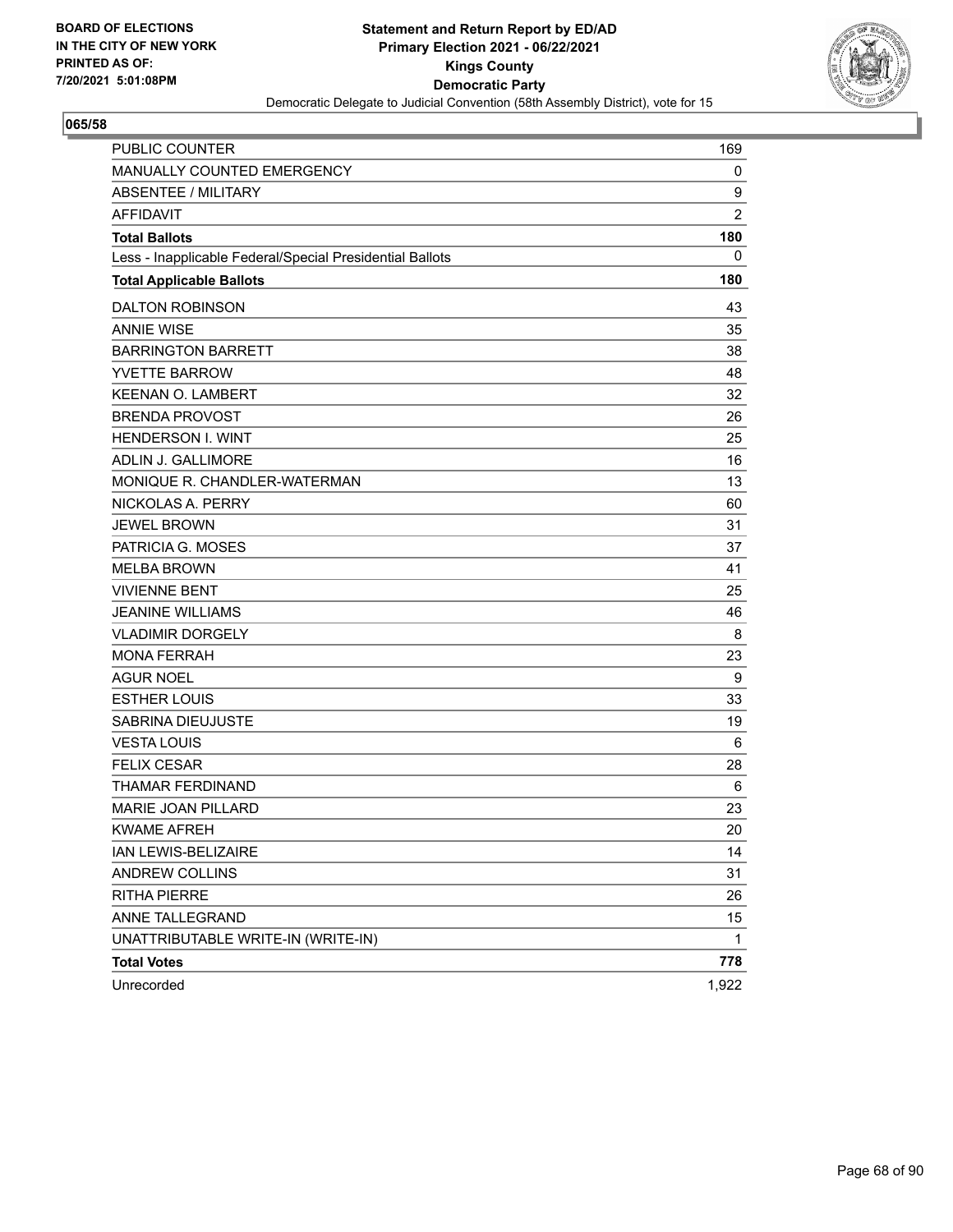

| PUBLIC COUNTER                                           | 171            |
|----------------------------------------------------------|----------------|
| MANUALLY COUNTED EMERGENCY                               | 0              |
| ABSENTEE / MILITARY                                      | 19             |
| <b>AFFIDAVIT</b>                                         | $\overline{2}$ |
| <b>Total Ballots</b>                                     | 192            |
| Less - Inapplicable Federal/Special Presidential Ballots | 0              |
| <b>Total Applicable Ballots</b>                          | 192            |
| <b>DALTON ROBINSON</b>                                   | 58             |
| <b>ANNIE WISE</b>                                        | 54             |
| <b>BARRINGTON BARRETT</b>                                | 49             |
| <b>YVETTE BARROW</b>                                     | 93             |
| <b>KEENAN O. LAMBERT</b>                                 | 38             |
| <b>BRENDA PROVOST</b>                                    | 46             |
| <b>HENDERSON I. WINT</b>                                 | 36             |
| ADLIN J. GALLIMORE                                       | 31             |
| MONIQUE R. CHANDLER-WATERMAN                             | 40             |
| NICKOLAS A. PERRY                                        | 50             |
| <b>JEWEL BROWN</b>                                       | 51             |
| PATRICIA G. MOSES                                        | 58             |
| <b>MELBA BROWN</b>                                       | 59             |
| <b>VIVIENNE BENT</b>                                     | 40             |
| <b>JEANINE WILLIAMS</b>                                  | 66             |
| <b>VLADIMIR DORGELY</b>                                  | 15             |
| <b>MONA FERRAH</b>                                       | 30             |
| <b>AGUR NOEL</b>                                         | 15             |
| <b>ESTHER LOUIS</b>                                      | 41             |
| SABRINA DIEUJUSTE                                        | 30             |
| <b>VESTA LOUIS</b>                                       | 17             |
| <b>FELIX CESAR</b>                                       | 28             |
| THAMAR FERDINAND                                         | 20             |
| <b>MARIE JOAN PILLARD</b>                                | 27             |
| <b>KWAME AFREH</b>                                       | 33             |
| IAN LEWIS-BELIZAIRE                                      | 14             |
| ANDREW COLLINS                                           | 43             |
| <b>RITHA PIERRE</b>                                      | 23             |
| ANNE TALLEGRAND                                          | 21             |
| UNATTRIBUTABLE WRITE-IN (WRITE-IN)                       | 17             |
| UNCOUNTED WRITE-IN PER STATUTE (WRITE-IN)                | 2              |
| <b>Total Votes</b>                                       | 1,145          |
| Unrecorded                                               | 1,735          |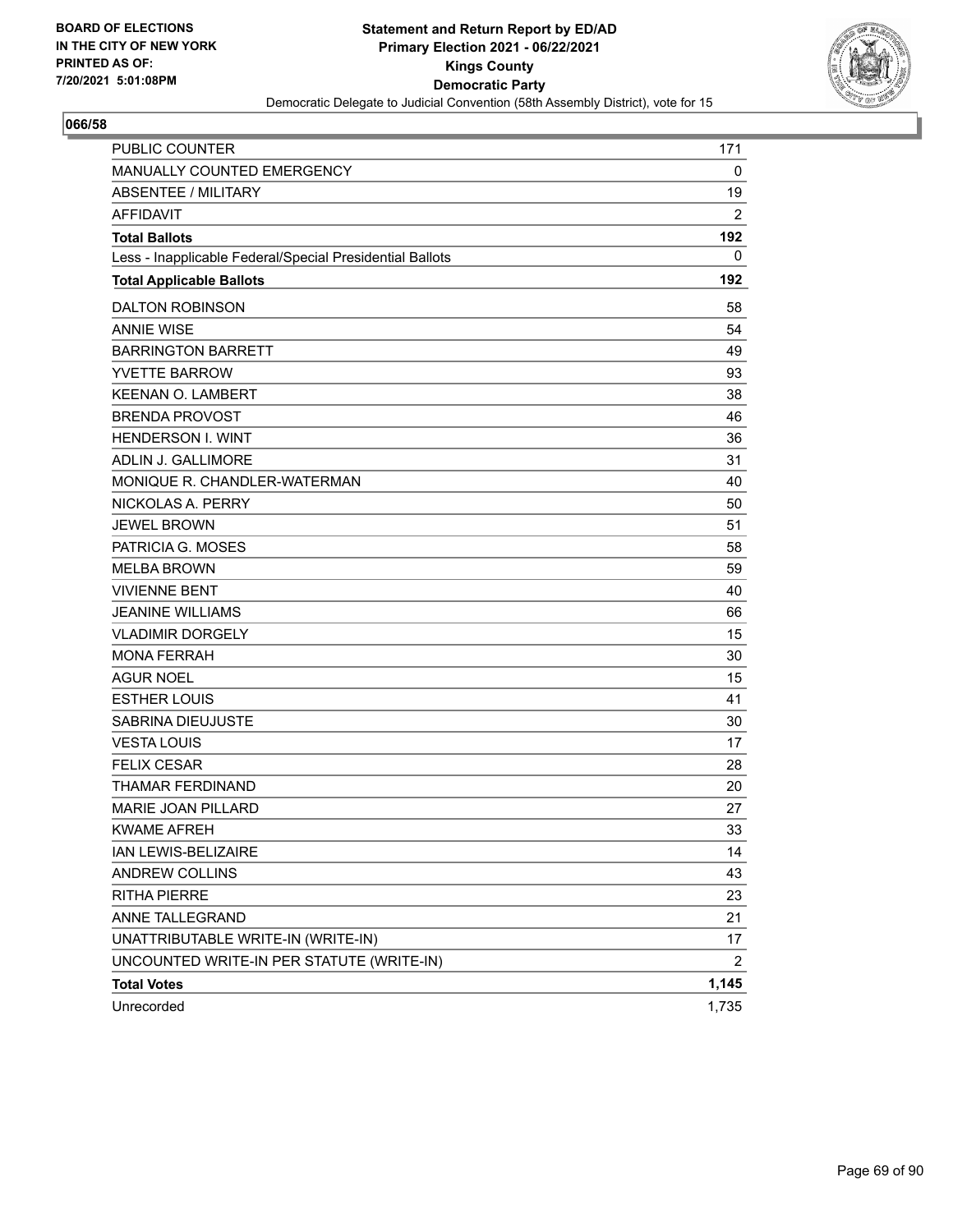

| <b>PUBLIC COUNTER</b>                                    | 280          |
|----------------------------------------------------------|--------------|
| MANUALLY COUNTED EMERGENCY                               | 0            |
| ABSENTEE / MILITARY                                      | 21           |
| <b>AFFIDAVIT</b>                                         | 1            |
| <b>Total Ballots</b>                                     | 302          |
| Less - Inapplicable Federal/Special Presidential Ballots | 0            |
| <b>Total Applicable Ballots</b>                          | 302          |
| <b>DALTON ROBINSON</b>                                   | 50           |
| <b>ANNIE WISE</b>                                        | 121          |
| <b>BARRINGTON BARRETT</b>                                | 47           |
| <b>YVETTE BARROW</b>                                     | 77           |
| <b>KEENAN O. LAMBERT</b>                                 | 43           |
| <b>BRENDA PROVOST</b>                                    | 49           |
| <b>HENDERSON I. WINT</b>                                 | 32           |
| <b>ADLIN J. GALLIMORE</b>                                | 34           |
| MONIQUE R. CHANDLER-WATERMAN                             | 28           |
| NICKOLAS A. PERRY                                        | 94           |
| <b>JEWEL BROWN</b>                                       | 45           |
| PATRICIA G. MOSES                                        | 56           |
| <b>MELBA BROWN</b>                                       | 59           |
| <b>VIVIENNE BENT</b>                                     | 41           |
| <b>JEANINE WILLIAMS</b>                                  | 62           |
| <b>VLADIMIR DORGELY</b>                                  | 11           |
| <b>MONA FERRAH</b>                                       | 22           |
| <b>AGUR NOEL</b>                                         | 13           |
| <b>ESTHER LOUIS</b>                                      | 28           |
| SABRINA DIEUJUSTE                                        | 17           |
| <b>VESTA LOUIS</b>                                       | 18           |
| <b>FELIX CESAR</b>                                       | 19           |
| <b>THAMAR FERDINAND</b>                                  | 12           |
| MARIE JOAN PILLARD                                       | 19           |
| <b>KWAME AFREH</b>                                       | 32           |
| IAN LEWIS-BELIZAIRE                                      | 8            |
| ANDREW COLLINS                                           | 28           |
| <b>RITHA PIERRE</b>                                      | 19           |
| ANNE TALLEGRAND                                          | 16           |
| UNATTRIBUTABLE WRITE-IN (WRITE-IN)                       | $\mathbf{1}$ |
| <b>Total Votes</b>                                       | 1,101        |
| Unrecorded                                               | 3,429        |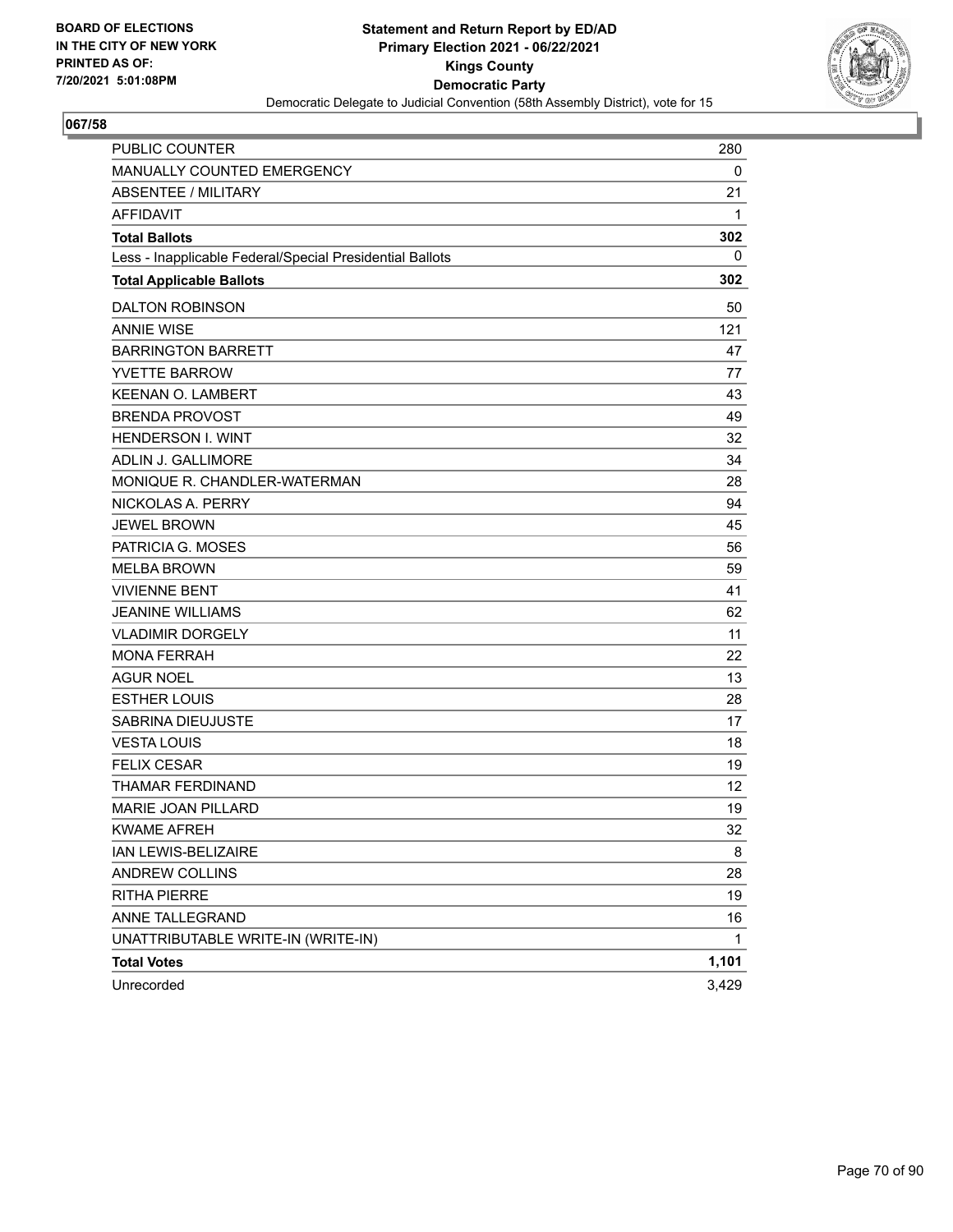

| <b>PUBLIC COUNTER</b>                                    | 228   |
|----------------------------------------------------------|-------|
| MANUALLY COUNTED EMERGENCY                               | 0     |
| ABSENTEE / MILITARY                                      | 17    |
| <b>AFFIDAVIT</b>                                         | 0     |
| <b>Total Ballots</b>                                     | 245   |
| Less - Inapplicable Federal/Special Presidential Ballots | 0     |
| <b>Total Applicable Ballots</b>                          | 245   |
| <b>DALTON ROBINSON</b>                                   | 67    |
| <b>ANNIE WISE</b>                                        | 64    |
| <b>BARRINGTON BARRETT</b>                                | 53    |
| <b>YVETTE BARROW</b>                                     | 82    |
| <b>KEENAN O. LAMBERT</b>                                 | 45    |
| <b>BRENDA PROVOST</b>                                    | 39    |
| <b>HENDERSON I. WINT</b>                                 | 36    |
| ADLIN J. GALLIMORE                                       | 41    |
| MONIQUE R. CHANDLER-WATERMAN                             | 34    |
| NICKOLAS A. PERRY                                        | 106   |
| <b>JEWEL BROWN</b>                                       | 52    |
| PATRICIA G. MOSES                                        | 57    |
| <b>MELBA BROWN</b>                                       | 69    |
| <b>VIVIENNE BENT</b>                                     | 43    |
| <b>JEANINE WILLIAMS</b>                                  | 76    |
| <b>VLADIMIR DORGELY</b>                                  | 6     |
| <b>MONA FERRAH</b>                                       | 18    |
| AGUR NOEL                                                | 14    |
| <b>ESTHER LOUIS</b>                                      | 41    |
| SABRINA DIEUJUSTE                                        | 19    |
| <b>VESTA LOUIS</b>                                       | 25    |
| <b>FELIX CESAR</b>                                       | 21    |
| THAMAR FERDINAND                                         | 14    |
| <b>MARIE JOAN PILLARD</b>                                | 21    |
| <b>KWAME AFREH</b>                                       | 29    |
| IAN LEWIS-BELIZAIRE                                      | 9     |
| ANDREW COLLINS                                           | 34    |
| <b>RITHA PIERRE</b>                                      | 23    |
| ANNE TALLEGRAND                                          | 19    |
| JOHN MCCADNEY (WRITE-IN)                                 | 1     |
| <b>Total Votes</b>                                       | 1,158 |
| Unrecorded                                               | 2,517 |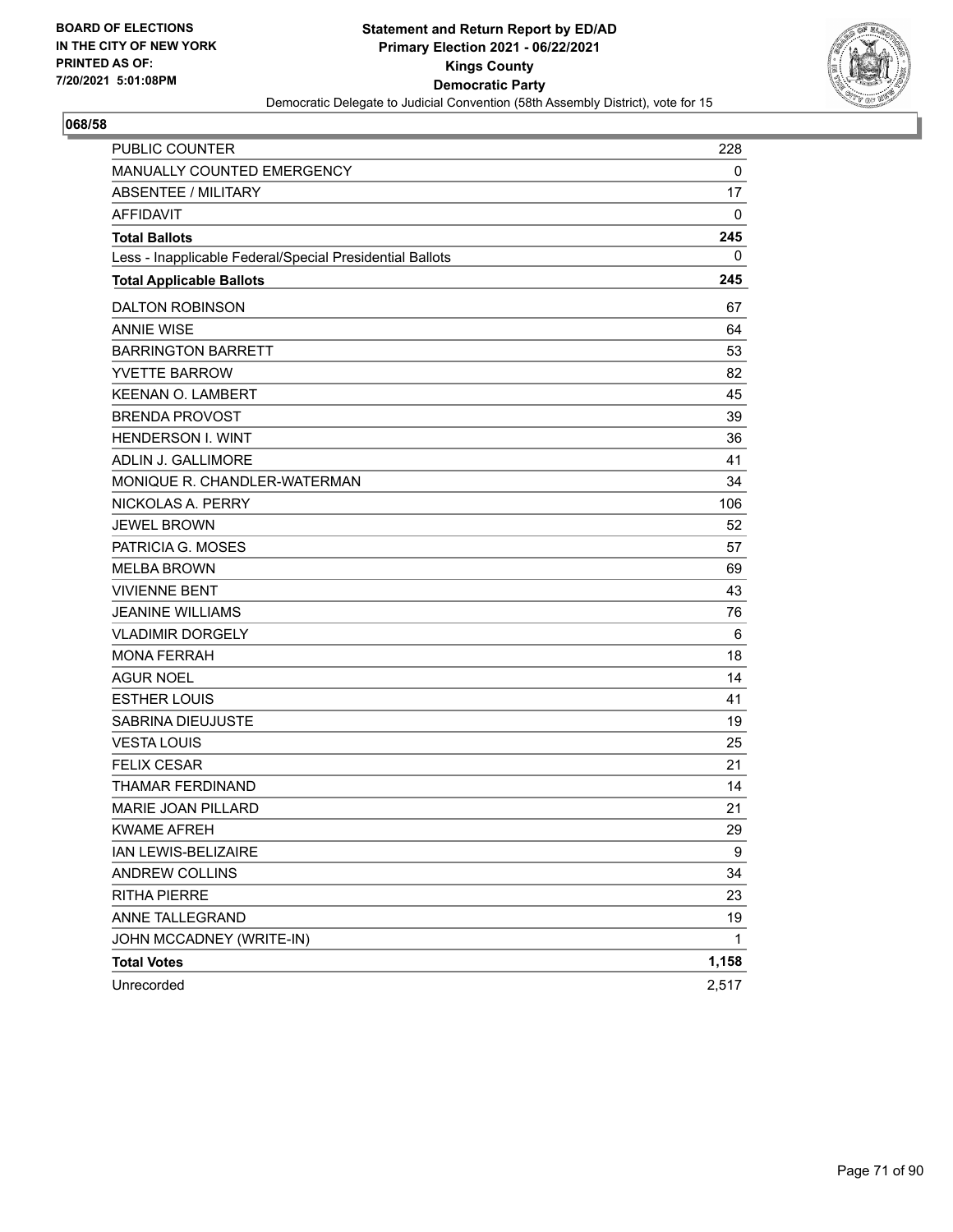

| PUBLIC COUNTER                                           | 51                      |
|----------------------------------------------------------|-------------------------|
| MANUALLY COUNTED EMERGENCY                               | 0                       |
| <b>ABSENTEE / MILITARY</b>                               | $\overline{\mathbf{c}}$ |
| <b>AFFIDAVIT</b>                                         | 1                       |
| <b>Total Ballots</b>                                     | 54                      |
| Less - Inapplicable Federal/Special Presidential Ballots | $\mathbf{0}$            |
| <b>Total Applicable Ballots</b>                          | 54                      |
| <b>DALTON ROBINSON</b>                                   | 19                      |
| <b>ANNIE WISE</b>                                        | 16                      |
| <b>BARRINGTON BARRETT</b>                                | 11                      |
| <b>YVETTE BARROW</b>                                     | 22                      |
| <b>KEENAN O. LAMBERT</b>                                 | 10                      |
| <b>BRENDA PROVOST</b>                                    | 11                      |
| <b>HENDERSON I. WINT</b>                                 | $\overline{7}$          |
| <b>ADLIN J. GALLIMORE</b>                                | $\overline{7}$          |
| MONIQUE R. CHANDLER-WATERMAN                             | 8                       |
| NICKOLAS A. PERRY                                        | 21                      |
| <b>JEWEL BROWN</b>                                       | 15                      |
| PATRICIA G. MOSES                                        | 14                      |
| <b>MELBA BROWN</b>                                       | 20                      |
| <b>VIVIENNE BENT</b>                                     | $\overline{7}$          |
| <b>JEANINE WILLIAMS</b>                                  | 18                      |
| <b>VLADIMIR DORGELY</b>                                  | 3                       |
| <b>MONA FERRAH</b>                                       | $\overline{7}$          |
| <b>AGUR NOEL</b>                                         | 1                       |
| <b>ESTHER LOUIS</b>                                      | 16                      |
| <b>SABRINA DIEUJUSTE</b>                                 | 9                       |
| <b>VESTA LOUIS</b>                                       | 4                       |
| <b>FELIX CESAR</b>                                       | 14                      |
| THAMAR FERDINAND                                         | $\overline{7}$          |
| MARIE JOAN PILLARD                                       | 8                       |
| <b>KWAME AFREH</b>                                       | 11                      |
| IAN LEWIS-BELIZAIRE                                      | $\overline{4}$          |
| <b>ANDREW COLLINS</b>                                    | 16                      |
| <b>RITHA PIERRE</b>                                      | 8                       |
| ANNE TALLEGRAND                                          | 8                       |
| UNATTRIBUTABLE WRITE-IN (WRITE-IN)                       | 3                       |
| <b>Total Votes</b>                                       | 325                     |
| Unrecorded                                               | 485                     |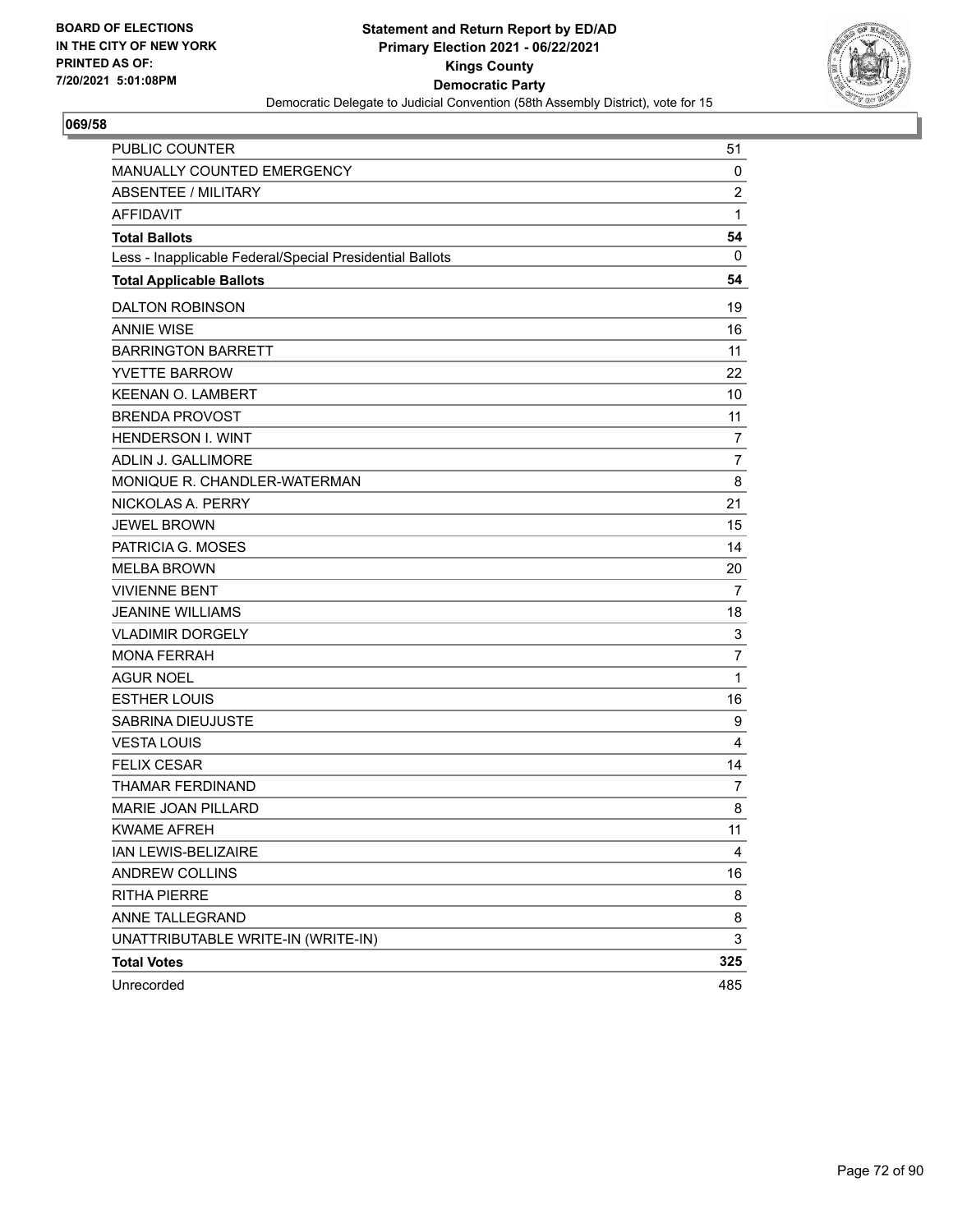

| <b>PUBLIC COUNTER</b>                                    | 183         |
|----------------------------------------------------------|-------------|
| MANUALLY COUNTED EMERGENCY                               | 0           |
| ABSENTEE / MILITARY                                      | 6           |
| <b>AFFIDAVIT</b>                                         | $\mathbf 0$ |
| <b>Total Ballots</b>                                     | 189         |
| Less - Inapplicable Federal/Special Presidential Ballots | 0           |
| <b>Total Applicable Ballots</b>                          | 189         |
| <b>DALTON ROBINSON</b>                                   | 34          |
| <b>ANNIE WISE</b>                                        | 26          |
| <b>BARRINGTON BARRETT</b>                                | 35          |
| <b>YVETTE BARROW</b>                                     | 47          |
| <b>KEENAN O. LAMBERT</b>                                 | 28          |
| <b>BRENDA PROVOST</b>                                    | 27          |
| <b>HENDERSON I. WINT</b>                                 | 15          |
| ADLIN J. GALLIMORE                                       | 17          |
| MONIQUE R. CHANDLER-WATERMAN                             | 9           |
| NICKOLAS A. PERRY                                        | 50          |
| <b>JEWEL BROWN</b>                                       | 31          |
| PATRICIA G. MOSES                                        | 38          |
| <b>MELBA BROWN</b>                                       | 41          |
| <b>VIVIENNE BENT</b>                                     | 20          |
| <b>JEANINE WILLIAMS</b>                                  | 37          |
| <b>VLADIMIR DORGELY</b>                                  | 13          |
| <b>MONA FERRAH</b>                                       | 20          |
| <b>AGUR NOEL</b>                                         | 14          |
| <b>ESTHER LOUIS</b>                                      | 33          |
| SABRINA DIEUJUSTE                                        | 18          |
| <b>VESTA LOUIS</b>                                       | 17          |
| <b>FELIX CESAR</b>                                       | 29          |
| THAMAR FERDINAND                                         | 19          |
| <b>MARIE JOAN PILLARD</b>                                | 32          |
| <b>KWAME AFREH</b>                                       | 21          |
| IAN LEWIS-BELIZAIRE                                      | 13          |
| ANDREW COLLINS                                           | 34          |
| <b>RITHA PIERRE</b>                                      | 22          |
| ANNE TALLEGRAND                                          | 19          |
| <b>Total Votes</b>                                       | 759         |
| Unrecorded                                               | 2,076       |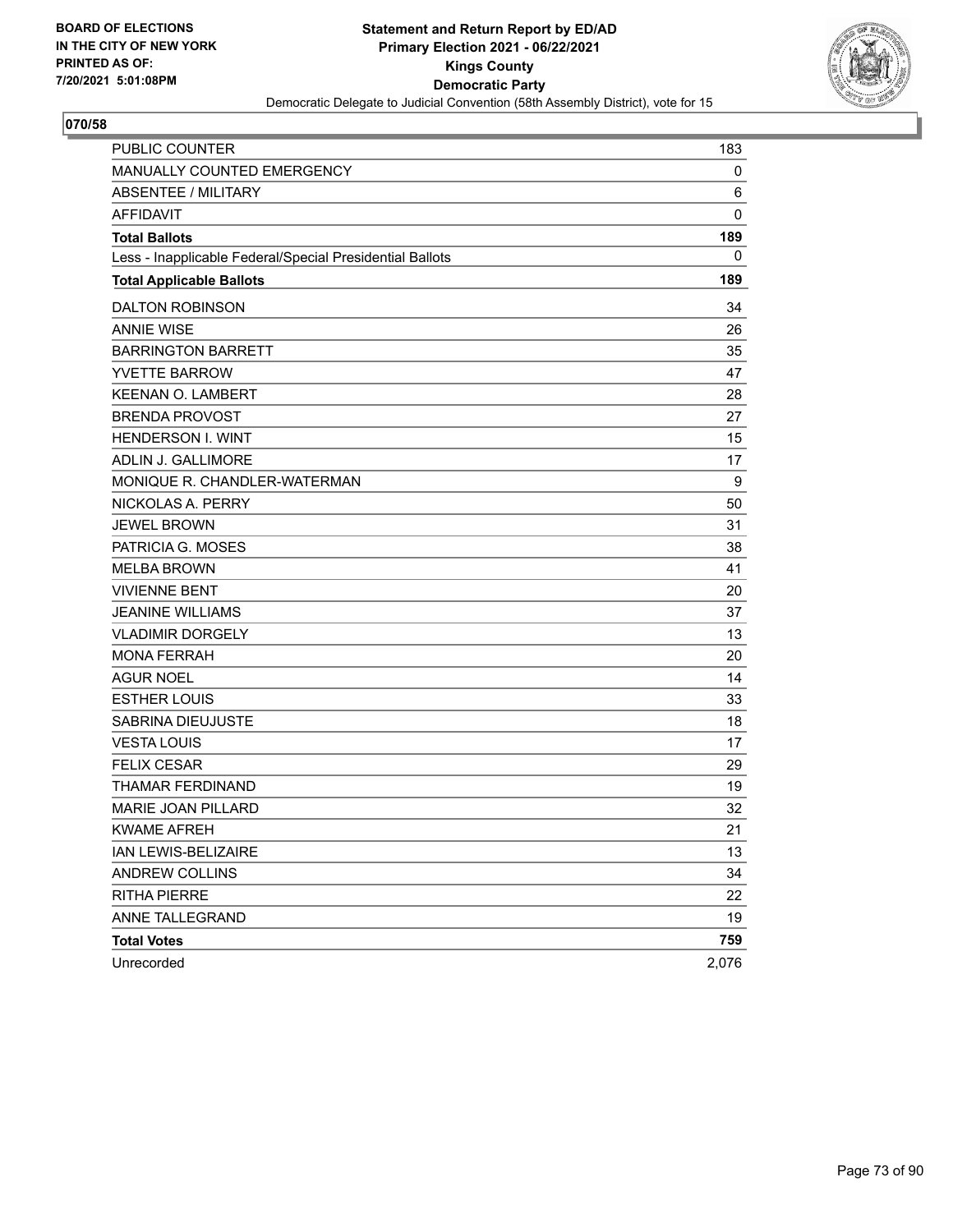

| <b>PUBLIC COUNTER</b>                                    | 150   |
|----------------------------------------------------------|-------|
| MANUALLY COUNTED EMERGENCY                               | 0     |
| <b>ABSENTEE / MILITARY</b>                               | 21    |
| <b>AFFIDAVIT</b>                                         | 0     |
| <b>Total Ballots</b>                                     | 171   |
| Less - Inapplicable Federal/Special Presidential Ballots | 0     |
| <b>Total Applicable Ballots</b>                          | 171   |
| <b>DALTON ROBINSON</b>                                   | 48    |
| <b>ANNIE WISE</b>                                        | 35    |
| <b>BARRINGTON BARRETT</b>                                | 40    |
| <b>YVETTE BARROW</b>                                     | 57    |
| <b>KEENAN O. LAMBERT</b>                                 | 32    |
| <b>BRENDA PROVOST</b>                                    | 37    |
| <b>HENDERSON I. WINT</b>                                 | 28    |
| ADLIN J. GALLIMORE                                       | 31    |
| MONIQUE R. CHANDLER-WATERMAN                             | 22    |
| NICKOLAS A. PERRY                                        | 63    |
| <b>JEWEL BROWN</b>                                       | 37    |
| PATRICIA G. MOSES                                        | 44    |
| <b>MELBA BROWN</b>                                       | 45    |
| <b>VIVIENNE BENT</b>                                     | 38    |
| <b>JEANINE WILLIAMS</b>                                  | 60    |
| <b>VLADIMIR DORGELY</b>                                  | 19    |
| <b>MONA FERRAH</b>                                       | 24    |
| <b>AGUR NOEL</b>                                         | 19    |
| <b>ESTHER LOUIS</b>                                      | 33    |
| <b>SABRINA DIEUJUSTE</b>                                 | 21    |
| <b>VESTA LOUIS</b>                                       | 18    |
| <b>FELIX CESAR</b>                                       | 26    |
| <b>THAMAR FERDINAND</b>                                  | 9     |
| MARIE JOAN PILLARD                                       | 27    |
| <b>KWAME AFREH</b>                                       | 17    |
| IAN LEWIS-BELIZAIRE                                      | 18    |
| ANDREW COLLINS                                           | 35    |
| <b>RITHA PIERRE</b>                                      | 32    |
| ANNE TALLEGRAND                                          | 25    |
| <b>Total Votes</b>                                       | 940   |
| Unrecorded                                               | 1,625 |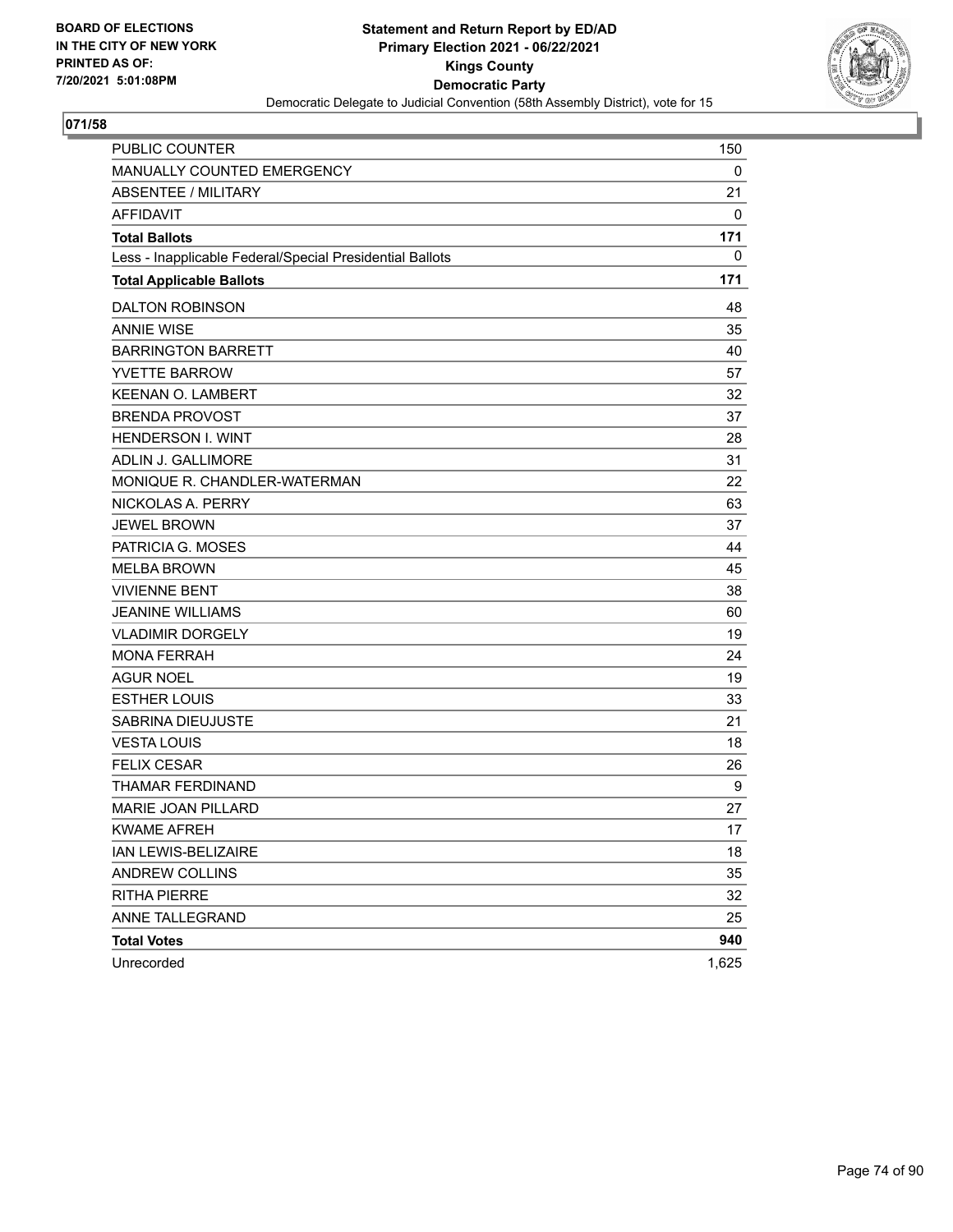

| <b>PUBLIC COUNTER</b>                                    | 109   |
|----------------------------------------------------------|-------|
| MANUALLY COUNTED EMERGENCY                               | 0     |
| ABSENTEE / MILITARY                                      | 29    |
| <b>AFFIDAVIT</b>                                         | 0     |
| <b>Total Ballots</b>                                     | 138   |
| Less - Inapplicable Federal/Special Presidential Ballots | 0     |
| <b>Total Applicable Ballots</b>                          | 138   |
| <b>DALTON ROBINSON</b>                                   | 36    |
| <b>ANNIE WISE</b>                                        | 23    |
| <b>BARRINGTON BARRETT</b>                                | 25    |
| <b>YVETTE BARROW</b>                                     | 42    |
| <b>KEENAN O. LAMBERT</b>                                 | 27    |
| <b>BRENDA PROVOST</b>                                    | 22    |
| <b>HENDERSON I. WINT</b>                                 | 18    |
| ADLIN J. GALLIMORE                                       | 15    |
| MONIQUE R. CHANDLER-WATERMAN                             | 17    |
| NICKOLAS A. PERRY                                        | 39    |
| <b>JEWEL BROWN</b>                                       | 28    |
| PATRICIA G. MOSES                                        | 30    |
| <b>MELBA BROWN</b>                                       | 34    |
| <b>VIVIENNE BENT</b>                                     | 25    |
| <b>JEANINE WILLIAMS</b>                                  | 33    |
| <b>VLADIMIR DORGELY</b>                                  | 6     |
| <b>MONA FERRAH</b>                                       | 18    |
| <b>AGUR NOEL</b>                                         | 13    |
| <b>ESTHER LOUIS</b>                                      | 27    |
| SABRINA DIEUJUSTE                                        | 23    |
| <b>VESTA LOUIS</b>                                       | 15    |
| <b>FELIX CESAR</b>                                       | 17    |
| THAMAR FERDINAND                                         | 16    |
| MARIE JOAN PILLARD                                       | 17    |
| <b>KWAME AFREH</b>                                       | 25    |
| IAN LEWIS-BELIZAIRE                                      | 14    |
| ANDREW COLLINS                                           | 18    |
| <b>RITHA PIERRE</b>                                      | 26    |
| ANNE TALLEGRAND                                          | 18    |
| <b>Total Votes</b>                                       | 667   |
| Unrecorded                                               | 1,403 |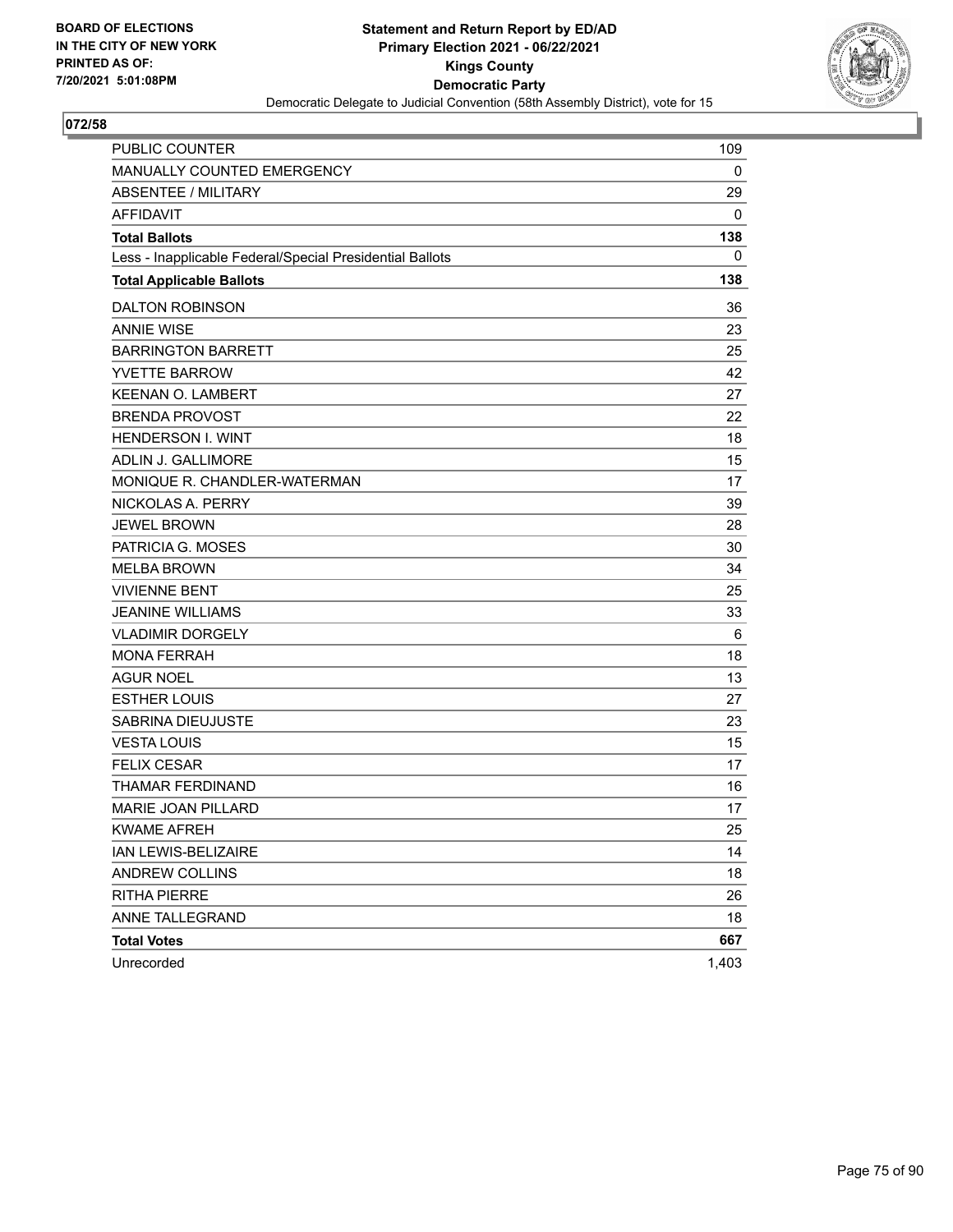

| PUBLIC COUNTER                                           | 71             |
|----------------------------------------------------------|----------------|
| MANUALLY COUNTED EMERGENCY                               | 0              |
| <b>ABSENTEE / MILITARY</b>                               | 5              |
| <b>AFFIDAVIT</b>                                         | $\mathbf 0$    |
| <b>Total Ballots</b>                                     | 76             |
| Less - Inapplicable Federal/Special Presidential Ballots | $\mathbf{0}$   |
| <b>Total Applicable Ballots</b>                          | 76             |
| <b>DALTON ROBINSON</b>                                   | 24             |
| <b>ANNIE WISE</b>                                        | 18             |
| <b>BARRINGTON BARRETT</b>                                | 19             |
| <b>YVETTE BARROW</b>                                     | 26             |
| <b>KEENAN O. LAMBERT</b>                                 | 14             |
| <b>BRENDA PROVOST</b>                                    | 17             |
| <b>HENDERSON I. WINT</b>                                 | 11             |
| ADLIN J. GALLIMORE                                       | 10             |
| MONIQUE R. CHANDLER-WATERMAN                             | 9              |
| NICKOLAS A. PERRY                                        | 33             |
| <b>JEWEL BROWN</b>                                       | 19             |
| PATRICIA G. MOSES                                        | 22             |
| <b>MELBA BROWN</b>                                       | 22             |
| <b>VIVIENNE BENT</b>                                     | 15             |
| <b>JEANINE WILLIAMS</b>                                  | 25             |
| <b>VLADIMIR DORGELY</b>                                  | 3              |
| <b>MONA FERRAH</b>                                       | $\overline{7}$ |
| <b>AGUR NOEL</b>                                         | 4              |
| <b>ESTHER LOUIS</b>                                      | 15             |
| SABRINA DIEUJUSTE                                        | 9              |
| <b>VESTA LOUIS</b>                                       | 4              |
| <b>FELIX CESAR</b>                                       | 9              |
| THAMAR FERDINAND                                         | 3              |
| MARIE JOAN PILLARD                                       | 8              |
| <b>KWAME AFREH</b>                                       | 11             |
| IAN LEWIS-BELIZAIRE                                      | 1              |
| <b>ANDREW COLLINS</b>                                    | 16             |
| <b>RITHA PIERRE</b>                                      | 7              |
| ANNE TALLEGRAND                                          | $\overline{7}$ |
| <b>Total Votes</b>                                       | 388            |
| Unrecorded                                               | 752            |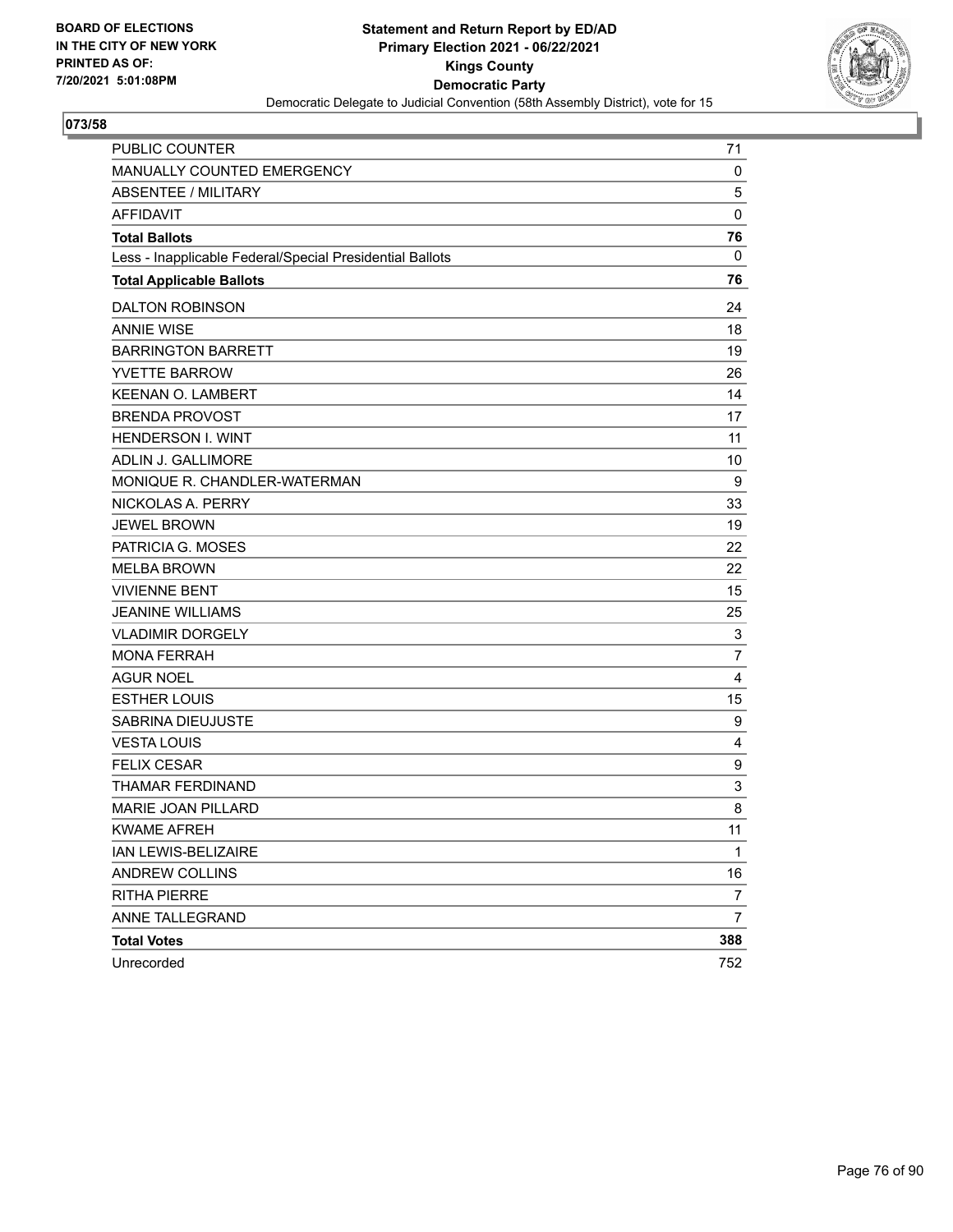

| <b>PUBLIC COUNTER</b>                                    | 211             |
|----------------------------------------------------------|-----------------|
| MANUALLY COUNTED EMERGENCY                               | 0               |
| ABSENTEE / MILITARY                                      | 12 <sup>2</sup> |
| <b>AFFIDAVIT</b>                                         | 1               |
| <b>Total Ballots</b>                                     | 224             |
| Less - Inapplicable Federal/Special Presidential Ballots | 0               |
| <b>Total Applicable Ballots</b>                          | 224             |
| <b>DALTON ROBINSON</b>                                   | 57              |
| <b>ANNIE WISE</b>                                        | 37              |
| <b>BARRINGTON BARRETT</b>                                | 39              |
| <b>YVETTE BARROW</b>                                     | 73              |
| <b>KEENAN O. LAMBERT</b>                                 | 41              |
| <b>BRENDA PROVOST</b>                                    | 41              |
| <b>HENDERSON I. WINT</b>                                 | 29              |
| ADLIN J. GALLIMORE                                       | 28              |
| MONIQUE R. CHANDLER-WATERMAN                             | 34              |
| NICKOLAS A. PERRY                                        | 66              |
| <b>JEWEL BROWN</b>                                       | 35              |
| PATRICIA G. MOSES                                        | 48              |
| <b>MELBA BROWN</b>                                       | 58              |
| <b>VIVIENNE BENT</b>                                     | 30              |
| <b>JEANINE WILLIAMS</b>                                  | 63              |
| <b>VLADIMIR DORGELY</b>                                  | 10              |
| <b>MONA FERRAH</b>                                       | 27              |
| <b>AGUR NOEL</b>                                         | 13              |
| <b>ESTHER LOUIS</b>                                      | 35              |
| SABRINA DIEUJUSTE                                        | 22              |
| <b>VESTA LOUIS</b>                                       | 17              |
| <b>FELIX CESAR</b>                                       | 28              |
| <b>THAMAR FERDINAND</b>                                  | 8               |
| MARIE JOAN PILLARD                                       | 20              |
| <b>KWAME AFREH</b>                                       | 23              |
| IAN LEWIS-BELIZAIRE                                      | 10              |
| ANDREW COLLINS                                           | 32              |
| <b>RITHA PIERRE</b>                                      | 22              |
| ANNE TALLEGRAND                                          | 18              |
| <b>Total Votes</b>                                       | 964             |
| Unrecorded                                               | 2,396           |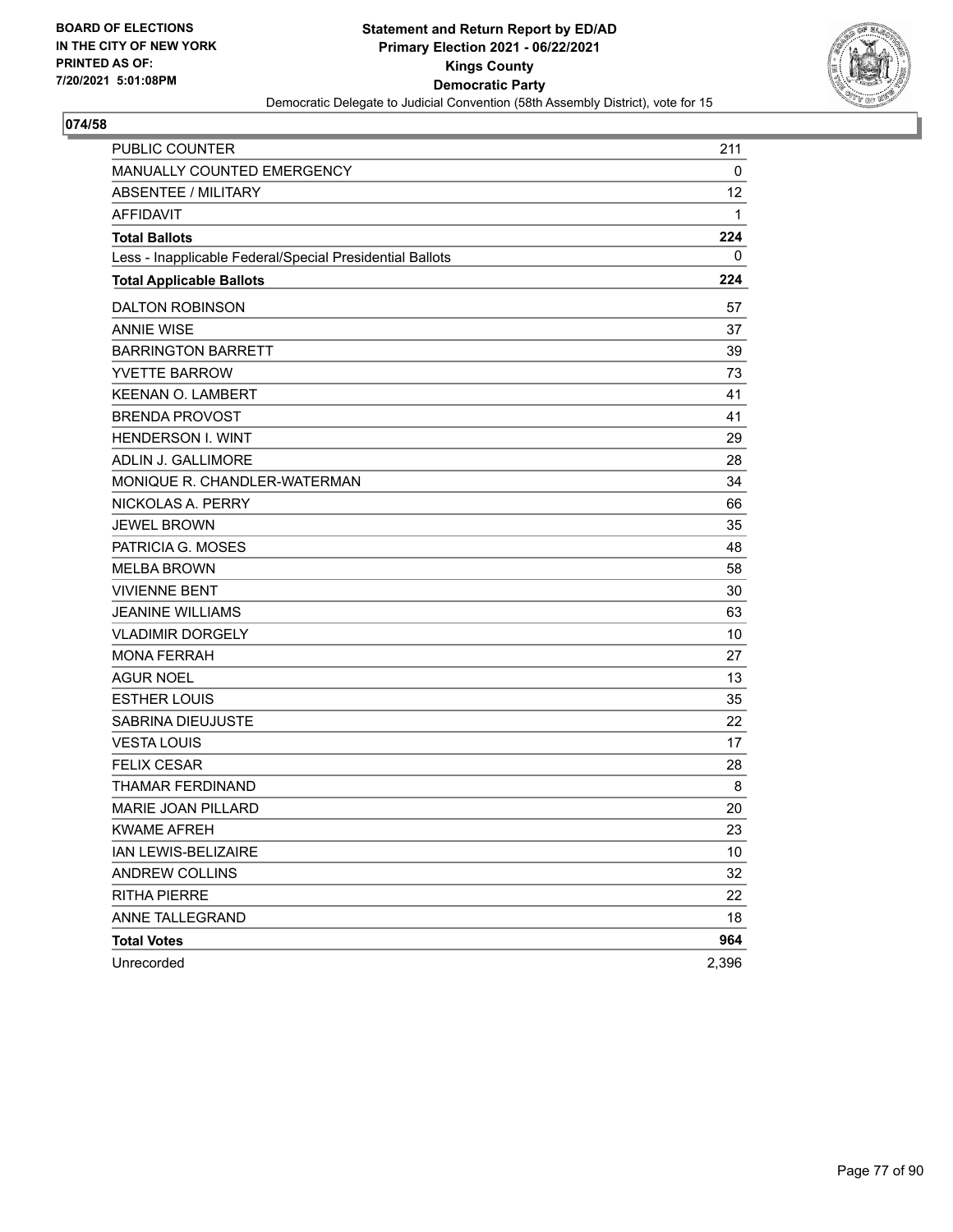

| PUBLIC COUNTER                                           | 174   |
|----------------------------------------------------------|-------|
| MANUALLY COUNTED EMERGENCY                               | 0     |
| <b>ABSENTEE / MILITARY</b>                               | 19    |
| <b>AFFIDAVIT</b>                                         | 0     |
| <b>Total Ballots</b>                                     | 193   |
| Less - Inapplicable Federal/Special Presidential Ballots | 0     |
| <b>Total Applicable Ballots</b>                          | 193   |
| <b>DALTON ROBINSON</b>                                   | 58    |
| <b>ANNIE WISE</b>                                        | 37    |
| <b>BARRINGTON BARRETT</b>                                | 39    |
| <b>YVETTE BARROW</b>                                     | 61    |
| <b>KEENAN O. LAMBERT</b>                                 | 35    |
| <b>BRENDA PROVOST</b>                                    | 36    |
| <b>HENDERSON I. WINT</b>                                 | 29    |
| ADLIN J. GALLIMORE                                       | 30    |
| MONIQUE R. CHANDLER-WATERMAN                             | 24    |
| NICKOLAS A. PERRY                                        | 69    |
| <b>JEWEL BROWN</b>                                       | 33    |
| PATRICIA G. MOSES                                        | 54    |
| <b>MELBA BROWN</b>                                       | 49    |
| <b>VIVIENNE BENT</b>                                     | 36    |
| <b>JEANINE WILLIAMS</b>                                  | 49    |
| <b>VLADIMIR DORGELY</b>                                  | 10    |
| <b>MONA FERRAH</b>                                       | 23    |
| <b>AGUR NOEL</b>                                         | 18    |
| <b>ESTHER LOUIS</b>                                      | 45    |
| SABRINA DIEUJUSTE                                        | 27    |
| <b>VESTA LOUIS</b>                                       | 19    |
| <b>FELIX CESAR</b>                                       | 27    |
| THAMAR FERDINAND                                         | 20    |
| MARIE JOAN PILLARD                                       | 20    |
| <b>KWAME AFREH</b>                                       | 25    |
| IAN LEWIS-BELIZAIRE                                      | 16    |
| ANDREW COLLINS                                           | 34    |
| <b>RITHA PIERRE</b>                                      | 32    |
| ANNE TALLEGRAND                                          | 13    |
| <b>Total Votes</b>                                       | 968   |
| Unrecorded                                               | 1,927 |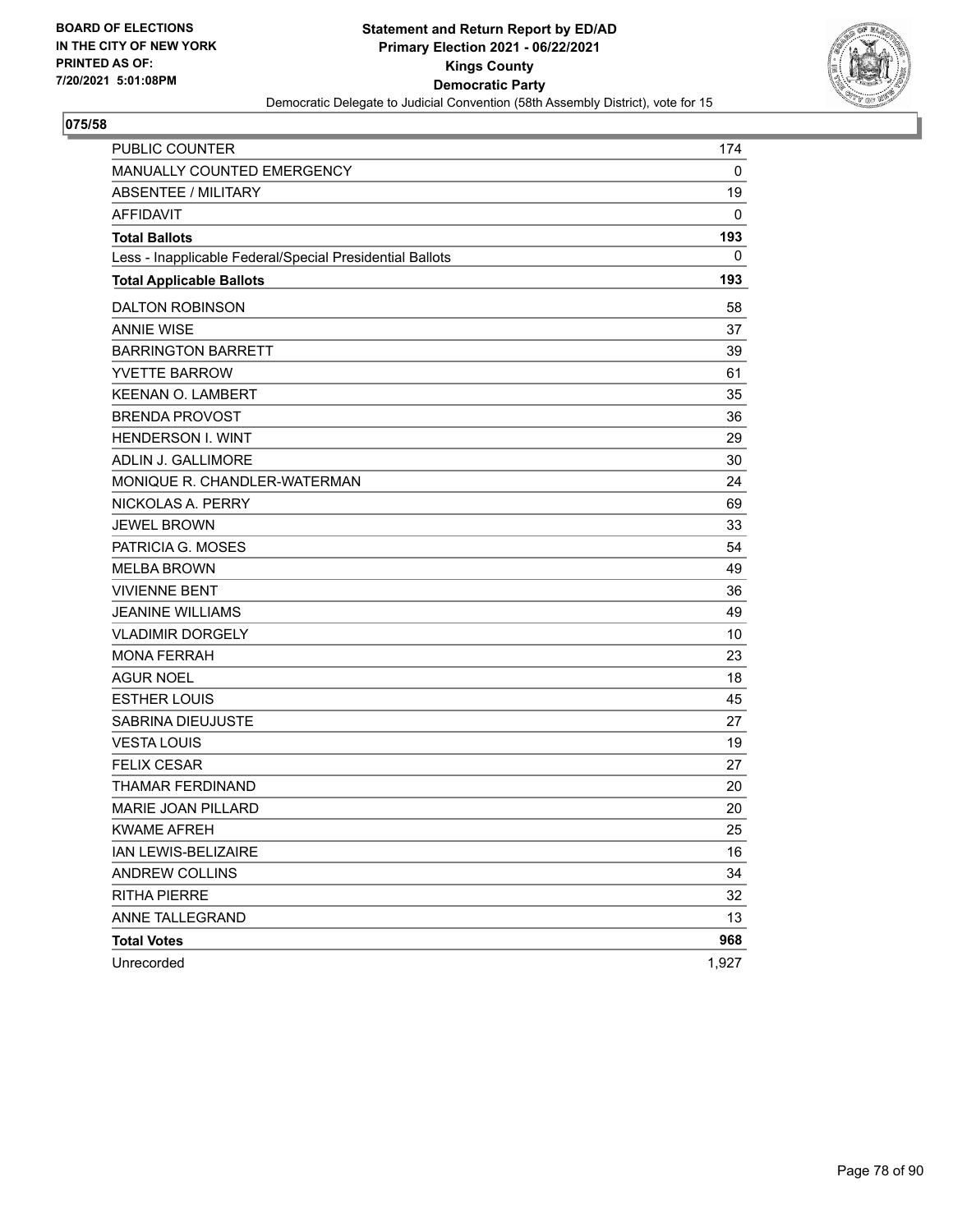

| <b>PUBLIC COUNTER</b>                                    | 215            |
|----------------------------------------------------------|----------------|
| MANUALLY COUNTED EMERGENCY                               | 0              |
| <b>ABSENTEE / MILITARY</b>                               | 18             |
| <b>AFFIDAVIT</b>                                         | 0              |
| <b>Total Ballots</b>                                     | 233            |
| Less - Inapplicable Federal/Special Presidential Ballots | 0              |
| <b>Total Applicable Ballots</b>                          | 233            |
| <b>DALTON ROBINSON</b>                                   | 57             |
| <b>ANNIE WISE</b>                                        | 34             |
| <b>BARRINGTON BARRETT</b>                                | 43             |
| <b>YVETTE BARROW</b>                                     | 72             |
| <b>KEENAN O. LAMBERT</b>                                 | 41             |
| <b>BRENDA PROVOST</b>                                    | 33             |
| <b>HENDERSON I. WINT</b>                                 | 27             |
| ADLIN J. GALLIMORE                                       | 23             |
| MONIQUE R. CHANDLER-WATERMAN                             | 26             |
| NICKOLAS A. PERRY                                        | 79             |
| <b>JEWEL BROWN</b>                                       | 39             |
| PATRICIA G. MOSES                                        | 49             |
| <b>MELBA BROWN</b>                                       | 58             |
| <b>VIVIENNE BENT</b>                                     | 39             |
| <b>JEANINE WILLIAMS</b>                                  | 63             |
| <b>VLADIMIR DORGELY</b>                                  | 15             |
| <b>MONA FERRAH</b>                                       | 29             |
| AGUR NOEL                                                | 15             |
| <b>ESTHER LOUIS</b>                                      | 42             |
| SABRINA DIEUJUSTE                                        | 34             |
| <b>VESTA LOUIS</b>                                       | 15             |
| <b>FELIX CESAR</b>                                       | 19             |
| THAMAR FERDINAND                                         | 25             |
| <b>MARIE JOAN PILLARD</b>                                | 27             |
| <b>KWAME AFREH</b>                                       | 25             |
| IAN LEWIS-BELIZAIRE                                      | 13             |
| ANDREW COLLINS                                           | 38             |
| <b>RITHA PIERRE</b>                                      | 33             |
| ANNE TALLEGRAND                                          | 18             |
| UNATTRIBUTABLE WRITE-IN (WRITE-IN)                       | $\overline{2}$ |
| <b>Total Votes</b>                                       | 1,033          |
| Unrecorded                                               | 2,462          |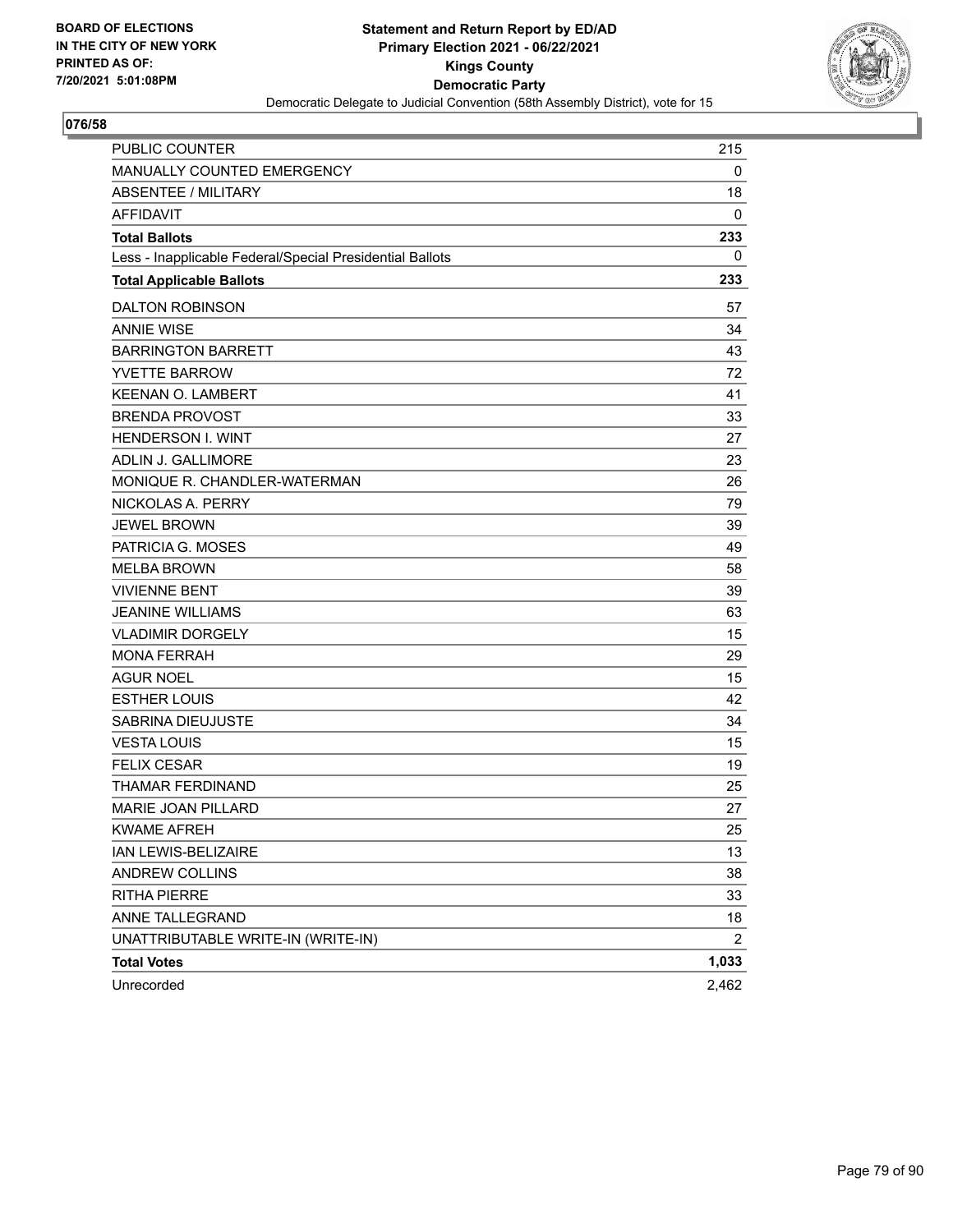

| <b>PUBLIC COUNTER</b>                                    | 242   |
|----------------------------------------------------------|-------|
| MANUALLY COUNTED EMERGENCY                               | 0     |
| <b>ABSENTEE / MILITARY</b>                               | 18    |
| <b>AFFIDAVIT</b>                                         | 1     |
| <b>Total Ballots</b>                                     | 261   |
| Less - Inapplicable Federal/Special Presidential Ballots | 0     |
| <b>Total Applicable Ballots</b>                          | 261   |
| <b>DALTON ROBINSON</b>                                   | 63    |
| <b>ANNIE WISE</b>                                        | 39    |
| <b>BARRINGTON BARRETT</b>                                | 49    |
| <b>YVETTE BARROW</b>                                     | 77    |
| <b>KEENAN O. LAMBERT</b>                                 | 47    |
| <b>BRENDA PROVOST</b>                                    | 52    |
| <b>HENDERSON I. WINT</b>                                 | 34    |
| ADLIN J. GALLIMORE                                       | 30    |
| MONIQUE R. CHANDLER-WATERMAN                             | 33    |
| NICKOLAS A. PERRY                                        | 95    |
| <b>JEWEL BROWN</b>                                       | 51    |
| PATRICIA G. MOSES                                        | 52    |
| <b>MELBA BROWN</b>                                       | 69    |
| <b>VIVIENNE BENT</b>                                     | 48    |
| <b>JEANINE WILLIAMS</b>                                  | 77    |
| <b>VLADIMIR DORGELY</b>                                  | 17    |
| <b>MONA FERRAH</b>                                       | 28    |
| AGUR NOEL                                                | 19    |
| <b>ESTHER LOUIS</b>                                      | 42    |
| SABRINA DIEUJUSTE                                        | 29    |
| <b>VESTA LOUIS</b>                                       | 22    |
| <b>FELIX CESAR</b>                                       | 38    |
| THAMAR FERDINAND                                         | 21    |
| <b>MARIE JOAN PILLARD</b>                                | 33    |
| <b>KWAME AFREH</b>                                       | 32    |
| IAN LEWIS-BELIZAIRE                                      | 22    |
| ANDREW COLLINS                                           | 43    |
| <b>RITHA PIERRE</b>                                      | 35    |
| ANNE TALLEGRAND                                          | 27    |
| UNATTRIBUTABLE WRITE-IN (WRITE-IN)                       | 1     |
| <b>Total Votes</b>                                       | 1,225 |
| Unrecorded                                               | 2,690 |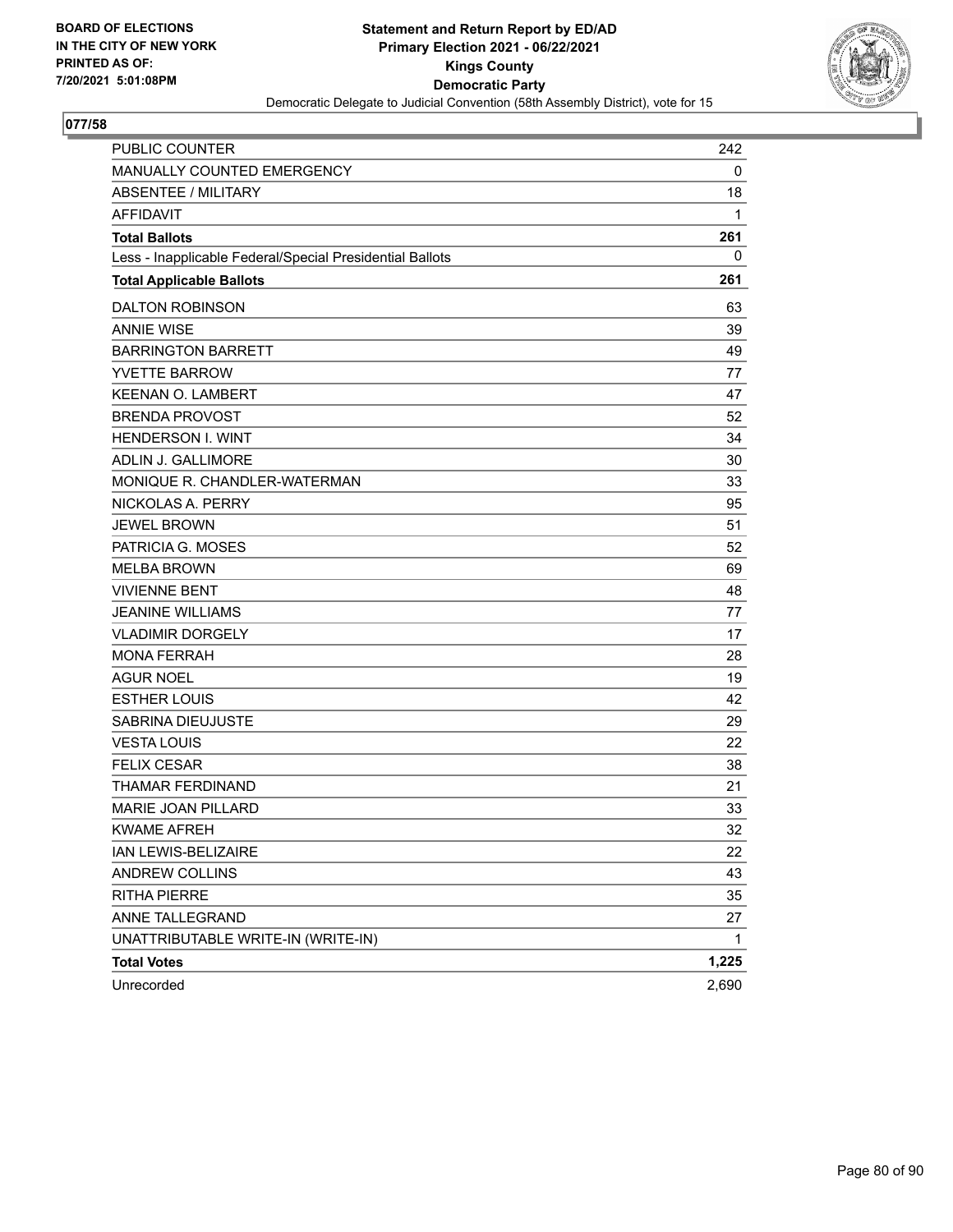

| PUBLIC COUNTER                                           | 247         |
|----------------------------------------------------------|-------------|
| MANUALLY COUNTED EMERGENCY                               | 0           |
| ABSENTEE / MILITARY                                      | 9           |
| <b>AFFIDAVIT</b>                                         | $\mathbf 0$ |
| <b>Total Ballots</b>                                     | 256         |
| Less - Inapplicable Federal/Special Presidential Ballots | 0           |
| <b>Total Applicable Ballots</b>                          | 256         |
| <b>DALTON ROBINSON</b>                                   | 52          |
| <b>ANNIE WISE</b>                                        | 33          |
| <b>BARRINGTON BARRETT</b>                                | 38          |
| <b>YVETTE BARROW</b>                                     | 66          |
| <b>KEENAN O. LAMBERT</b>                                 | 32          |
| <b>BRENDA PROVOST</b>                                    | 32          |
| <b>HENDERSON I. WINT</b>                                 | 28          |
| <b>ADLIN J. GALLIMORE</b>                                | 19          |
| MONIQUE R. CHANDLER-WATERMAN                             | 22          |
| NICKOLAS A. PERRY                                        | 78          |
| <b>JEWEL BROWN</b>                                       | 37          |
| PATRICIA G. MOSES                                        | 53          |
| <b>MELBA BROWN</b>                                       | 42          |
| <b>VIVIENNE BENT</b>                                     | 36          |
| <b>JEANINE WILLIAMS</b>                                  | 60          |
| <b>VLADIMIR DORGELY</b>                                  | 19          |
| <b>MONA FERRAH</b>                                       | 18          |
| <b>AGUR NOEL</b>                                         | 12          |
| <b>ESTHER LOUIS</b>                                      | 34          |
| <b>SABRINA DIEUJUSTE</b>                                 | 21          |
| <b>VESTA LOUIS</b>                                       | 17          |
| <b>FELIX CESAR</b>                                       | 30          |
| THAMAR FERDINAND                                         | 17          |
| MARIE JOAN PILLARD                                       | 38          |
| <b>KWAME AFREH</b>                                       | 24          |
| IAN LEWIS-BELIZAIRE                                      | 21          |
| <b>ANDREW COLLINS</b>                                    | 28          |
| <b>RITHA PIERRE</b>                                      | 39          |
| ANNE TALLEGRAND                                          | 24          |
| <b>Total Votes</b>                                       | 970         |
| Unrecorded                                               | 2,870       |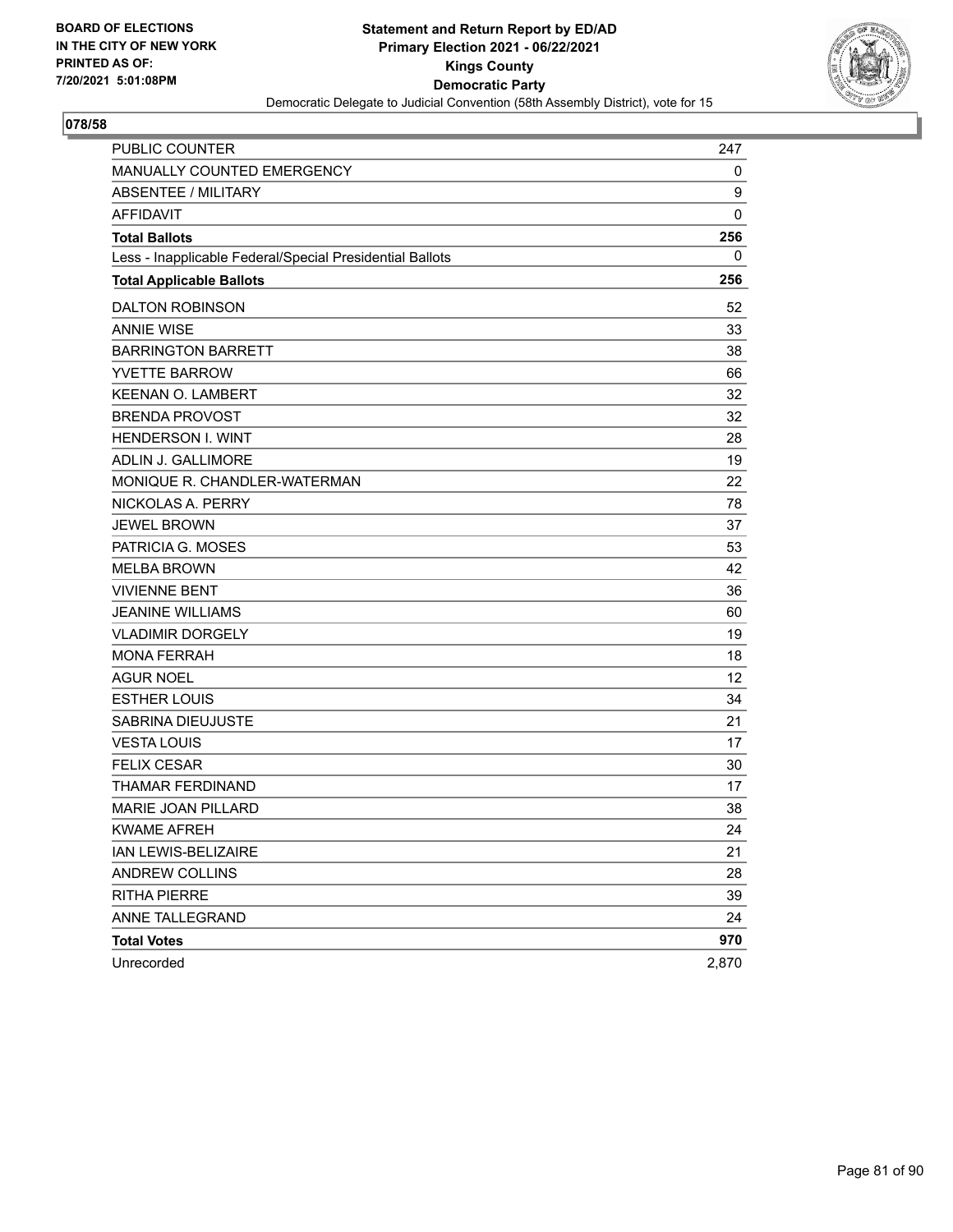

| <b>PUBLIC COUNTER</b>                                    | 218          |
|----------------------------------------------------------|--------------|
| MANUALLY COUNTED EMERGENCY                               | 0            |
| <b>ABSENTEE / MILITARY</b>                               | 16           |
| <b>AFFIDAVIT</b>                                         | 0            |
| <b>Total Ballots</b>                                     | 234          |
| Less - Inapplicable Federal/Special Presidential Ballots | 0            |
| <b>Total Applicable Ballots</b>                          | 234          |
| <b>DALTON ROBINSON</b>                                   | 62           |
| <b>ANNIE WISE</b>                                        | 44           |
| <b>BARRINGTON BARRETT</b>                                | 53           |
| <b>YVETTE BARROW</b>                                     | 72           |
| <b>KEENAN O. LAMBERT</b>                                 | 52           |
| <b>BRENDA PROVOST</b>                                    | 38           |
| <b>HENDERSON I. WINT</b>                                 | 35           |
| <b>ADLIN J. GALLIMORE</b>                                | 33           |
| MONIQUE R. CHANDLER-WATERMAN                             | 32           |
| NICKOLAS A. PERRY                                        | 74           |
| <b>JEWEL BROWN</b>                                       | 54           |
| PATRICIA G. MOSES                                        | 57           |
| <b>MELBA BROWN</b>                                       | 56           |
| <b>VIVIENNE BENT</b>                                     | 45           |
| <b>JEANINE WILLIAMS</b>                                  | 71           |
| <b>VLADIMIR DORGELY</b>                                  | 13           |
| <b>MONA FERRAH</b>                                       | 33           |
| <b>AGUR NOEL</b>                                         | 13           |
| <b>ESTHER LOUIS</b>                                      | 44           |
| SABRINA DIEUJUSTE                                        | 21           |
| <b>VESTA LOUIS</b>                                       | 17           |
| <b>FELIX CESAR</b>                                       | 27           |
| THAMAR FERDINAND                                         | 20           |
| MARIE JOAN PILLARD                                       | 28           |
| <b>KWAME AFREH</b>                                       | 31           |
| IAN LEWIS-BELIZAIRE                                      | 18           |
| ANDREW COLLINS                                           | 36           |
| <b>RITHA PIERRE</b>                                      | 29           |
| ANNE TALLEGRAND                                          | 24           |
| SUSAN MASTER (WRITE-IN)                                  | $\mathbf{1}$ |
| UNATTRIBUTABLE WRITE-IN (WRITE-IN)                       | 1            |
| <b>Total Votes</b>                                       | 1,134        |
| Unrecorded                                               | 2,376        |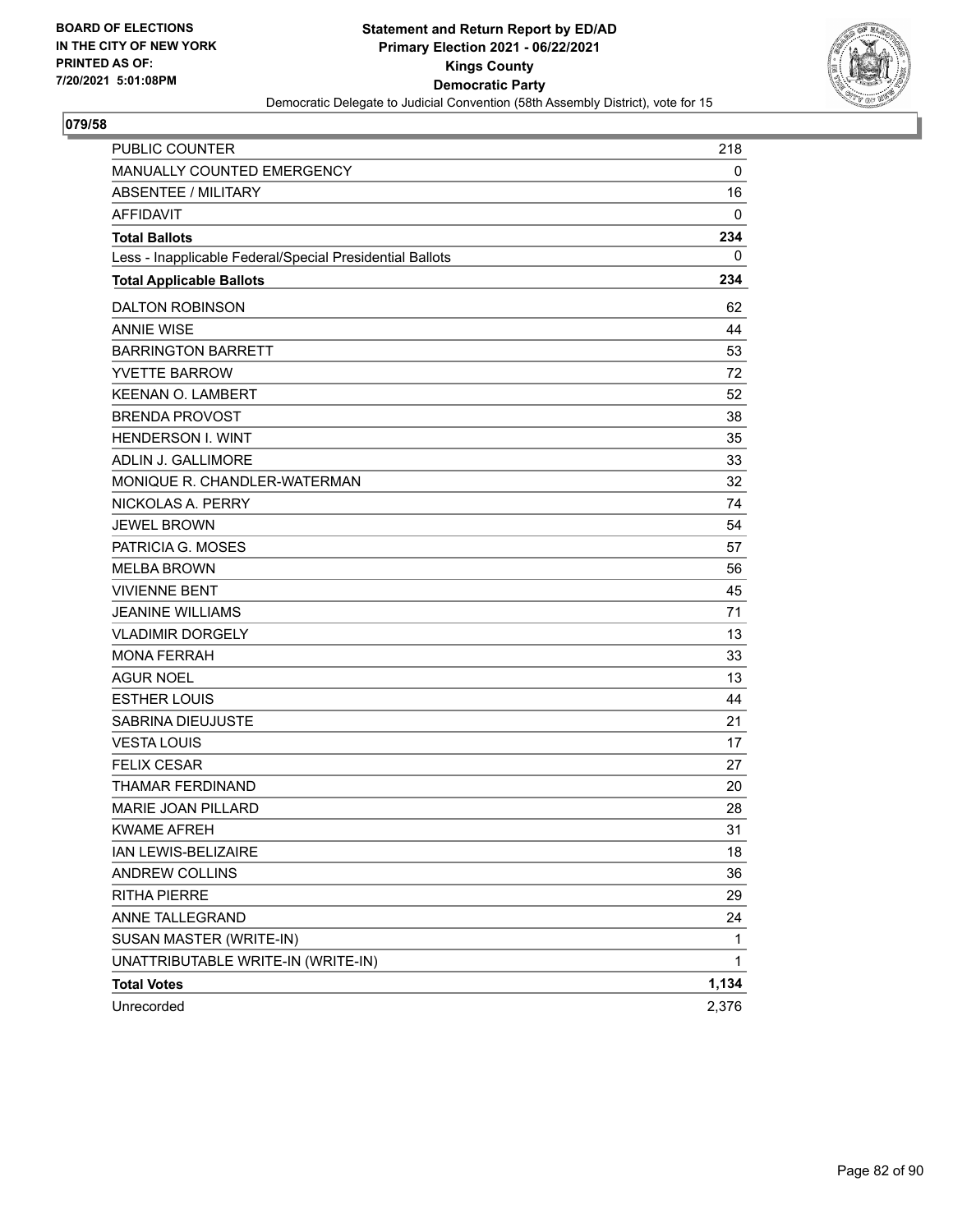

| <b>PUBLIC COUNTER</b>                                    | 184   |
|----------------------------------------------------------|-------|
| MANUALLY COUNTED EMERGENCY                               | 0     |
| <b>ABSENTEE / MILITARY</b>                               | 23    |
| <b>AFFIDAVIT</b>                                         | 0     |
| <b>Total Ballots</b>                                     | 207   |
| Less - Inapplicable Federal/Special Presidential Ballots | 0     |
| <b>Total Applicable Ballots</b>                          | 207   |
| <b>DALTON ROBINSON</b>                                   | 52    |
| <b>ANNIE WISE</b>                                        | 34    |
| <b>BARRINGTON BARRETT</b>                                | 46    |
| <b>YVETTE BARROW</b>                                     | 75    |
| <b>KEENAN O. LAMBERT</b>                                 | 36    |
| <b>BRENDA PROVOST</b>                                    | 45    |
| <b>HENDERSON I. WINT</b>                                 | 30    |
| <b>ADLIN J. GALLIMORE</b>                                | 32    |
| MONIQUE R. CHANDLER-WATERMAN                             | 44    |
| NICKOLAS A. PERRY                                        | 92    |
| <b>JEWEL BROWN</b>                                       | 36    |
| PATRICIA G. MOSES                                        | 46    |
| <b>MELBA BROWN</b>                                       | 44    |
| <b>VIVIENNE BENT</b>                                     | 40    |
| <b>JEANINE WILLIAMS</b>                                  | 66    |
| <b>VLADIMIR DORGELY</b>                                  | 13    |
| <b>MONA FERRAH</b>                                       | 26    |
| <b>AGUR NOEL</b>                                         | 14    |
| <b>ESTHER LOUIS</b>                                      | 48    |
| SABRINA DIEUJUSTE                                        | 18    |
| <b>VESTA LOUIS</b>                                       | 15    |
| <b>FELIX CESAR</b>                                       | 20    |
| THAMAR FERDINAND                                         | 21    |
| MARIE JOAN PILLARD                                       | 24    |
| <b>KWAME AFREH</b>                                       | 26    |
| IAN LEWIS-BELIZAIRE                                      | 15    |
| ANDREW COLLINS                                           | 27    |
| <b>RITHA PIERRE</b>                                      | 20    |
| ANNE TALLEGRAND                                          | 21    |
| UNATTRIBUTABLE WRITE-IN (WRITE-IN)                       | 3     |
| <b>Total Votes</b>                                       | 1,029 |
| Unrecorded                                               | 2,076 |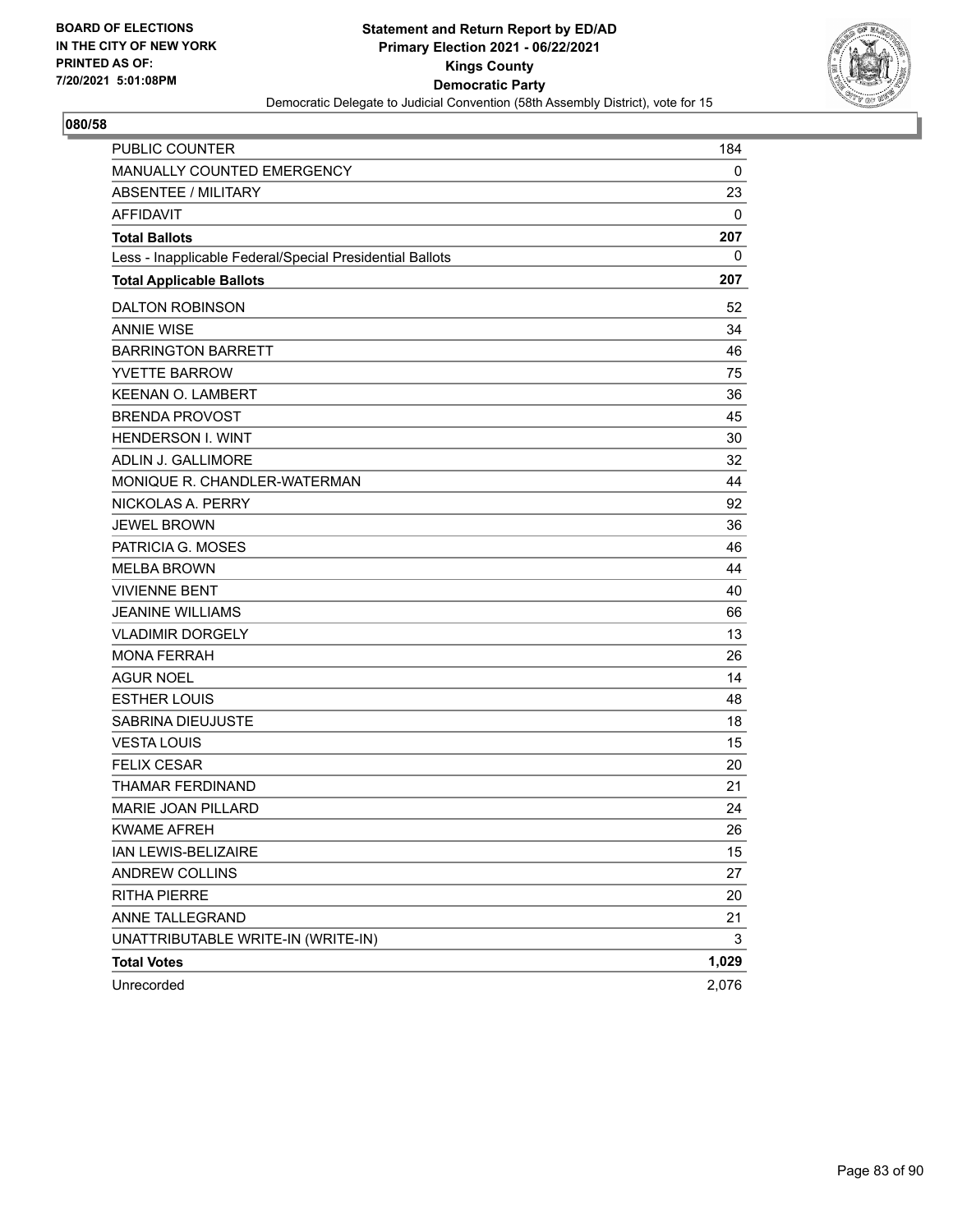

| PUBLIC COUNTER                                           | 129          |
|----------------------------------------------------------|--------------|
| MANUALLY COUNTED EMERGENCY                               | 0            |
| <b>ABSENTEE / MILITARY</b>                               | 9            |
| <b>AFFIDAVIT</b>                                         | $\mathbf 0$  |
| <b>Total Ballots</b>                                     | 138          |
| Less - Inapplicable Federal/Special Presidential Ballots | 0            |
| <b>Total Applicable Ballots</b>                          | 138          |
| <b>DALTON ROBINSON</b>                                   | 32           |
| <b>ANNIE WISE</b>                                        | 30           |
| <b>BARRINGTON BARRETT</b>                                | 29           |
| <b>YVETTE BARROW</b>                                     | 56           |
| <b>KEENAN O. LAMBERT</b>                                 | 24           |
| <b>BRENDA PROVOST</b>                                    | 24           |
| <b>HENDERSON I. WINT</b>                                 | 19           |
| ADLIN J. GALLIMORE                                       | 18           |
| MONIQUE R. CHANDLER-WATERMAN                             | 21           |
| NICKOLAS A. PERRY                                        | 44           |
| <b>JEWEL BROWN</b>                                       | 28           |
| PATRICIA G. MOSES                                        | 39           |
| <b>MELBA BROWN</b>                                       | 32           |
| <b>VIVIENNE BENT</b>                                     | 29           |
| <b>JEANINE WILLIAMS</b>                                  | 46           |
| <b>VLADIMIR DORGELY</b>                                  | 12           |
| <b>MONA FERRAH</b>                                       | 21           |
| <b>AGUR NOEL</b>                                         | 9            |
| <b>ESTHER LOUIS</b>                                      | 27           |
| SABRINA DIEUJUSTE                                        | 19           |
| <b>VESTA LOUIS</b>                                       | 14           |
| <b>FELIX CESAR</b>                                       | 19           |
| <b>THAMAR FERDINAND</b>                                  | 13           |
| MARIE JOAN PILLARD                                       | 19           |
| <b>KWAME AFREH</b>                                       | 17           |
| IAN LEWIS-BELIZAIRE                                      | 15           |
| ANDREW COLLINS                                           | 23           |
| <b>RITHA PIERRE</b>                                      | 21           |
| ANNE TALLEGRAND                                          | 16           |
| ACKQUILLE POLLARD (WRITE-IN)                             | $\mathbf{1}$ |
| ANTHONY BECKFORD (WRITE-IN)                              | 1            |
| UNATTRIBUTABLE WRITE-IN (WRITE-IN)                       | 1            |
| <b>Total Votes</b>                                       | 719          |
| Unrecorded                                               | 1,351        |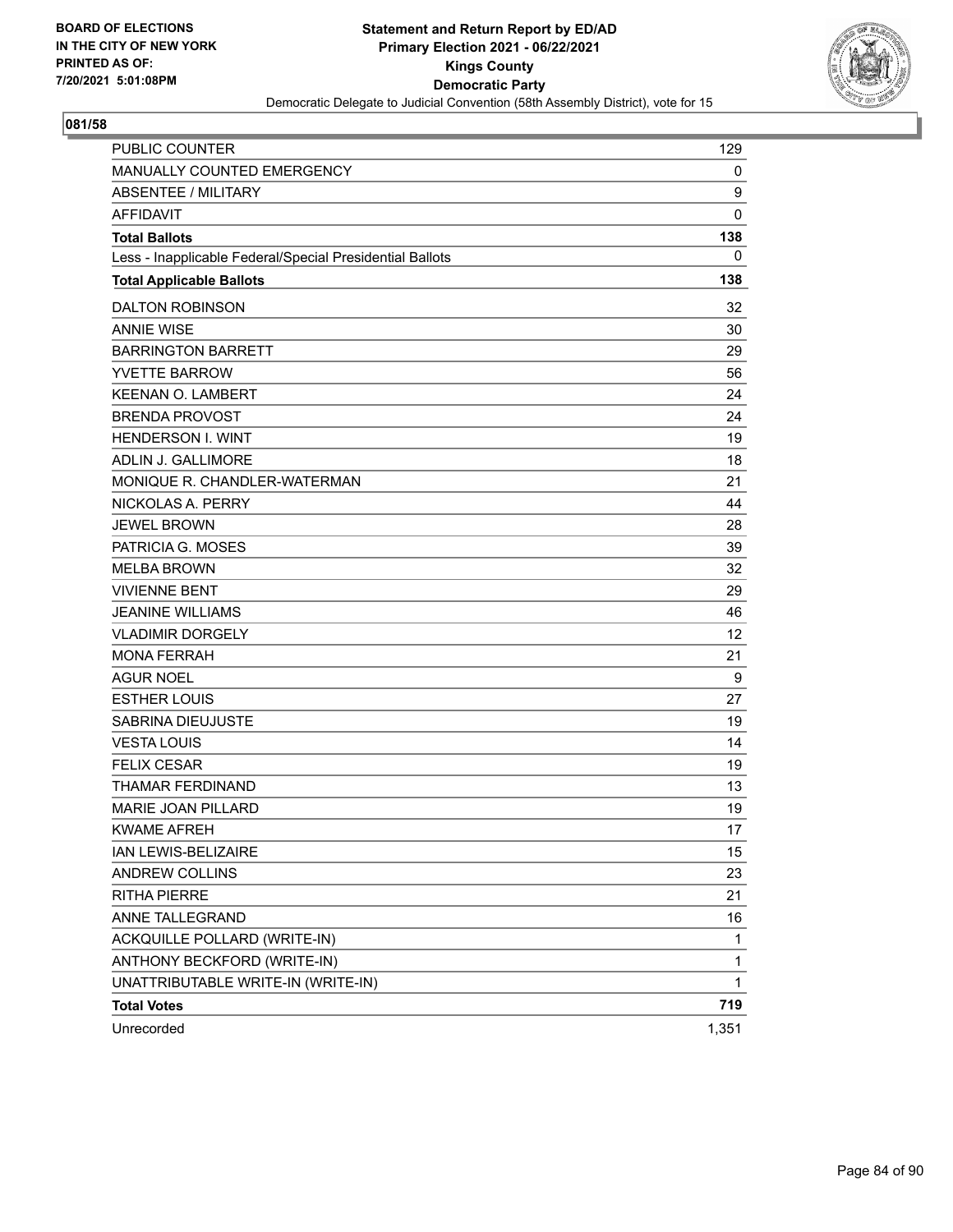

| PUBLIC COUNTER                                           | 154   |
|----------------------------------------------------------|-------|
| MANUALLY COUNTED EMERGENCY                               | 0     |
| <b>ABSENTEE / MILITARY</b>                               | 9     |
| <b>AFFIDAVIT</b>                                         | 1     |
| <b>Total Ballots</b>                                     | 164   |
| Less - Inapplicable Federal/Special Presidential Ballots | 0     |
| <b>Total Applicable Ballots</b>                          | 164   |
| <b>DALTON ROBINSON</b>                                   | 47    |
| <b>ANNIE WISE</b>                                        | 40    |
| <b>BARRINGTON BARRETT</b>                                | 46    |
| <b>YVETTE BARROW</b>                                     | 58    |
| <b>KEENAN O. LAMBERT</b>                                 | 37    |
| <b>BRENDA PROVOST</b>                                    | 43    |
| <b>HENDERSON I. WINT</b>                                 | 30    |
| <b>ADLIN J. GALLIMORE</b>                                | 31    |
| MONIQUE R. CHANDLER-WATERMAN                             | 27    |
| NICKOLAS A. PERRY                                        | 76    |
| <b>JEWEL BROWN</b>                                       | 42    |
| PATRICIA G. MOSES                                        | 44    |
| <b>MELBA BROWN</b>                                       | 47    |
| <b>VIVIENNE BENT</b>                                     | 37    |
| <b>JEANINE WILLIAMS</b>                                  | 48    |
| <b>VLADIMIR DORGELY</b>                                  | 5     |
| <b>MONA FERRAH</b>                                       | 15    |
| <b>AGUR NOEL</b>                                         | 4     |
| <b>ESTHER LOUIS</b>                                      | 33    |
| <b>SABRINA DIEUJUSTE</b>                                 | 23    |
| <b>VESTA LOUIS</b>                                       | 15    |
| <b>FELIX CESAR</b>                                       | 24    |
| THAMAR FERDINAND                                         | 17    |
| MARIE JOAN PILLARD                                       | 17    |
| <b>KWAME AFREH</b>                                       | 26    |
| IAN LEWIS-BELIZAIRE                                      | 8     |
| <b>ANDREW COLLINS</b>                                    | 28    |
| <b>RITHA PIERRE</b>                                      | 25    |
| ANNE TALLEGRAND                                          | 11    |
| <b>Total Votes</b>                                       | 904   |
| Unrecorded                                               | 1,556 |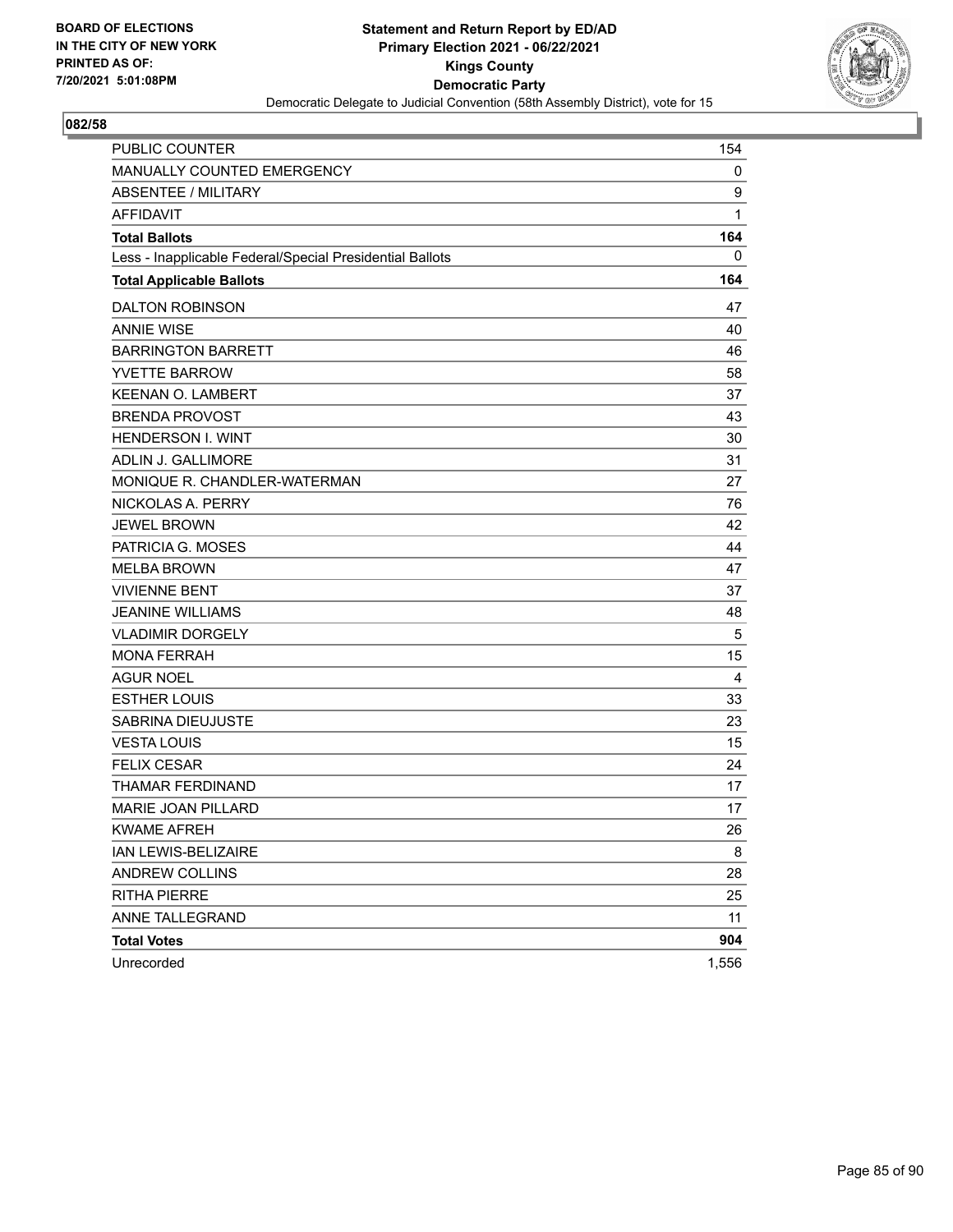

| <b>PUBLIC COUNTER</b>                                    | 187   |
|----------------------------------------------------------|-------|
| MANUALLY COUNTED EMERGENCY                               | 0     |
| <b>ABSENTEE / MILITARY</b>                               | 15    |
| <b>AFFIDAVIT</b>                                         | 0     |
| <b>Total Ballots</b>                                     | 202   |
| Less - Inapplicable Federal/Special Presidential Ballots | 0     |
| <b>Total Applicable Ballots</b>                          | 202   |
| <b>DALTON ROBINSON</b>                                   | 46    |
| <b>ANNIE WISE</b>                                        | 40    |
| <b>BARRINGTON BARRETT</b>                                | 43    |
| <b>YVETTE BARROW</b>                                     | 83    |
| <b>KEENAN O. LAMBERT</b>                                 | 44    |
| <b>BRENDA PROVOST</b>                                    | 39    |
| <b>HENDERSON I. WINT</b>                                 | 28    |
| <b>ADLIN J. GALLIMORE</b>                                | 28    |
| MONIQUE R. CHANDLER-WATERMAN                             | 36    |
| NICKOLAS A. PERRY                                        | 88    |
| <b>JEWEL BROWN</b>                                       | 43    |
| PATRICIA G. MOSES                                        | 43    |
| <b>MELBA BROWN</b>                                       | 46    |
| <b>VIVIENNE BENT</b>                                     | 31    |
| <b>JEANINE WILLIAMS</b>                                  | 56    |
| <b>VLADIMIR DORGELY</b>                                  | 13    |
| <b>MONA FERRAH</b>                                       | 22    |
| <b>AGUR NOEL</b>                                         | 11    |
| <b>ESTHER LOUIS</b>                                      | 42    |
| SABRINA DIEUJUSTE                                        | 25    |
| <b>VESTA LOUIS</b>                                       | 14    |
| <b>FELIX CESAR</b>                                       | 15    |
| THAMAR FERDINAND                                         | 12    |
| MARIE JOAN PILLARD                                       | 24    |
| <b>KWAME AFREH</b>                                       | 23    |
| IAN LEWIS-BELIZAIRE                                      | 18    |
| ANDREW COLLINS                                           | 31    |
| <b>RITHA PIERRE</b>                                      | 26    |
| ANNE TALLEGRAND                                          | 17    |
| UNATTRIBUTABLE WRITE-IN (WRITE-IN)                       | 3     |
| <b>Total Votes</b>                                       | 990   |
| Unrecorded                                               | 2,040 |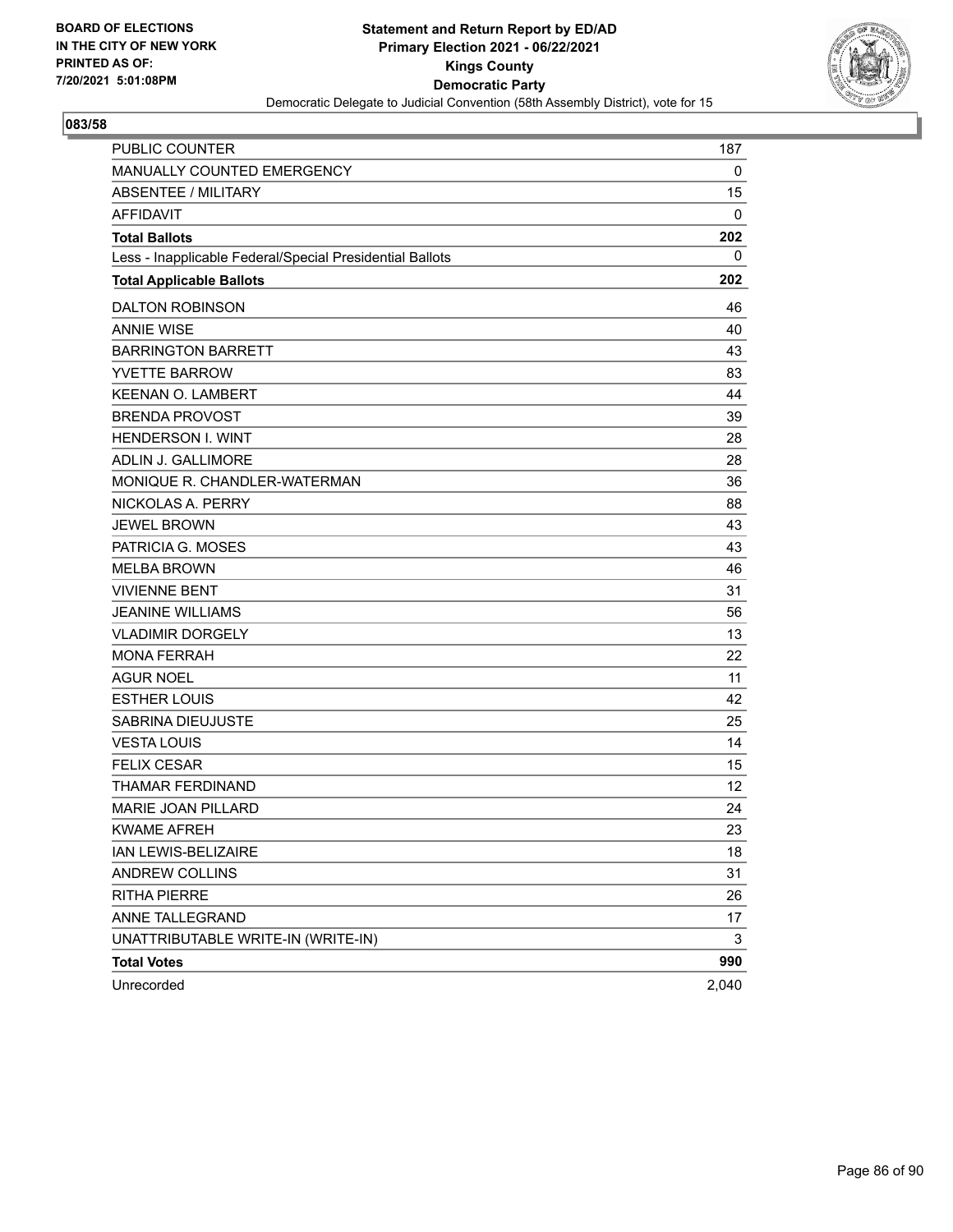

| PUBLIC COUNTER                                           | 207   |
|----------------------------------------------------------|-------|
| MANUALLY COUNTED EMERGENCY                               | 0     |
| <b>ABSENTEE / MILITARY</b>                               | 14    |
| <b>AFFIDAVIT</b>                                         | 0     |
| <b>Total Ballots</b>                                     | 221   |
| Less - Inapplicable Federal/Special Presidential Ballots | 0     |
| <b>Total Applicable Ballots</b>                          | 221   |
| <b>DALTON ROBINSON</b>                                   | 75    |
| <b>ANNIE WISE</b>                                        | 66    |
| <b>BARRINGTON BARRETT</b>                                | 60    |
| <b>YVETTE BARROW</b>                                     | 108   |
| <b>KEENAN O. LAMBERT</b>                                 | 50    |
| <b>BRENDA PROVOST</b>                                    | 57    |
| <b>HENDERSON I. WINT</b>                                 | 43    |
| ADLIN J. GALLIMORE                                       | 50    |
| MONIQUE R. CHANDLER-WATERMAN                             | 35    |
| NICKOLAS A. PERRY                                        | 105   |
| <b>JEWEL BROWN</b>                                       | 59    |
| PATRICIA G. MOSES                                        | 75    |
| <b>MELBA BROWN</b>                                       | 60    |
| <b>VIVIENNE BENT</b>                                     | 60    |
| <b>JEANINE WILLIAMS</b>                                  | 94    |
| <b>VLADIMIR DORGELY</b>                                  | 13    |
| <b>MONA FERRAH</b>                                       | 33    |
| <b>AGUR NOEL</b>                                         | 20    |
| <b>ESTHER LOUIS</b>                                      | 43    |
| SABRINA DIEUJUSTE                                        | 37    |
| <b>VESTA LOUIS</b>                                       | 23    |
| <b>FELIX CESAR</b>                                       | 34    |
| <b>THAMAR FERDINAND</b>                                  | 21    |
| MARIE JOAN PILLARD                                       | 36    |
| <b>KWAME AFREH</b>                                       | 25    |
| IAN LEWIS-BELIZAIRE                                      | 20    |
| ANDREW COLLINS                                           | 48    |
| <b>RITHA PIERRE</b>                                      | 38    |
| ANNE TALLEGRAND                                          | 28    |
| JOEL GROSS (WRITE-IN)                                    | 1     |
| ROBERT WIGGINS (WRITE-IN)                                | 1     |
| UNATTRIBUTABLE WRITE-IN (WRITE-IN)                       | 4     |
| <b>Total Votes</b>                                       | 1,422 |
| Unrecorded                                               | 1,893 |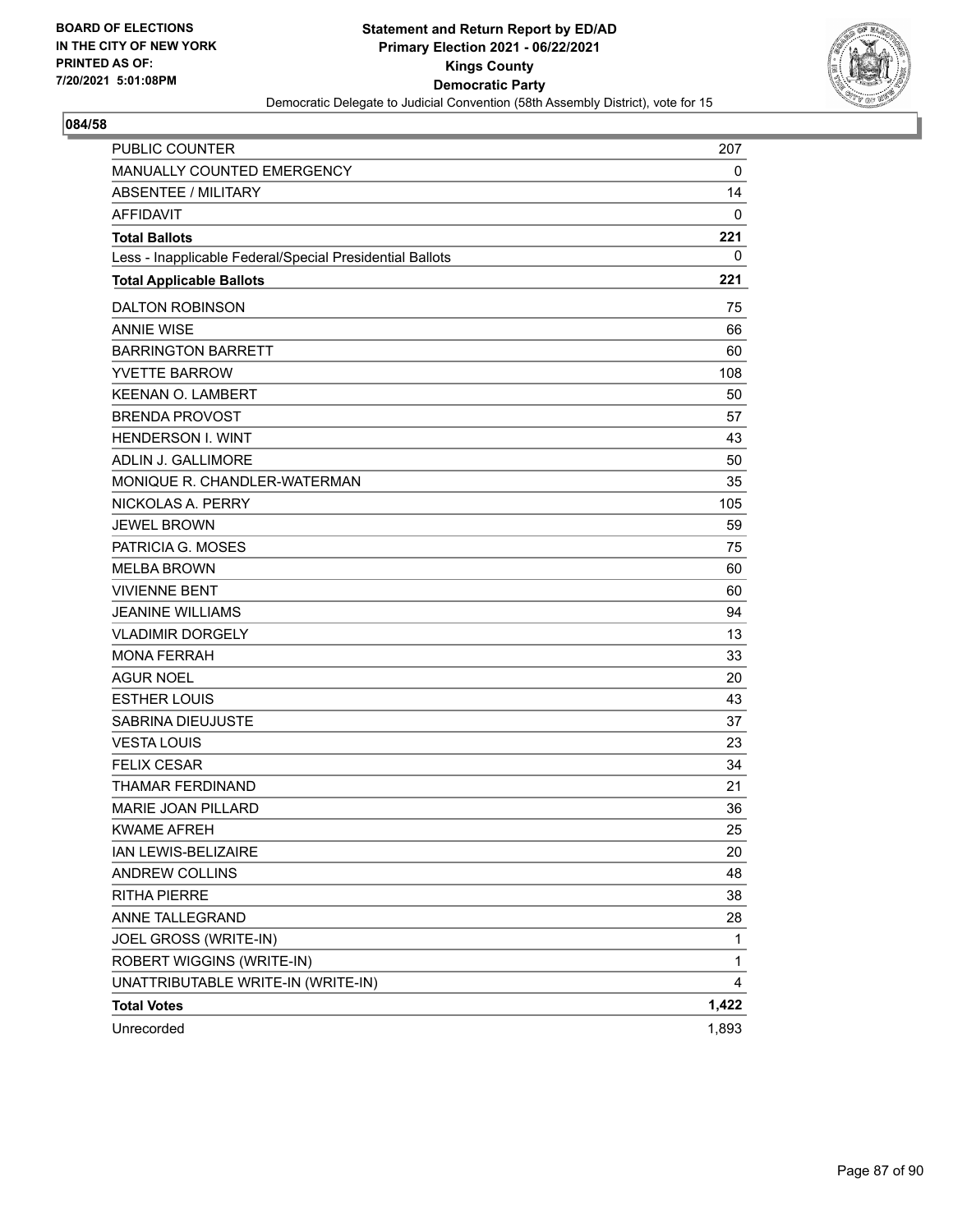

| <b>PUBLIC COUNTER</b>                                    | 137             |
|----------------------------------------------------------|-----------------|
| MANUALLY COUNTED EMERGENCY                               | 0               |
| <b>ABSENTEE / MILITARY</b>                               | 5               |
| <b>AFFIDAVIT</b>                                         | $\mathbf 0$     |
| <b>Total Ballots</b>                                     | 142             |
| Less - Inapplicable Federal/Special Presidential Ballots | 0               |
| <b>Total Applicable Ballots</b>                          | 142             |
| <b>DALTON ROBINSON</b>                                   | 36              |
| <b>ANNIE WISE</b>                                        | 33              |
| <b>BARRINGTON BARRETT</b>                                | 32              |
| <b>YVETTE BARROW</b>                                     | 46              |
| <b>KEENAN O. LAMBERT</b>                                 | 27              |
| <b>BRENDA PROVOST</b>                                    | 29              |
| <b>HENDERSON I. WINT</b>                                 | 21              |
| ADLIN J. GALLIMORE                                       | 26              |
| MONIQUE R. CHANDLER-WATERMAN                             | 20              |
| NICKOLAS A. PERRY                                        | 49              |
| <b>JEWEL BROWN</b>                                       | 30              |
| PATRICIA G. MOSES                                        | 31              |
| <b>MELBA BROWN</b>                                       | 30              |
| <b>VIVIENNE BENT</b>                                     | 23              |
| <b>JEANINE WILLIAMS</b>                                  | 42              |
| <b>VLADIMIR DORGELY</b>                                  | 6               |
| <b>MONA FERRAH</b>                                       | 8               |
| AGUR NOEL                                                | 5               |
| <b>ESTHER LOUIS</b>                                      | 15              |
| SABRINA DIEUJUSTE                                        | 8               |
| <b>VESTA LOUIS</b>                                       | 6               |
| <b>FELIX CESAR</b>                                       | 8               |
| THAMAR FERDINAND                                         | $\sqrt{5}$      |
| <b>MARIE JOAN PILLARD</b>                                | 17              |
| <b>KWAME AFREH</b>                                       | 13              |
| IAN LEWIS-BELIZAIRE                                      | $5\phantom{.0}$ |
| ANDREW COLLINS                                           | 12              |
| <b>RITHA PIERRE</b>                                      | $\overline{7}$  |
| ANNE TALLEGRAND                                          | 12              |
| UNATTRIBUTABLE WRITE-IN (WRITE-IN)                       | 7               |
| <b>Total Votes</b>                                       | 609             |
| Unrecorded                                               | 1,521           |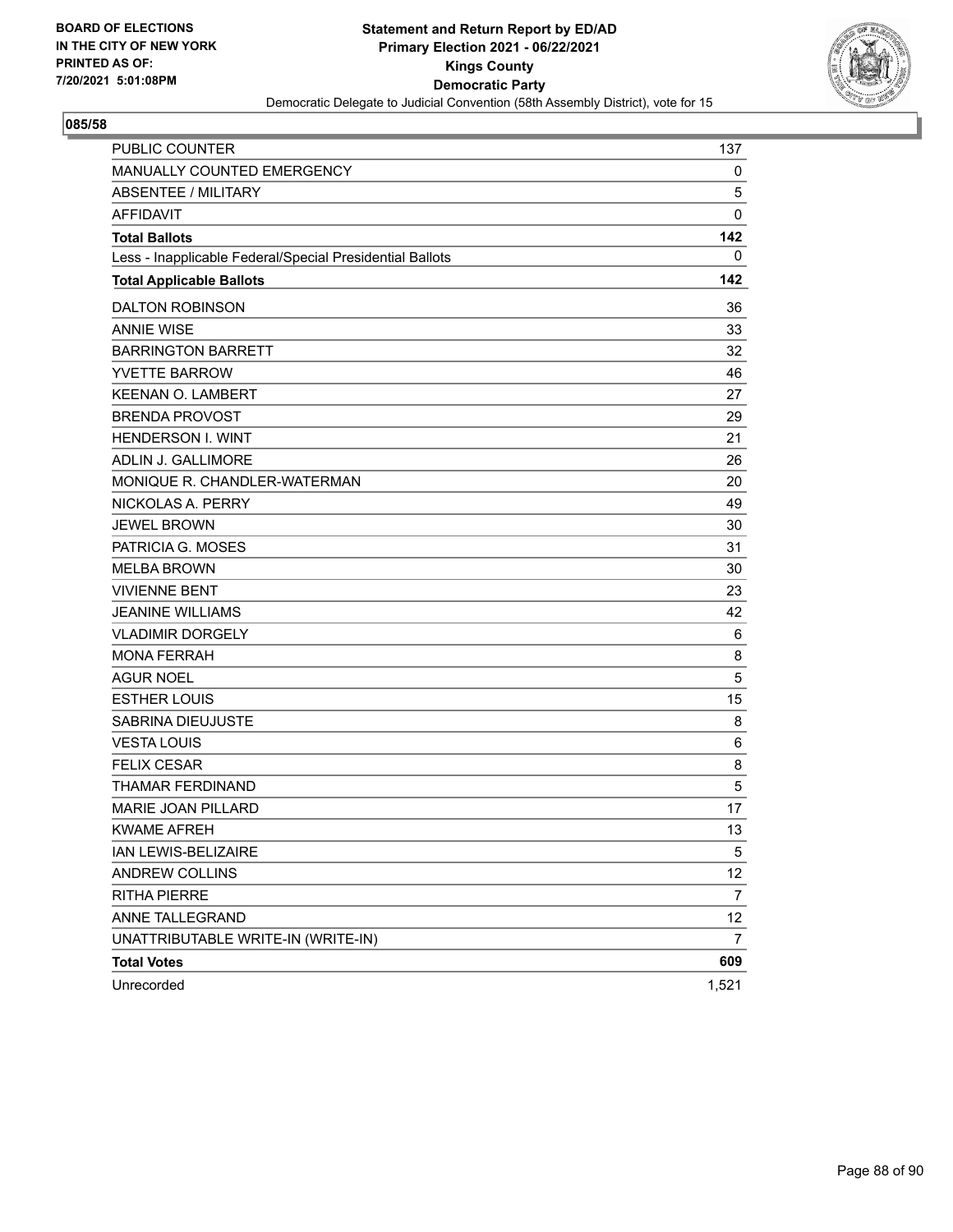

| PUBLIC COUNTER                                           | 189   |
|----------------------------------------------------------|-------|
| MANUALLY COUNTED EMERGENCY                               | 0     |
| <b>ABSENTEE / MILITARY</b>                               | 20    |
| <b>AFFIDAVIT</b>                                         | 0     |
| <b>Total Ballots</b>                                     | 209   |
| Less - Inapplicable Federal/Special Presidential Ballots | 0     |
| <b>Total Applicable Ballots</b>                          | 209   |
| <b>DALTON ROBINSON</b>                                   | 73    |
| <b>ANNIE WISE</b>                                        | 50    |
| <b>BARRINGTON BARRETT</b>                                | 53    |
| <b>YVETTE BARROW</b>                                     | 82    |
| <b>KEENAN O. LAMBERT</b>                                 | 57    |
| <b>BRENDA PROVOST</b>                                    | 46    |
| <b>HENDERSON I. WINT</b>                                 | 44    |
| ADLIN J. GALLIMORE                                       | 47    |
| MONIQUE R. CHANDLER-WATERMAN                             | 50    |
| NICKOLAS A. PERRY                                        | 105   |
| <b>JEWEL BROWN</b>                                       | 54    |
| PATRICIA G. MOSES                                        | 64    |
| <b>MELBA BROWN</b>                                       | 55    |
| <b>VIVIENNE BENT</b>                                     | 45    |
| <b>JEANINE WILLIAMS</b>                                  | 71    |
| <b>VLADIMIR DORGELY</b>                                  | 12    |
| <b>MONA FERRAH</b>                                       | 22    |
| <b>AGUR NOEL</b>                                         | 19    |
| <b>ESTHER LOUIS</b>                                      | 38    |
| <b>SABRINA DIEUJUSTE</b>                                 | 24    |
| <b>VESTA LOUIS</b>                                       | 21    |
| <b>FELIX CESAR</b>                                       | 24    |
| <b>THAMAR FERDINAND</b>                                  | 18    |
| MARIE JOAN PILLARD                                       | 26    |
| <b>KWAME AFREH</b>                                       | 30    |
| IAN LEWIS-BELIZAIRE                                      | 18    |
| ANDREW COLLINS                                           | 42    |
| <b>RITHA PIERRE</b>                                      | 27    |
| ANNE TALLEGRAND                                          | 16    |
| UNATTRIBUTABLE WRITE-IN (WRITE-IN)                       | 5     |
| UNCOUNTED WRITE-IN PER STATUTE (WRITE-IN)                | 1     |
| <b>Total Votes</b>                                       | 1,239 |
| Unrecorded                                               | 1,896 |